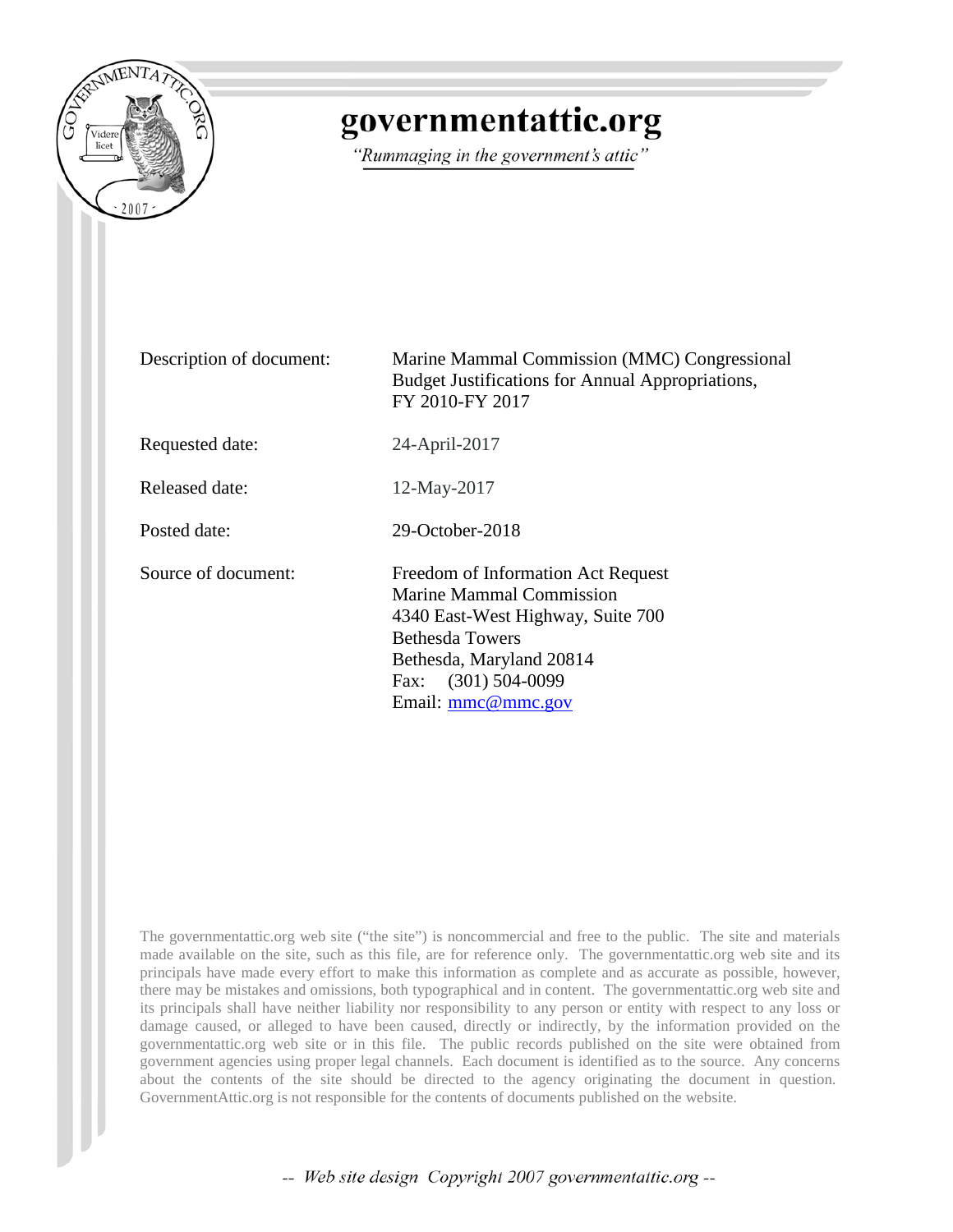### MARINE MAMMAL COMMISSION

### JUSTIFICATION FOR ANNUAL APPROPRIATION

FISCAL YEAR 2010

COMMITTEE ON APPROPRIATIONS SUBCOMMITTEE ON COMMERCE, JUSTICE, SCIENCE, AND RELATED AGENCIES UNITED STATES SENATE

13 May 2009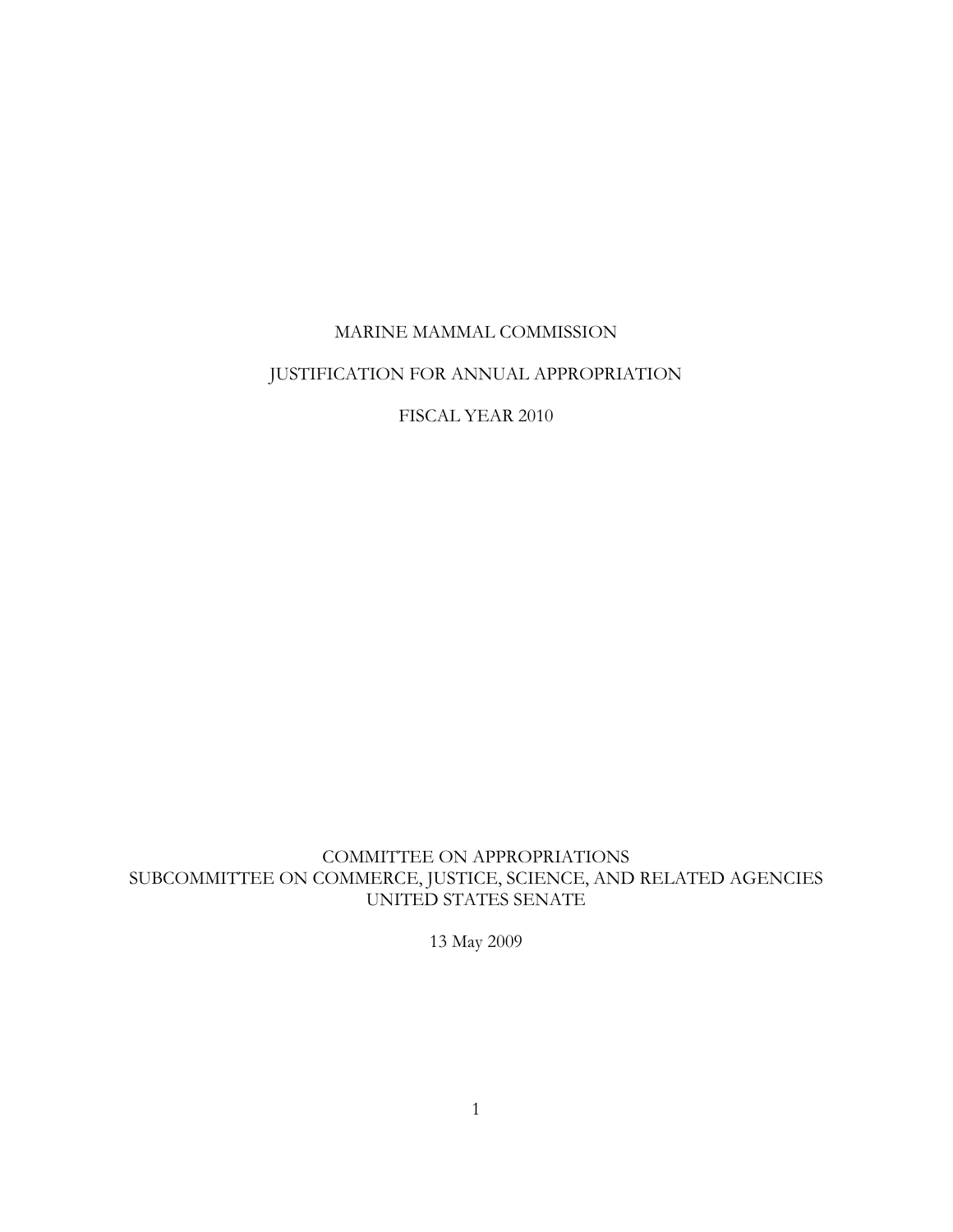### MARINE MAMMAL COMMISSION

### JUSTIFICATION FOR ANNUAL APPROPRIATION

FISCAL YEAR 2010

COMMITTEE ON APPROPRIATIONS SUBCOMMITTEE ON COMMERCE, JUSTICE, SCIENCE, AND RELATED AGENCIES UNITED STATES HOUSE OF REPRESENTATIVES

13 May 2009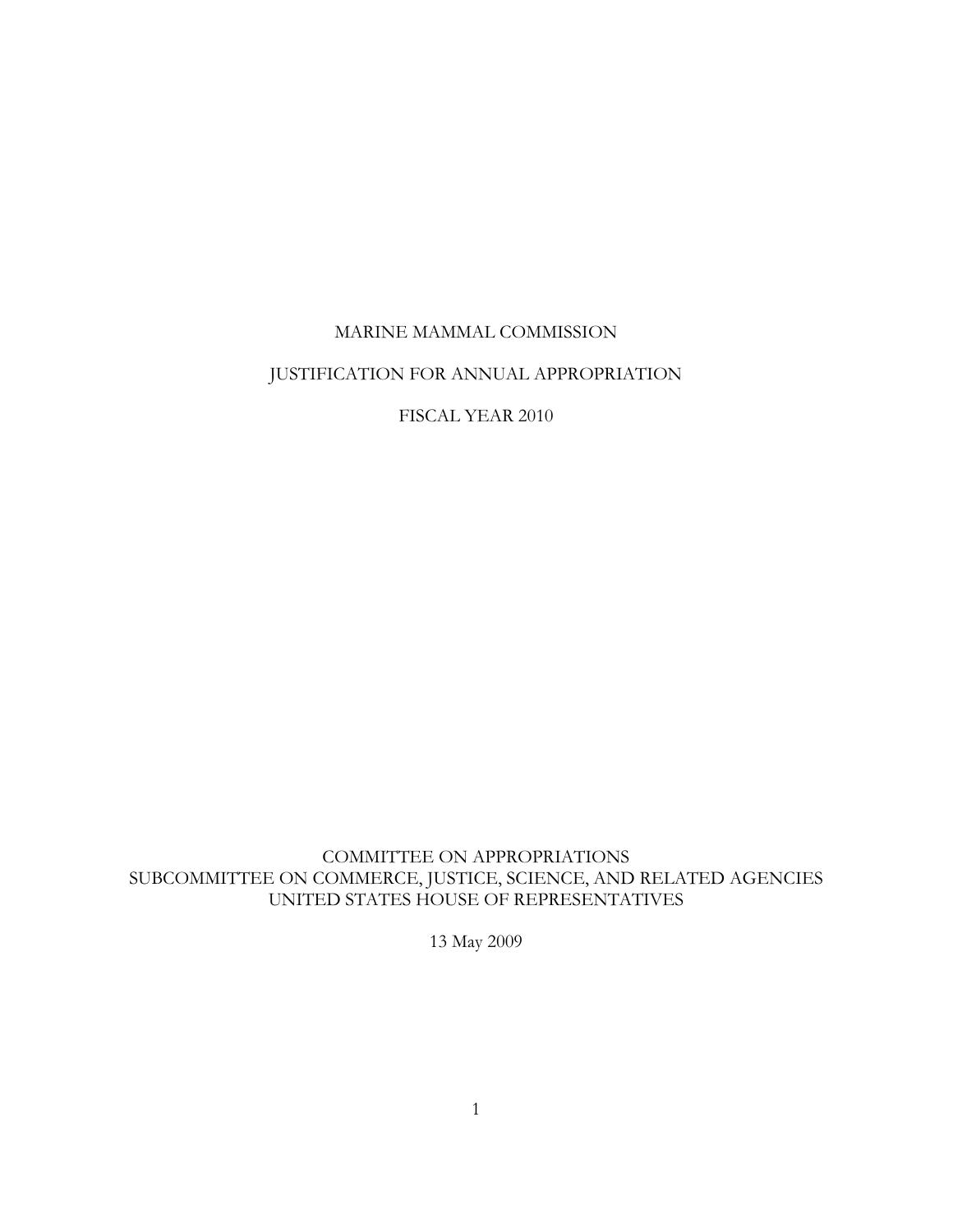SALARIES AND EXPENSES

For necessary expenses of the Marine Mammal Commission as authorized by Title II of Public Law 92-522, as amended, \$3,000,000.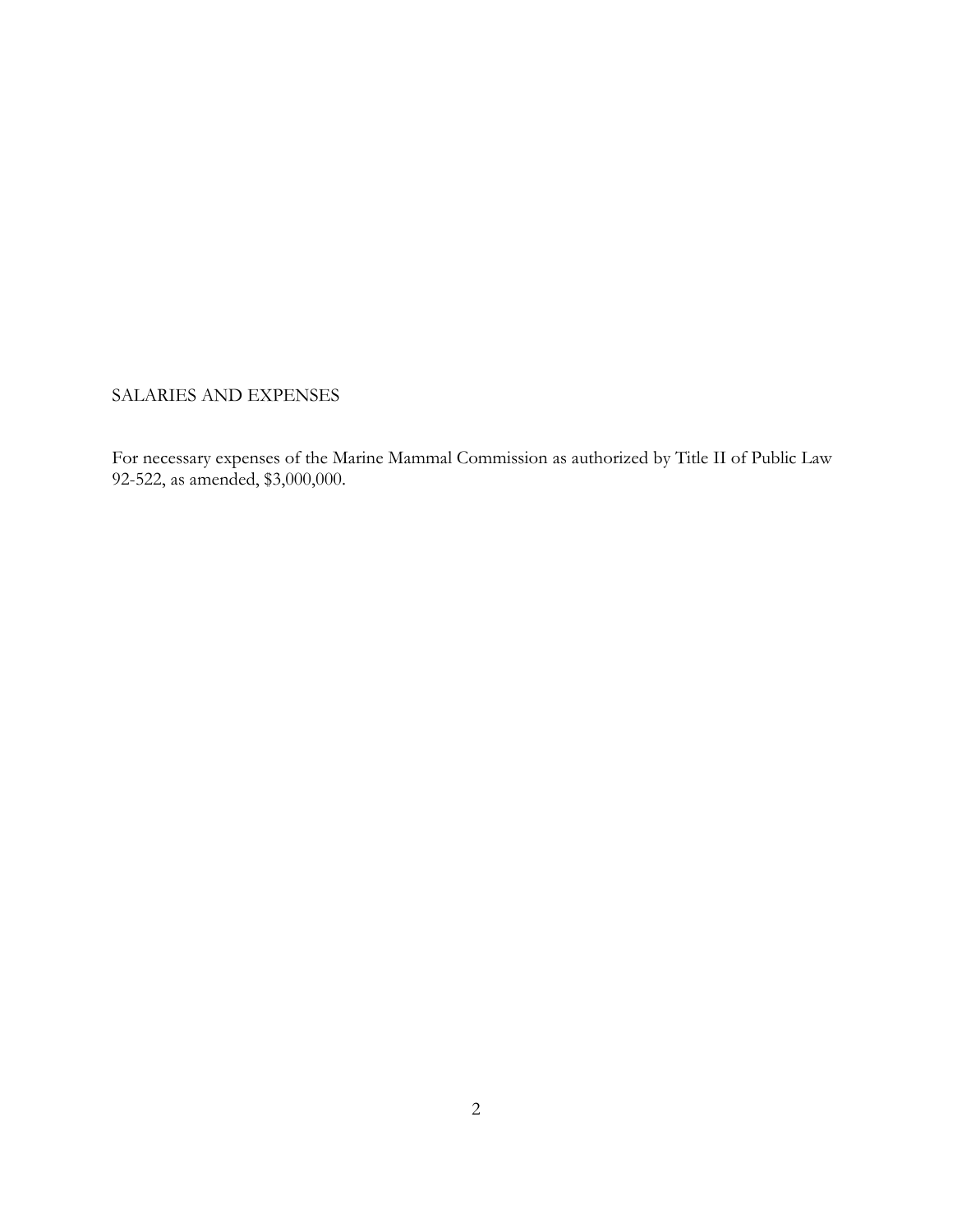#### **Background**

Congress passed the Marine Mammal Protection Act in 1972 amid growing concerns that certain species and populations of marine mammals were in danger of extinction or depletion as a result of human activities. At that time, the concerns pertained to dolphin mortality in the tuna fishery in the eastern tropical Pacific Ocean, failure of the International Whaling Commission to regulate commercial whaling, and killing of harp seal pups in the North Atlantic for their fur.

In the Act, Congress directed that the primary objective of marine mammal management should be to maintain the health and stability of the marine ecosystem. The Act was one of the first to foster an ecosystem approach to ocean management and, since 1972, ecosystem-based management has been recognized and incorporated into various U.S. and foreign legislation as well as international agreements such as the Convention for the Conservation of Antarctic Marine Living Resources.

Congress also directed that human activities should not diminish marine mammal populations to the point at which they cease to be significant functioning elements of their ecosystems. The Act requires federal agencies to maintain marine mammal populations at their optimum sustainable population level (or restore them to that level) and protect their essential habitats, including rookeries, mating grounds, and areas of similar significance, from the adverse effects of human actions.

Title II of the Act created the Marine Mammal Commission and its Committee of Scientific Advisors on Marine Mammals. The Commission provides oversight and recommends actions on domestic and international issues to further the policies and provisions of the Act. To that end, the Commission seeks to address complex and often contentious issues by bringing together representatives of local, state, and federal government agencies, commercial and conservation interests, and the general public to share perspectives, seek common understanding, and develop and promote solutions.

The Commission's small size, independent status, and ready access to scientific expertise enable it to carry out its functions in a cost-effective manner. Congress has recognized this ability through the Commission's annual appropriations, which have included funds to support Congressionally identified projects such as the Commission's recent Consultation on Future Directions in Marine Mammal Research and reviews of the effects of anthropogenic sound on marine mammals, the costeffectiveness of marine mammal recovery programs, and the ecological effects of killer whale predation on endangered marine mammals.

The Commission also has used its appropriations to review and assess topics such as the effects of climate change on Arctic marine mammals, the fundamental principles of sound in the marine environment, co-management of subsistence harvests by Alaska Natives, and the utility of population viability analyses. The Commission's science program has supported a broad range of studies, most costing less than \$40,000, to identify ways to reduce or mitigate a variety of threats to marine mammals and their habitats, primarily in areas under U.S. jurisdiction. Among other things, the Commission uses those funds to help plan, promote, and implement important multi-agency and international initiatives to recover endangered, threatened, and depleted marine mammals (e.g., North Atlantic and North Pacific right whales, Florida manatee, Hawaiian monk seal, sea otter, southern resident killer whale, Cook Inlet beluga whale, vaquita, western North Pacific gray whale).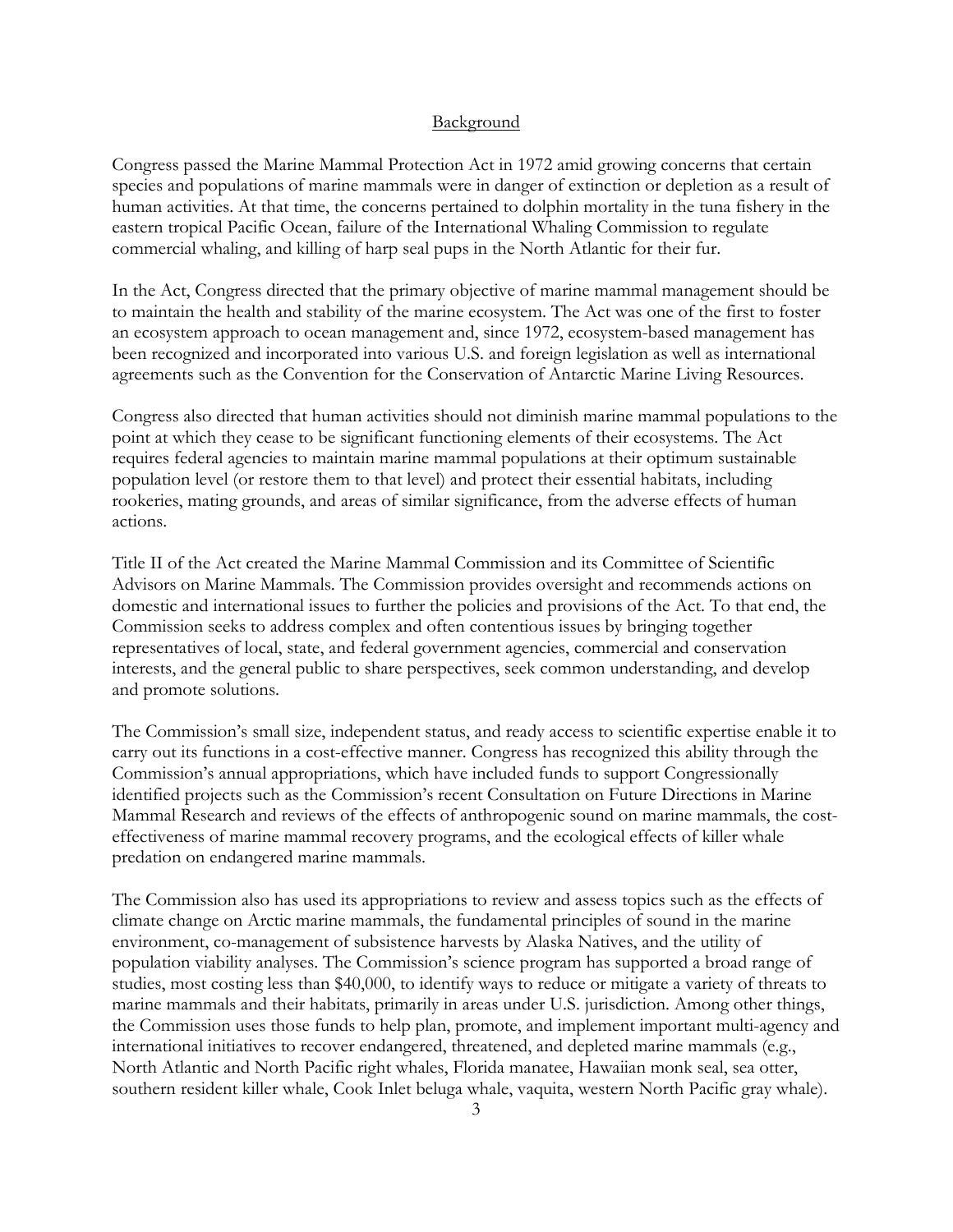#### Objectives for Fiscal Year 2009

In Fiscal Year 2009 the Commission is meeting its statutory responsibilities by—

- recommending to the Secretaries of Commerce and the Interior and to other federal officials actions needed to more effectively implement the provisions of the Marine Mammal Protection Act:
- conducting reviews of regional marine mammal issues and stock assessments in concert with Scientific Review Groups;
- helping to plan, review, and coordinate federal, state, and international marine mammal research and monitoring programs to increase their effectiveness and avoid wasteful, duplicative efforts;
- managing and publishing the results of its research and studies program to identify and resolve problems affecting the conservation of marine mammals and their habitats;
- recommending to the Secretaries of Commerce and the Interior appropriate responses to requests for authorization to take marine mammals intentionally for scientific research, public display, and enhancement of wild stocks, and incidentally during other activities;
- recommending to the Department of State possible U.S. positions regarding development and implementation of international agreements affecting marine mammals;
- promoting application of science-based, ecosystem-oriented approaches to the conservation of marine mammals and other marine organisms, both domestically and internationally;
- continuing to work with the National Marine Fisheries Service, the Fish and Wildlife Service, representatives of affected fisheries, and public interest groups to develop and implement take reduction plans for marine mammal stocks whose levels of human-caused mortality and serious injury in fisheries are greater than can be sustained;
- continuing to identify and promote actions to minimize the direct and indirect effects of chemical contaminants, marine debris, noise, and other forms of ocean pollution on marine mammals and other marine organisms;
- encouraging the responsible agencies to develop, update, and implement recovery and conservation plans for endangered, threatened, and depleted species and populations of marine mammals; and
- working with the responsible federal and state agencies to improve detection of and responses to marine mammal unusual mortality events.

In addition to its basic statutory obligations, in Fiscal Year 2009 the Commission is focusing on the following special activities—

- developing and updating species-specific monitoring strategies for Arctic marine mammals and convening a steering group to engage oceanographers, ecologists, agency managers, industry representatives, and Alaska Natives to that end;
- implementing a Web-based survey of federal funding for marine mammal research and conservation efforts to describe the manner in which those funds are used, identify gaps and unaddressed priorities, and promote a more coherent national funding strategy;
- conducting a review of marine mammal stock assessments to assess progress since 1994 and recommend areas of improvement in the coming decade;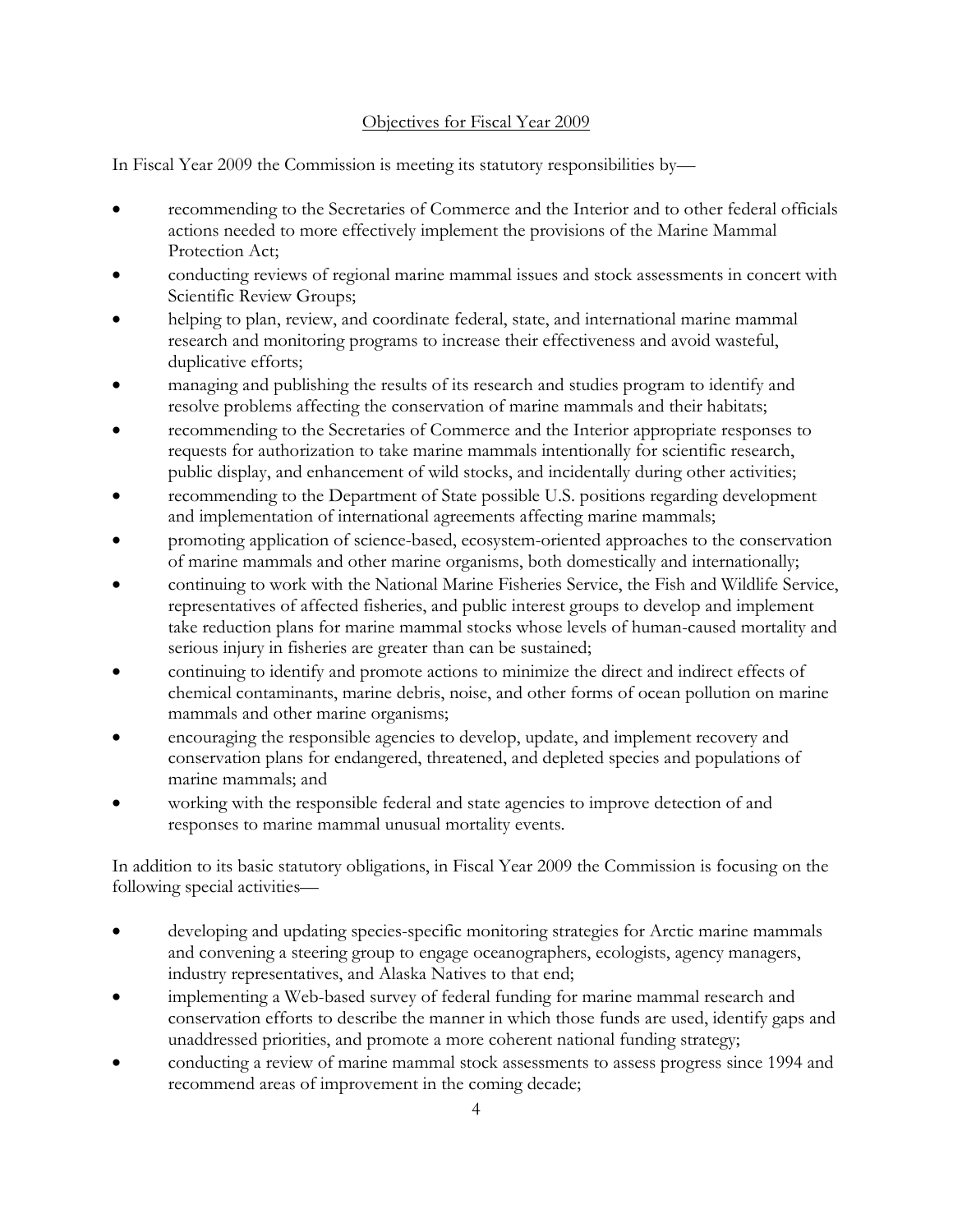- initiating a global assessment of marine mammals to (1) identify species and stocks at high risk of extinction, (2) characterize the most important risk factors, and (3) prioritize conservation efforts;
- integrating environmental analyses required under the National Environmental Policy Act, the Endangered Species Act, and the Marine Mammal Protection Act to streamline review processes while ensuring that analyses reflect the requirements of those laws;
- enhancing cumulative effects analyses, which are required under both the National Environmental Policy Act and the Endangered Species Act, but that often are poorly done and fail to meet Congressional intent as delineated in those laws;
- supporting negotiations under the auspices of the International Whaling Commission and aimed at resolving the current stalemate regarding commercial and research whaling;
- working with other U.S. agencies and Mexican counterparts to facilitate the recovery of the vaquita, a small and highly endangered harbor porpoise in the Gulf of California; and
- working with the U.S. Fish and Wildlife Service, Florida Solar Energy Center, and Florida Marine Research Institute to develop warm-water refuges for manatees.

In Fiscal Year 2009 the Commission and its Committee of Scientific Advisors held their annual meeting in Puerto Rico to discuss marine mammal issues in the Caribbean and Gulf of Mexico ecosystems. The meeting focused on—

- factors that pose risk to marine mammals in those regions, including climate change, commercial and recreational fishing, subsistence harvests, oil and gas operations, contaminants, dead zones, harmful algal blooms, noise, commercial shipping, coastal development, and ecotourism;
- U.S. obligations with regard to international marine mammal conservation;
- building of scientific and management capacity to conserve marine mammals in those regions;
- development of a Caribbean-wide marine mammal action plan and strategies to implement the plan;
- fishery take reduction measures for coastal bottlenose dolphins; and
- status of the Florida manatee and measures needed to identify and protect winter habitat.

#### Objectives for Fiscal Year 2010

In Fiscal Year 2010 the Commission will continue those activities (previously described) that are necessary to meet its statutory responsibilities and will—

- continue to develop assessment and conservation strategies for Arctic marine mammals at risk from climate change, with a focus on the polar bear;
- continue to review the Marine Mammal Protection Act stock assessment framework to identify shortcomings in its implementation, its utility in a rapidly changing marine environment, and new conservation and management strategies for the foreseeable future;
- continue its survey of federal funding for marine mammal research and conservation efforts to promote a more effective and cost-effective national funding strategy;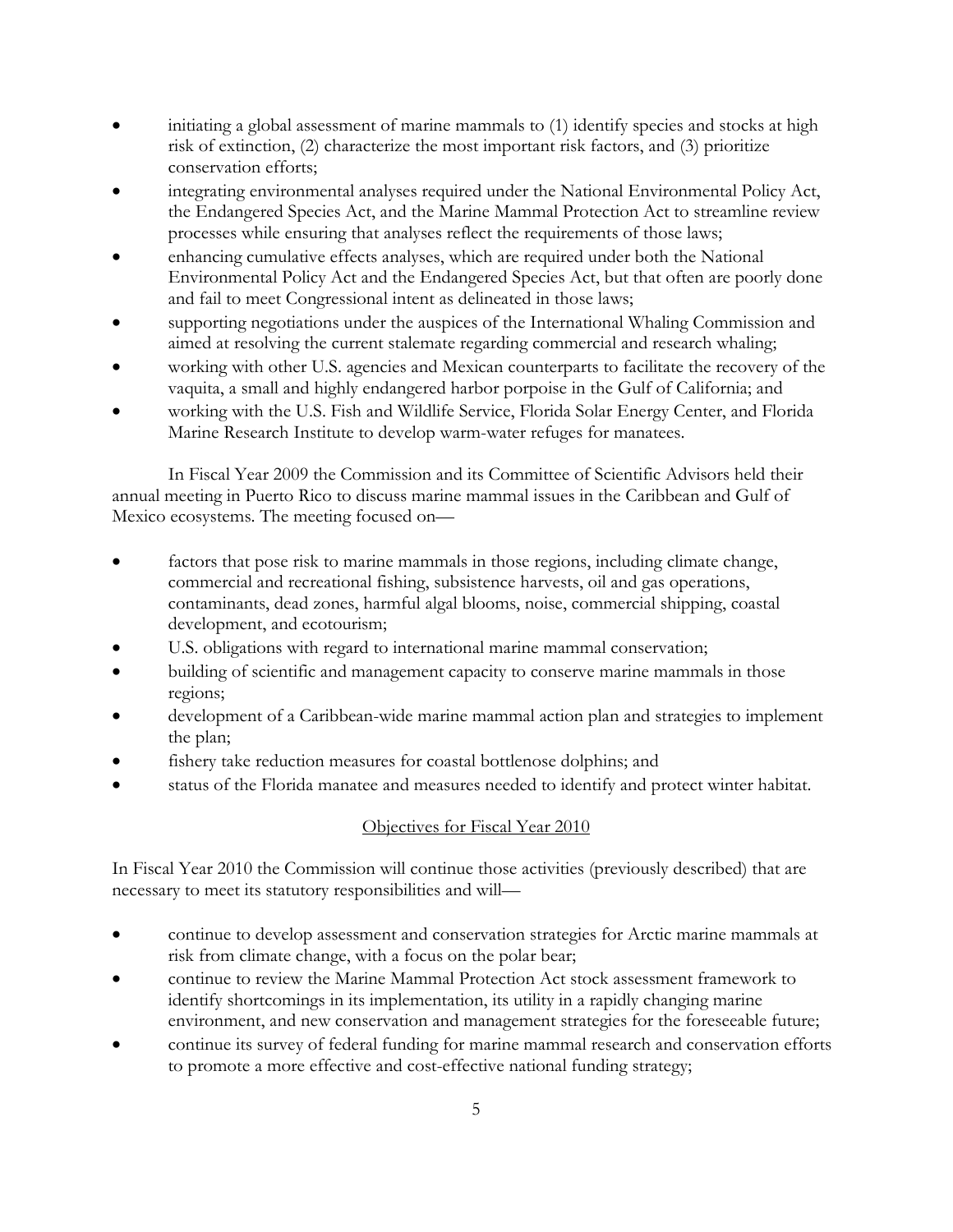- promote assessment of the ecological effects of fishing to facilitate ecosystem-based management;
- promote investigation of sound effects and the efficacy of mitigation and monitoring measures;
- continue to develop strategies for addressing the cumulative effects of multiple risk factors as called for in the Endangered Species Act and National Environmental Policy Act;
- continue to develop a more objective basis for listing under the Endangered Species Act using population viability analysis;
- continue efforts to integrate environmental analyses under the Endangered Species Act, Marine Mammal Protection Act, and National Environmental Policy Act;
- continue to promote conservation of endangered, threatened, and depleted species;
- continue to promote more effective means of reducing ship strikes and entanglement of large whales, with emphasis on North Atlantic right whales;
- continue its global assessment of marine mammals to provide a basis for prioritizing international research and conservation efforts;
- initiate a small fund to build research, management, and conservation capacity for marine mammals in international waters with initial emphasis on the Caribbean region; and
- promote U.S. support for Mexico's efforts to recover the vaquita in the Gulf of California.

#### Fiscal Year 2010 Estimate

The Commission's Fiscal Year 2010 budget request of \$3,000,000 reflects an increase of \$600,000 over the President's budget request for Fiscal Year 2009 (i.e., \$2,400,000). The additional amount is to cover the costs of two additional staff members to focus on energy- and fisheries-related issues, increases in GSA fees and rent, inflation, and research and conservation activities related to marine mammals in international waters. All funds are used to meet our statutory responsibilities.

| Identification code 95-2200 1-3-302  | 2008  | 2009  | $2010$ (Est.) |
|--------------------------------------|-------|-------|---------------|
| Program and financing (\$ thousands) |       |       |               |
| Budget authority                     | 2,820 | 3,200 | 3,000         |
| Carry over of 07/08 funds            | 908   |       |               |
| Total resources                      | 3,728 | 3,200 | 3,000         |
| Spending (\$ thousands)              |       |       |               |
| Personnel                            | 1,730 | 1,785 | 2,097         |
| Administrative costs                 | 349   | 387   | 498           |
| Research and travel                  | 1,649 | 1,028 | 405           |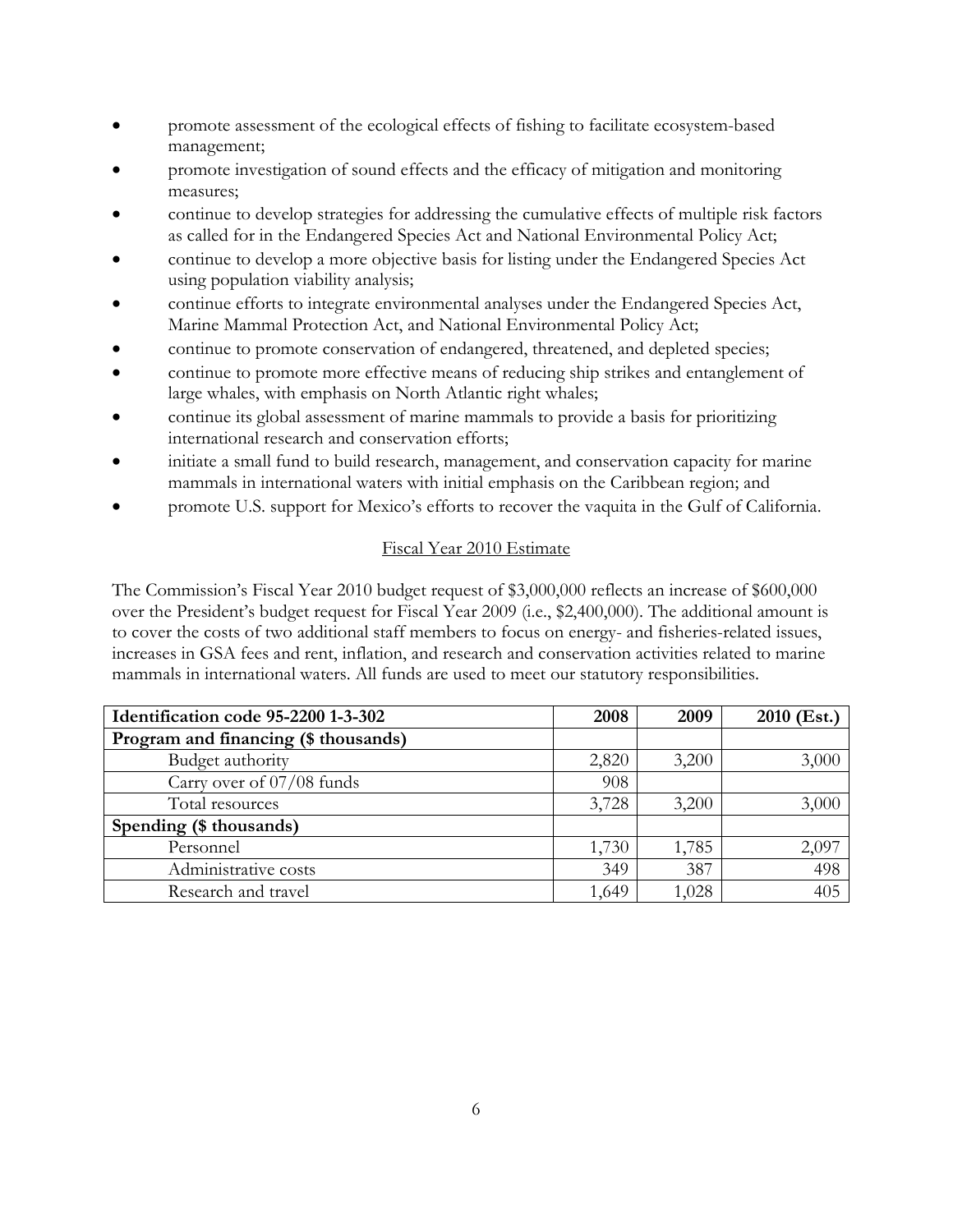# **COMMITTEE ON APPROPRIATIONS SUBCOMMITTEE ON COMMERCE, JUSTICE, SCIENCE, AND RELATED AGENCIES UNITED STATES SENATE**

**19 January 2010**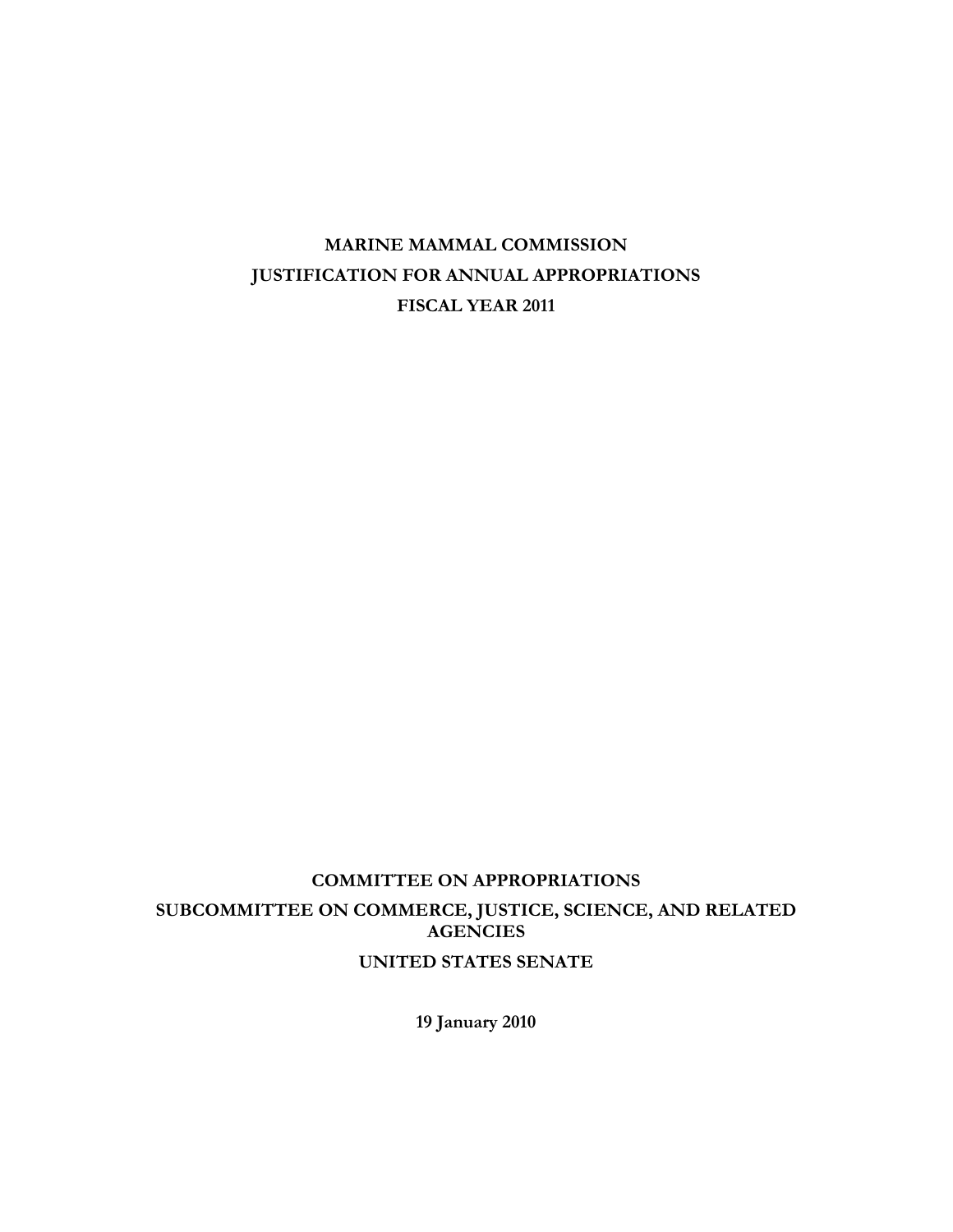# **COMMITTEE ON APPROPRIATIONS SUBCOMMITTEE ON COMMERCE, JUSTICE, SCIENCE, AND RELATED AGENCIES UNITED STATES HOUSE OF REPRESENTATIVES**

**19 January 2010**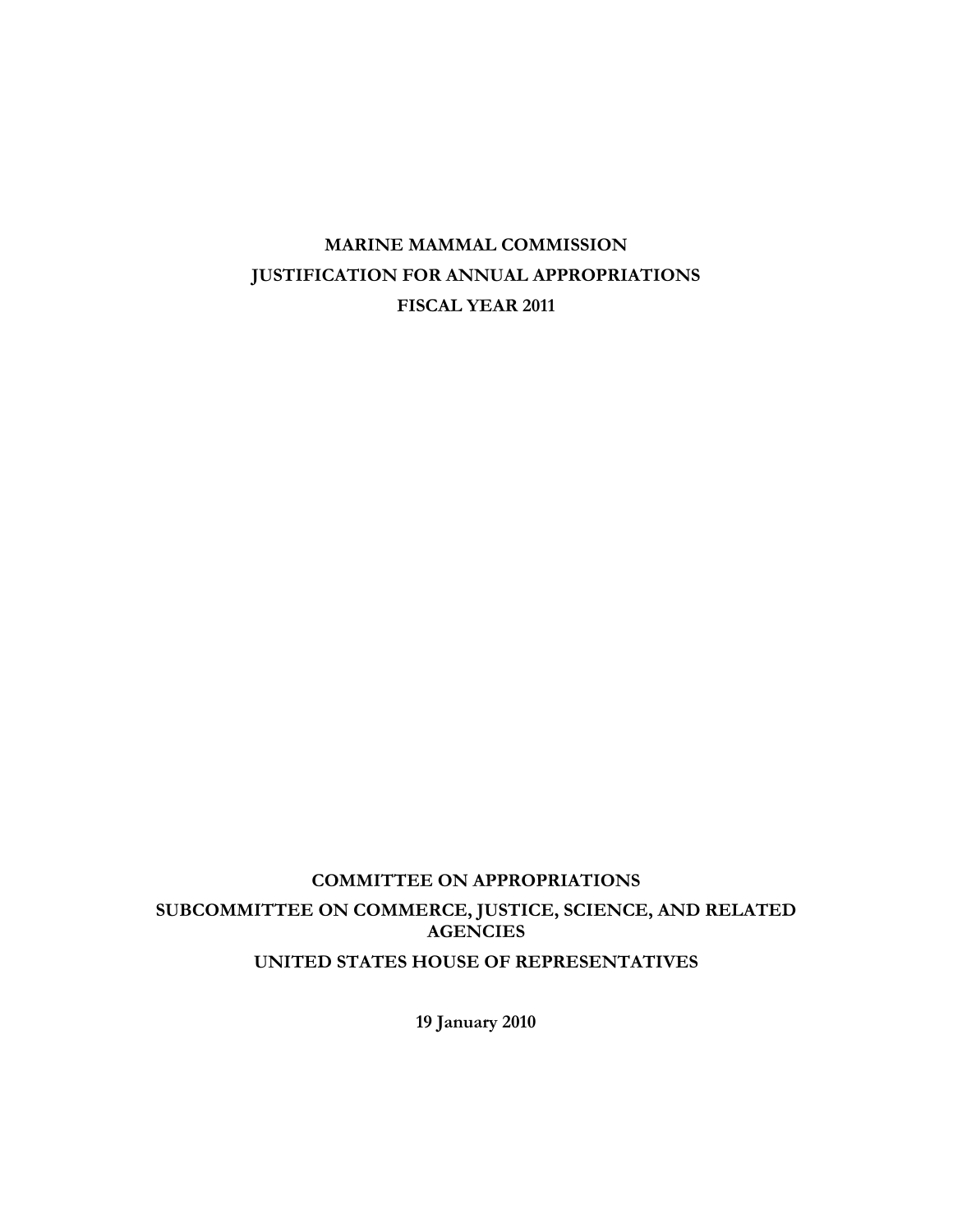# **SALARIES AND EXPENSES**

For necessary expenses of the Marine Mammal Commission as authorized by Title II of Public Law 92-522, as amended, \$3,000,000.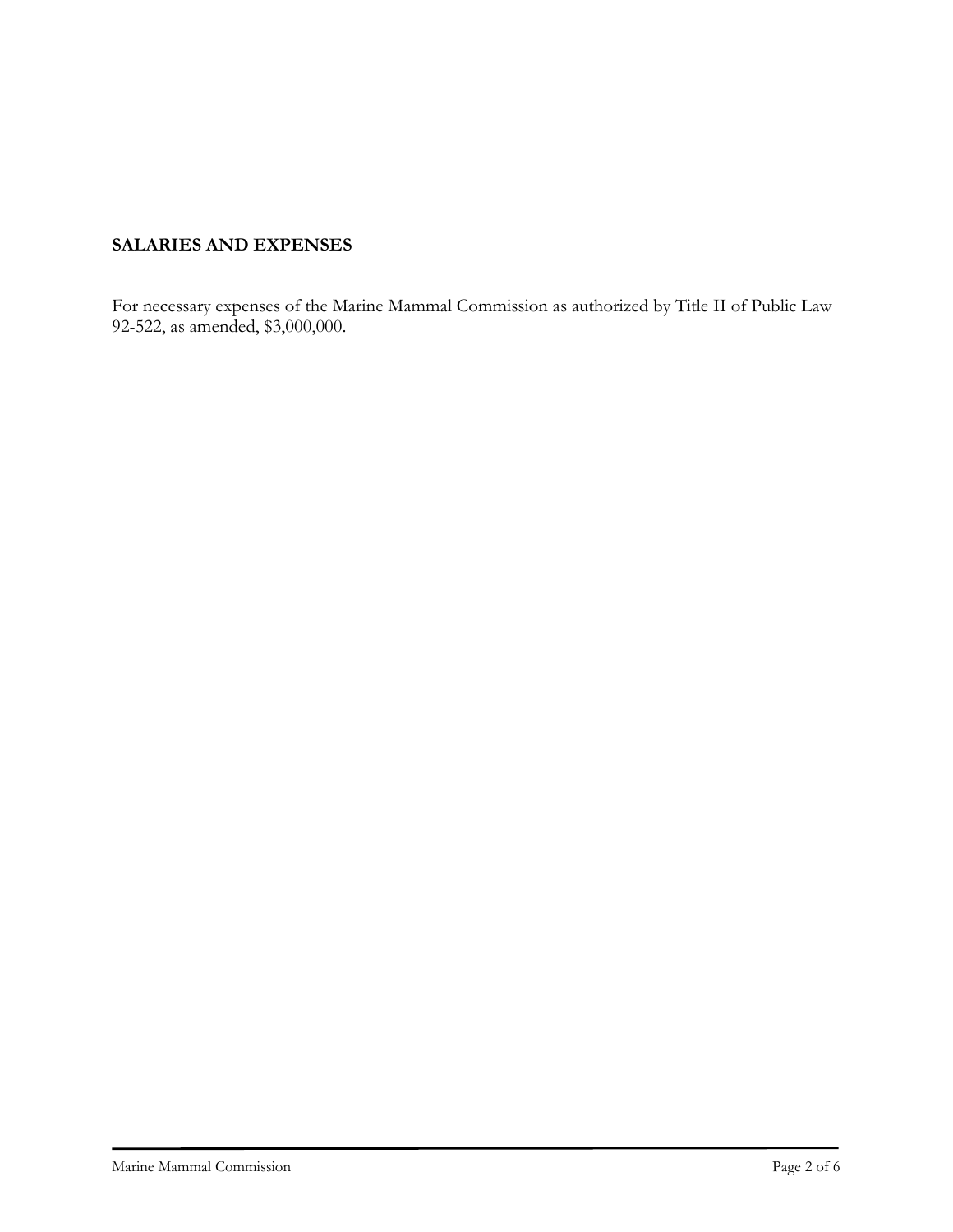### **MARINE MAMMAL COMMISSION**

**Fiscal Year 2011**

#### **Background**

Title II of the Marine Mammal Protection Act of 1972 created the Marine Mammal Commission as an independent agency of the Administration. The Commission consists of three members appointed by the President. The Commissioners are assisted by a nine-member Committee of Scientific Advisors on Marine Mammals and fourteen full-time permanent staff.

The Commission's responsibilities include reviewing and making recommendations on domestic and international policies and actions of federal agencies to ensure that they are consistent with the directives of the Marine Mammal Protection Act. Marine mammals and ecosystems are subject to multiple risk factors, including direct and indirect fishery interactions; the introduction of noise, disease, and contaminants; harmful algal blooms and dead zones; ill-managed coastal development and other forms of habitat modification; collisions with vessels of all sizes; and climate change. On an increasing basis, the Commission consults with other federal agencies (e.g., National Marine Fisheries Service, Fish and Wildlife Service, Department of State, Navy, Minerals Management Service), state agencies (e.g., various Departments of Fish and Game), and tribal organizations (e.g., the Indigenous People's Council on Marine Mammals) regarding marine mammal and ecosystem research and management efforts to investigate those risk factors and identify cost-effective solutions. The Commission also helps develop and coordinate major multiagency and international management and research initiatives aimed at facilitating marine mammal protection and conservation, as described in the Commission's annual reports to Congress. For more than three decades, the Commission has sought to be a source of objective and useful information, focused and catalytic research funding, and independent oversight. Major objectives for Fiscal Year (FY) 2009 through 2011 are described here.

#### **FY 2009**

The Marine Mammal Commission's FY 2009 budget was \$3,200,000, which it used to fulfill its statutory duties as set forth in the Marine Mammal Protection Act. Those activities included—

- review of all marine mammal stock assessment reports and related documents prepared by the National Marine Fisheries Service and Fish and Wildlife Service;
- review of all proposed research involving marine mammals;
- review of all applications for authorization to take marine mammals incidentally during the course of other activities (e.g., Navy exercises, seismic studies, coastal development projects);
- support for key research projects focused on matters critical to marine mammal conservation and management;
- consultation with the Department of State regarding research and measures needed to promote marine mammal conservation in foreign and international waters; and
- review of all proposals for listing, or changing the listing status of, marine mammals under the Endangered Species Act.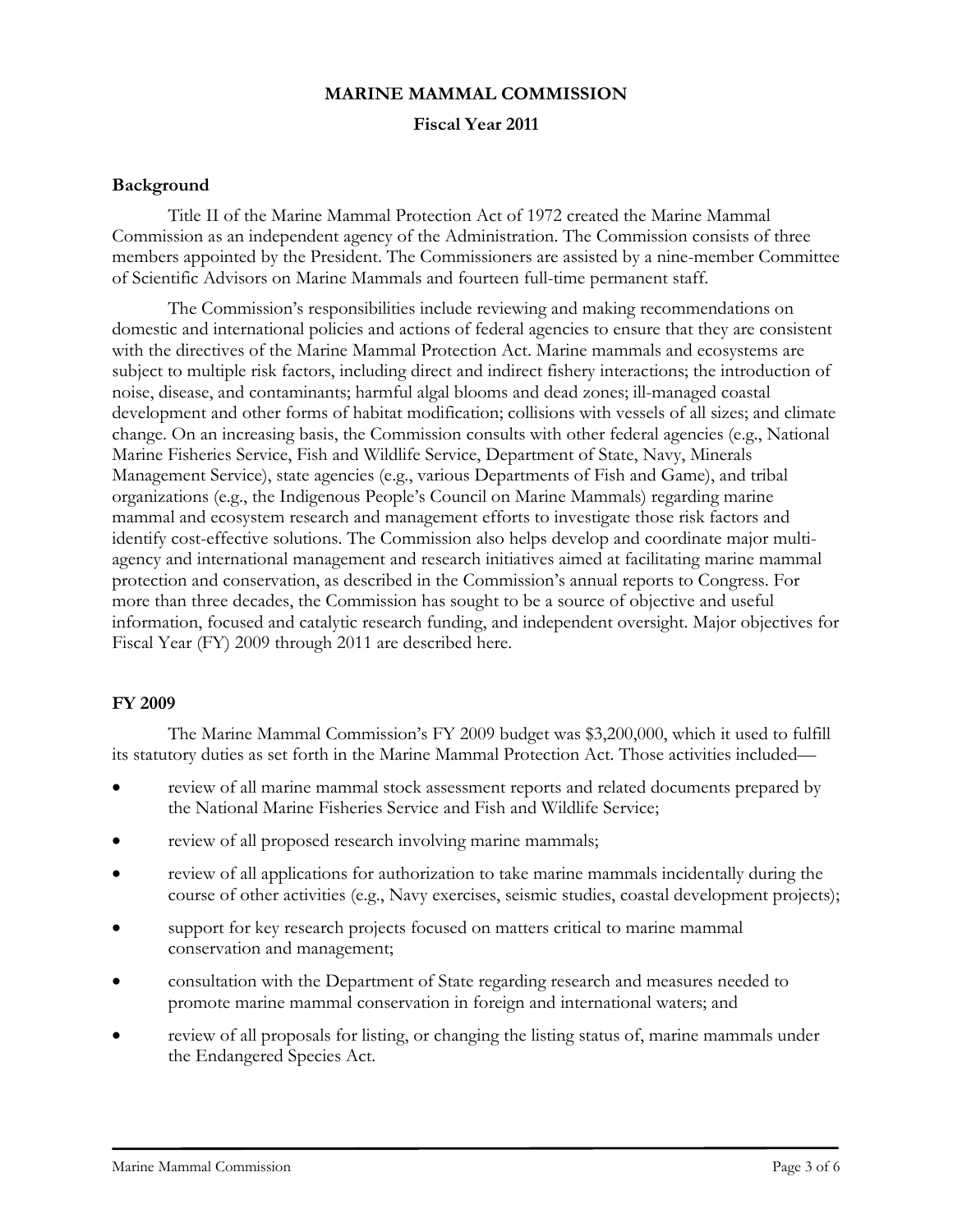In addition, the Commission initiated or continued a number of special projects that it deemed essential to marine mammal protection and conservation. Those activities included—

- completion of a report describing a framework for marine mammal research in the Arctic to promote conservation in the face of climate change and increasing human activities (e.g., shipping, oil and gas development, commercial fishing, military activities, coastal development);
- initial development of a Web-based survey program to collect information on all federal funding directed at marine mammal research and management to facilitate a more coordinated national funding strategy that avoids unnecessary duplication and focuses resources on high-priority studies and measures;
- building of research and management capacity in foreign countries responsible for critically endangered marine mammal species and stocks (e.g., vaquita, river dolphins, western gray whales, sirenians);
- participation in an interagency project to develop a more objective basis for listing decisions under the Endangered Species Act; and
- monitoring of recovery programs for endangered, threatened, and depleted species including Hawaiian monk seals, Florida manatees, Cook Inlet beluga whales, Steller sea lions, North Atlantic right whales, North Pacific right whales, West Coast and Alaska sea otters, and vaquita.

### **FY 2010**

The Marine Mammal Commission's FY 2010 budget is \$3,250,000. The Commission is using those funds to meet its statutory obligations, as well as to—

- review the stock assessment framework set forth in the Marine Mammal Protection Act, including shortcomings in its implementation, its utility in a changing marine environment, and potential strategies to promote conservation and management in the foreseeable future;
- implement the Web-based survey developed in FY 2009 to characterize the manner in which federal resources are distributed and used for marine mammal research and conservation;
- continue development of assessment and conservation strategies for Arctic marine mammals at risk from climate change and its physical, chemical, ecological, and human–related effects;
- investigate the indirect effects of commercial fishing to define the optimum yield in an ecological context and thereby provide a stronger basis for ecosystem-based management;
- initiate a Commission-led project to develop a more objective, quantitative basis for listing decisions under the Endangered Species Act;
- initiate a global assessment of marine mammals to provide a basis for prioritizing international research and conservation efforts;
- build research, management, and conservation capacity for marine mammals in international waters with emphasis on the Caribbean region, which shares a number of marine mammal species and stocks with the United States; and
- monitor recovery programs for endangered, threatened, and depleted species.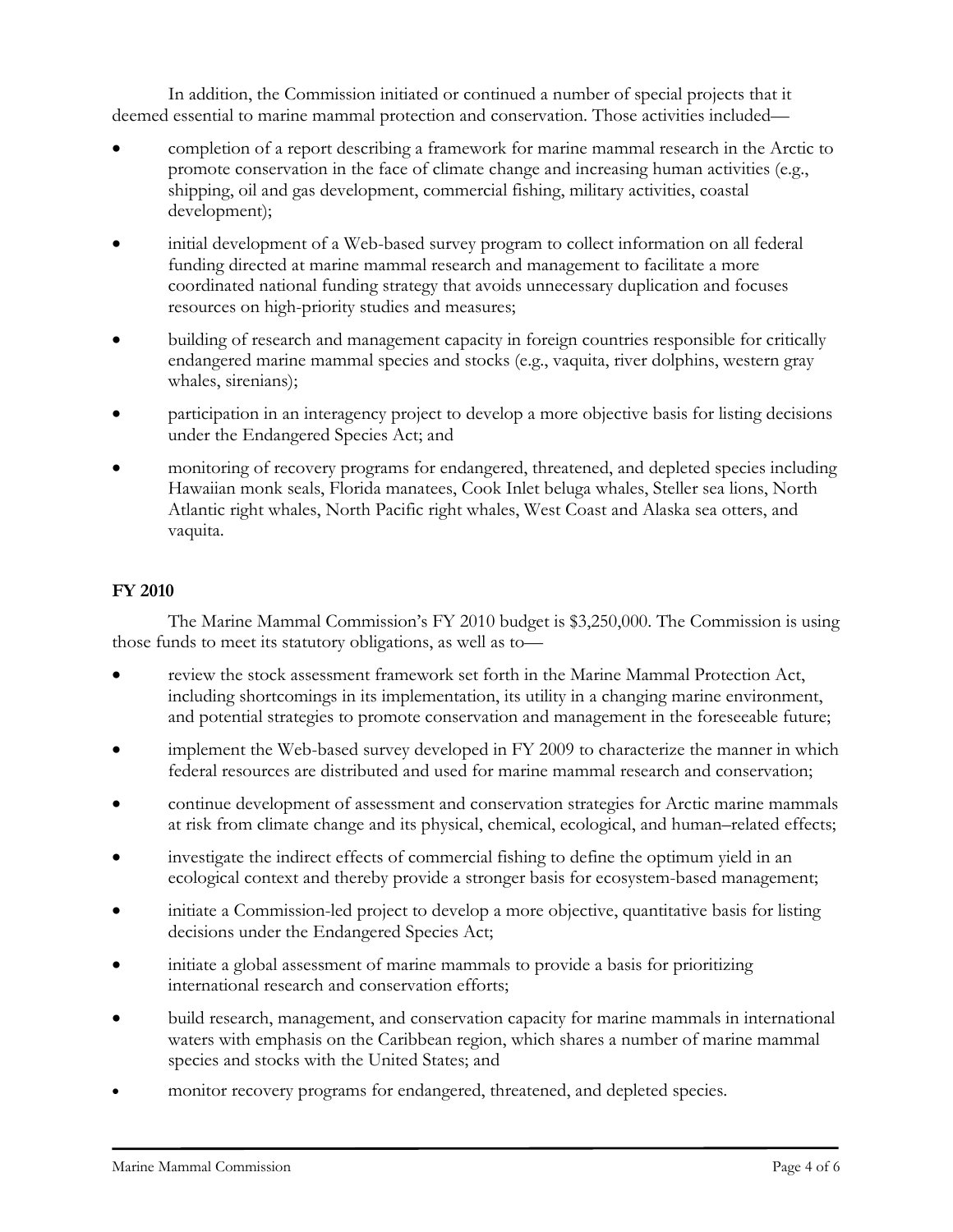### **FY 2011**

In FY 2011 the Marine Mammal Commission will continue to meet its basic statutory obligations. It also will continue to (a) promote more effective research and management of Arctic marine mammals, (b) implement its Web-based survey of federal funding for marine mammal research and management, (c) promote capacity-building for marine mammal research and management in other countries, and (d) monitor highly endangered species. In addition, it will initiate, continue, or complete the following four high-priority performance goals.

#### **Goal 1: Harmonize environmental analyses conducted under the National Environmental Policy Act, Endangered Species Act, and Marine Mammal Protection Act**

The National Environmental Policy Act, Endangered Species Act, and Marine Mammal Protection Act all require analysis of proposed federal actions that may affect the environment. The required elements of these analyses overlap to a considerable degree, and existing regulations encourage integration to streamline the analytical process. Nonetheless, managers often conduct the analyses separately and in a serial fashion, sometimes resulting in long and costly delays before all analyses are completed and projects can be initiated. The Commission's goal will be to harmonize the requirements of the environmental analyses required under these three Acts to streamline the overall review process without compromising the integrity and utility of the analyses and their results.

#### **Goal 2: Develop a more objective basis for listing decisions under the Endangered Species Act**

Decisions to list, delist, or change the listing status of species under the Endangered Species Act are critical elements of our national strategy to maintain healthy terrestrial and marine ecosystems. Those decisions also can be highly controversial as they impose a number of statutory, regulatory, and policy-based constraints on those human activities that may jeopardize listed species or destroy or adversely modify their critical habitat. Although the terms "endangered" and "threatened" are defined in the Act, determinations as to when those standards apply have varied over time and by region, depending on the species involved and the implications for related human activities. The National Marine Fisheries Service, Fish and Wildlife Service, and Marine Mammal Commission have all sought to develop a more objective basis for listing decisions. The Commission's goal is to develop a more objective basis for listing decisions under the Endangered Species Act. Doing so will reduce the risks to (1) species truly at elevated risk of extinction and in need of additional protection and (2) human activities that may be unnecessarily affected when listing occurs but is not warranted.

### **Goal 3: Promoting conservation of marine mammals on a global scale**

The Marine Mammal Protection Act was passed in 1972 in response to international threats to marine mammals. Despite considerable progress since then, many of the 122 extant species of marine mammals are vulnerable to multiple, ill-managed threats from human activities, have been poorly studied, and are at elevated risk of extirpation throughout parts of their range or even complete extinction. Resources to address these concerns are limited, and conservation efforts must be carefully prioritized if they are to be effective and cost-effective. Various organizations, scientists, and managers have completed a number of assessments on particular groups of species or types of threats, but none of these provides the comprehensive perspective needed to prioritize research and conservation actions on a global scale. The recent extinction of the Yangtze River dolphin and the peril facing multiple other marine mammal stocks highlight the need for a globally coordinated conservation effort. The Commission's goal will be to enhance conservation of the world's marine mammals by (1) providing a comprehensive but succinct description of their status, trends, and threats, and (2) prioritizing international conservation efforts and use of international resources.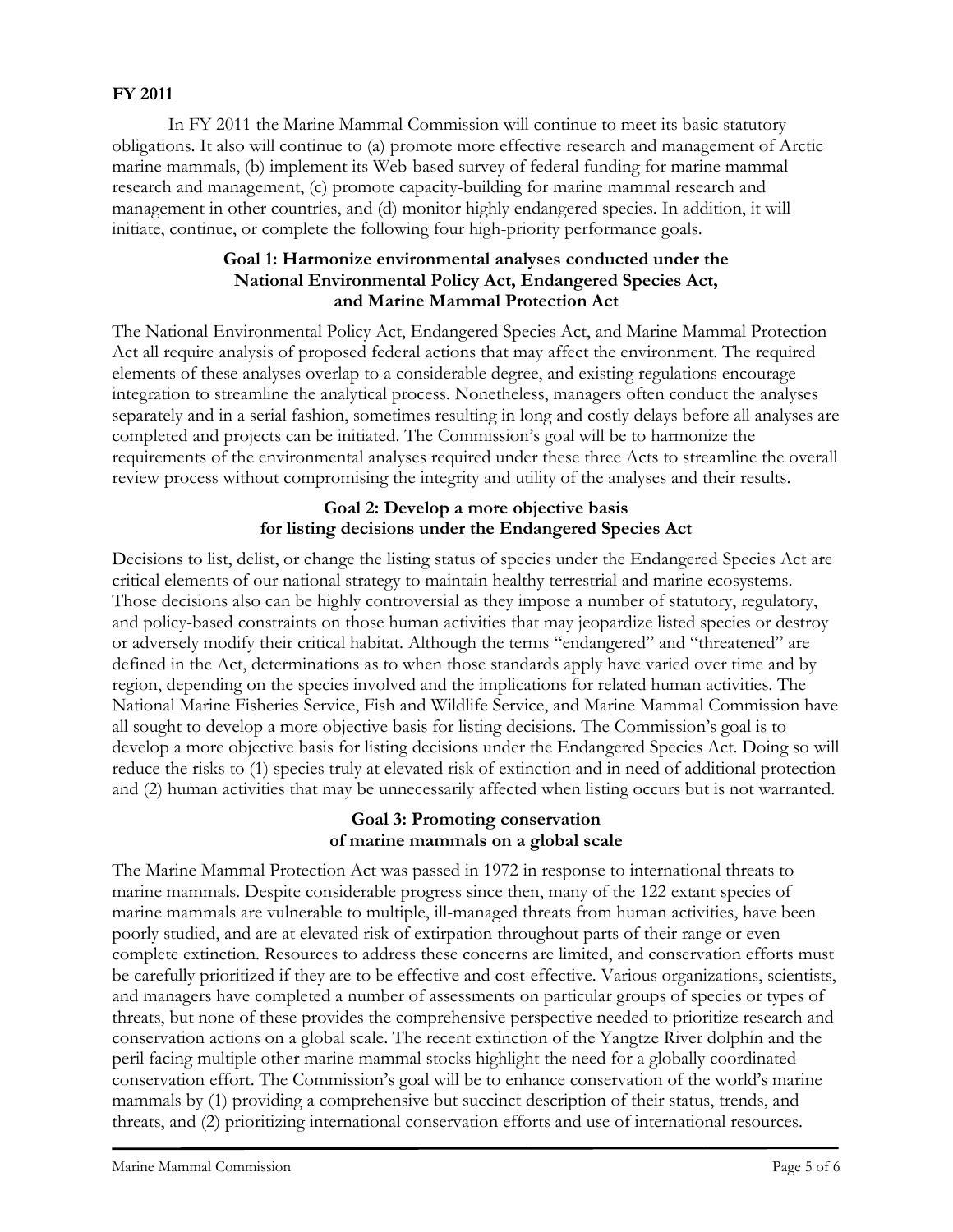#### **Goal 4: Improving analyses of the cumulative effects of multiple risk factors on marine mammals and ecosystems**

The status of marine mammals depends on the cumulative effects of all risk factors combined. If risk factors are independent of each other, their effects will be additive. If they are related, they may interact synergistically or in a countervailing fashion. The significance of cumulative effects was recognized in the National Environmental Policy Act and the Endangered Species Act, both statutes requiring evaluation of cumulative effects in their environmental analyses. However, such analyses often are poorly done. As a result, science-based advice to decision-makers is compromised, increasing the potential for management error. The Commission's goal will be to improve cumulative effects analyses and thereby promote more effective decision-making regarding conservation of marine mammals and marine ecosystems.

### **FY 2011 Estimate**

The Marine Mammal Commission's FY 2011 budget request is \$3,000,000, which is \$600,000 more than requested in FY 2010 and \$250,000 less than Congress budgeted for FY 2010. The additional amount requested is needed to support two additional staff ecologists for overseeing energy and fishery issues, plus additional funding for special projects outlined above. All the funds will be used to meet the Commission's statutory responsibilities.

| Identification code 95-220 1-3-302   | 2009  | 2010  | 2011 (Est.) |
|--------------------------------------|-------|-------|-------------|
| Program and Financing (\$ thousands) |       |       |             |
| <b>Budget Authority</b>              | 3,200 | 3,250 | 3,000       |
| <b>Total Budgetary Resources</b>     | 3,200 | 3,250 | 3,000       |
| Spending (\$ thousands)              |       |       |             |
| Personnel                            | 1,669 | 2,077 | 2,175       |
| Research and Special Projects        | 785   | 425   | 380         |
| Rent and Utilities                   | 200   | 205   | 210         |
| Other                                | 546   | 543   | 235         |



**Marine Mammal Commission 4340 East-West Highway, Room 700 Bethesda, Maryland 20814 301-504-0087 www.mmc.gov**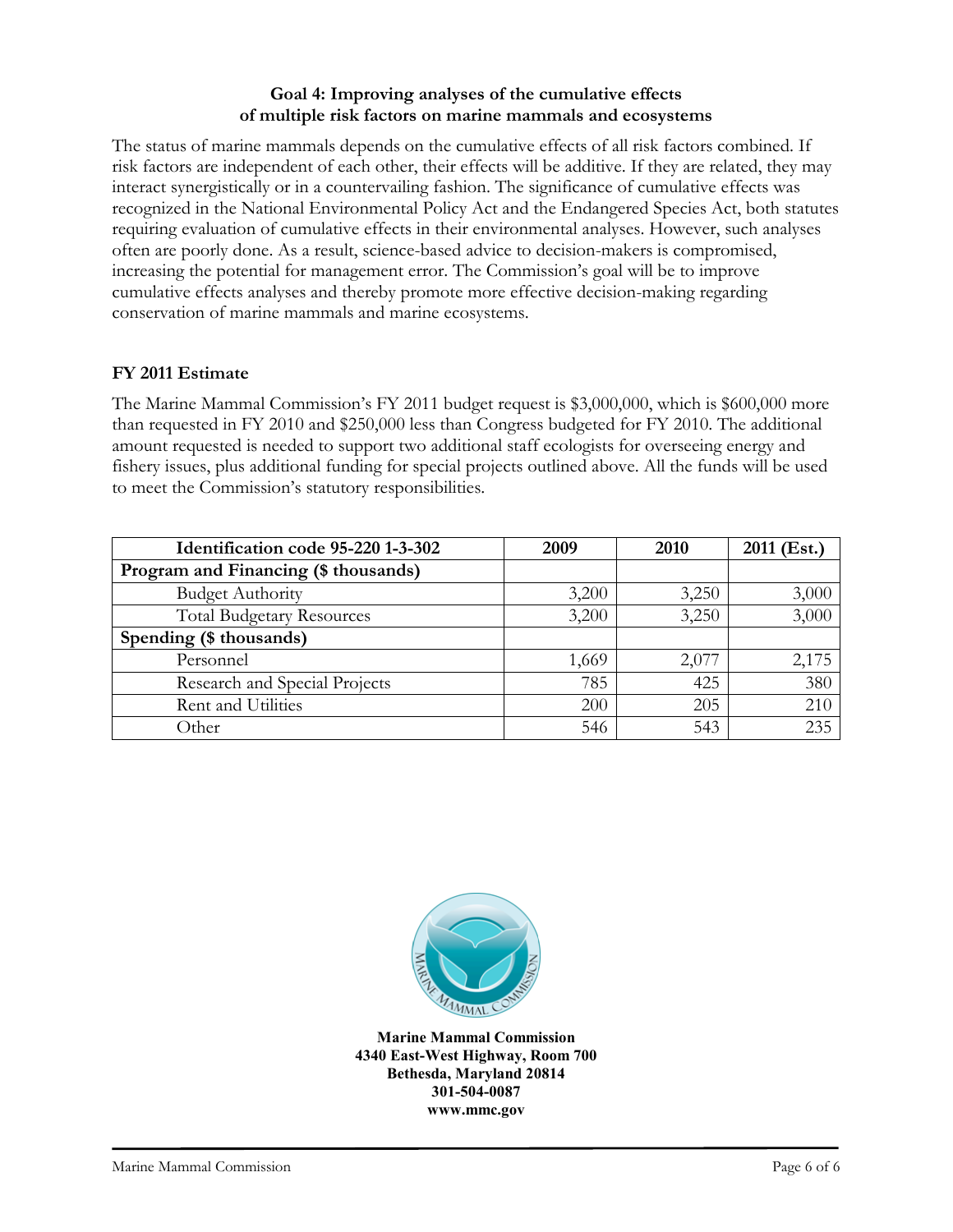# **COMMITTEE ON APPROPRIATIONS SUBCOMMITTEE ON COMMERCE, JUSTICE, SCIENCE, AND RELATED AGENCIES UNITED STATES SENATE**

**15 February 2011**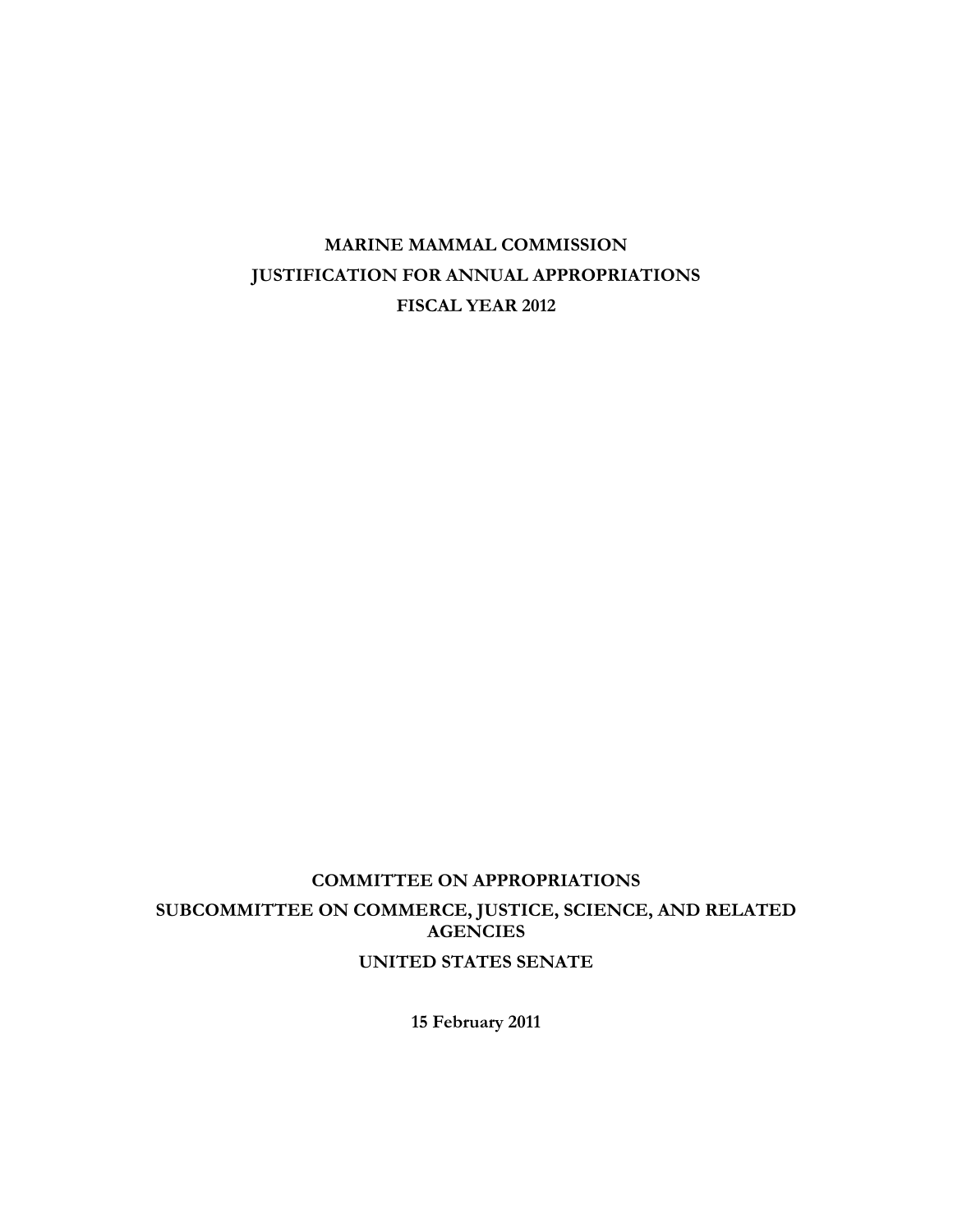# **COMMITTEE ON APPROPRIATIONS SUBCOMMITTEE ON COMMERCE, JUSTICE, SCIENCE, AND RELATED AGENCIES UNITED STATES HOUSE OF REPRESENTATIVES**

**15 February 2011**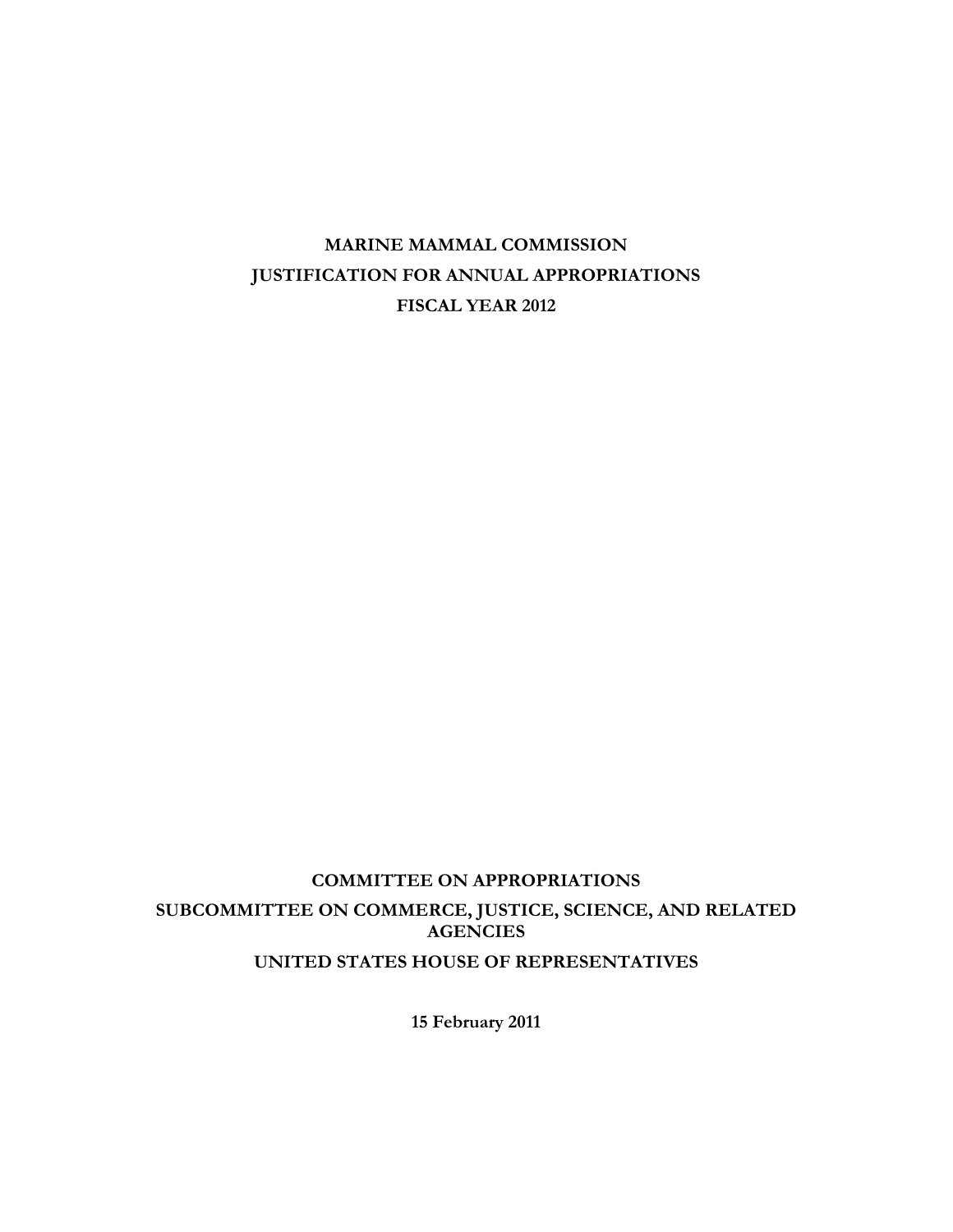# **SALARIES AND EXPENSES**

For necessary expenses of the Marine Mammal Commission as authorized by Title II of Public Law 92-522, as amended, \$3,000,000.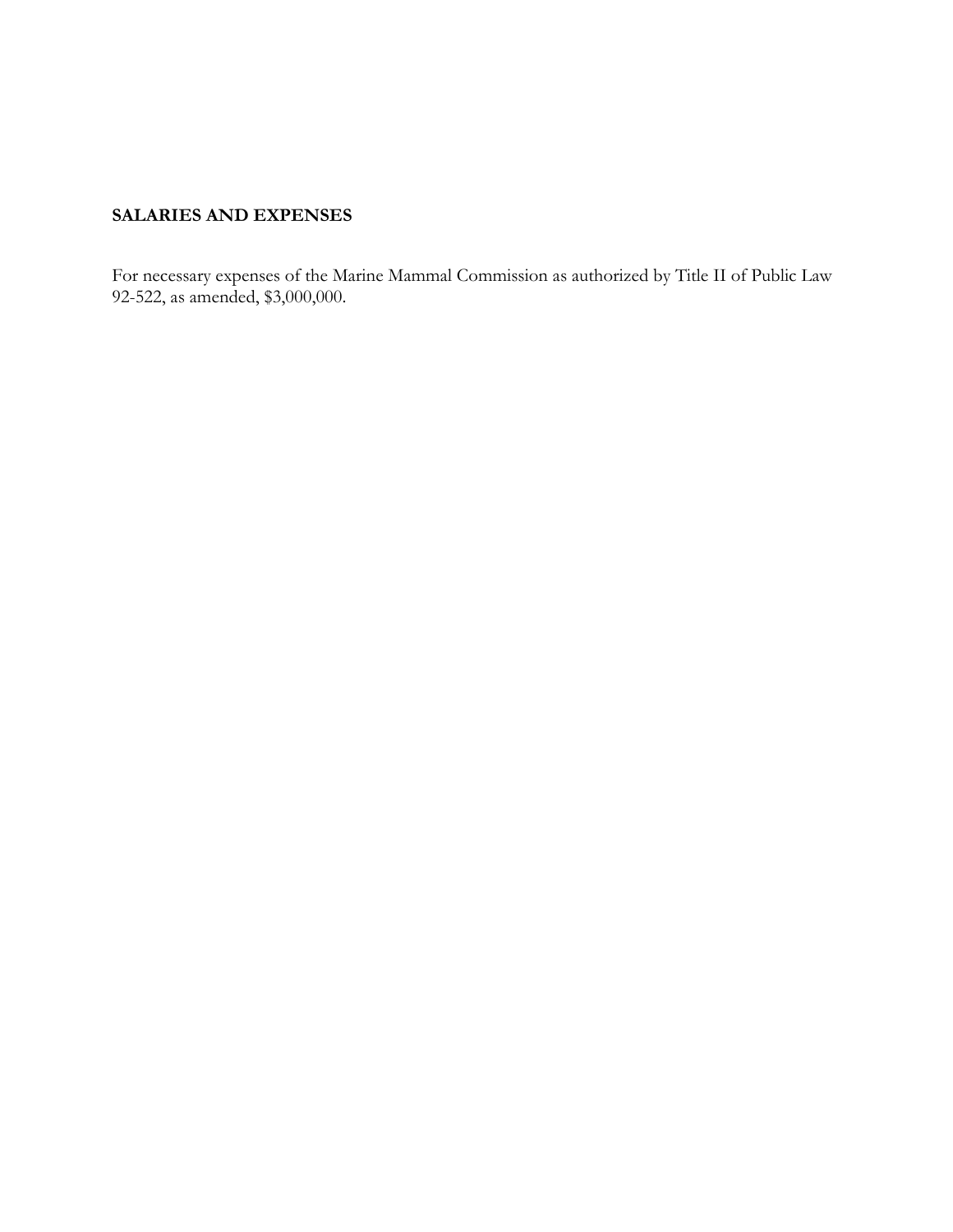# **MARINE MAMMAL COMMISSION Fiscal Year 2012**

#### **Background**

Title II of the Marine Mammal Protection Act of 1972 created the Marine Mammal Commission as an independent agency of the Administration. The Commission consists of three members appointed by the President with the consent of the Senate. It is assisted by a nine-member Committee of Scientific Advisors on Marine Mammals and fourteen full-time permanent staff.

The Act also established the major duties of the Commission as follows:

- (1) undertake a review and study of the activities of the United States pursuant to existing laws and international conventions relating to marine mammals, including, but not limited to, the International Convention for the Regulation of Whaling, the Whaling Convention Act of 1949, the Interim Convention on the Conservation of North Pacific Fur Seals, and the Fur Seal Act of 1966;
- (2) conduct a continuing review of the condition of the stocks of marine mammals, of methods for their protection and conservation, of humane means of taking marine mammals, of research programs conducted or proposed to be conducted under the authority of this Act, and of all applications for permits for scientific research, public display, or enhancing the survival or recovery of a species or stock;
- (3) undertake or cause to be undertaken such other studies as it deems necessary or desirable in connection with its assigned duties as to the protection and conservation of marine mammals;
- (4) recommend to the Secretary and to other federal officials such steps as it deems necessary or desirable for the protection and conservation of marine mammals;
- (5) recommend to the Secretary of State appropriate policies regarding existing international arrangements for the protection and conservation of marine mammals and suggest appropriate international arrangements for the protection and conservation of marine mammals;
- (6) recommend to the Secretary such revisions of the endangered species list and threatened species list published pursuant to section  $4(c)(1)$  of the Endangered Species Act of 1973 as may be appropriate with regard to marine mammals; and
- (7) recommend to the Secretary, other appropriate federal officials, and Congress such additional measures as it deems necessary or desirable to further the policies of this Act, including provisions for the protection of the Indians, Eskimos, and Aleuts whose livelihood may be adversely affected by actions taken pursuant to this Act.

To fulfill those duties, the Commission reviews and makes recommendations on the domestic and international policies and actions of federal agencies to ensure that they are consistent with the Marine Mammal Protection Act, which seeks to protect and conserve marine mammals as functioning elements of healthy, stable marine ecosystems. Marine mammals are subject to multiple human-related risk factors, including operational and ecological fishery interactions; the introduction of noise, disease, and contaminants; harmful algal blooms and dead zones; ill-managed coastal development and other forms of habitat modification; collisions with vessels of all sizes; and climate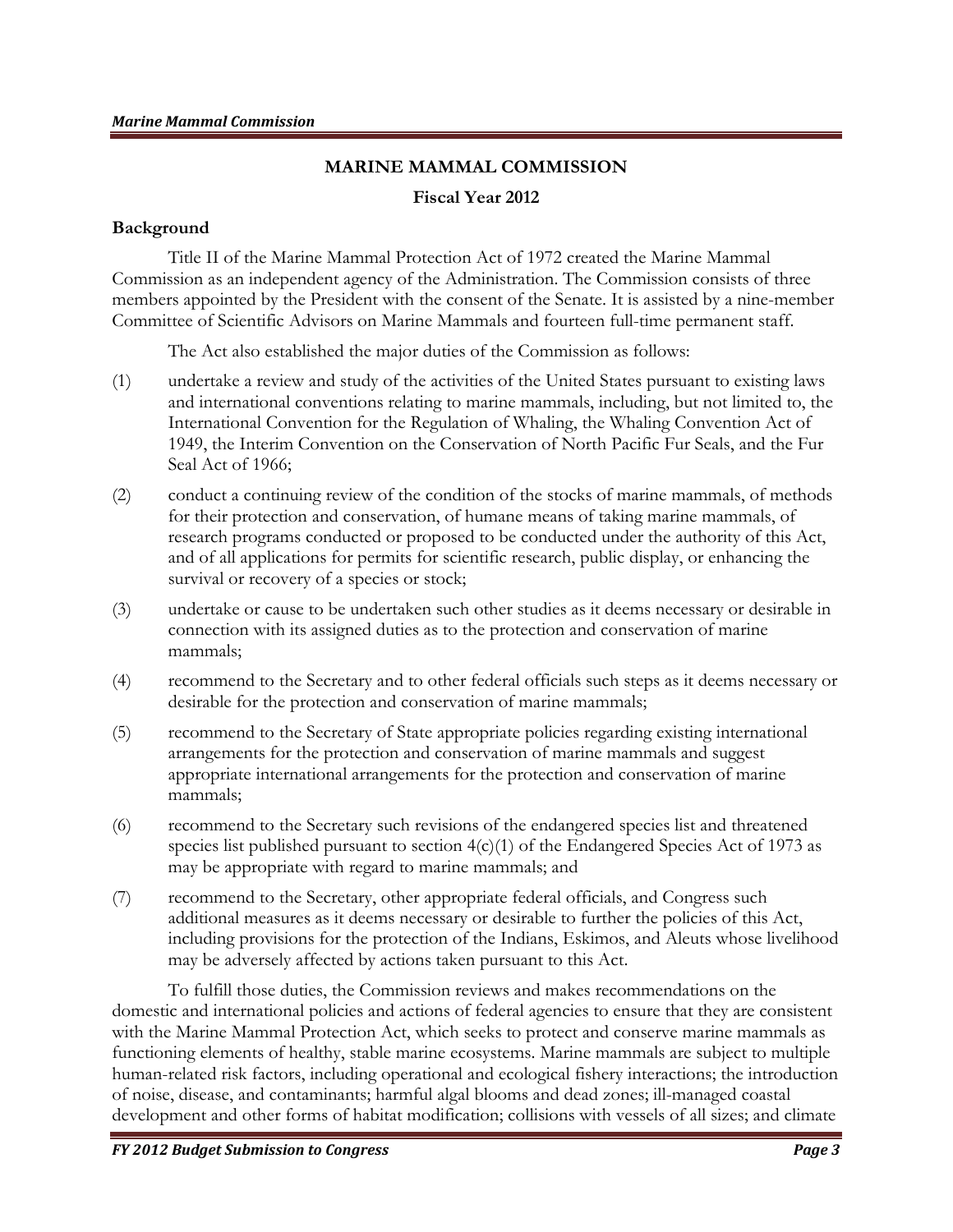change. The Commission consults with other federal agencies (e.g., National Marine Fisheries Service; Fish and Wildlife Service; Department of State; Navy; Bureau of Energy Management, Regulation, and Enforcement), state agencies (e.g., various Departments of Fish and Game), and tribal organizations (e.g., the Indigenous People's Council on Marine Mammals) to characterize those risk factors and identify cost-effective solutions. The Commission also helps develop and coordinate multi-agency and international research and management initiatives to facilitate marine mammal protection and conservation, as described in the Commission's annual reports to Congress. In all its work, the Commission seeks to be a source of useful information, focused and catalytic research funding, and independent and objective oversight. The following describes the Commission's main activities and major objectives for Fiscal Years (FY) 2010 through 2012.

### **FY 2010**

For FY 2010 the Commission is using its Congressional allocation (\$3,250,000) to fulfill its statutory duties under the Marine Mammal Protection Act, including—

- reviewing all marine mammal stock assessment reports and related documents prepared by the National Marine Fisheries Service and Fish and Wildlife Service;
- reviewing all applications for authorization to take marine mammals incidentally during the course of other activities (e.g., Navy exercises, seismic studies, coastal development projects);
- reviewing all proposed research involving marine mammals;
- supporting key research projects focused on matters critical to marine mammal conservation and management;
- consulting with the Department of State and National Oceanic and Atmospheric Administration regarding research and measures needed to promote marine mammal conservation in foreign and international waters; and
- reviewing all proposals for listing, or changing the listing status of, marine mammals under the Endangered Species Act.

In addition, in FY 2010 the Commission initiated or continued a number of special projects that it deemed essential to marine mammal protection and conservation. Those activities included—

- developing a Web-based survey program to collect funding data from all federal agencies that fund marine mammal research and management activities;
- initiating a review of the stock assessment framework set forth in the Marine Mammal Protection Act to identify shortcomings in its implementation;
- initiating a Commission-led project to develop a more objective, quantitative, and consistent basis for listing decisions under the Endangered Species Act;
- reviewing an interaction between harbor seals and aquaculture in a Pacific coast estuary that is being managed by the National Park Service and may be designated as wilderness;
- participating in multi-agency efforts to develop better means for evaluating the cumulative effects of multiple human activities on marine mammals and marine ecosystems, including the Deepwater Horizon oil spill;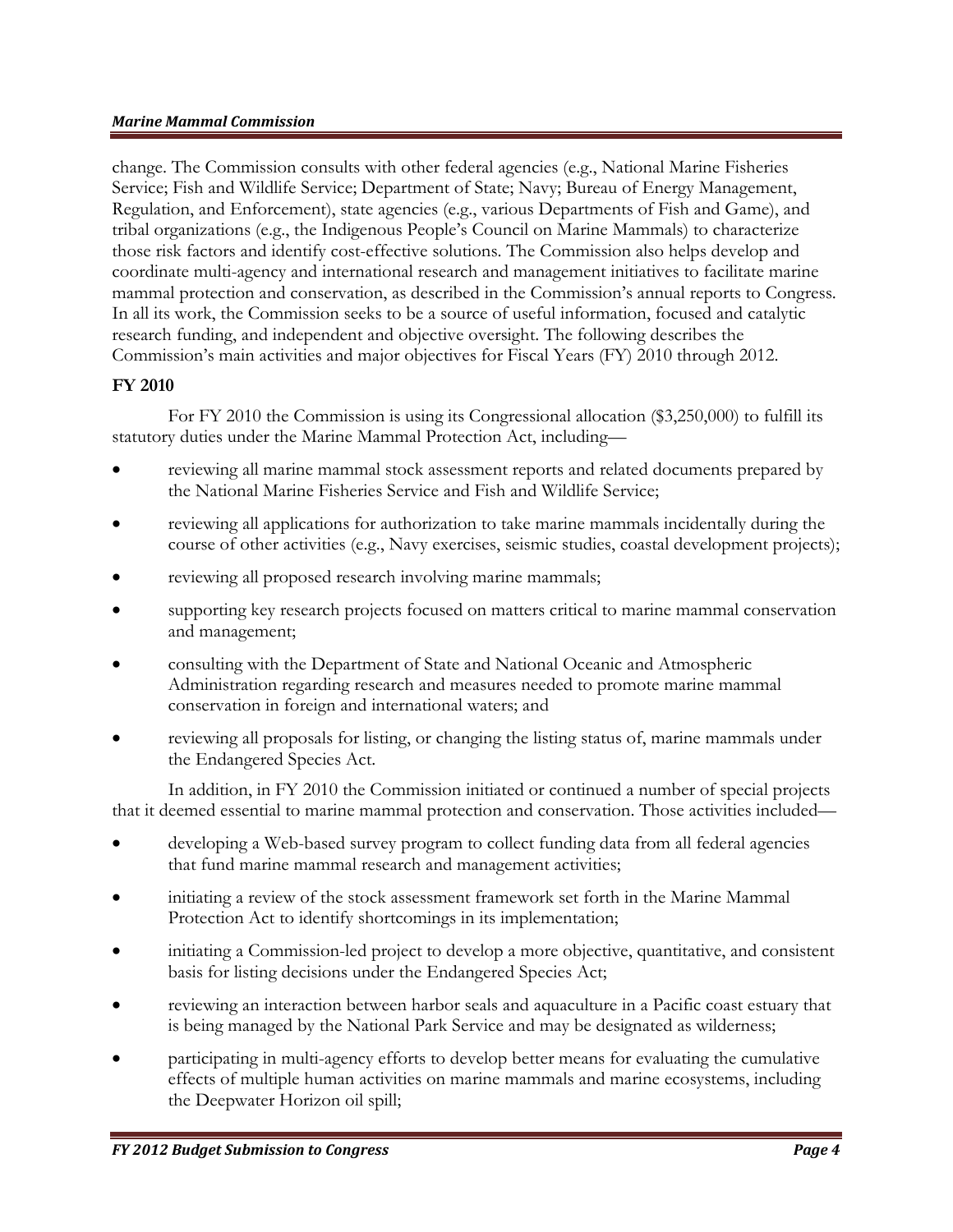- initiating a global assessment of marine mammals to provide a basis for prioritizing international research and conservation efforts;
- developing research and management capacity in foreign countries with critically endangered marine mammal species and stocks (e.g., vaquita, river dolphins, western gray whales); and
- monitoring of recovery programs for endangered, threatened, and depleted species including Hawaiian monk seals, Florida manatees, Cook Inlet beluga whales, Steller sea lions, North Atlantic right whales, North Pacific right whales, sea otters, and vaquita.

### **FY 2011 and FY 2012**

For FY 2011 and FY 2012 the Commission's high-priority performance goals are as follows.

- (1) Develop a means for integrating environmental analyses conducted under the National Environmental Policy Act, Endangered Species Act, and Marine Mammal Protection Act;
- (2) Develop a more objective basis for listing decisions under the Endangered Species Act;
- (3) Fully implement the Commission's survey of federal funding for marine mammal research and conservation; and
- (4) Review the Marine Mammal Protection Act stock assessment framework and its implementation by the National Marine Fisheries Service and Fish and Wildlife Service.

The third and fourth goals reflect some adjustment in direction relative to the Commission's FY 2011 budget submission. In that submission the third and fourth goals pertained to promoting marine mammal conservation on a global scale and improving analyses of cumulative effects of multiple risk factors on marine mammals and ecosystems. The Commission will continue to support marine mammal conservation on a global scale, such as completing its global assessment of marine mammals to guide research and recovery efforts. The Commission also will continue to participate in efforts to improve analysis of the cumulative effects. However, the Commission does not need to play a leading role as numerous other agencies and organizations are working on that topic.

Instead, the Commission believes that our nation's current economic situation necessitates greater cost-effectiveness in our efforts to study and conserve marine mammals and marine ecosystems. With that in mind, the Commission's third high-priority performance goal for FY 2011 and FY 2012 will be to complete implementation of its Web-based survey of federal funding for marine mammal research and conservation. Finally, in the past year the Commission has become more aware of and more concerned about existing shortcomings in marine mammal stock assessments. Lack of baseline information has become a serious impediment to conservation of numerous marine mammal stocks (1) in the Arctic, where climate change poses significant threats to the marine environment, (2) in the central and western Pacific, where fishing effort is extensive but largely unobserved, and (3) in the Gulf of Mexico, where lack of baseline information is a significant impediment to assessment of oil spill effects on marine mammals.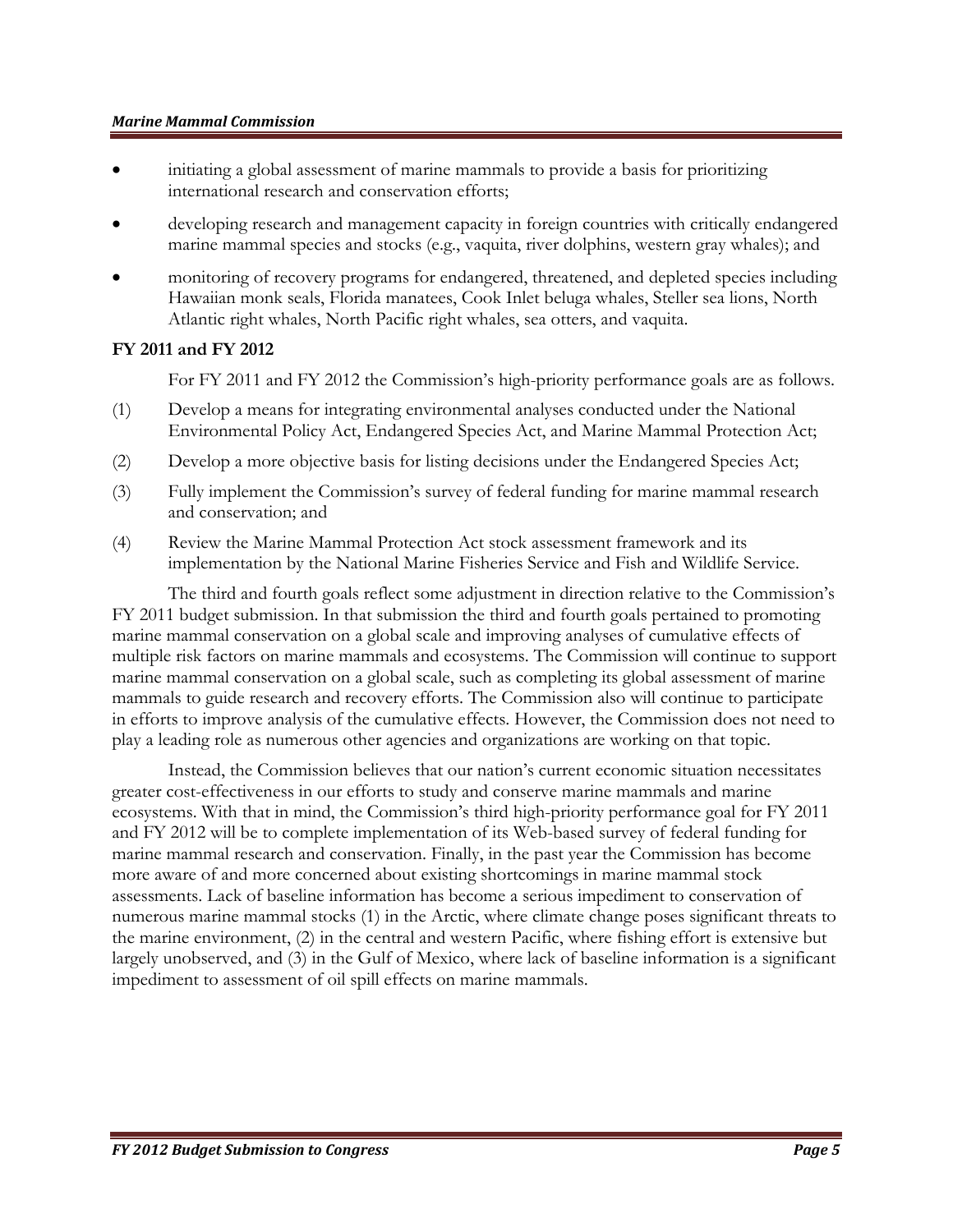The Commission's high-priority performance goals for FY 2011 and FY 2012 are as follows.

### **Goal 1: Develop a means for integrating environmental analyses conducted under the National Environmental Policy Act, Endangered Species Act, and Marine Mammal Protection Act**

**Problem statement:** The National Environmental Policy Act, Endangered Species Act, and Marine Mammal Protection Act all require analysis of proposed federal actions that may affect the marine mammals or the ecosystems of which they are a part. The required elements of these analyses overlap to a considerable degree, and existing regulations encourage integration to streamline the analytical process. Nonetheless, the agencies responsible for completing these analyses often conduct them separately and in a serial fashion, sometimes resulting in long and costly delays before all analyses are completed and projects can be initiated.

Goal to be accomplished**:** The Commission's goal will be to integrate or harmonize the environmental analyses required under these three Acts. The approach will be to eliminate the redundancy that is inherent in the common components of the analyses and develop a single analytical framework that satisfies all their requirements. Doing so should streamline the overall review process without compromising the integrity and utility of the analytical results.

### **Goal 2: Develop a more objective basis for listing decisions under the Endangered Species Act**

**Problem statement:** Decisions to list, delist, or change the listing status of species under the Endangered Species Act are critical elements of our national strategy to maintain healthy marine ecosystems. Those decisions can be highly controversial as they may lead to statutory, regulatory, and policy-based constraints on human activities that may jeopardize listed species or destroy or adversely modify their critical habitat. Listing criteria have varied over time and geographic area, depending on the species involved and the implications for related human activities. For some time, the National Marine Fisheries Service, Fish and Wildlife Service, and Marine Mammal Commission have sought to develop a more objective basis for listing decisions.

Goal to be accomplished**:** The goal of this project will be to develop an objective, quantitative basis for listing decisions under the Endangered Species Act. Doing so will reduce the risks to (1) species truly at elevated risk of extinction and in need of additional protection and (2) human activities that may be unnecessarily affected when listing occurs but is not warranted.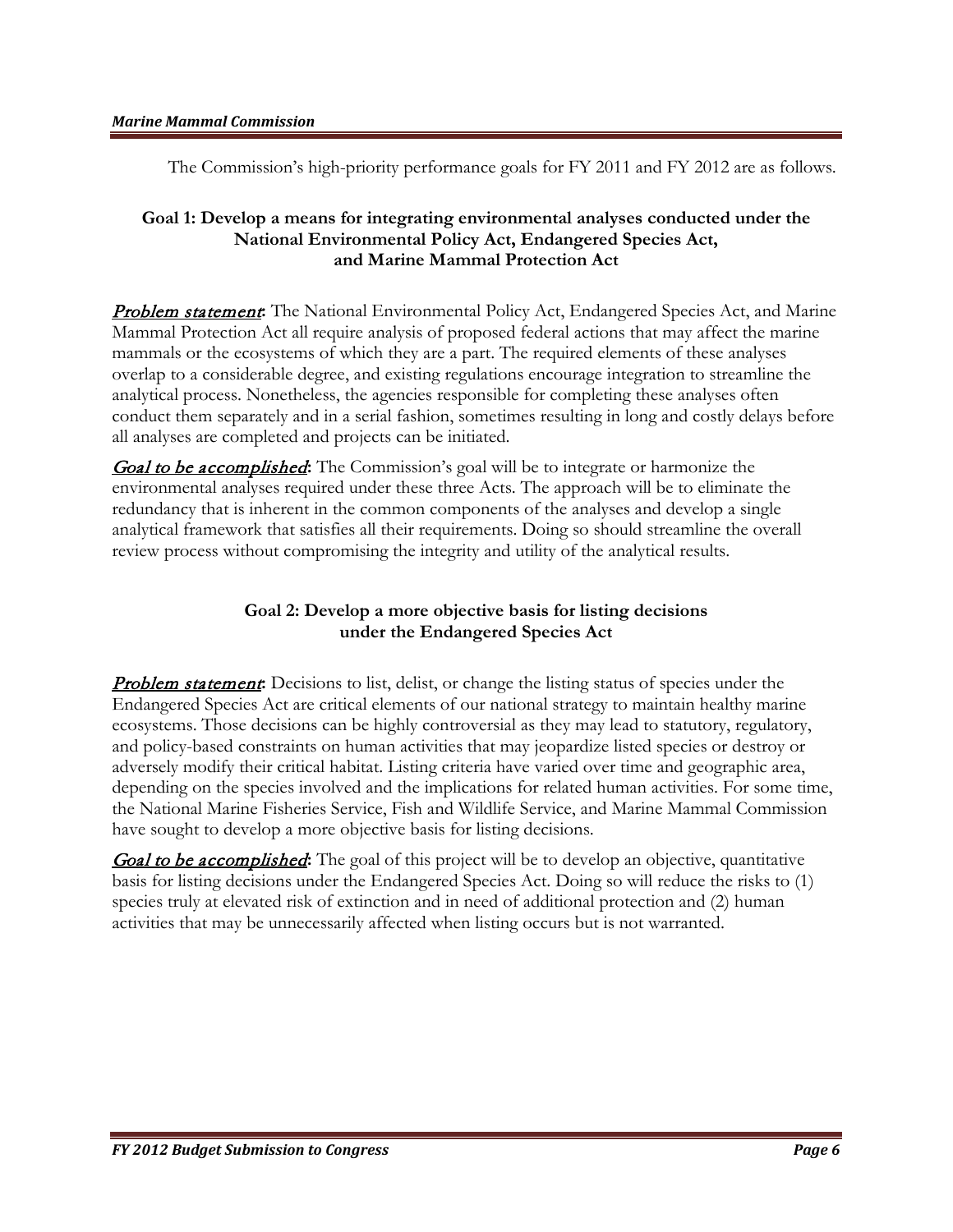### **Goal 3: Fully implement the Commission's survey of federal funding for marine mammal research and conservation**

**Problem statement:** Multiple federal agencies contribute resources toward research and conservation of marine mammals. However, the federal government does not have a coherent national strategy for maximizing the benefits of that funding. The Marine Mammal Commission has developed a Web-based survey of spending by federal agencies on marine mammal research and conservation to promote the development of such a strategy. Survey results will describe how agencies are using, and might make better use of, the limited resources presently available.

**Goal to be accomplished:** The Commission's goal is to ensure that the resources used for marine mammal research and conservation are directed toward the highest-priority goals, that research and conservation efforts are well coordinated, and that the responsible agencies can be held accountable for their use of the limited resources available for marine mammal research and conservation.

### **Goal 4: Review the Marine Mammal Protection Act's stock assessment framework and its implementation by the National Marine Fisheries Service and the Fish and Wildlife Service**

**Problem statement:** Stock assessments conducted under section 118 of the Marine Mammal Protection Act are intended to provide the basic information needed to protect, recover, and conserve marine mammals that are affected by human activities. When completed, those assessments provide essential information on stock abundance, trends, productivity, threats, and status. To date, the National Marine Fisheries Service and Fish and Wildlife Service have had limited success in completing stock assessments, undermining protection and conservation efforts. Shortcomings are most evident in the Arctic, where the effects of climate change threaten multiple pinniped and cetacean stocks; in the central and western Pacific, where fisheries threaten multiple cetacean stocks; and in the Gulf of Mexico, where oil and gas activities, fisheries, military exercises, and coastal development threaten multiple cetacean stocks. The uncertainty regarding the effects of human activities on such stocks increases the likelihood of over- and under-protection errors and promotes crisis-based management that often leads to unnecessary controversy.

**Goal to be accomplished:** The goal is to assess implementation of the Marine Mammal Protection Act's stock assessment framework by the National Marine Fisheries Service and Fish and Wildlife Service to identify essential information gaps and shortcomings, and use that information as a basis for improving marine mammal research and conservation efforts in the future.

The Commission's scientific staff is completing this project and will depend on the Committee of Scientific Advisors on Marine Mammals for oversight. Completion of this project also will require cooperation of the Services, particularly with regard to identifying ways to address shortcomings. The Commission expects to complete this project by the first quarter of FY 2012.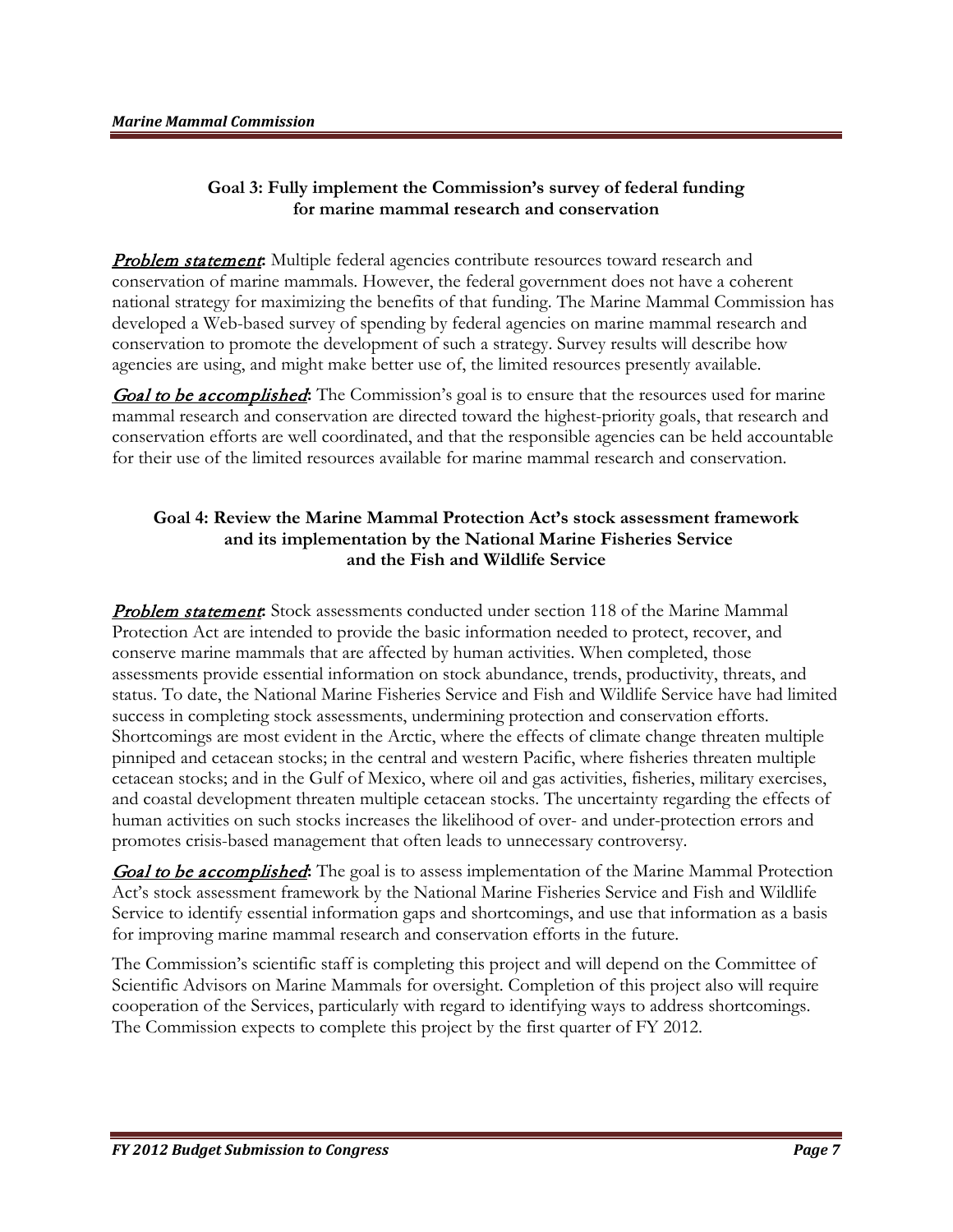# **MARINE MAMMAL COMMISSION FY 2012**

**(in thousands of dollars)**

| Identification code 95-220 1-3-302   | 2010  | 2011 (Est.) | 2012 (Est.) |
|--------------------------------------|-------|-------------|-------------|
| Program and Financing (\$ thousands) |       |             |             |
| <b>Budget Authority</b>              | 3,250 | 3,000       | 3,000       |
| <b>Total Budgetary Resources</b>     | 3,250 | 3,000       | 3,000       |
| Spending (\$ thousands)              |       |             |             |
| Personnel                            | 2,077 | 2,175       | 2,163       |
| Research and Special Projects        | 425   | 380         | 380         |
| Rent and Utilities                   | 205   | 210         | 209         |
| Other                                | 543   | 235         | 248         |



**Marine Mammal Commission 4340 East-West Highway, Room 700 Bethesda, Maryland 20814 301-504-0087 www.mmc.gov**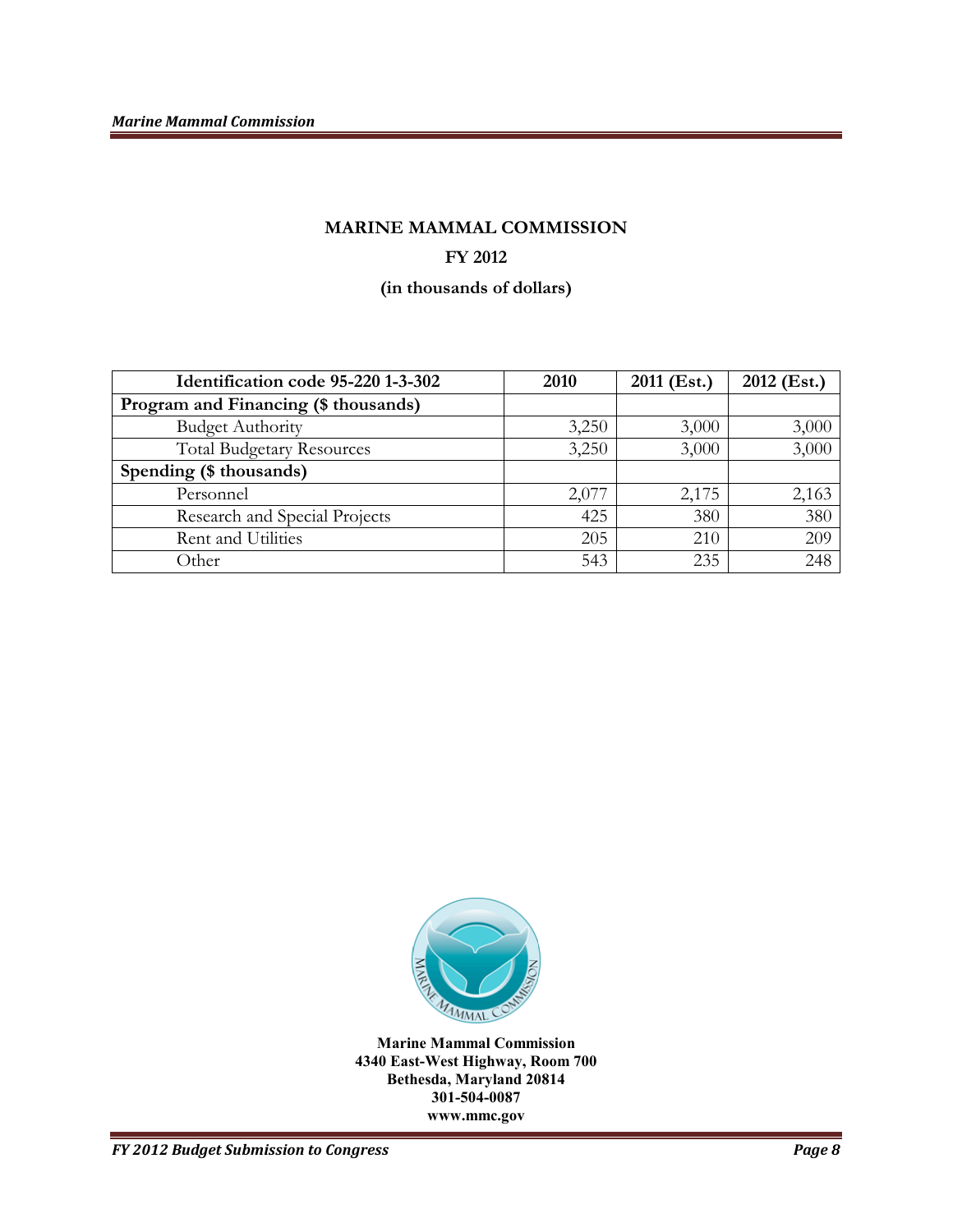# **COMMITTEE ON APPROPRIATIONS SUBCOMMITTEE ON COMMERCE, JUSTICE, SCIENCE, AND RELATED AGENCIES UNITED STATES SENATE**

**13 February 2012**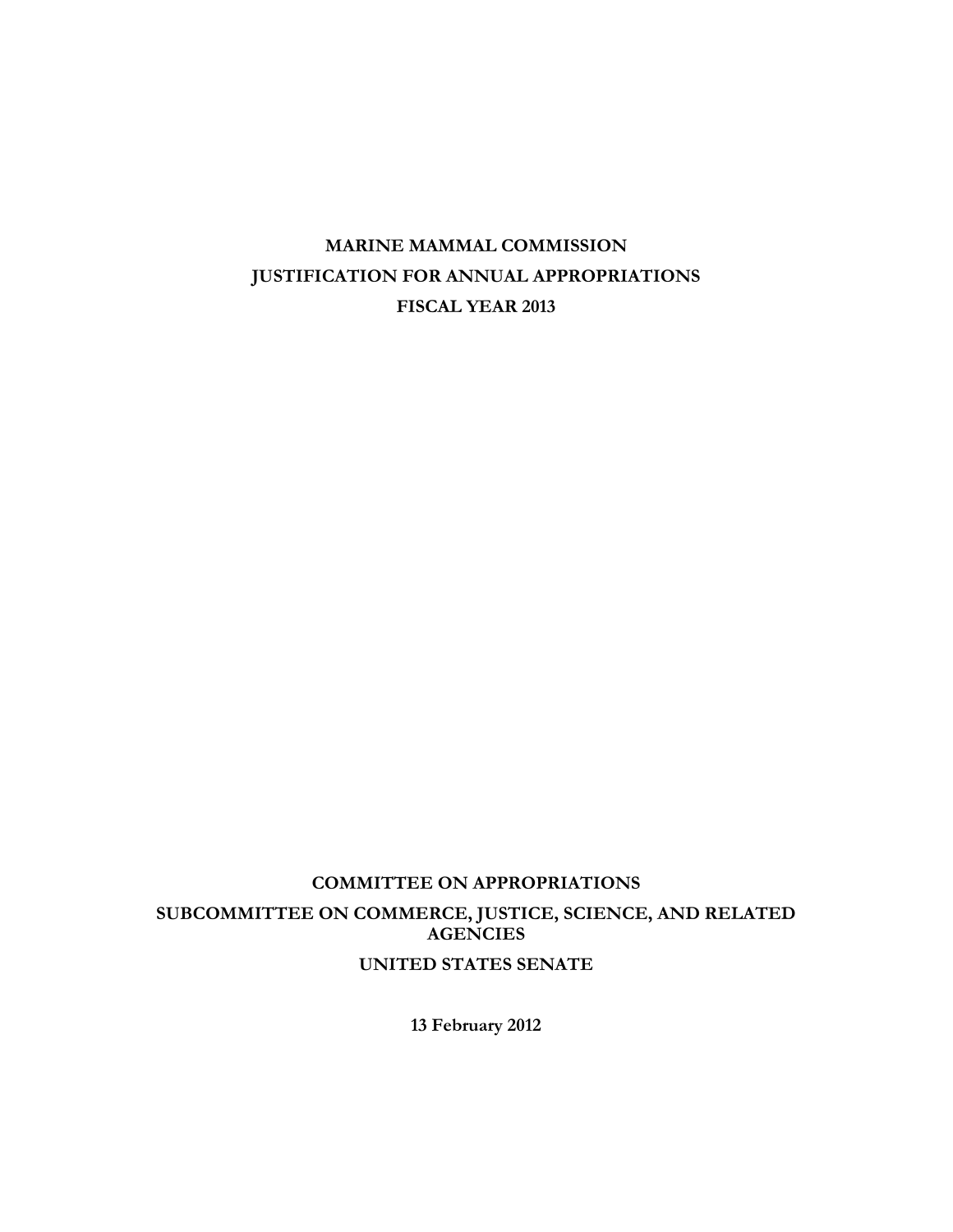# **COMMITTEE ON APPROPRIATIONS SUBCOMMITTEE ON COMMERCE, JUSTICE, SCIENCE, AND RELATED AGENCIES UNITED STATES HOUSE OF REPRESENTATIVES**

**13 February 2012**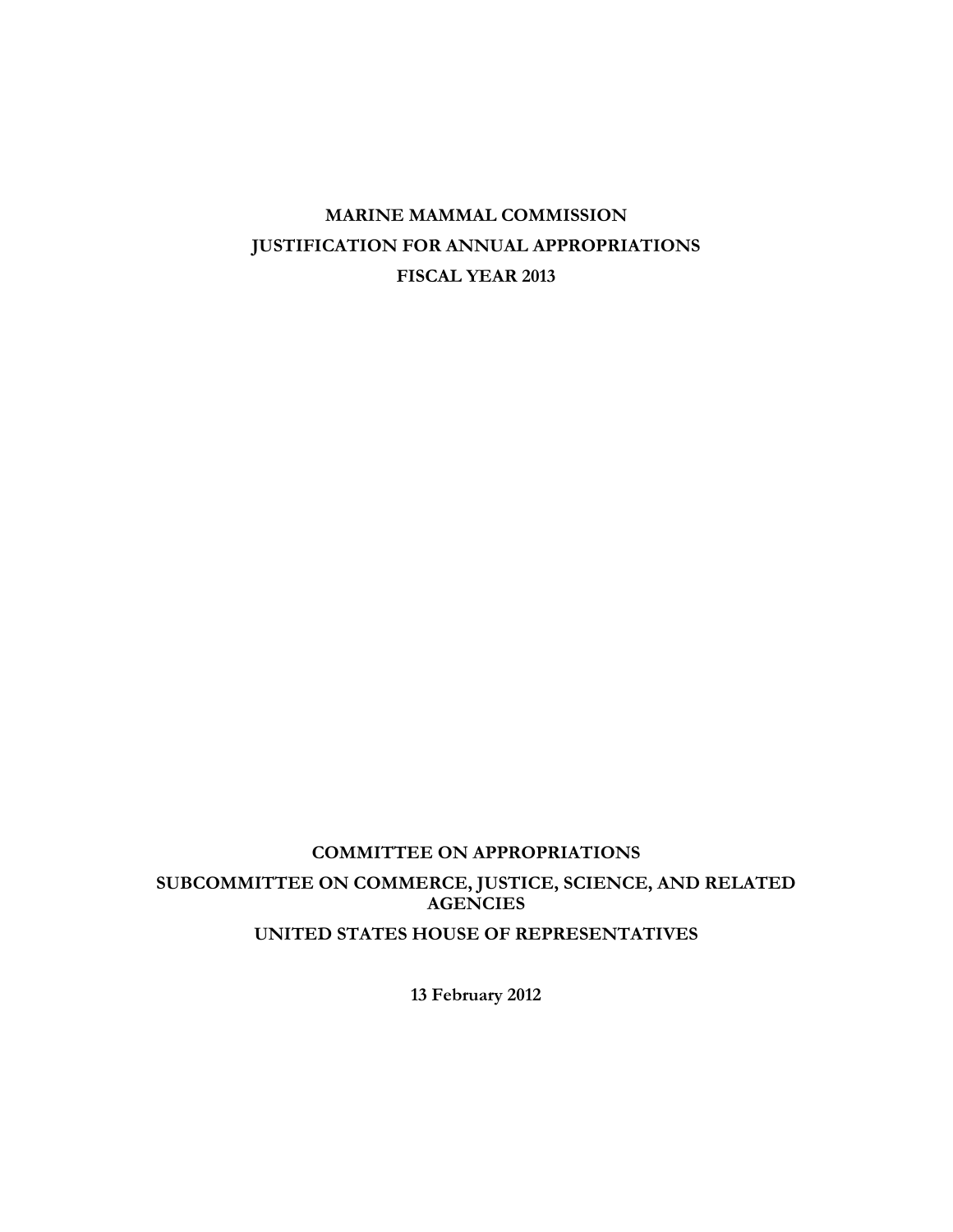# **SALARIES AND EXPENSES**

For necessary expenses of the Marine Mammal Commission as authorized by Title II of Public Law 92-522, as amended, \$3,081,000.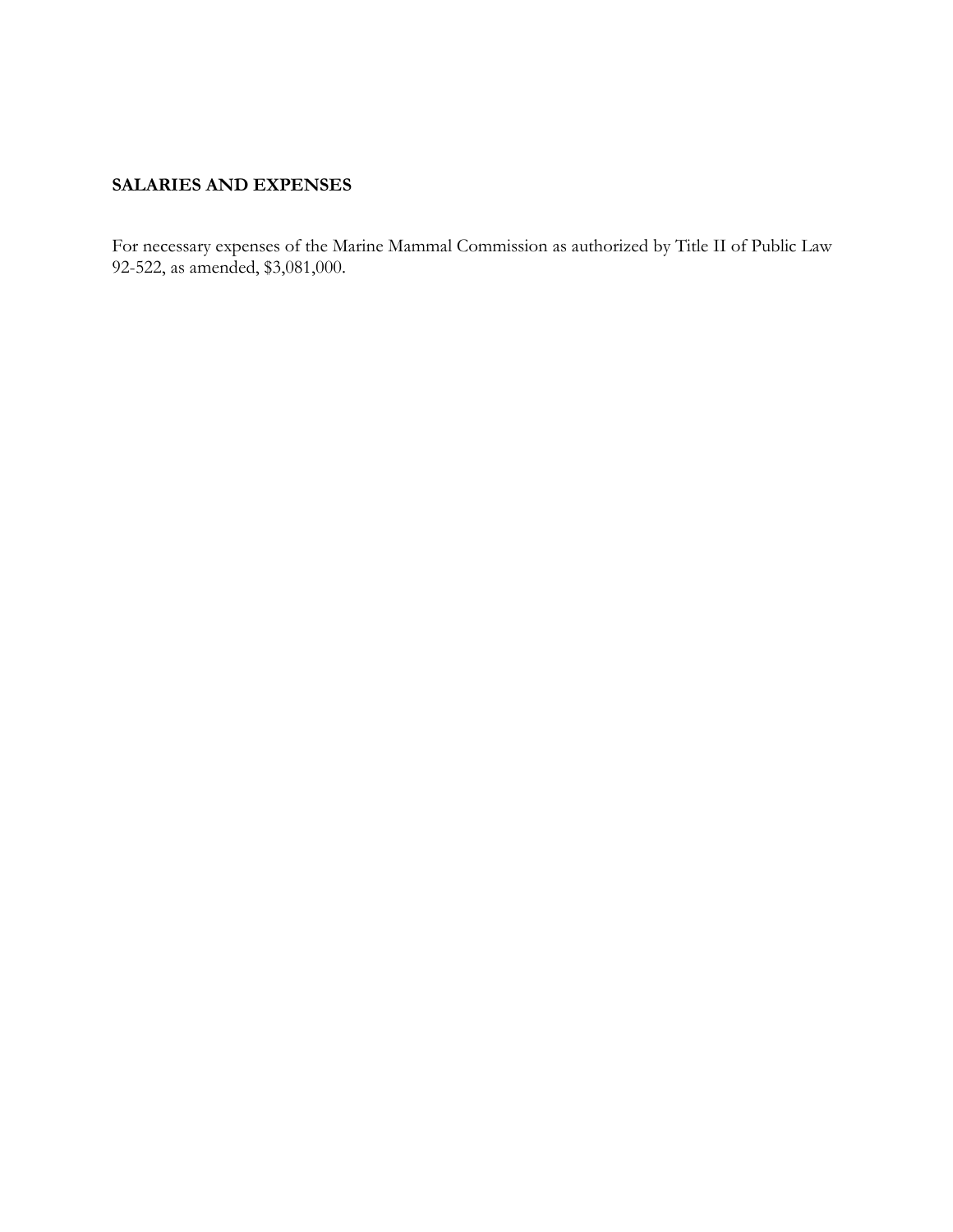# **MARINE MAMMAL COMMISSION FISCAL YEAR 2013**

#### **Background**

The primary objective of the Marine Mammal Protection Act of 1972 is to maintain the health and stability of the marine ecosystem. Title II of the Act created the Marine Mammal Commission as an independent agency of the Administration. The Commission consists of three members appointed by the President with the consent of the Senate. It is assisted by a nine-member Committee of Scientific Advisors on Marine Mammals and fourteen full-time permanent staff.

The Act also established the major duties of the Commission as follows:

- (1) undertake a review and study of the activities of the United States pursuant to existing laws and international conventions relating to marine mammals, including, but not limited to, the International Convention for the Regulation of Whaling, the Whaling Convention Act of 1949, the Interim Convention on the Conservation of North Pacific Fur Seals, and the Fur Seal Act of 1966;
- (2) conduct a continuing review of the condition of the stocks of marine mammals, of methods for their protection and conservation, of humane means of taking marine mammals, of research programs conducted or proposed to be conducted under the authority of this Act, and of all applications for permits for scientific research, public display, or enhancing the survival or recovery of a species or stock;
- (3) undertake or cause to be undertaken such other studies as it deems necessary or desirable in connection with its assigned duties as to the protection and conservation of marine mammals;
- (4) recommend to the Secretary and to other federal officials such steps as it deems necessary or desirable for the protection and conservation of marine mammals;
- (5) recommend to the Secretary of State appropriate policies regarding existing international arrangements for the protection and conservation of marine mammals and suggest appropriate international arrangements for the protection and conservation of marine mammals;
- (6) recommend to the Secretary such revisions of the endangered species list and threatened species list published pursuant to section  $4(c)(1)$  of the Endangered Species Act of 1973 as may be appropriate with regard to marine mammals; and
- (7) recommend to the Secretary, other appropriate federal officials, and Congress such additional measures as it deems necessary or desirable to further the policies of this Act, including provisions for the protection of the Indians, Eskimos, and Aleuts whose livelihood may be adversely affected by actions taken pursuant to this Act.

To fulfill those duties, the Commission reviews and makes recommendations on the domestic and international policies and actions of federal agencies to ensure that they are consistent with the objectives and provisions of the Marine Mammal Protection Act. Marine mammals are subject to multiple human-related risk factors, including operational and ecological fishery interactions; the introduction of noise, disease, and contaminants; harmful algal blooms and dead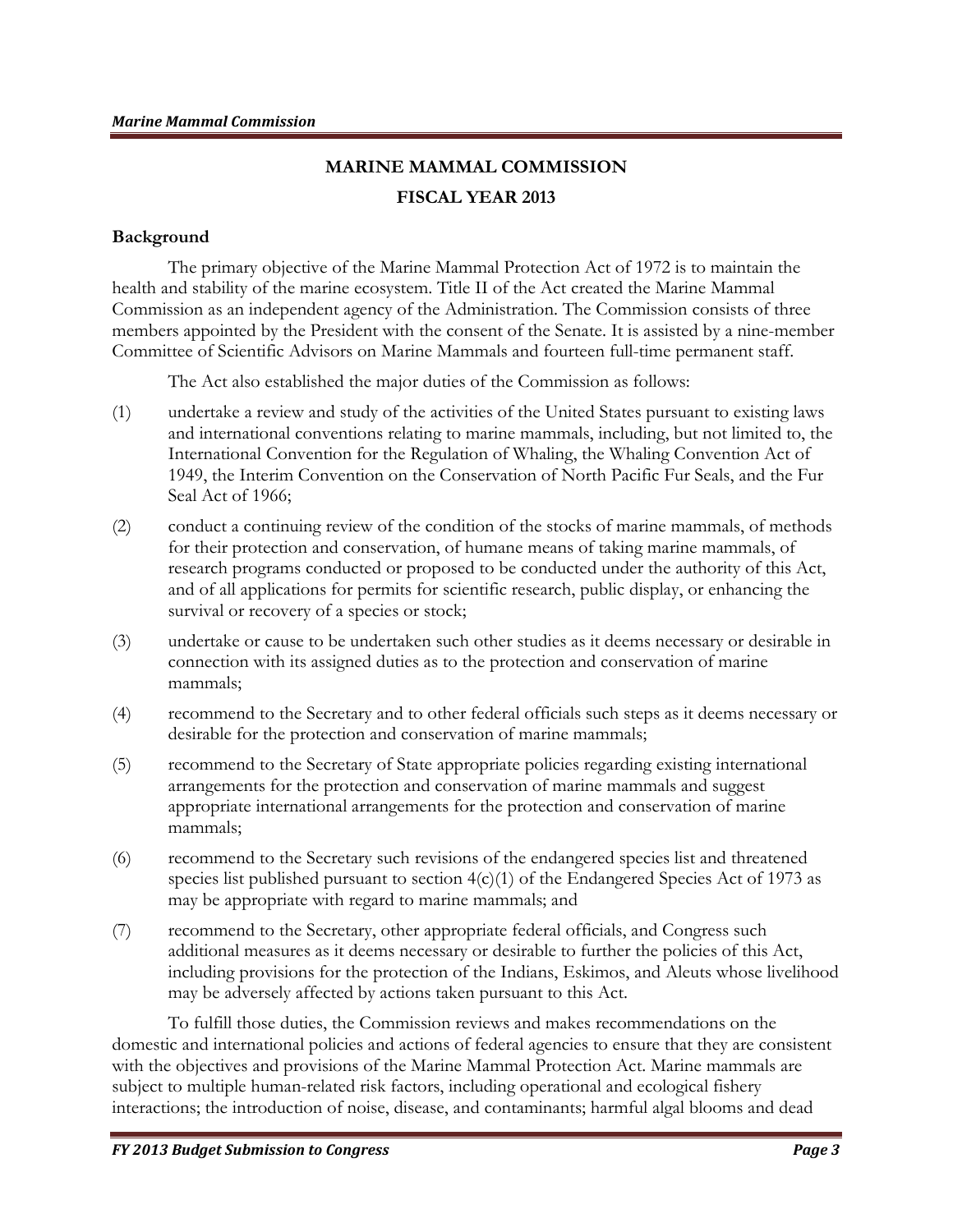zones; ill-managed coastal development and other forms of habitat modification; collisions with vessels of all sizes; and climate disruption. The Commission consults with other federal agencies (e.g., National Marine Fisheries Service; Fish and Wildlife Service; Department of State; Navy; Bureau of Energy Management), state agencies (e.g., various Departments of Fish and Game), and tribal organizations (e.g., the Indigenous People's Council on Marine Mammals) to characterize those risk factors and identify cost-effective solutions. The Commission also helps develop and coordinate multi-agency and international research and management initiatives to facilitate marine mammal protection and conservation. In all its work, the Commission seeks to be a source of useful information, focused and catalytic research funding, and independent and objective oversight. The following describes the Commission's main activities and major objectives for Fiscal Years (FY) 2011 through 2013.

### **FY 2011**

For FY 2011 the Commission used its Congressional allocation (\$3,243,500) to fulfill its statutory duties under the Marine Mammal Protection Act, including—

- reviewing all marine mammal stock assessment reports and related documents prepared by the National Marine Fisheries Service and Fish and Wildlife Service;
- reviewing all applications for authorization to take marine mammals incidentally during the course of other activities (e.g., Navy exercises, seismic studies, coastal development projects);
- reviewing all proposed research involving marine mammals;
- supporting key research projects focused on matters critical to marine mammal conservation and management;
- consulting with the Department of State and National Oceanic and Atmospheric Administration regarding research and measures needed to promote marine mammal conservation in foreign and international waters; and
- reviewing all proposals for listing, or changing the listing status of, marine mammals under the Endangered Species Act.

In addition, in FY 2011 the Commission initiated or continued a number of special projects that it deemed essential to marine mammal protection and conservation. Those activities included—

- developing a Web-based survey program to collect data from all federal agencies on funding for marine mammal research and management activities;
- participating in multi-agency efforts to develop better means for evaluating the cumulative effects of multiple human activities on marine mammals and marine ecosystems;
- reviewing the potential for interaction between harbor seals and aquaculture in a Pacific coast estuary that is being managed by the National Park Service and may be designated as wilderness;
- monitoring recovery programs for endangered, threatened, and depleted species including Hawaiian monk seals, Florida manatees, Cook Inlet beluga whales, Steller sea lions, North Atlantic right whales, North Pacific right whales, sea otters, and vaquita;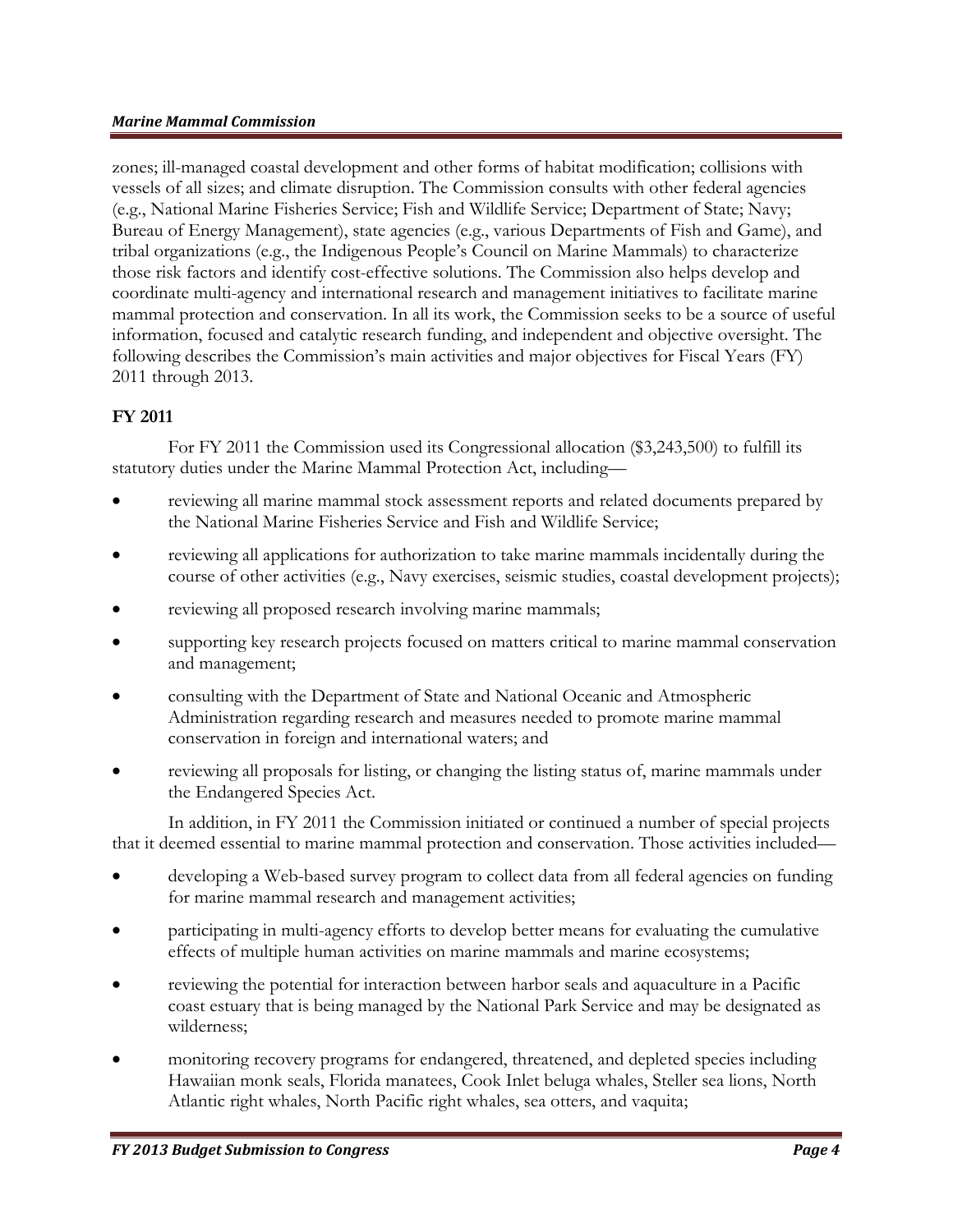- continuing a global assessment of marine mammals to provide a basis for prioritizing international research and conservation efforts; and
- developing research and management capacity in foreign countries with critically endangered marine mammal species and stocks (e.g., vaquita, river dolphins).

#### **FY 2012 and FY 2013**

For FY 2012 and FY 2013 the Commission established the following high-priority performance goals.

### **Goal 1: Create a single analytical framework for environmental analyses conducted under the National Environmental Policy Act, Endangered Species Act, and Marine Mammal Protection Act**

Problem statement: The National Environmental Policy Act, Endangered Species Act, and Marine Mammal Protection Act all require analyses of proposed federal actions that may affect marine mammals or marine ecosystems. The analyses share many common elements and existing regulations encourage the integration of those analyses whenever possible to streamline the regulatory process. Nonetheless, the agencies responsible for completing the analyses generally conduct them separately and in a serial fashion, sometimes resulting in long and costly delays before all analyses are completed and projects can be initiated.

Goal to be accomplished: The Commission's goal will be to create a single analytical framework for integrating and harmonizing the environmental analyses required under the National Environmental Policy Act, Endangered Species Act, and Marine Mammal Protection Act. The approach will be to develop a comprehensive framework that minimizes the redundancy inherent in the serial process currently used. Implementing such a framework should streamline the overall review process, cutting costs and time, without compromising the integrity and utility of the analytical results.

### **Goal 2: Prioritize marine mammal conservation issues to guide marine mammal research and conservation efforts during this period of limited resources**

Problem statement: Our nation's environmental laws and regulations call for the use of the best available science for managing our natural resources. They also set scientific standards that, all too often, are not met. For example, the Marine Mammal Protection Act establishes standards for marine mammal stock assessments, but the assessments meet the standards for less than 10 percent of the stocks in the Gulf of Mexico. Stock assessments also are inadequate for marine mammals in the Arctic and in the central and western Pacific Ocean. The lack of essential information undermines conservation and management efforts, places species at unnecessary risks, and imposes unnecessary costs on activities that may not pose significant risks to marine mammals or other natural resources. This situation is not likely to change in the future if funding for research is reduced as anticipated.

Goal to be accomplished: Faced with tightening budgets, regulatory agencies responsible for protecting and conserving marine mammals (the National Marine Fisheries Service and the Fish and Wildlife Service) will need to make strategic decisions regarding where and how to use their resources. To provide useful recommendations and help the Services make those decisions, the Marine Mammal Commission will develop a prioritized list of conservation issues and measures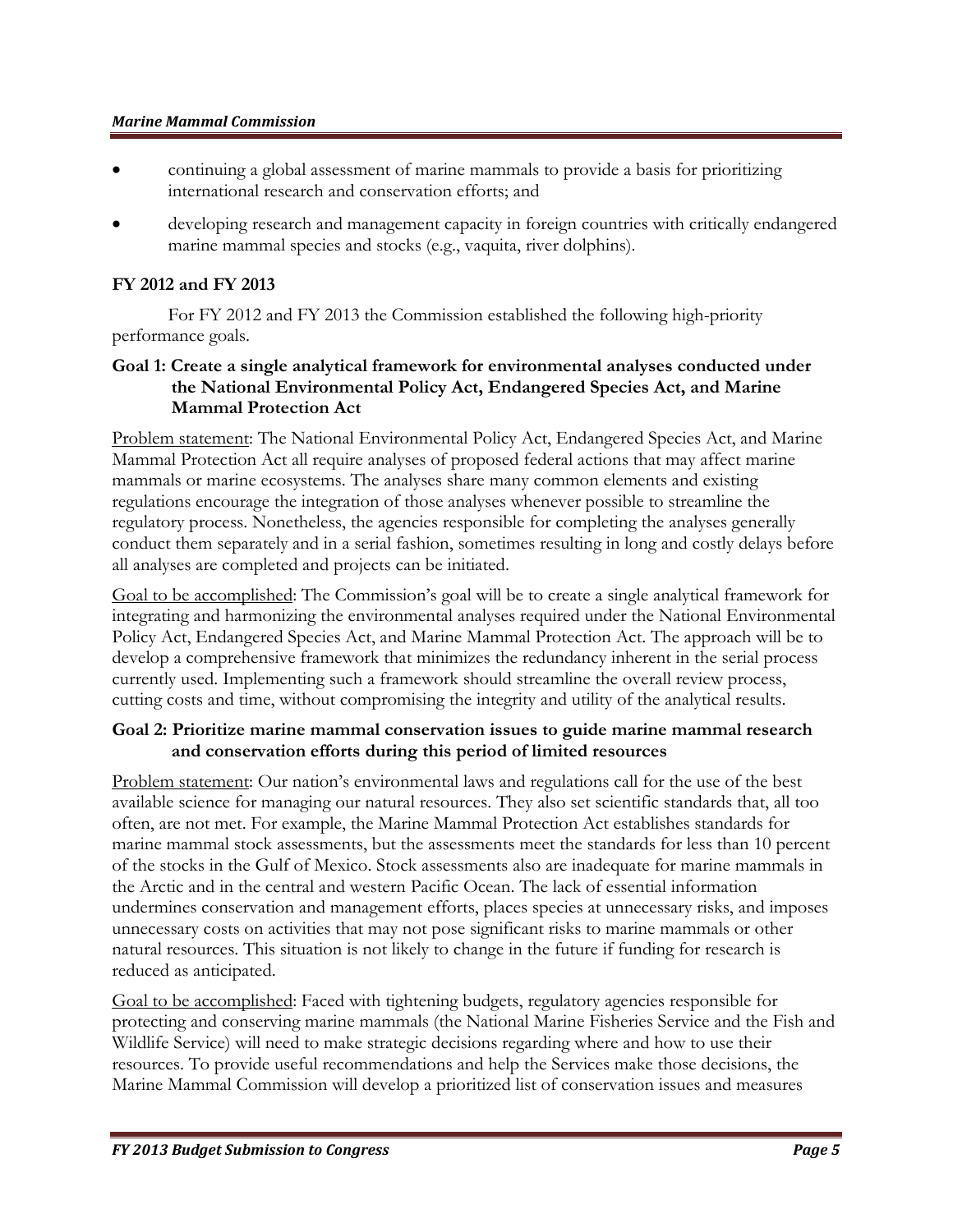needed to address them. Such a list should help the Services maximize the benefits of their limited budgets by focusing on the issues of greatest conservation significance.

### **Goal 3: Review the National Marine Fisheries Service's Marine Mammal Health and Stranding Program**

Problem statement: The 1987-88 die-off of bottlenose dolphins along the Atlantic coast revealed that marine mammals are valuable indicators of the health of our nation's marine ecosystems, often providing a warning to human populations of impending environmental problems. Studies of stranded animals have the potential to provide useful information on marine mammal biology, ecology, health, and the risk factors that affect their habitats and population status. Depending on the species, stranding responses are coordinated by the National Marine Fisheries Service or the Fish and Wildlife Service. The National Marine Fisheries Service's Marine Mammal Health and Stranding Program oversees responses to most stranded marine mammals and, therefore, is in a key position to evaluate changes to our marine ecosystems. Since the 1980s the number of unusual mortality events of marine mammals has increased substantially. Responses to those events vary by region. In some cases the responses have been timely and efficient and resulted in the completion of informative and useful reports. In others, the responses have been slow and inefficient and remain incomplete.

Goal to be accomplished: The Commission's goal will be to review the National Marine Fisheries Service's Marine Mammal Health and Stranding Program. The review will focus on progress made since the 1994 amendments to the Marine Mammal Protection Act and directions for the next five to ten years to enhance the program's efficiency and cost-effectiveness.

### **Goal 4: Complete the development of a more objective basis for listing decisions under the Endangered Species Act**

Problem statement: Decisions to list, delist, or change the listing status of species under the Endangered Species Act are critical elements of our national strategy to maintain healthy marine ecosystems. Those decisions can be highly controversial as they may lead to statutory, regulatory, and policy-based constraints on human activities that have the potential to jeopardize listed species or destroy or adversely modify their critical habitat. Listing criteria have varied over time and geographic area, depending on the species involved and the implications for related human activities. For some time, the National Marine Fisheries Service, Fish and Wildlife Service, and Marine Mammal Commission have sought to develop a more objective basis for listing decisions.

Goal to be accomplished: The goal of this project will be to develop an objective, quantitative basis for listing decisions under the Endangered Species Act. Doing so will reduce the risks to (1) species truly at elevated risk of extinction and in need of additional protection and (2) human activities that may be unnecessarily constrained because of presumed impacts when listing occurs but is not warranted.

### **Goal 5: Complete a review of marine mammal stock assessments by the National Marine Fisheries Service and Fish and Wildlife Service**

Problem statement: Stock assessments conducted under section 118 of the Marine Mammal Protection Act are intended to provide the basic information needed to protect, recover, and conserve marine mammals that are affected by human activities. When completed, those assessments provide essential information on stock abundance, trends, productivity, threats, and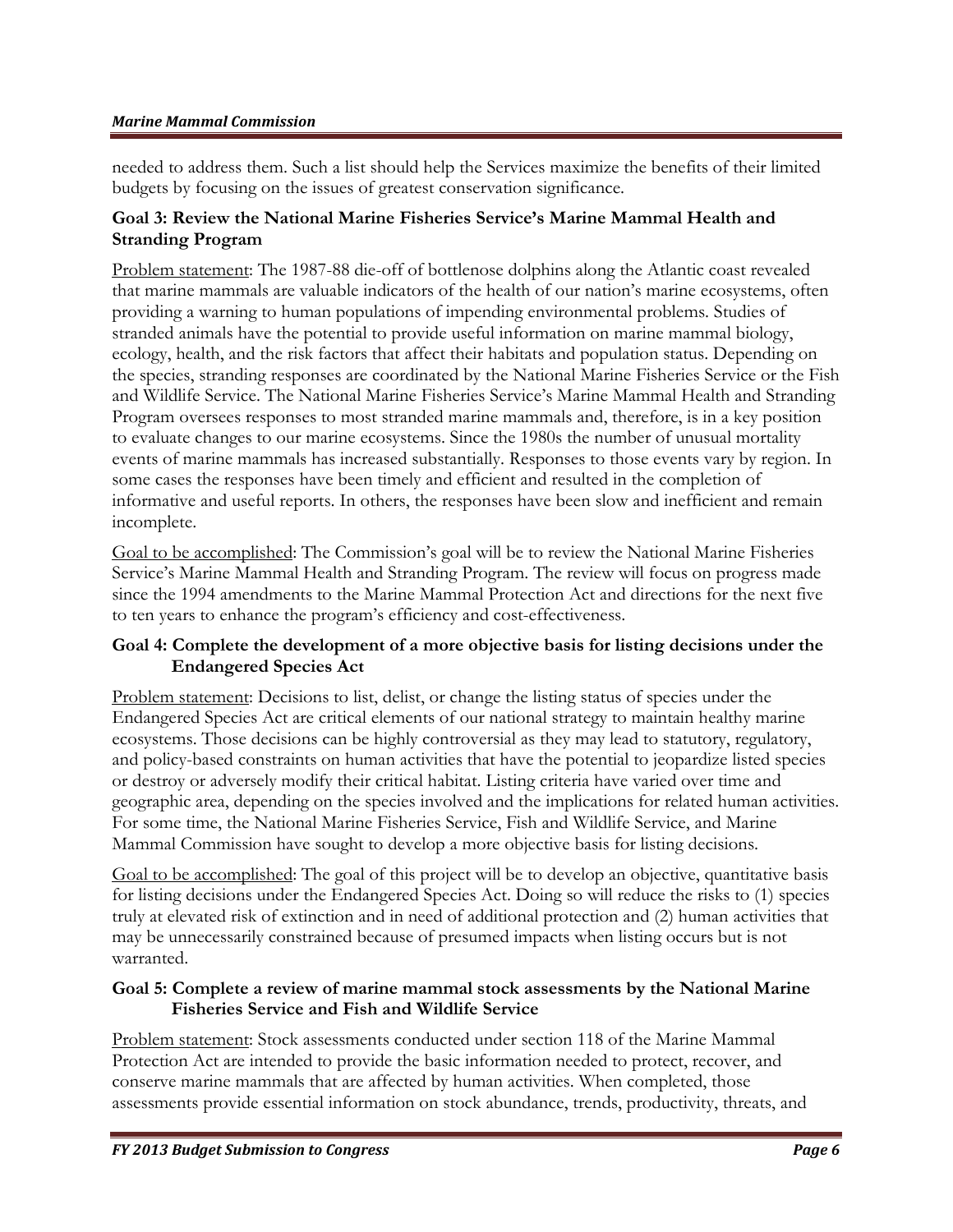status. To date, the National Marine Fisheries Service and Fish and Wildlife Service have had limited success in completing stock assessments. Shortcomings are most evident in the Arctic, where the effects of climate disruption threaten multiple pinniped and cetacean stocks; in the central and western Pacific, where fisheries threaten multiple cetacean stocks; and in the Gulf of Mexico, where oil and gas activities, fisheries, military exercises, and coastal development pose risks to multiple cetacean stocks. The uncertainty regarding the effects of human activities on such stocks increases the likelihood of over-protection errors (i.e., providing additional but unnecessary protective measures) for some species and under-protection errors (i.e., failing to provide necessary protective measures) for others. Such uncertainty and errors tend to promote crisis-based management that leads to unnecessary and costly controversy.

Goal to be accomplished: The goal is to assess implementation of the Marine Mammal Protection Act's stock assessment framework by the National Marine Fisheries Service and Fish and Wildlife Service to identify essential information gaps and shortcomings, and use that information as a basis for improving marine mammal research and conservation efforts in the future.

#### **Justification**

The Commission's budget request for FY 2013 is five percent lower than FY 2011 enacted. The majority (88 percent) of the Commission's FY 2013 budget request would be used to maintain an office and the staff necessary to carry out the Commission's most basic responsibilities. The remaining 12 percent would cover (1) the Commission's annual meeting and other travel, both of which are essential if the Commission is to remain informed about conservation issues in different parts of the country and contribute to their resolution, and (2) the activities necessary to accomplish the Commission's high performance goals.

The Commission writes 10 to 12 letters per month to recommend research and management measures to federal agencies including, but not limited to, the National Marine Fisheries Service; Fish and Wildlife Service; Navy; Bureau of Ocean Energy Management; National Science Foundation; and U.S. Coast Guard. These letters pertain to numerous issues such as permit applications for research on marine mammals; issuing authorizations for incidental take of marine mammals during military training exercises, oil and gas development and production, and coastal development; reviewing environmental assessments and impact statements; developing recovery plans; convening of recovery teams; designating critical habitat; designating species as depleted, threatened, or endangered; reducing take of marine mammals in fisheries; listing of fisheries that take marine mammals; improving monitoring and mitigation methods used by agencies that introduce sound into the marine environment; coordinating research among agencies and multiple scientific disciplines; addressing issues related to marine mammal health and stranding (including marine mammal mortality events); importing fish products from fisheries that take marine mammals; reducing illegal, unregulated, and unreported fishing in international waters; developing a new ocean policy; and amending conservation legislation.

The Commission also reports on key conservation issues to summarize existing knowledge and make recommendations regarding future directions for marine mammal research and management. In recent years the Commission has completed reports on—

- Assessing the Long-term Effects of the BP Deepwater Horizon Oil Spill on Marine Mammals in the Gulf of Mexico: A Statement of Research Needs
- Establishing Protected Areas for Asian Freshwater Cetaceans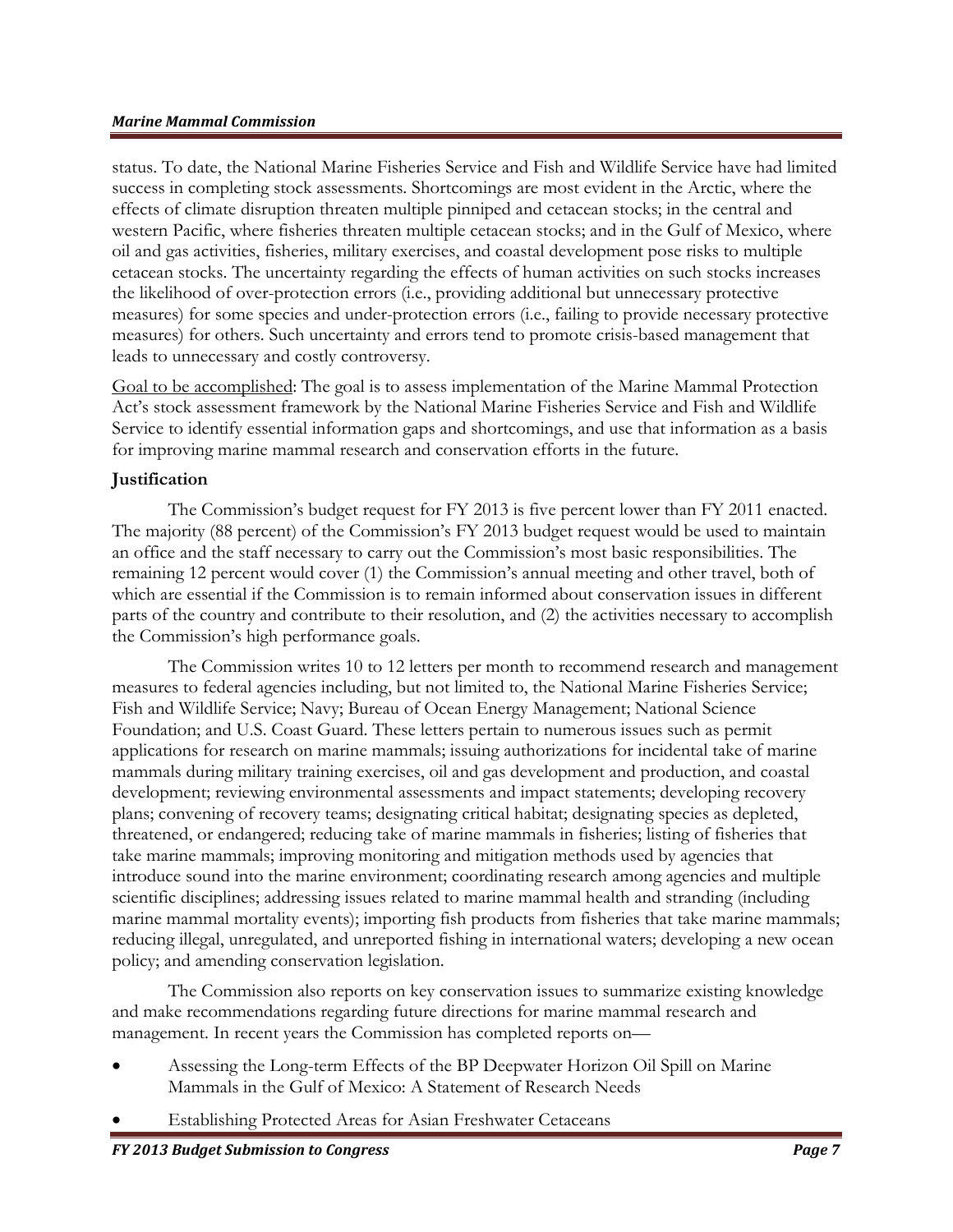- A Review of False Killer Whales in Hawaiian Waters
- Arctic Marine Mammals and Climate Change
- A Framework for Monitoring Arctic Marine Mammals
- Review of Co-management Efforts in Alaska
- The Effects of Tagging Large Whales
- Marine Mammals and Noise: A Sound Approach to Research and Management
- Underwater Sound and the Marine Mammal Acoustic Environment: A Guide to Fundamental Principles
- The Biological Viability of the Most Endangered Marine Mammals and the Costeffectiveness of Protection Programs
- The Status of the North Atlantic Right Whale Recovery Program
- Endangered, Threatened, and Depleted Marine Mammals in U.S. Waters
- The Status of Protection Programs for Endangered, Threatened, and Depleted Marine Mammals in U.S. Waters
- Assessing the Population Viability of Endangered Marine Mammals in U.S. Waters

The recommendations from these reports are passed to the pertinent agencies and provide a basis for improving their research and management strategies. The recommendations are detailed in the Commission's annual report to Congress, which summarizes for each year the major events affecting the conservation of marine mammals, particularly those in U.S. waters.

#### **MARINE MAMMAL COMMISSION FY 2013 (in thousands of dollars)**

| Identification code 95-220 1-3-302   | 2011  | 2012  | 2013 (Req.) |
|--------------------------------------|-------|-------|-------------|
| Program and Financing (\$ thousands) |       |       |             |
| <b>Budget Authority</b>              | 3,243 | 3,025 | 3,081       |
| <b>Total Budgetary Resources</b>     | 3,243 | 3,025 | 3,081       |
| Spending (\$ thousands)              |       |       |             |
| Personnel                            | 2097  | 2,163 | 2,187       |
| Research and Special Projects        | 549   | 405   | 380         |
| Rent and Utilities                   | 206   | 209   | 208         |
| Other                                | 391   | 248   | 306         |



**Marine Mammal Commission 4340 East-West Highway, Room 700 Bethesda, Maryland 20814**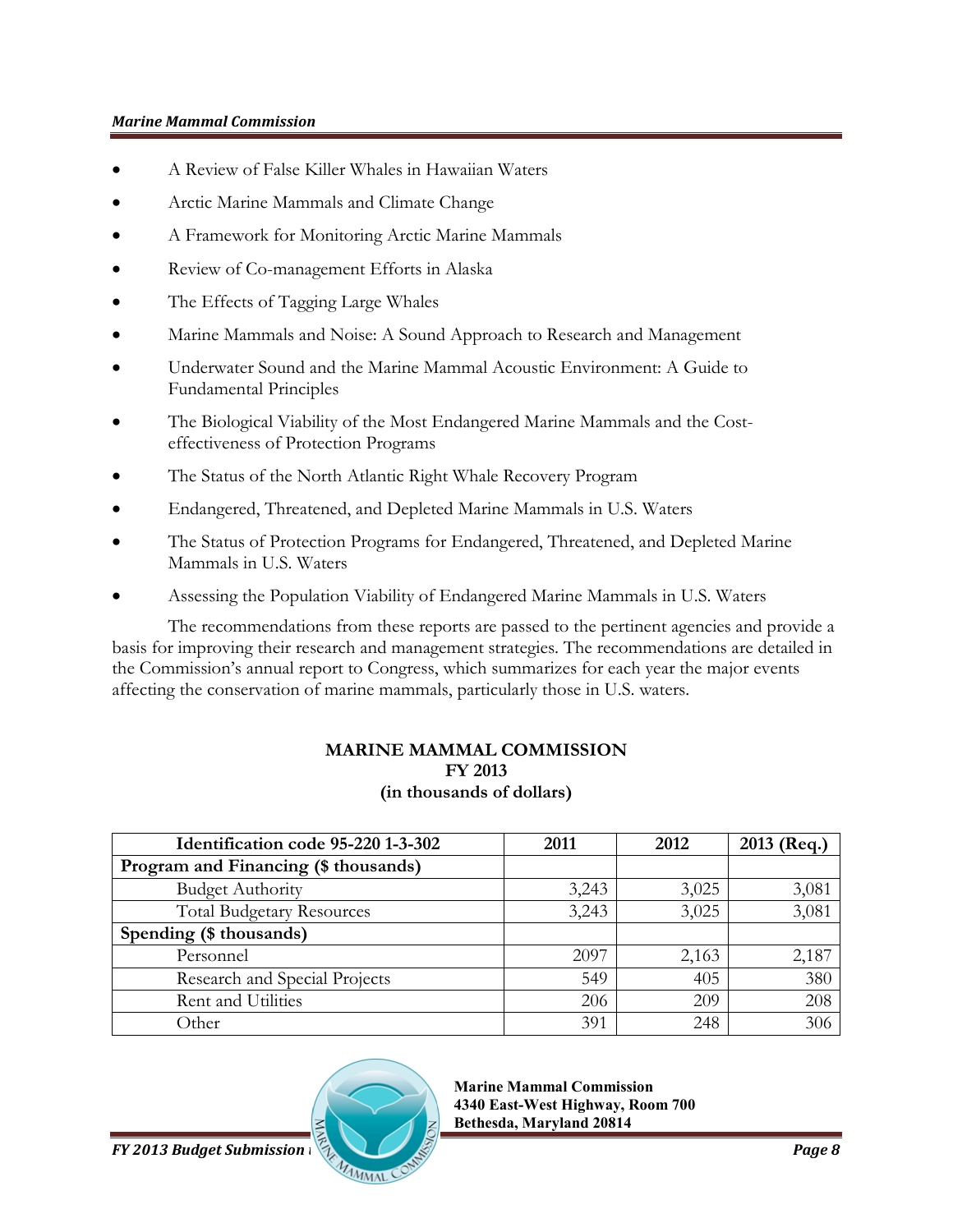**301-504-0087 www.mmc.gov**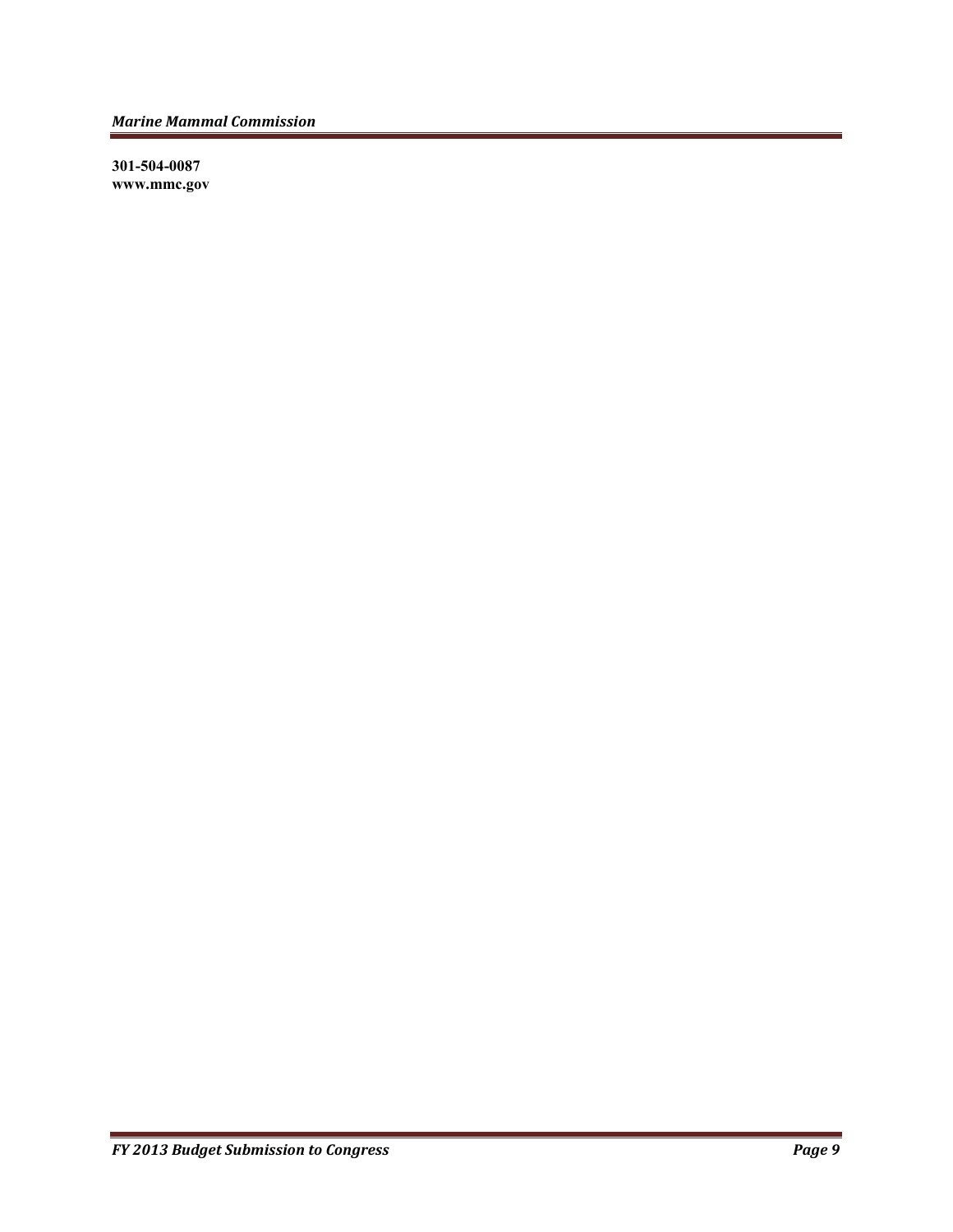**COMMITTEE ON APPROPRIATIONS SUBCOMMITTEE ON COMMERCE, JUSTICE, SCIENCE, AND RELATED AGENCIES UNITED STATES SENATE**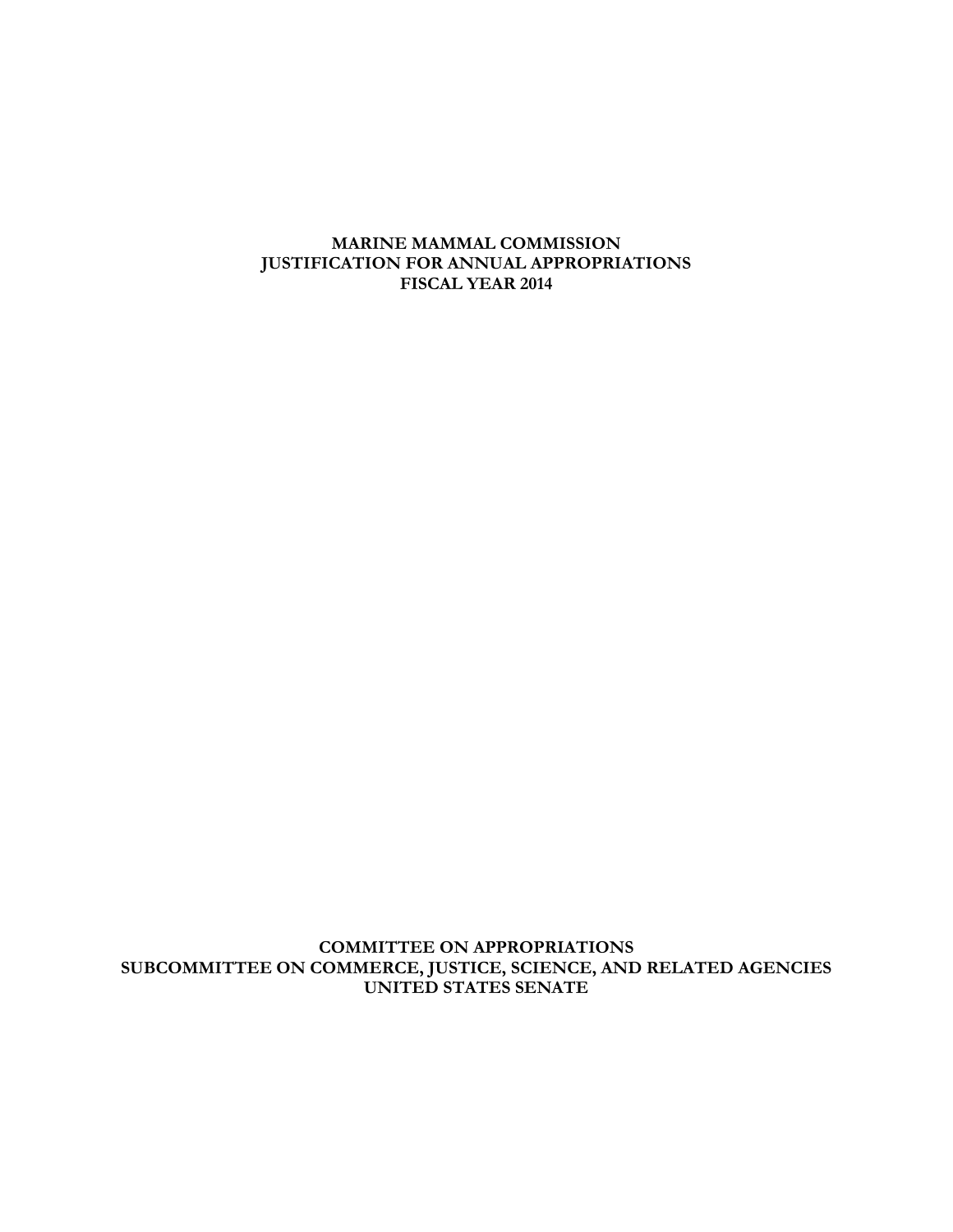### **COMMITTEE ON APPROPRIATIONS SUBCOMMITTEE ON COMMERCE, JUSTICE, SCIENCE, AND RELATED AGENCIES UNITED STATES HOUSE OF REPRESENTATIVES**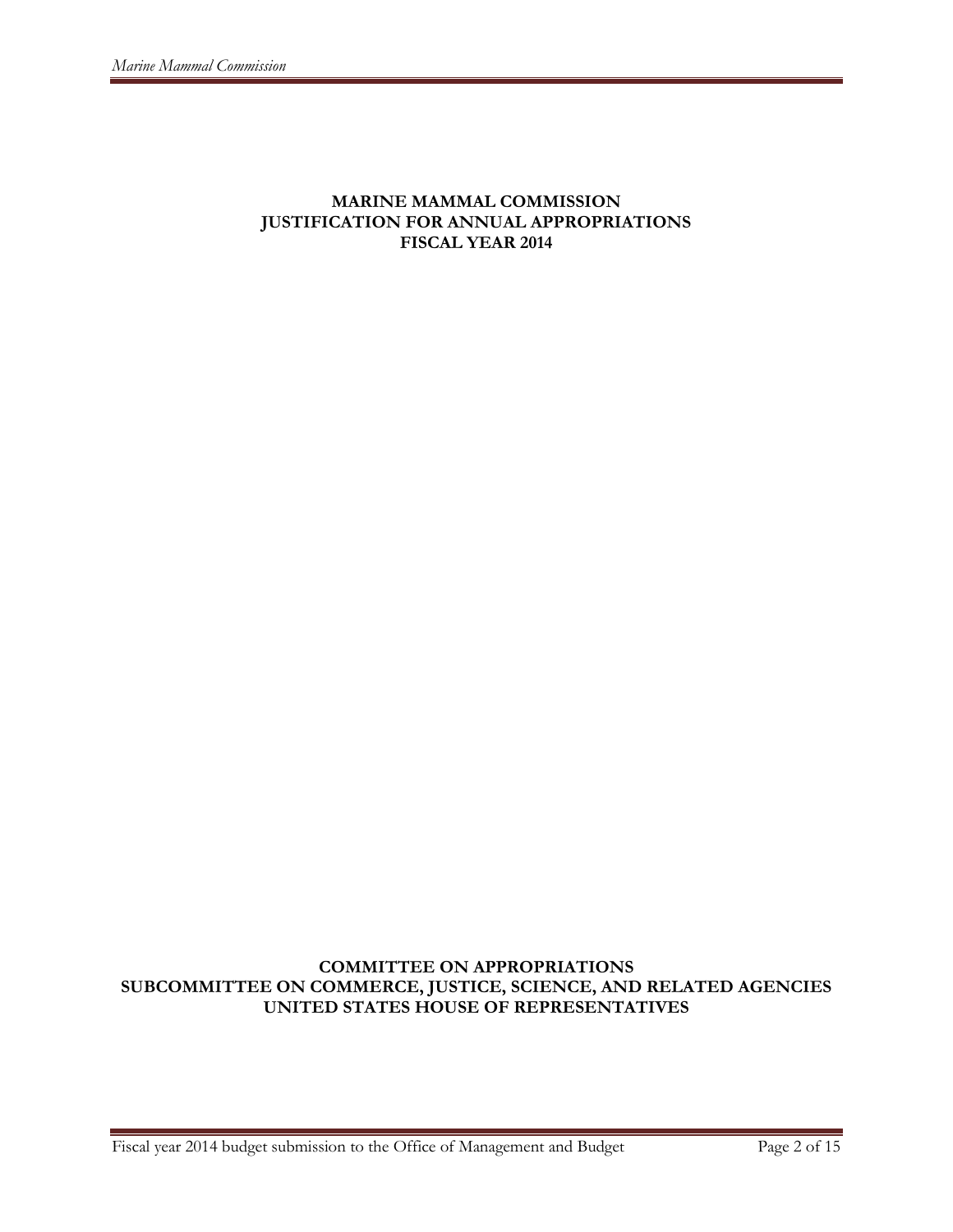### **SALARIES AND EXPENSES**

For necessary expenses of the Marine Mammal Commission as authorized by Title II of Public Law 92-522, as amended, \$3,431,000.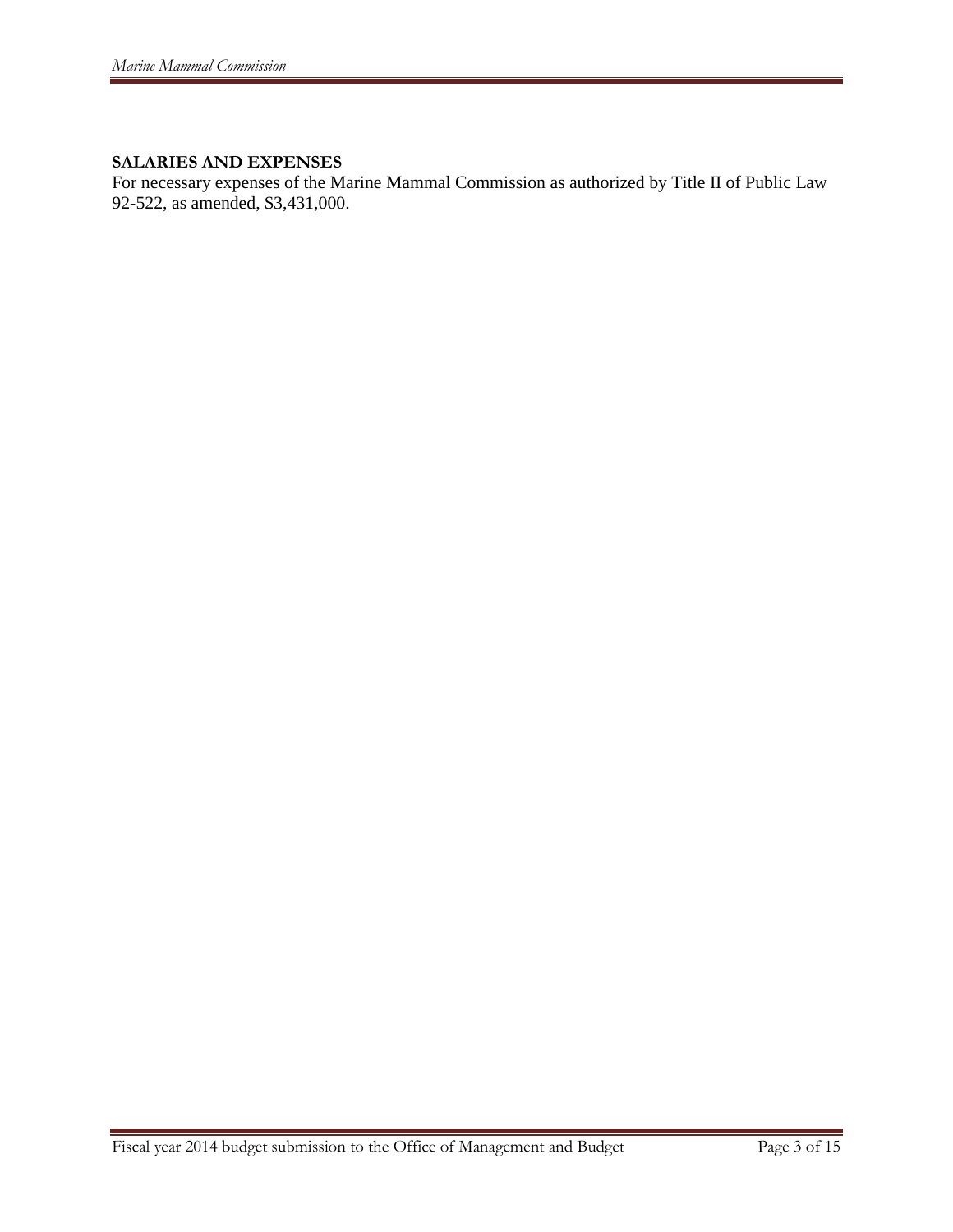#### **MARINE MAMMAL COMMISSION Fiscal Year 2014**

#### **Background**

Title II of the Marine Mammal Protection Act of 1972 created the Marine Mammal Commission as an independent agency of the Administration. The Commission consists of three members appointed by the President with the consent of the Senate. It is assisted by a nine-member Committee of Scientific Advisors on Marine Mammals and 14 full-time permanent staff.

The Act seeks to protect and conserve marine mammals as functioning elements of healthy, stable marine ecosystems. To that end, it assigned the Commission seven duties, as follows.

- (1) Undertake a review and study of the activities of the United States pursuant to existing laws and international conventions relating to marine mammals, including, but not limited to, the International Convention for the Regulation of Whaling, the Whaling Convention Act of 1949, the Interim Convention on the Conservation of North Pacific Fur Seals, and the Fur Seal Act of 1966
- (2) Conduct a continuing review of the condition of the stocks of marine mammals, of methods for their protection and conservation, of humane means of taking marine mammals, of research programs conducted or proposed to be conducted under the authority of this Act, and of all applications for permits for scientific research, public display, or enhancing the survival or recovery of a species or stock
- (3) Undertake or cause to be undertaken such other studies as it deems necessary or desirable in connection with its assigned duties as to the protection and conservation of marine mammals
- (4) Recommend to the Secretary [of Commerce or the Interior] and to other federal officials such steps as it deems necessary or desirable for the protection and conservation of marine mammals
- (5) Recommend to the Secretary of State appropriate policies regarding existing international arrangements for the protection and conservation of marine mammals and suggest appropriate international arrangements for the protection and conservation of marine mammals
- (6) Recommend to the Secretary such revisions of the endangered species list and threatened species list published pursuant to section  $4(c)(1)$  of the Endangered Species Act of 1973 as may be appropriate with regard to marine mammals
- (7) Recommend to the Secretary, other appropriate federal officials, and Congress such additional measures as it deems necessary or desirable to further the policies of this Act, including provisions for the protection of the Indians, Eskimos, and Aleuts whose livelihood may be adversely affected by actions taken pursuant to this Act

To fulfill those duties, the Commission reviews and makes recommendations on the domestic and international policies and actions of federal agencies to ensure that they are consistent with the Act. Marine mammals are subject to multiple human-related risk factors including operational and ecological fishery interactions; the introduction of noise, disease, and contaminants into the marine environment; the occurrence of harmful algal blooms and dead zones; ill-managed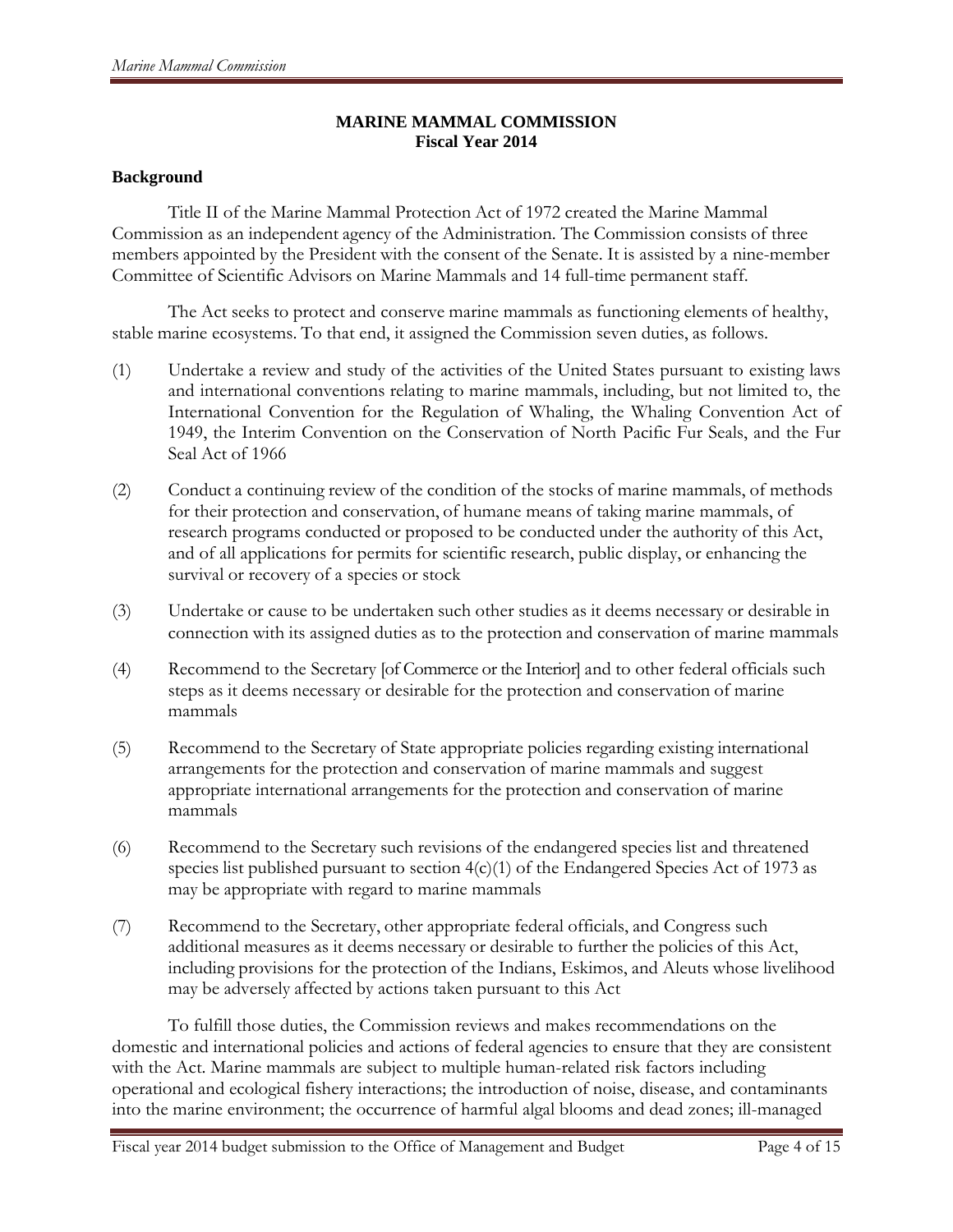coastal development and other forms of habitat degradation; collisions with vessels; and habitat degradation by climate disruption. The Commission consults with other federal agencies (e.g., National Oceanic and Atmospheric Administration, Fish and Wildlife Service, Department of State, Navy, Bureau of Ocean Energy Management), state agencies (e.g., various departments of fish, game, or wildlife), and tribal organizations (e.g., the Indigenous People's Council on Marine Mammals) to characterize those risk factors and identify cost-effective solutions. The Commission also helps develop and coordinate multi-agency and international research and management initiatives to facilitate marine mammal protection and conservation, as described in the Commission's annual reports to Congress. In all its work, the Commission seeks to be a source of useful information, catalytic research funding, and independent and objective oversight. The following describes the Commission's main activities and major objectives for Fiscal Years (FY) 2012 to 2014.

# **FY 2012 and 2013**

The Commission used its FY 2012 funding and is using its FY 2013 funding to support the following activities, which are all consistent with the statutory duties set forth in section 202 (and other sections as noted below) of the Marine Mammal Protection Act.

- Reviewing all marine mammal stock assessment reports and related documents prepared by the National Marine Fisheries Service and Fish and Wildlife Service
- Reviewing all applications for authorization to take marine mammals incidentally during the course of other activities (e.g., oil and gas development, seismic studies, military exercises, coastal development projects), as required under section 101 of the Act
- Reviewing all proposed research involving marine mammals and supporting key research projects focused on matters critical to marine mammal conservation and management, as required under section 104 of the Act
- Consulting with the Department of State, National Oceanic and Atmospheric Administration, and Fish and Wildlife Service regarding research and management measures needed to promote marine mammal conservation in foreign and international waters
- Reviewing all proposals for listing, or changing the listing status of, marine mammals under the Endangered Species Act
- Monitoring the effectiveness of recovery programs for endangered, threatened, and depleted species including the Hawaiian monk seal, Florida manatee, Cook Inlet beluga whale, Steller sea lion, North Atlantic right whale, North Pacific right whale, sea otter, and vaquita
- Promoting co-management of Alaskan marine mammals taken for subsistence purposes by Alaska Natives pursuant to section 119 of the Marine Mammal Protection Act
- Facilitating development of research and management capacity in foreign countries with critically endangered marine mammal species and stocks (e.g., vaquita, river dolphins, western gray whales)
- Participating in multi-agency meetings to bring oil and gas operations in the Gulf of Mexico into compliance with section 101 of the Marine Mammal Protection Act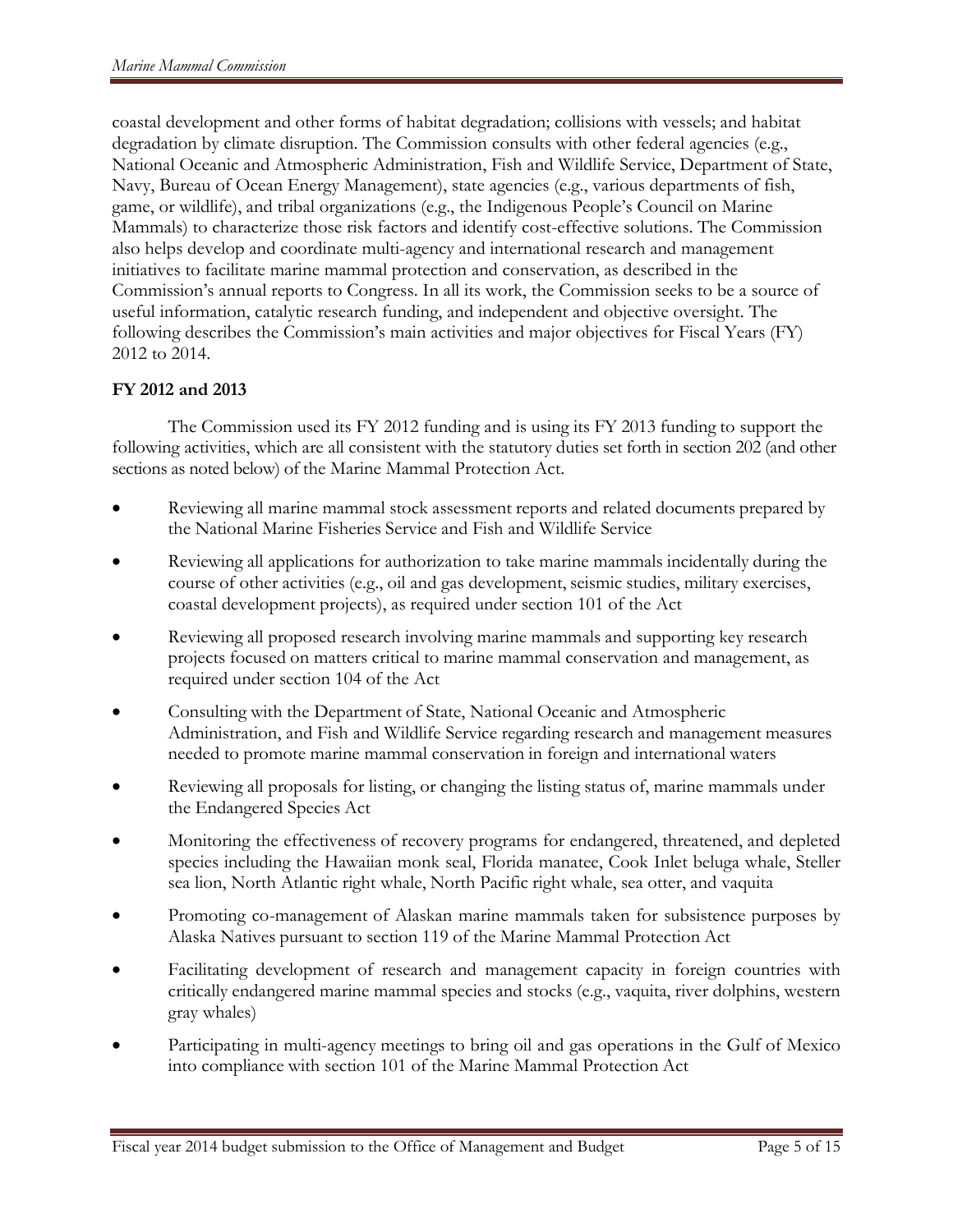#### **FY 2014**

In FY 2014 the Commission will continue to meet its statutory obligations as described above, and will seek to complete a number of high-priority performance goals. The goals are intended to help the federal government (particularly the National Marine Fisheries Service and the Fish and Wildlife Service) fulfill its conservation and management objectives in a more efficient and cost-effective manner. To that end, the Commission is working with those agencies to track the status of marine mammals, identify and resolve the most pressing conservation problems, better identify species needing protection under the Endangered Species Act, and assess and promote the efficient use of the resources being directed toward research and conservation efforts. The Commission's FY 2014 high-priority performance goals are as follows.

# **Goal 1: Continue its survey of federal resources directed toward marine mammal research and conservation**

**———————————————————————————————**

**———————————————————————————————**

**Problem**: Numerous federal agencies direct resources toward research and conservation of marine mammals. The Marine Mammal Commission has developed a Web-based survey of federal agency spending for marine mammals to promote development of a coherent national strategy for maximizing benefits of that funding.

**Goal**: The goal is to encourage federal agencies to direct their marine mammal research and conservation resources toward the highest-priority needs, and to improve coordination across federal agencies.

**Contributing agency and programs**: The Commission's Scientific Program conducts the assessment. The Commission requires cooperation from all federal agencies that conduct or support research or conservation efforts on marine mammals.

**Leads**: The Commission's Scientific Program Director and Executive Director lead this project.

**Strategy**: The 2009 survey has been completed and is on the Commission's Web site.

- (1) The Commission has collected and is analyzing the data for a combined 2010-2011 report.
- (2) The Commission staff also is redesigning several aspects of the survey for the 2012 data collection and it expects to call for that data in September 2013.
- (3) The Commission expects to complete the 2010-2011 report by December 2013 and it expects to complete the 2012 report by June 2014.
- (4) When the Commission has brought these reports completely up-to-date, it will integrate them into its annual report to Congress rather than publishing them as separate reports.

**Key measures**: Ultimately, success will be measured by more efficient use of resources by federal agencies that conduct or support research and conservation activities on marine mammals. Such efficiency should be evident in (1) more completed stock assessments for marine mammals, (2) better research coordination among agencies whose actions affect marine mammals, (3) improved description and mitigation of marine mammal risk factors, (4) improved status of marine mammals and their habitat, and (5) fewer marine mammals listed as depleted, threatened, or endangered.

**Requirements**: The survey has been developed by, and will require the continued support of, an information technology firm.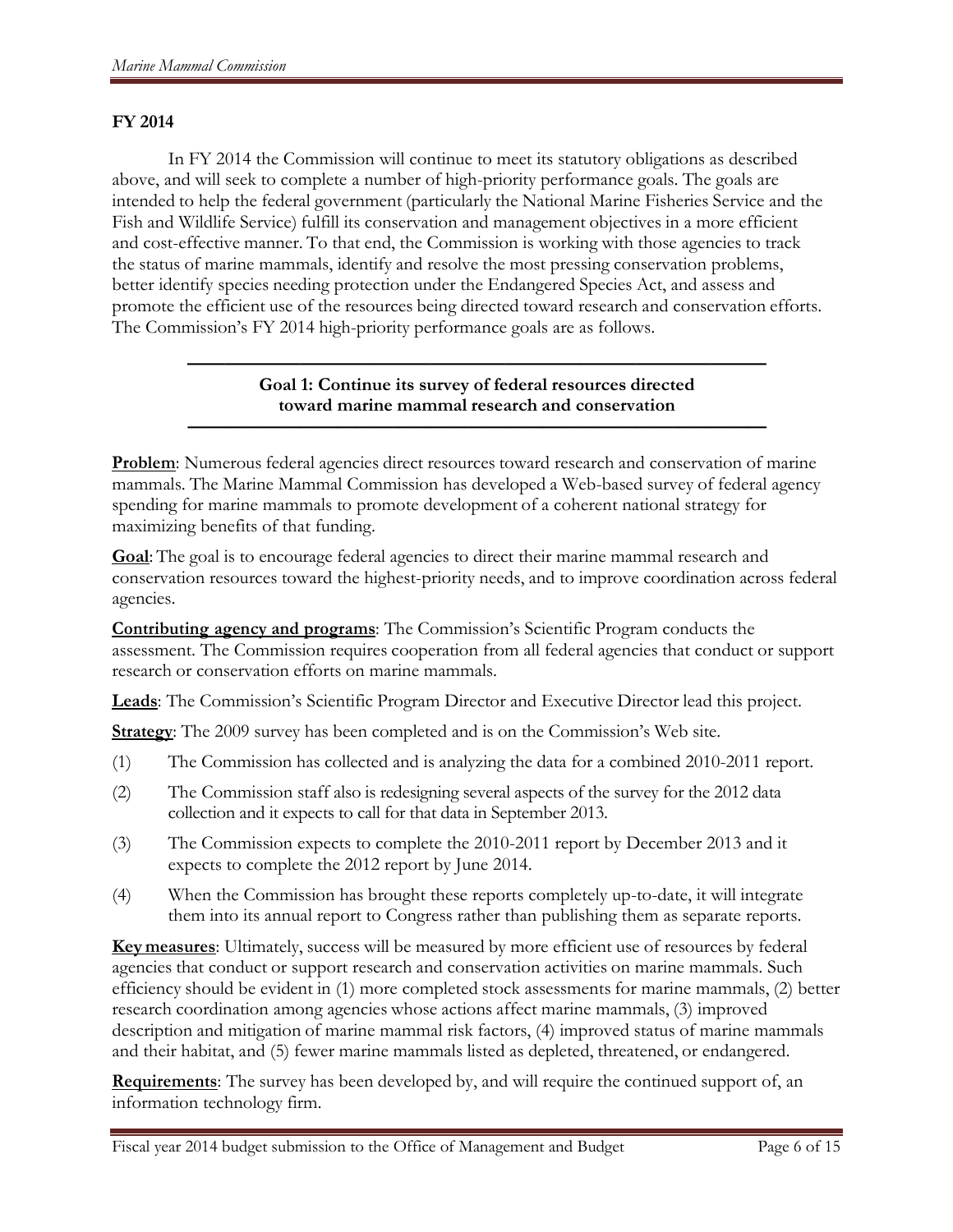#### **————————————————————————————————— Goal 2: Complete a review of marine mammal stock assessment efforts by the National Marine Fisheries Service**

**—————————————————————————————————**

**Problem**: Section 117 of the Marine Mammal Protection Act sets forth the requirements for assessing marine mammal population stocks. Assessments should reflect the best information on stock structure and describe for each stock its geographic distribution, minimum population estimate, current and maximum net productivity level, current population trend, an estimate of the annual human-caused mortality and serious injury by source, and stock status. These stock assessments are most critical in the Arctic where climate disruption threatens multiple pinniped and cetacean stocks; in the central and western Pacific where fisheries threaten multiple cetacean stocks; and in the Gulf of Mexico, where oil and gas activities, fisheries, military exercises, shipping, and coastal development threaten multiple cetacean stocks. When these assessments are not conducted in a timely manner, the uncertainty regarding the status of potentially affected species and the potential effects of human activities increases the likelihood of implementing unnecessary protective measures in some cases and failing to implement necessary protective measures in others. In either case, such errors increase the tendency toward crisis-based management.

**Goal**: The goal is to assess implementation of the Marine Mammal Protection Act's stock assessment framework by the National Marine Fisheries Service to identify essential information gaps and shortcomings, and use that information as a basis for improving marine mammal research and conservation efforts in the future.

**Contributing agencies and programs**: The Commission's Scientific Program manages this project and it is doing so with the full cooperation of the National Marine Fisheries Service.

**Leads**: The Commission's Scientific Program Director and Executive Director are responsible for this project.

**Strategy:** The strategy involves the following steps.

- (1) Create a database of the key elements of the stock assessment framework (completed but to be updated with 2012 data as soon as those data are available)
- (2) Analyze the database to characterize national and regional trends (to be updated)
- (3) Complete a draft report of findings by June 2013
- (4) Review the draft report with the National Marine Fisheries Service by September 2013
- (5) Publish a report to Congress by December 2013

**Key measures**: The best proximate measure of success will be the completion of more stock assessment reports on a regional and national basis. Ultimately, completion of stock assessment reports should result in more effective management and conservation of marine mammal stocks and human activities that take marine mammals or adversely affect their habitat.

**Requirements**: The background work for this project has been completed and the National Marine Fisheries Service is working to make the 2012 data available by April 2013. The Commission will use those data to update its analyses and complete the draft report. After review by the National Marine Fisheries Service, the Commission will revise the report and finalize it by the end of the calendar year.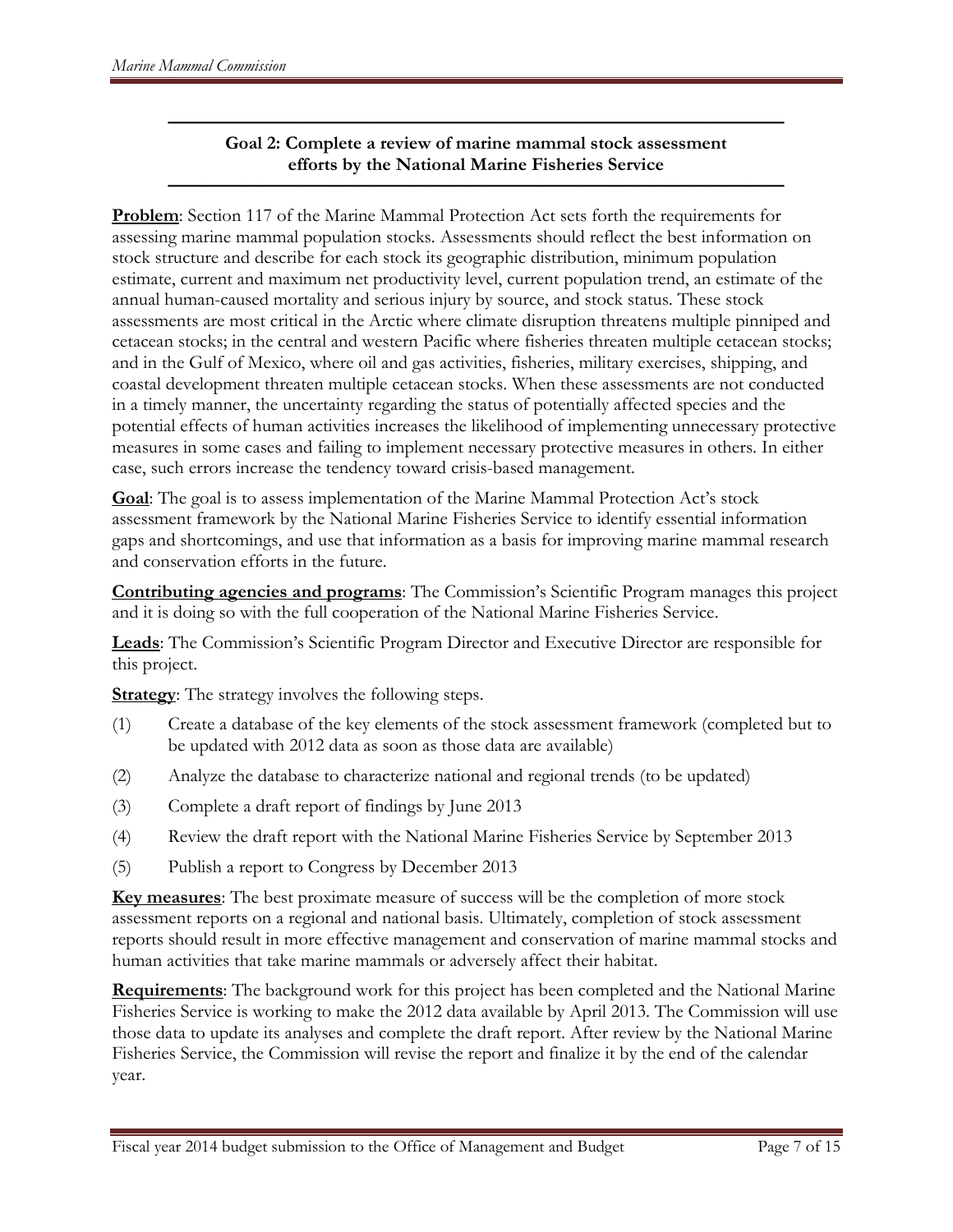### **——————————————————————————————— Goal 3: Prioritize marine mammal research and conservation efforts during this period of limited resources**

**———————————————————————————————**

**Problem**: The National Marine Fisheries Service is responsible for research and management of most marine mammals in U.S waters. Faced with tightening budgets, the Service will have to make difficult decisions about how it will use its resources to promote protection of marine mammals and marine ecosystems while minimizing unnecessary constraints on human activities. In short, it will have to prioritize the use of its limited resources.

G**oal**: The Marine Mammal Commission has been conducting a review of the National Marine Fisheries Service's scientific and management objectives on a region-by-region basis. The Commission will integrate that *information* and provide the National Marine Fisheries Service with its recommendations regarding those research and management activities that the Commission considers to be of highest priority. The goal of this project is to provide the best possible protection for marine mammals with the least amount of unnecessary disruption of human activities that pose risks to marine mammals.

**Contributing agencies and programs:** As indicated above, the Commission is working with the National Marine Fisheries Service and each of its six regional offices and science centers to complete this project.

**Leads**: The Commission's Scientific Program Director and Executive Director are responsible for achieving this goal. The Commission also is working on this project with a detailed staff member from the National Oceanic and Atmospheric Administration.

**Strategy:** The strategy involves the following steps.

- (1) Meeting separately with management and science leaders from each of the National Marine Fisheries Service's regions and the agency's Office of Science and Technology and Office of Protected Resources. These meeting will be completed in April 2013.
- (2) Integrating/synthesizing a summary of priority issues by June 2013
- (3) Reviewing the synthesis with the National Marine Fisheries Service by September 2013
- (4) Publishing a final report to Congress by December 2013

**Key measures**: Success will be reflected in more targeted research and management efforts, more efficient use of available resources, and more effective conservation efforts. The National Marine Fisheries Service will benefit from the process of setting priorities (for discussion with the Commission) and from assistance integrating its regional efforts into a national set of priorities. More targeted research and management efforts should reduce conflicts over listing of species as threatened or endangered and the lawsuits that often follow such conflicts.

**Requirements**: The Commission has met with each of the Service's regional offices and science centers and will meet with offices at the Service's headquarters in April 2013. The main costs for this project have been travel expenses needed to support those meetings.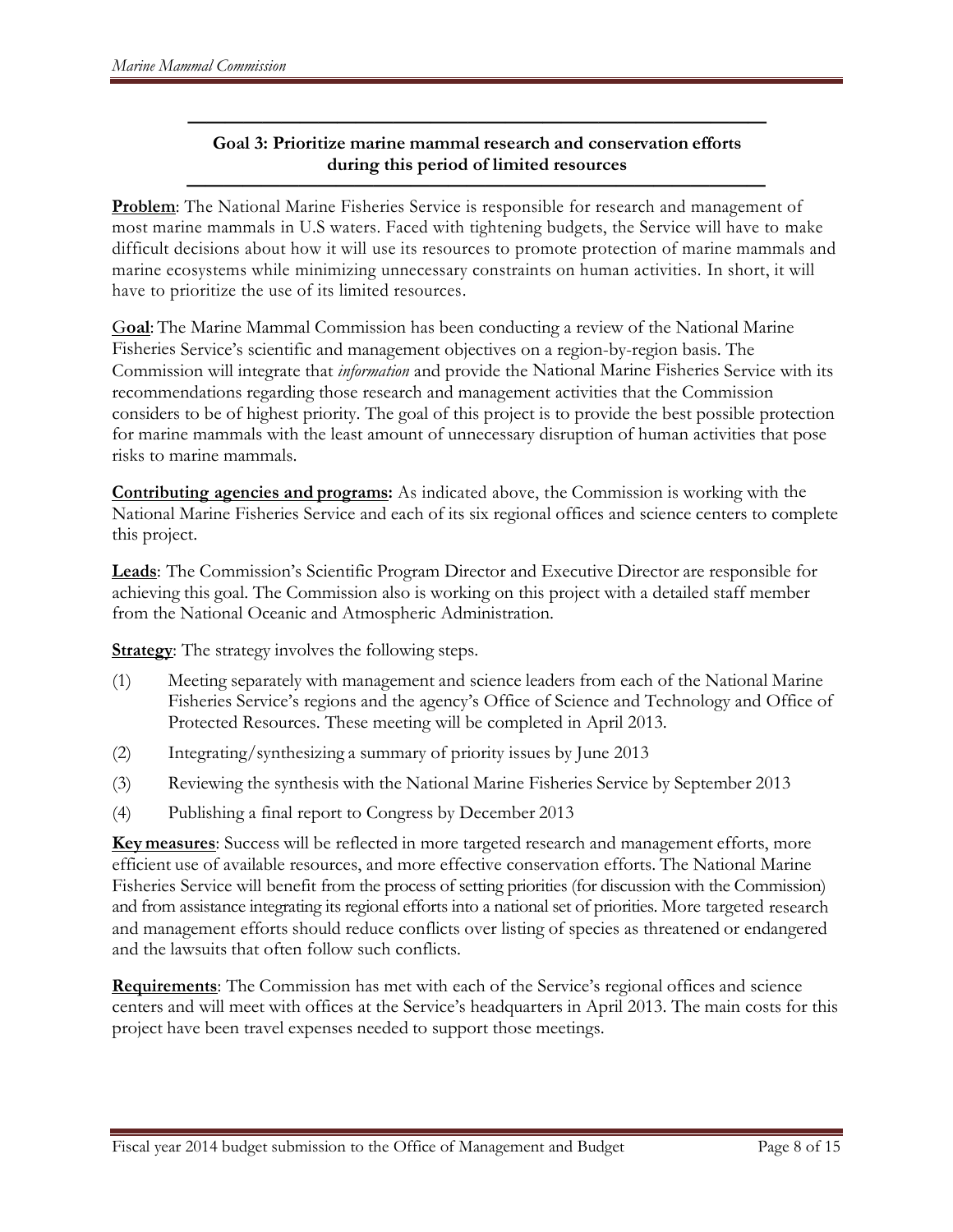### **————————————————————————————————— Goal 4: Develop a more objective basis for listing decisions under the Endangered Species Act**

**—————————————————————————————————**

**Problem:** Decisions to list, delist, or change the listing status of species under the Endangered Species Act are critical elements of our national strategy to maintain healthy marine ecosystems. Those decisions can be controversial as they may lead to statutory, regulatory, and policy-based constraints on human activities that have the potential to jeopardize listed species or destroy or adversely modify critical habitat. Listing criteria have varied by species and over time and space. For some years, the National Marine Fisheries Service, Fish and Wildlife Service, and Marine Mammal Commission have sought a more objective basis for listing decisions.

**Goal**: The goal of this project is to reduce (1) potential effects on species at elevated risk of extinction and in need of additional protection and (2) constraints on human activities because of presumed impacts that lead to unnecessary listing. The goal will be accomplished by developing an objective, quantitative basis for listing decisions under the Endangered Species Act.

**Contributing agency programs**: The project requires cooperation with the National Marine Fisheries Service and Fish and Wildlife Service. It also may involve consultation with the Council on Environmental Quality and Office of Management and Budget. The Commission has issued grants to develop the background papers needed to undertake this project.

**Leads**: The Commission's Executive Director, Scientific Program Director, and General Counsel are leading this project.

**Strategy:** The strategy involves the following steps.

- (1) Create a database of all listed species (completed)
- (2) Characterize the criteria used to determine the listing status of those species (completed)
- (3) Evaluate past use of population viability analysis to estimate extinction risk during listing processes (completed, submitted for publication in a scientific journal)
- (4) Develop standards for objective, measurable criteria that, when met, would result in a determination that a listed species could be removed from the list of threatened and endangered species (completed, submitted for publication in a scientific journal)
- (5) Create a quantitative listing strategy using population viability analysis to estimate extinction risk over time for both data-rich and data-poor species (to be completed by June 2014)

**Key measures**: The best measures of success will be (a) more immediate attention to, and more effective conservation of, species requiring the protection that comes with listing, and (b) fewer listings of species that are not at elevated risk of extinction. The results should lead to more efficient use of the limited resources available to recover species at high risk of extinction.

**Requirements**: The analyses for this project have been supported through a grant to an academician and post-doctoral fellow. The academician recently died and the Commission is working with the post-doctoral fellow and the supporting university to develop a strategy for completing the project.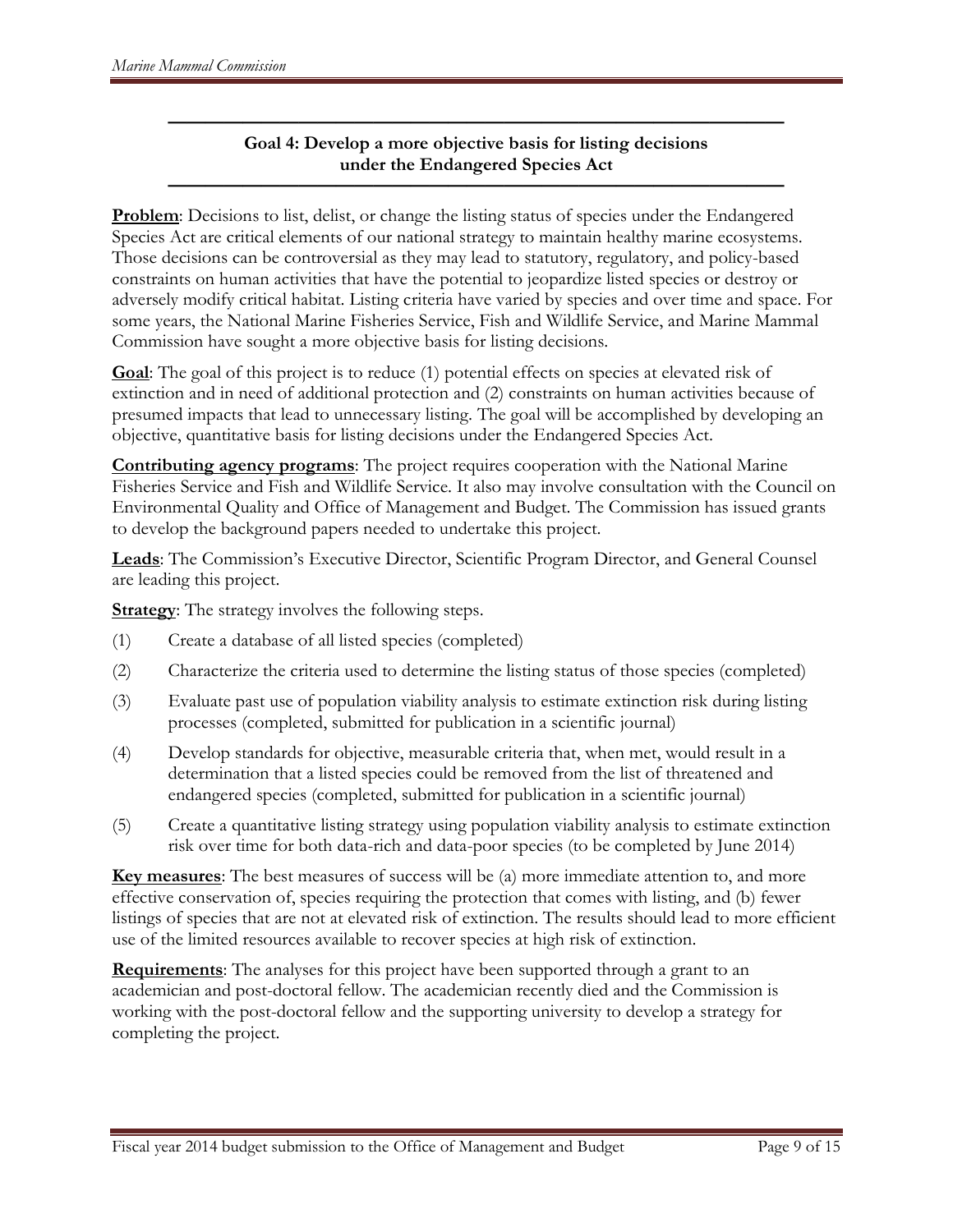#### **————————————————————————————————— Goal 5: Complete a global assessment of marine mammal status and threats —————————————————————————————————**

**Problem**: The National Marine Fisheries Service and the Fish and Wildlife Service focus primarily on marine mammal species that occur, at least in part, in U.S. waters. Marine mammals and marine ecosystems also face a wide range of human-related threats at the global level (i.e., in foreign and international waters). Numerous marine mammal populations outside U.S. waters have been poorly studied. Many appear to be declining, likely as a direct or indirect consequence of human activities (e.g., fishing, shipping, noise, contaminants, harmful algal blooms, direct take). Maximizing the benefits of existing international resources requires setting research and conservation priorities for marine mammals outside U.S. waters.

**Goal**: The goal of this project is to develop a set of global priorities for marine mammal research and conservation. Such priorities will help us maximize our abilities and the abilities of other nations to protect and recover marine mammals and restore marine ecosystems. This goal is similar to Goal 3 above, but will require a different strategy because of the lack of information on many marine mammal species in foreign and international waters and the lack of resources to manage them.

**Contributing agency programs**: The Commission will enlist experts from other agencies, organizations, and nations to complete this assessment. The National Marine Fisheries Service has extensive expertise. The Commission also will tap expertise from the Society for Marine Mammalogy, which is the primary international society of marine mammal scientists.

**Leads**: The Commission's International and Policy Program Director will be responsible for managing the activities undertaken under this goal.

**Strategy**: Accomplishing this goal will require the following steps. The Commission—

- (1) has provided support for updating status assessments of pinnipeds (i.e., seals, sea lions, fur seals), sirenians (i.e., dugongs, manatees), and the polar bear
- (2) is presently completing an assessment of all mysticetes (i.e., baleen whales), which will be completed and submitted for publication by December 2013
- (3) also is creating a database to assess all odontocetes (i.e., toothed whales), which it expects to complete by June 2014
- (4) will convene an international team of marine mammal scientists to consider the major threats to marine mammal species and stocks, summarize changes in those threats over time and by region, and identify the species and stocks most in need of research and management attention
- (5) will then complete a report to Congress and disseminate that report to marine mammal research and conservation organizations on a global scale

**Key measures**: The success and utility of this project will be best measured using the rate of extinction/recovery of marine mammal species and populations over time and on a global scale. Major milestones involve completing status and threat assessments for each marine mammal group and then submitting an integrated summary report to Congress.

**Requirements**: The primary requirements will be staff time for developing the necessary database and conducting the needed analysis, resources for an international workshop of experts to review the Commission's work and assist with revisions, and printing/publication costs.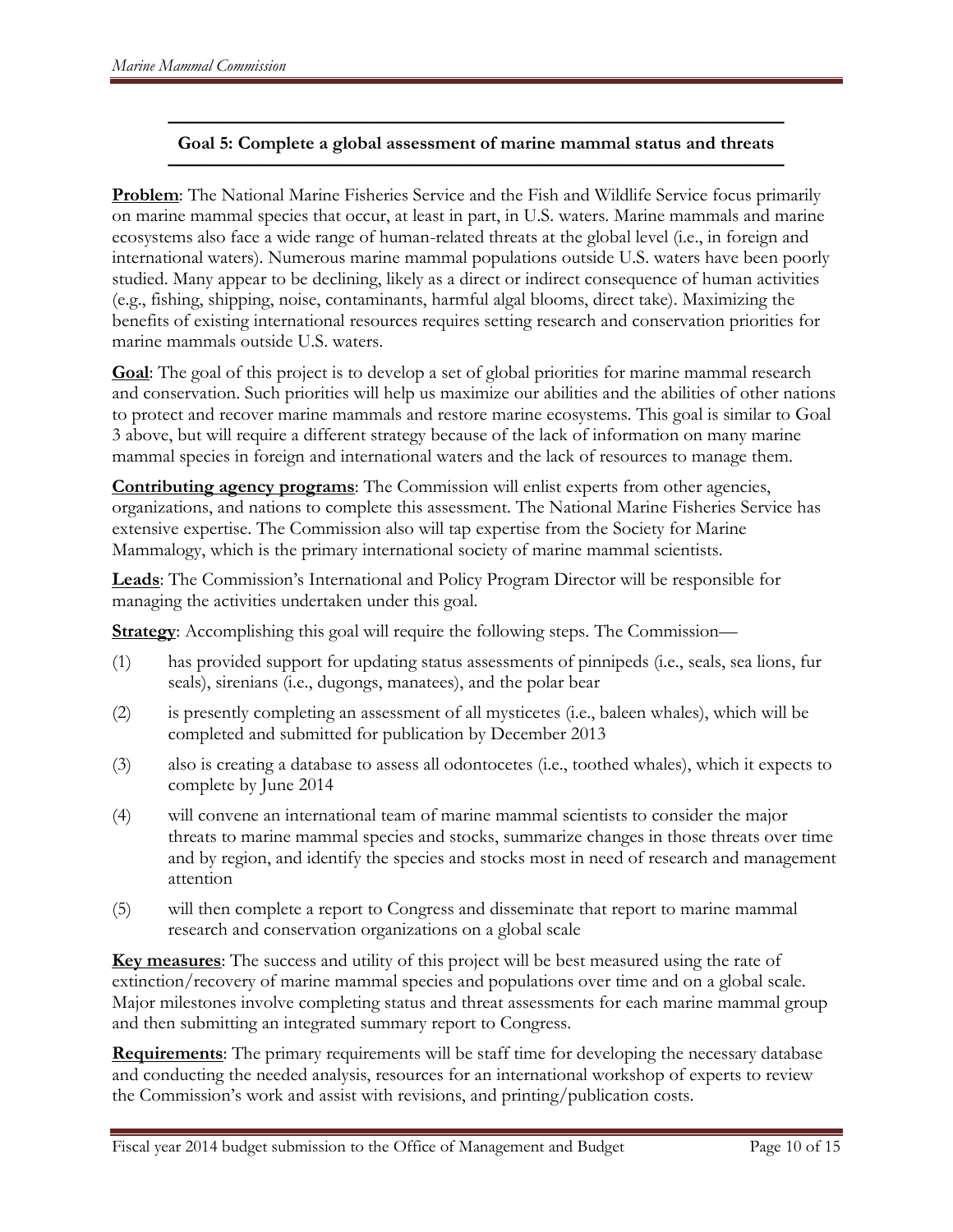| FY 2013 Annualized CR-\$3,044      |         | FY 2014 Appropriation Request-\$3,431                   |
|------------------------------------|---------|---------------------------------------------------------|
| Salaries and Expenses: 95-2200-4   |         |                                                         |
| FY 2014 Basic Operation Costs      |         |                                                         |
| Personnel compensation             |         | The total operating minimum of \$3,431 includes         |
| Permanent positions                | 1,636   | \$2,743 in operational costs other than research and    |
| Positions other than permanent     | 130     | travel, \$500 for research costs, and \$172 for travel. |
| Personnel benefits                 | 416     | Personnel costs include a 1 percent increase in         |
| Research                           | 500     | salaries. The total operating minimum will allow the    |
| Travel                             | 172     | Commission to continue to (1) meet its statutory        |
| Rent                               | 248     | obligations, including managing a research program;     |
| Communications, utilities, postage | 17      | and (2) conduct high-priority tasks such as those       |
| <b>MTIPS</b>                       | 31      | outlined herein.                                        |
| Printing                           | 39      |                                                         |
| Other services                     | 198     |                                                         |
| Supplies and materials             | 25      |                                                         |
| Equipment                          | 15      |                                                         |
| Security                           | 4       |                                                         |
| Department of Labor                | 0.2     |                                                         |
| <b>Total Operating Minimum</b>     | \$3,431 |                                                         |

## **MARINE MAMMAL COMMISSION FY 2014 (in thousands of dollars)**

### **Planning Estimates and Personnel Summary**

|                           | <b>FY 2013</b> | <b>FY 2014</b> |
|---------------------------|----------------|----------------|
| <b>Budget authority</b>   | \$3.044        | \$3,431        |
| Full-time permanent staff | $\Delta$       |                |

# **JUSTIFICATION**

The Commission's baseline budget for FY 2014 is the annualized FY13 continuing resolution plus ATBs, \$3,044,000. Proposed increases above the baseline are \$371,000 for additional research and development activities in support of the Administration's research and development priorities, and \$16,000 to allow a 1 percent increase in salaries (see below under "programmatic increases or anomalies"). The final total request is \$3,431,000. About 80 percent of the Commission's FY 2014 budget request will be used to maintain an office and the staff necessary to carry out the Commission's basic responsibilities. The remaining 20 percent (\$672,000) will be used for research and travel in support of the Commission's high-priority performance goals, the Commission's annual meeting, selected additional research topics, and travel to allow the Commissioners, members of the Committee of Scientific Advisors on Marine Mammals, and Commission staff to attend and participate in conservation efforts related to selected domestic, foreign, or international issues.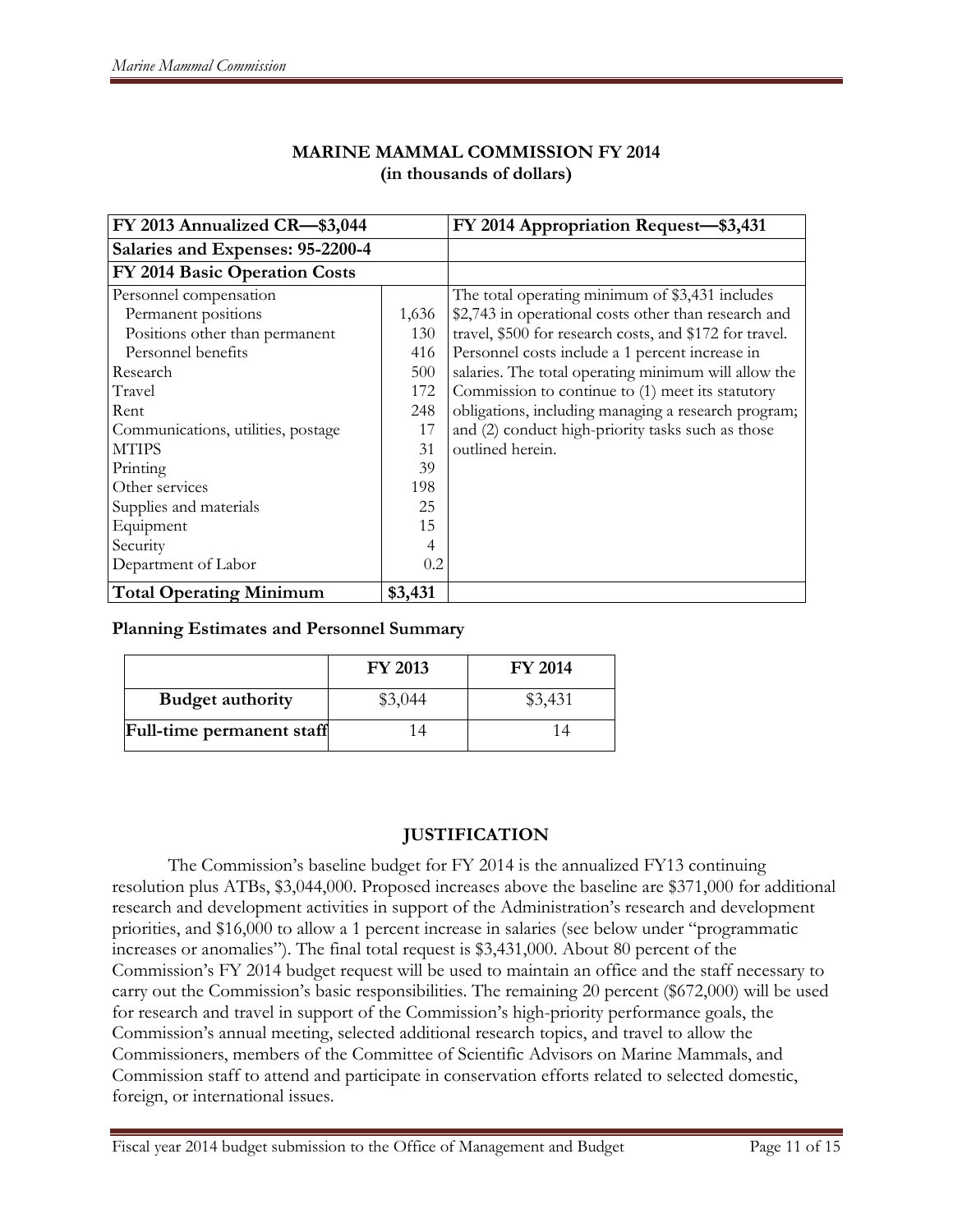### **Economic growth**

Economic growth is essential to the nation's well-being, but it also is one of the factors that pose risks to marine mammals and marine ecosystems. The Commission has steadfastly promoted a proactive approach for resolving potential conflicts between marine conservation and economic development—that is, an approach that seeks to address problems before they become crises with additional, unnecessary economic costs. For example, the Commission seeks ways to reduce operational and ecological interactions between marine mammals and fisheries, oil and gas activities, military exercises, and various forms of coastal development so that those activities are not unnecessarily constrained but, at the same time, marine mammals are adequately protected. The Marine Mammal Protection Act was one of the first acts of Congress to emphasize the importance of a proactive, ecosystem-based approach to the marine environment.

# **Investing in the future**

If our nation is to pass on to future generations a world as rich in opportunity, beauty, and wonder as we inherited, it must develop more effective means of conserving that world, including marine mammals, in the face of growing human populations, consumption of resources, and unintended but significant adverse effects (e.g., climate disruption). The Commission's basic statutory duties are intended to ensure effective conservation at the present time. Its high-priority performance goals are intended to improve conservation efforts for the future when resource conflicts will undoubtedly increase and intensify. As our nation rebuilds its economy, it faces major challenges with regard to maintaining our marine ecosystems. Now more than ever, conservation efforts must be well focused and conceived, anticipatory, and effective. The Commission has long sought to ensure that our nation's conservation efforts meet the standards in the Marine Mammal Protection Act and related legislation. The high-priority performance goals described in this document are intended to ensure that future generations have the conservation tools they need.

### **Responsible governance**

The Marine Mammal Commission makes every effort to govern responsibly by engaging all parties in controversial issues, ensuring that all perspectives are heard and considered, and ensuring that all parties subject to the consequences of Commission recommendations understand how and why those recommendations were developed. The Commission also realizes that some conservation issues will require decades to resolve and, in such cases, the best approach is to recommend management and conservation measures that are designed to reach conservation goals in a systematic, step-wise fashion. Indeed, many of its recommendations are designed to promote a progressive approach toward meeting the goals and objectives of the Marine Mammal Protection Act over the long term.

### **Program Changes for FY 2014**

The additional \$371,000 included in the administration's initiative for research and development will provide resources for the Commission to undertake several projects that are aimed at important conservation issues and that also are consistent with and supportive of the Commission's high-priority performance plans. The projects are as follows:

# **I. Helping to conserve the vaquita**

The vaquita is a harbor porpoise in the northern Gulf of California (Mexican waters). Shrimp gillnet fisheries that sell their product to U.S. markets have decimated the vaquita population and it now consists of about 200 individuals. The Commission will assist two international teams of scientists working to save this highly endangered species.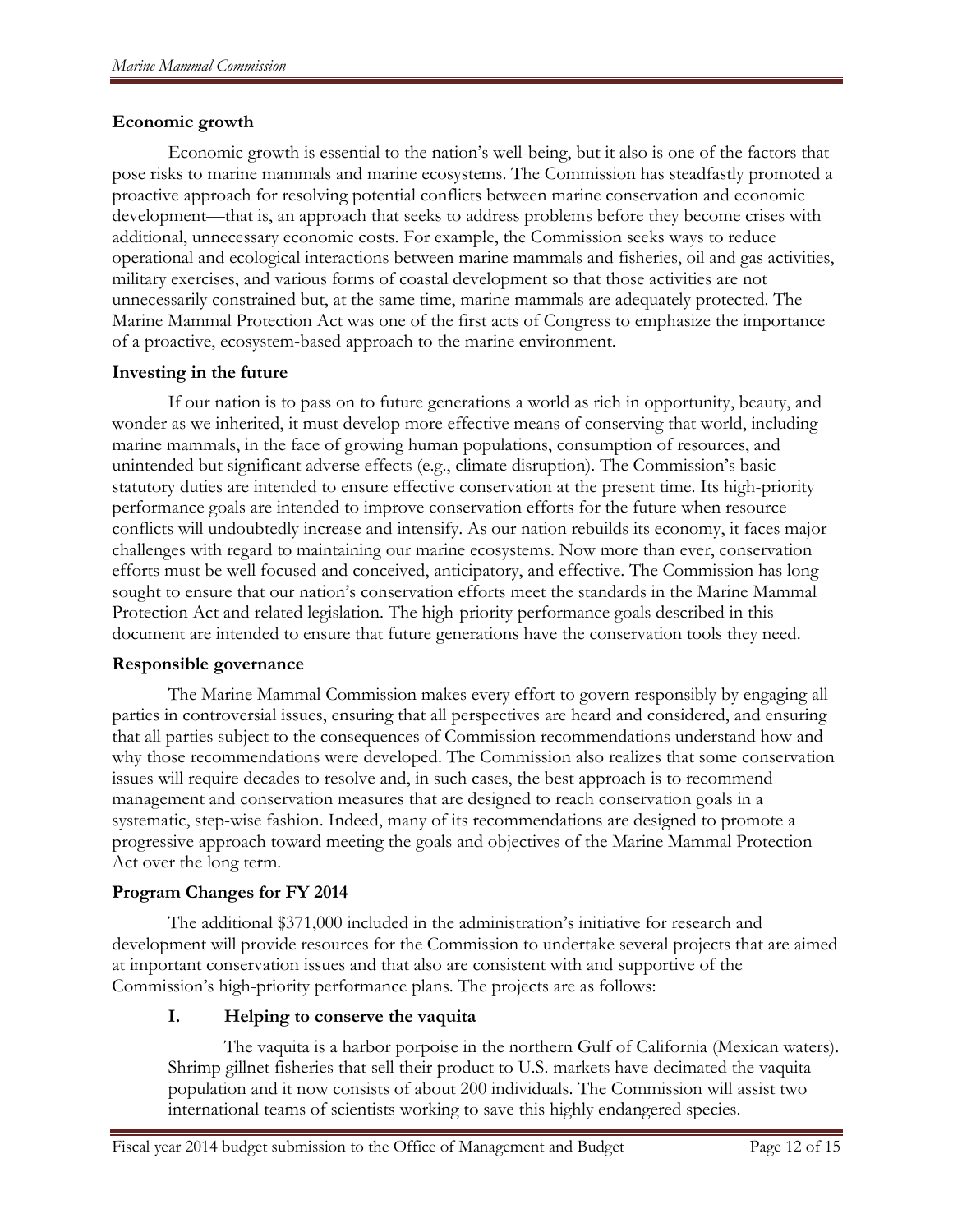**Passive acoustics:** The first team is refining a groundbreaking assessment method using passive acoustic technology to create an index of vaquita abundance and determine their habitat use patterns. The method will have general application in assessment of marine mammals. Initial results have been particularly useful in determining the overlap of vaquita habitat and fishery effort. Those results also indicate that the equipment being used requires refurbishment and the grid of listening devices requires some spatial realignment.

**Alternative fishing gear:** The second international science team is developing alternative fishing gear (a trawl-like net similar to the gear used to fish shrimp in the Gulf of Mexico) that has been shown to catch shrimp but requires further testing to determine if it also catches finfish either purposely or as bycatch.

**Goals and Budget**: The costs for this activity are passive acoustic equipment (\$100K), convening of the international scientists managing the acoustic assessment project (\$25K), and testing alternative net designs to evaluate how they might be used to catch or avoid finfish (\$50K) for a total of \$175K. This project is consistent with the Commission's efforts to assess marine mammals globally (high-priority performance goal 5).

# **II. Developing a coastal health database**

**Marine mammals as ecosystem sentinels:** Multiple lines of evidence indicate that the health of marine ecosystems is declining, particularly in coastal regions. The changes have important implications for marine organisms, but also have important implications for food safety and public health. Marine mammals are highly visible sentinels of ocean health, as is currently evident in the Gulf of Mexico, where over 800 dolphins have stranded on the Gulf's beaches since 2010.

**Incorporating mortality events into IOOS:** In the last two years biologists have documented at least three major "unusual mortality events" in U.S. waters, including in Alaskan waters, the Gulf of Mexico, and the New England coast. Despite numerous events in recent decades, the information describing them has not been incorporated into the U.S. Integrated Ocean Observing System (IOOS). Incorporating such data into IOOS will result in better understanding of harmful algal blooms (e.g., red tides in the Gulf of Mexico, domoic acid blooms along the West Coast), contaminants (e.g., oil spills, industrial runoff, pesticides), and the spread of pathogens (e.g., morbilliviruses, brucella), all of which also pose risks to the marine ecosystem and human health. A Commission staff member is working on an IOOS task team to consider how to incorporate additional core biological variables (possibly including marine mammals) into the IOOS. In addition, a Commissioner is working with the National Marine Fisheries Service to consider how to make marine mammal health and stranding data more widely available, including the possibility of incorporating those data into IOOS.

**Goal and Budget:** The Commission will use \$100K to develop a real-time database to incorporate data from mortality events involving marine mammals as well as seabirds, fish, and invertebrates into IOOS. The database would incorporate up-to-date information on all marine mammal stranding events including such things as species, numbers of animals, locations, initial findings, and possible causes. Guidelines for data collection have been developed for marine mammals. Management of the database would be key to its utility and the management goal would be to assure that data on stranding events involving marine mammals, seabirds, fish, and invertebrates would be available on a near real-time basis. The funding would be used to create and manage the database and disseminate the data to the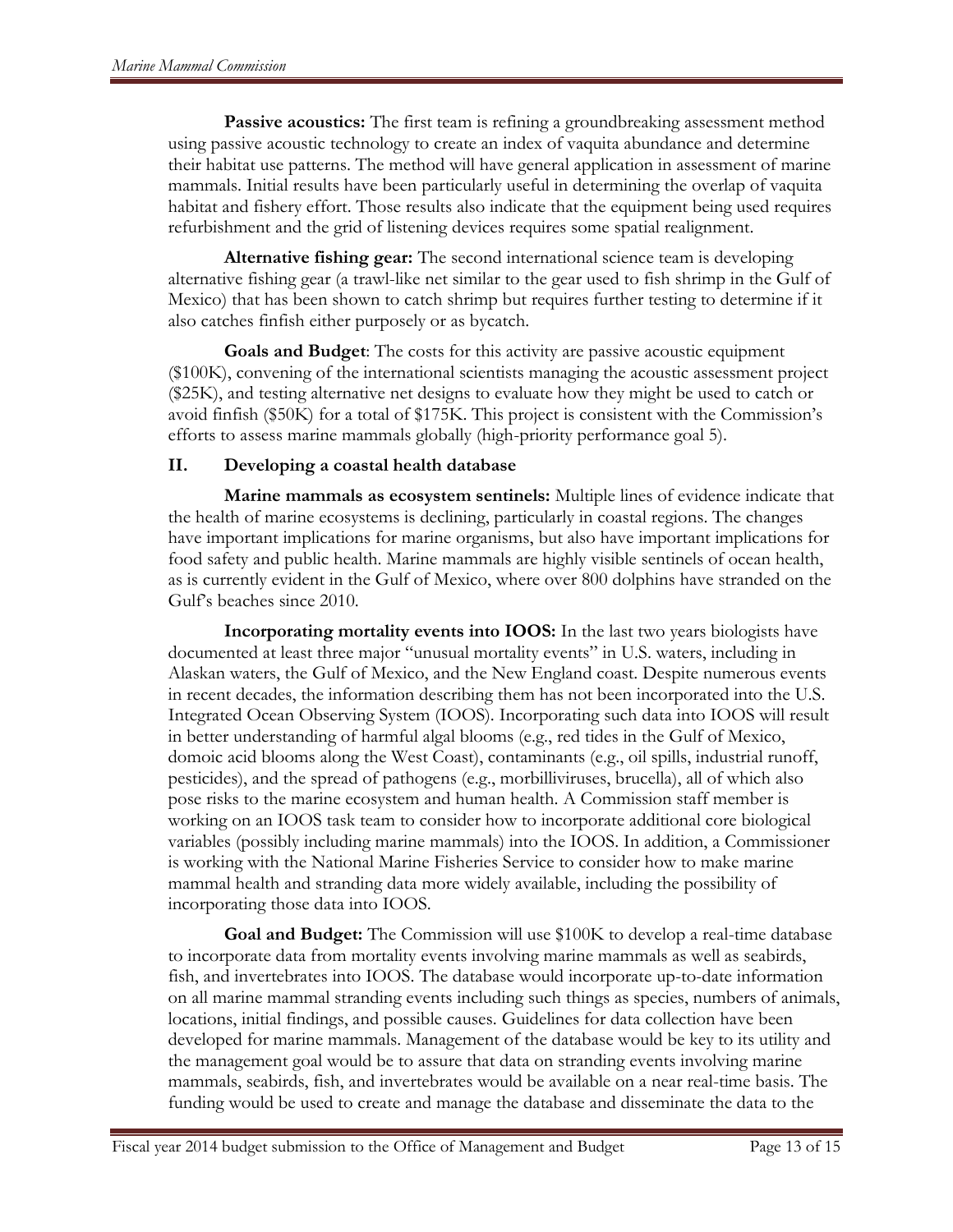many stranding networks, wildlife managers, and agency staff along the U.S. coast. This project will provide information needed to improve stock assessments and prioritize conservation efforts (i.e., high-priority performance goals 2 and 3). This activity is also consistent with the Administration's priorities related to improved integration and accessibility of earth data.

# **III. Conservation of the North Pacific right whale**

**Population status:** The eastern population of North Pacific right whales was hunted to the brink of extinction and is thought to number about 30 animals. These animals are found intermittently in the southeastern Bering Sea during summer months. Their winter breeding grounds are not known. Recent passive acoustic records indicate that their distribution may extend as far north as St. Lawrence Island.

**Interactions with increasing human activities in the Arctic:** This severely depleted population may be subject to increasing human activities in the Bering Strait region and, possibly, in the Chukchi Sea. Marine mammal scientists and Alaska Natives have observed numerous marine mammal species extending or shifting their range northward as the Arctic climate warms and sea ice recedes. If that is the case for North Pacific right whales, then they may interact—to their detriment—with increasing shipping, oil and gas development, and (eventually) fishing activities in the Arctic. The Bureau of Ocean Energy Management has supported some studies of North Pacific right whales, but its funding stopped when the North Aleutian Basin (southeastern Bering Sea) was closed to oil and gas development. Given the new information from passive acoustic monitoring, the propensity for marine mammals to shift their ranges to the north, and the increase in human activities in the Chukchi and Beaufort Seas, research is needed to describe the distribution and movements of this highly endangered population.

**Goal and Budget:** The Commission would use \$75K as seed money to facilitate multi-agency research on the distribution and movements of North Pacific right whales with the goal of identifying the best ways to protect them from interactions with human activities as those activities expand in the Arctic. The most useful approach might involve placement of additional listening devices in the Bering Strait to detect right whales (and other marine mammals) in that area. This project is consistent with the Commission's high-priority performance goals 2 and 3, which involve assessing marine mammal stocks and prioritizing research and conservation efforts.

# **IV. Developing a framework for consultation with Alaska Natives**

**Administrative direction:** This and previous Administrations have emphasized the importance of consulting with Native Americans on issues that affect them (e.g., Executive Order 13175). Such consultation is particularly relevant in Alaska, where both natural and social environments are undergoing rapid disruption from a changing climate. The Administration is also focusing resources in this region to ensure the safe production of energy, to support commerce, and to protect the Arctic environment.

**Developing Alaska Native capacity:** Despite all good intentions, the consultation process between federal agencies and Alaska Natives is often ineffectual for reasons varying from cultural differences to limited resources. Agencies have developed a variety of policies and guidelines for such consultation, but implementation has fallen short in many cases. The Marine Mammal Commission held a meeting in December 2012 to discuss the state of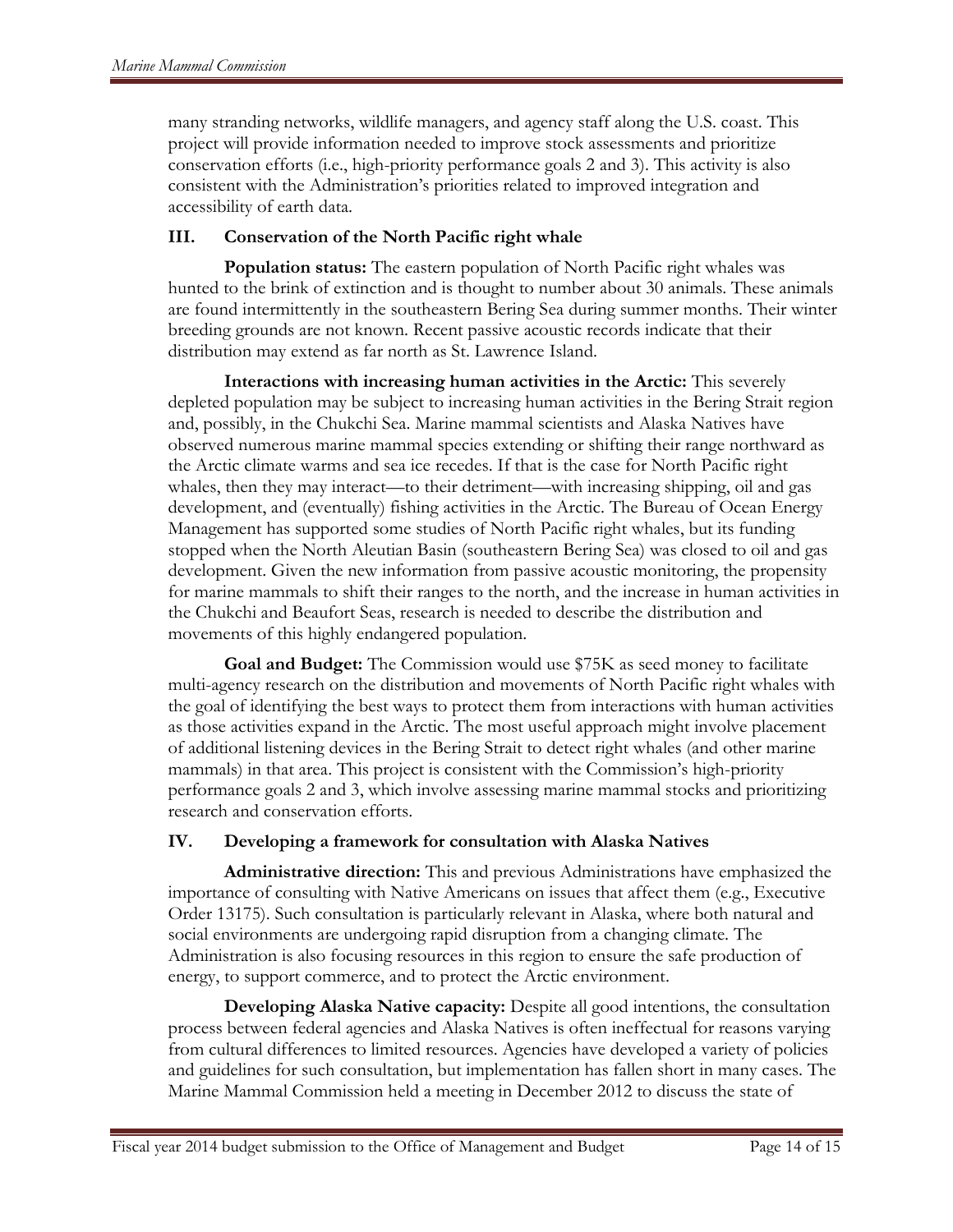consultation efforts. The meeting included participants from a number of agencies and Alaska Native organizations. At the end of the meeting, the Commission agreed to help Alaska Natives develop a consultation framework intended to suit their needs.

Although not directly related to research, this activity is related to development and would have important implications for Arctic research. In fact, research on marine mammals has been substantially improved through better consultation with Alaska Natives. Alaska Natives along the Arctic coast have become important collaborators for researchers because of their familiarity with the harsh Arctic marine environment. For example, Alaska Natives have exercised their traditional ecological knowledge by devising methods for capturing various pinniped species for use in research. In addition, Alaska Natives taking marine mammals for subsistence purposes have become an important source of marine mammal samples for use in research, an arrangement referred to as "bio-sampling."

**Goal and Budget:** The Commission would use \$50K to support the development of a framework for consultation between federal agencies and Alaska Natives. The broad goal of the framework would be to ensure that federal agencies are communicating effectively and cooperating on those issues that affect the lives and livelihoods of Alaska Natives, particularly with regard to their use of Alaska's marine mammals and marine ecosystems. Research collaboration between scientists and Alaska Natives is an example of such consultation and cooperation.

#### **Integrated performance information**

Each month the Commission writes 10 to 12 letters to recommend research and management measures to federal agencies including, but not limited to, the National Marine Fisheries Service, Fish and Wildlife Service, Bureau of Ocean Energy Management, Navy, National Science Foundation, and U.S. Coast Guard. These letters pertain to numerous matters such as issuing permit applications for research on marine mammals; issuing authorizations for incidental take of marine mammals; reviewing environmental assessments and impact statements; developing recovery plans; convening of recovery teams; designating critical habitat; designating species as depleted, threatened, or endangered; reducing take of marine mammals in fisheries; listing fisheries that take marine mammals; improving monitoring and mitigation methods used by agencies that introduce sound into the marine environment; coordinating research among agencies and multiple scientific disciplines; addressing issues related to marine mammal health and stranding (including marine mammal mortality events); importing fish products from fisheries that take marine mammals; reducing illegal, unregulated, and unreported fishing in international waters; developing a new ocean policy; and amending conservation legislation.

The Commission also reports on key conservation issues to summarize existing knowledge and make recommendations regarding future directions for marine mammal research and management. In recent years the Commission has completed reports on—

Survey of Federally-funded Marine Mammal Research and Conservation: Fiscal Year 2009

Assessing the Long-term Effects of the BP Deepwater Horizon Oil Spill on Marine Mammals in the Gulf of Mexico: A Statement of Research Needs

Establishing Protected Areas for Asian Freshwater Cetaceans

A Review of False Killer Whales in Hawaiian Waters

Arctic Marine Mammals and Climate Change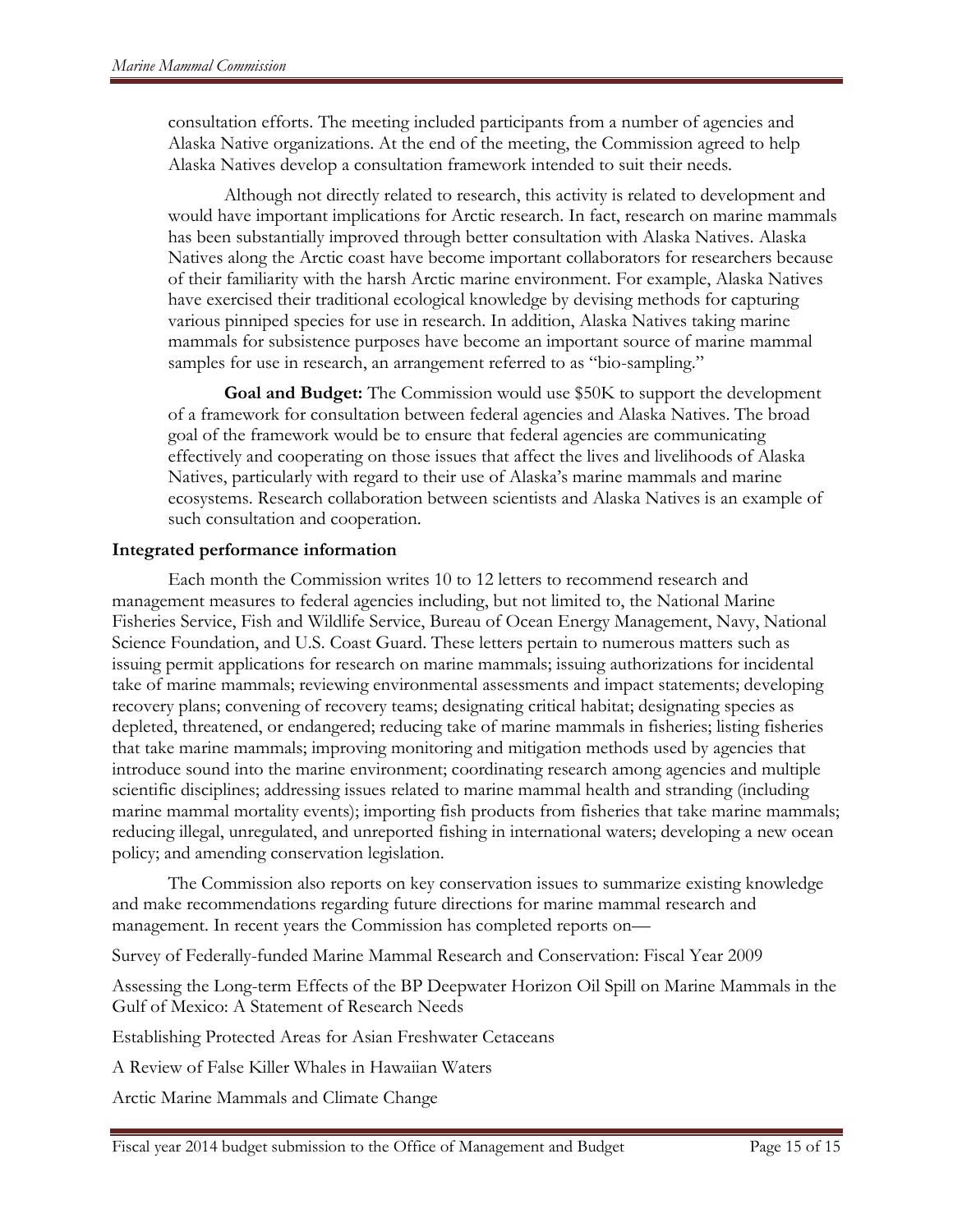A Framework for Monitoring Arctic Marine Mammals

Review of Co-management Efforts in Alaska

The Effects of Tagging Large Whales

Marine Mammals and Noise: A Sound Approach to Research and Management

Underwater Sound and the Marine Mammal Acoustic Environment: A Guide to Fundamental Principles

The Biological Viability of the Most Endangered Marine Mammals and the Cost-effectiveness of Protection Programs

The Status of the North Atlantic Right Whale Recovery Program

Endangered, Threatened, and Depleted Marine Mammals in U.S. Waters

The Status of Protection Programs for Endangered, Threatened, and Depleted Marine Mammals in U.S. Waters

Assessing the Population Viability of Endangered Marine Mammals in U.S. Waters

The recommendations from these reports are passed to the pertinent agencies and provide a basis for improving their research and management strategies. The recommendations are detailed in the Commission's annual report to Congress, which summarizes for each year the major events affecting the conservation of marine mammals, particularly those in U.S. waters.

Finally, the Commission completes an annual Performance and Accountability Report describing how it is meeting its seven duties set forth in the Marine Mammal Protection Act.

### **Tax and spending policy information**

This topic is not relevant to the Commission.

### **Base programs**

The Commission will use 80 percent of its FY 2014 budget to meet its basic statutory duties as set forth in the Marine Mammal Protection Act and described earlier in this document. These base funds will be used to maintain an office and staff to support the Commission to meet these statutory duties and to ensure its recommendations are based on the best available information.

### **Information technology**

The Commission's budget request for FY 2014 achieves an agency-wide 10 percent reduction in IT spending, compared to the average spending on information technology (IT) from FY 2010 through 2012. It achieves that reduction by limiting funds for new equipment (e.g., computers, monitors, printers, software). The Commission will limit its FY 2014 expenditures for new equipment to emergencies and replacement of existing hardware as required.

Beginning in FY 2013, the Commission is incorporating a new Managed Trusted Internet Protocol Service (MTIPS) to comply with directives on Trusted Internet Connections from OMB and the Department of Homeland Security. The Commission considers this a security issue rather than an IT issue, and has not included MTIPS costs in its 10 percent reduction in IT spending.

### **Overseas contingency operations**

Under the requested FY 2014 budget, the Commission will continue to promote capacity building for conservation of highly endangered marine mammals in foreign and international waters.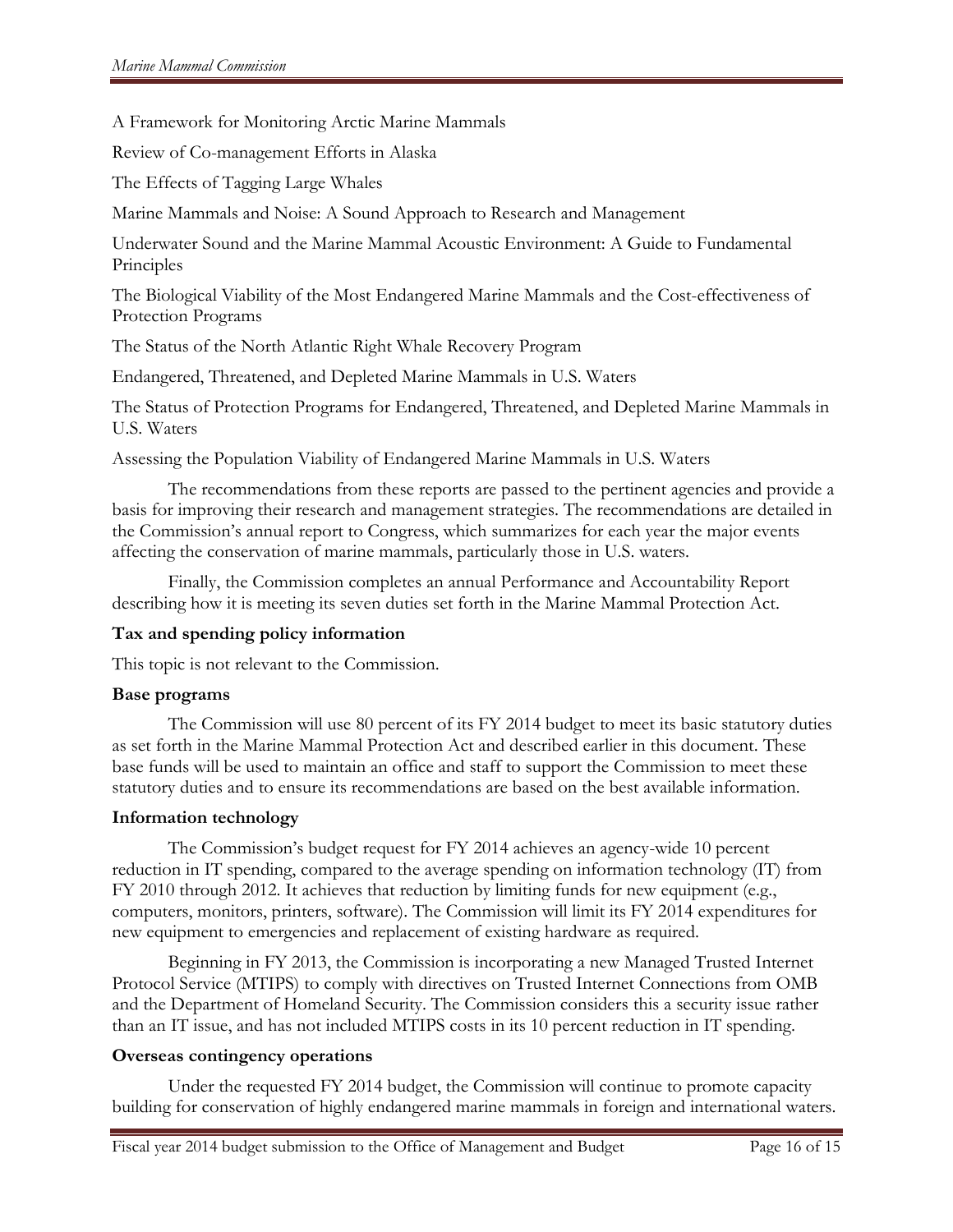#### **Improving employee engagement, satisfaction, and wellness**

The Marine Mammal Commission is dedicated to maintaining the satisfaction and wellness of its employees. The Commission participates in the OPM Federal Human Capital Survey and in the off years the Commission contracts with OPM to develop and distribute a Human Capital Survey to Commission staff. The Commission discusses the results of these surveys with its staff to solicit ideas for improving operations. The Commission also holds monthly meetings for senior staff and weekly meetings for all staff to discuss the activities and objectives of each staff member and provide an opportunity to discuss Commission activities and direction. In addition, the Commission's Chief Administrative Officer and Executive Director are available at all times to individual staff members to discuss issues related to their job satisfaction. The Commission also sponsors staff training in a wide range of topics related to the Commission's responsibilities, which are intended to help staff members increase or develop their skills and improve their performance.

The Commission is not housed in a federal building and does not have a fitness facility or health clinic. It does have a small kitchen area with refrigerator, microwave, and sink where employees can store and prepare healthy foods. In addition, the Commission's office building has a privately-owned cafeteria that offers healthy food including a variety of fresh fruits and vegetables.

In FY 2009 the Commission purchased an Automated External Defibrillator and contracted with the American Red Cross to train staff in cardiopulmonary resuscitation. The American Red Cross requires annual recertification for use of the defibrillator and for cardiopulmonary resuscitation and staff members are provided the opportunity for recertification. In FY 2014 staff again will be provided the opportunity to update their certifications. Also, the Commission regularly (i.e., biennially) schedules seminars to inform staff about matters such as retirement.

Finally, the Commission encourages its staff members to participate (on a limited basis) in field research both to ensure that they are up-to-date on the latest research techniques, to provide some diversity in their work schedules, and to maintain staff morale and productivity.



**Marine Mammal Commission 4340 East-West Highway, Room 700 Bethesda, Maryland 20814 301-504-0087 www.mmc.gov**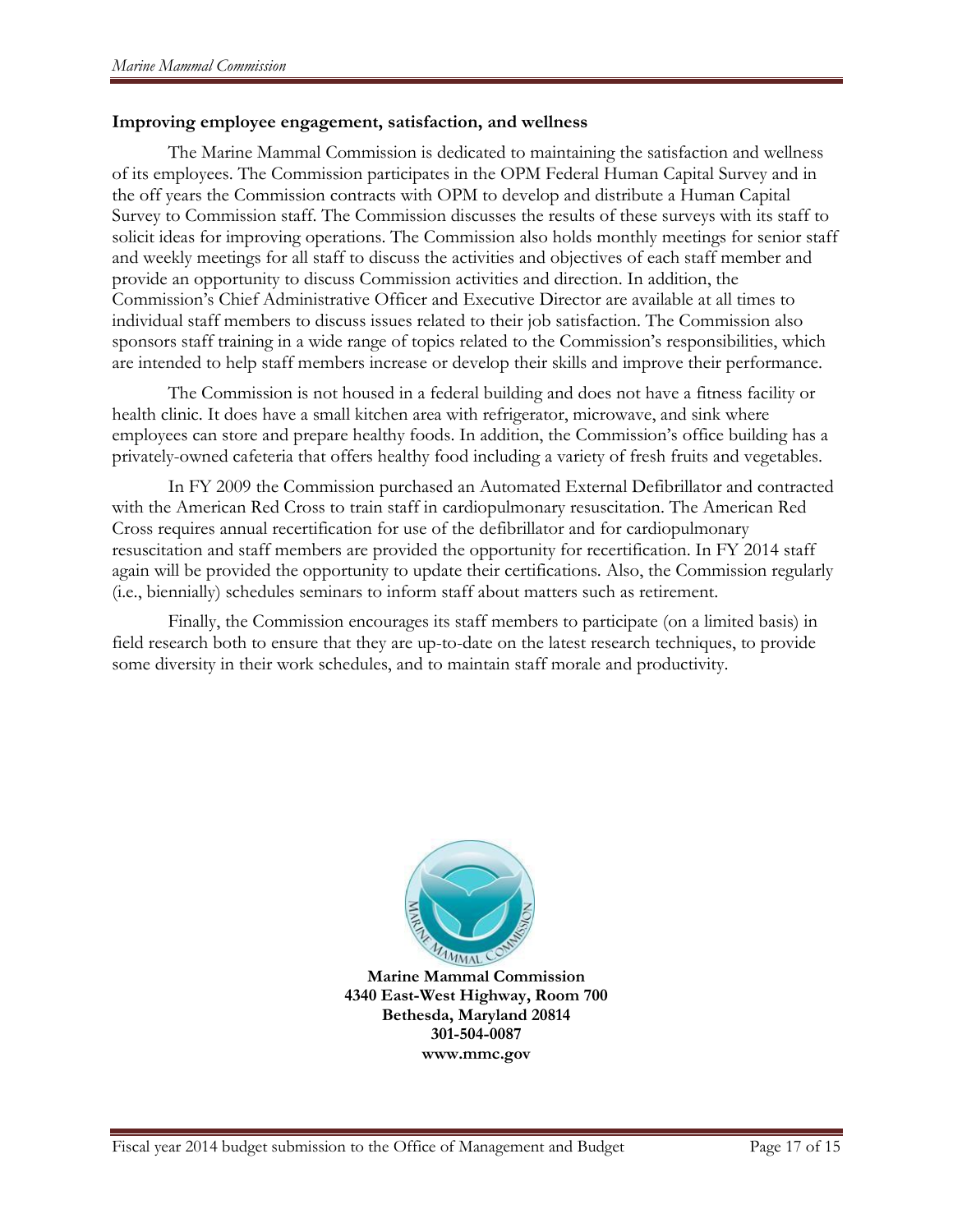

MARINE MAMMAL COMMISSION

**FY 2015**

# **PRESIDENT'S BUDGET**

**for the**

**Marine Mammal Commission**

**March 2014**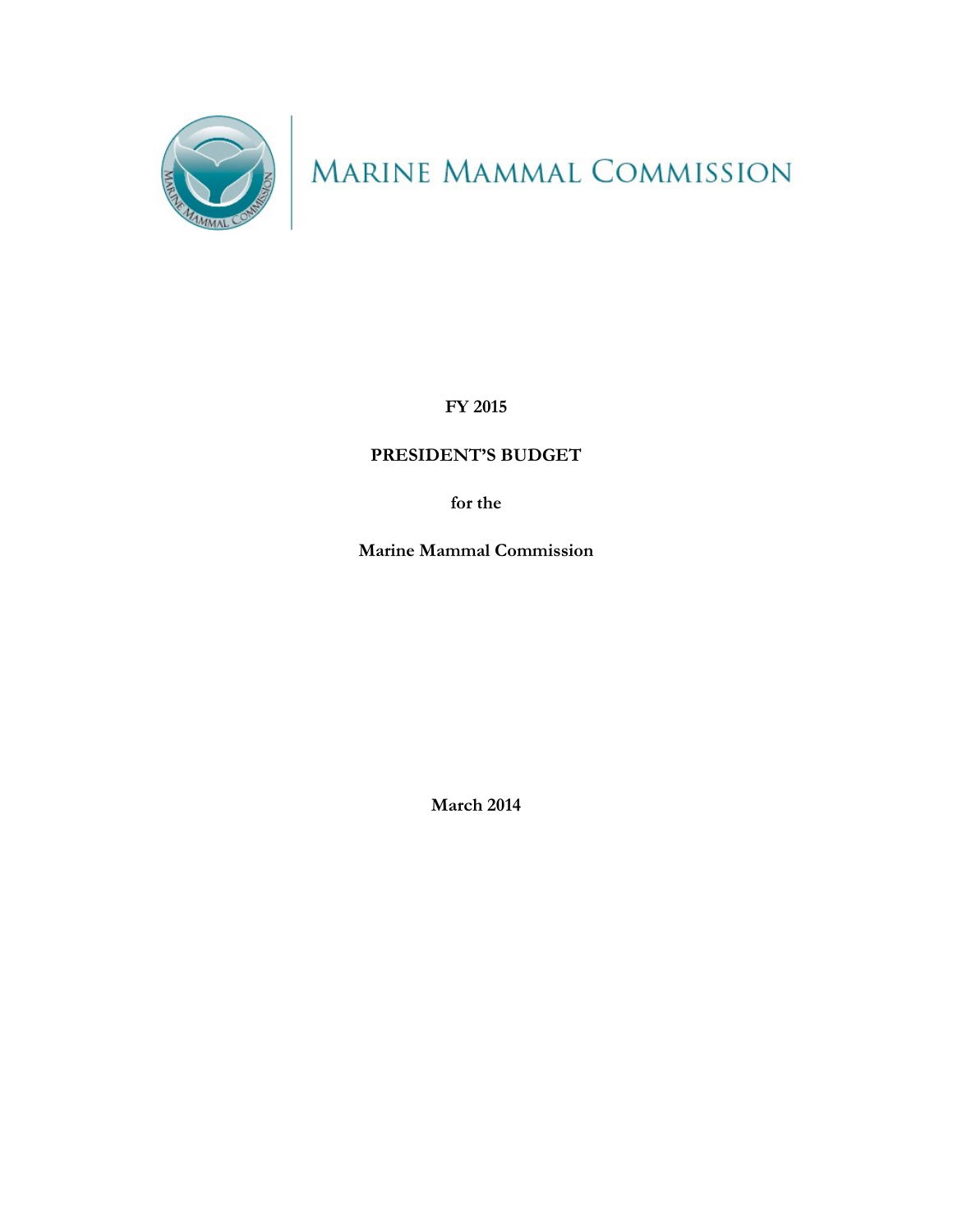# **MARINE MAMMAL COMMISSION Fiscal Year 2015**

### **Overview**

Title II of the Marine Mammal Protection Act (MMPA) of 1972 created the Marine Mammal Commission (Commission) as an independent agency of the Administration. The Commission consists of three members appointed by the President with the consent of the Senate. It is assisted by a nine-member Committee of Scientific Advisors on Marine Mammals and 14 full-time permanent staff.

The MMPA seeks to protect and conserve marine mammals as functioning elements of healthy, stable marine ecosystems. To that end, Section 202 of the MMPA assigned the Commission seven duties which include regular review of domestic and international actions to implement the MMPA, such as stock assessments, regulatory documents, policy guidance, and scientific research. The Commission is charged with making recommendations to other agencies on measures it deems necessary or desirable to further the policies of the MMPA, including provisions for the protection of the Indians, Eskimos, and Aleuts whose livelihoods may be impacted by commercial or other activities affecting marine mammals.

To fulfill its duties, the Commission reviews and makes recommendations on the domestic and international policies and actions of federal agencies to ensure that they are consistent with the MMPA. Marine mammals are subject to multiple human-related risk factors including direct and indirect fishery interactions; vessel strikes; noise; disease; contaminants; marine debris; harmful algal blooms; dead zones; coastal development; and climate change. To characterize risk factors and minimize harm to marine mammals from human activities, the Commission consults with other federal agencies (e.g., National Oceanic and Atmospheric Administration (NOAA), Fish and Wildlife Service (FWS), Navy (USN), Bureau of Ocean Energy Management (BOEM), state agencies (e.g., various departments of fish, game, or wildlife), and tribal organizations (e.g., the Indigenous People's Council on Marine Mammals and species/region-specific Alaska Native Organizations). The Commission also helps develop and coordinate multi-agency and international research and management initiatives to facilitate marine mammal protection and conservation, as described in the Commission's annual reports to Congress. In all its work, the Commission seeks to be a source of useful information, catalytic research funding, and independent and objective oversight.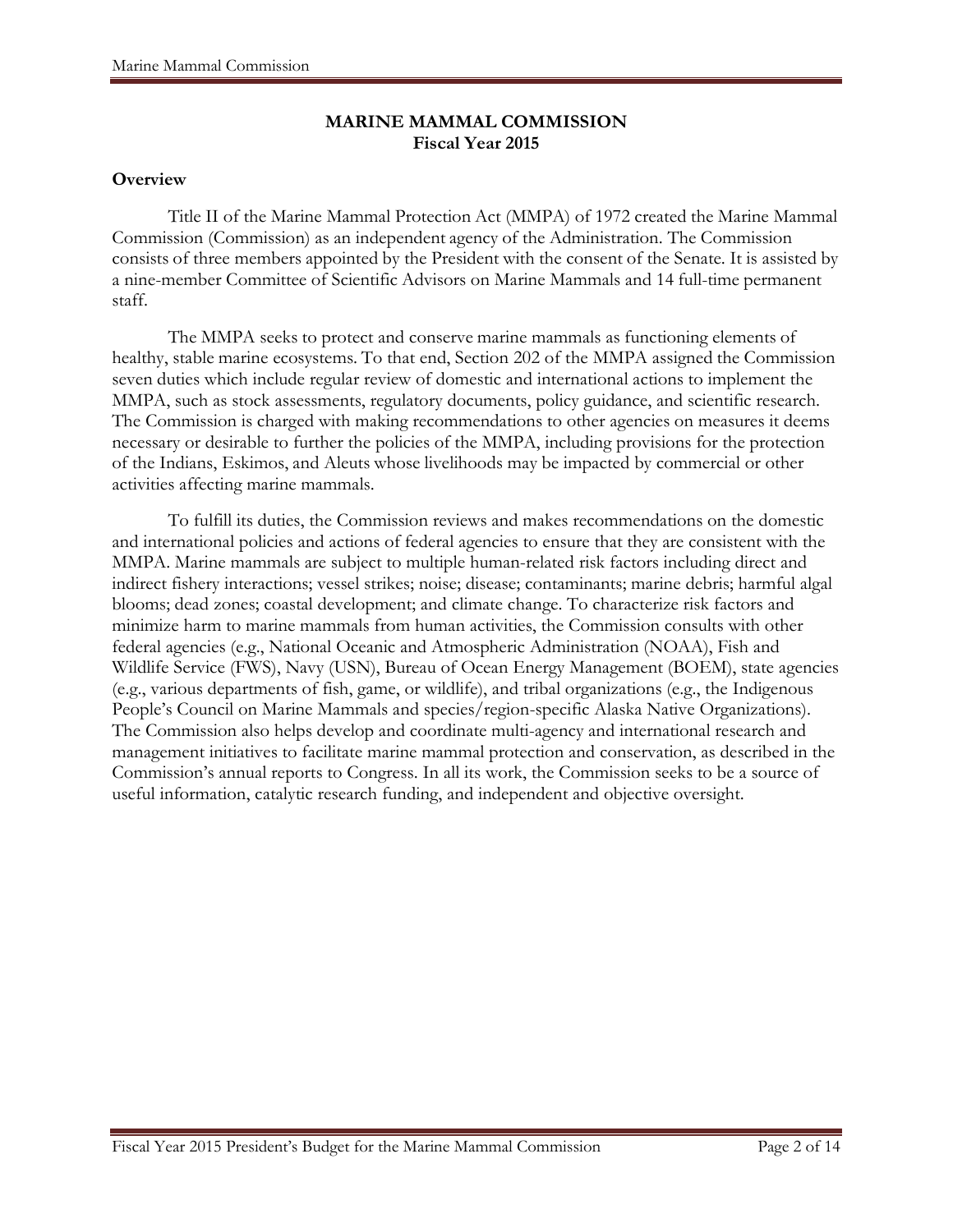# **Organization**



### **Statutory Duties**

The Commission is charged with fulfilling basic statutory duties as set forth in section 202 and other sections of the MMPA, which include the following:

- Reviewing all marine mammal stock assessment reports and related documents prepared by NMFS and the FWS
- Reviewing all applications for authorization to take marine mammals incidental to activities other than commercial fisheries (e.g., oil and gas development, seismic studies, military exercises, coastal development projects), as required under section 101(a)(5) of the MMPA
- Reviewing all proposed research and permit requests involving marine mammals as required under section 104 of the MMPA, and supporting key research projects focused on matters critical to marine mammal conservation and management
- Consulting with the Department of State, NOAA, and the FWS regarding research and management measures needed to promote marine mammal conservation in foreign and international waters
- Reviewing all proposals for listing, or changing the listing status of, marine mammals under the Endangered Species Act (ESA)
- Enhancing and monitoring the effectiveness of recovery programs for endangered, threatened, and depleted species such as the Hawaiian monk seal, Cook Inlet beluga whale, southern resident killer whale, western Steller sea lion, North Atlantic right whale, North Pacific right whale, southern sea otter, polar bear, bearded and ringed seals, and Florida manatee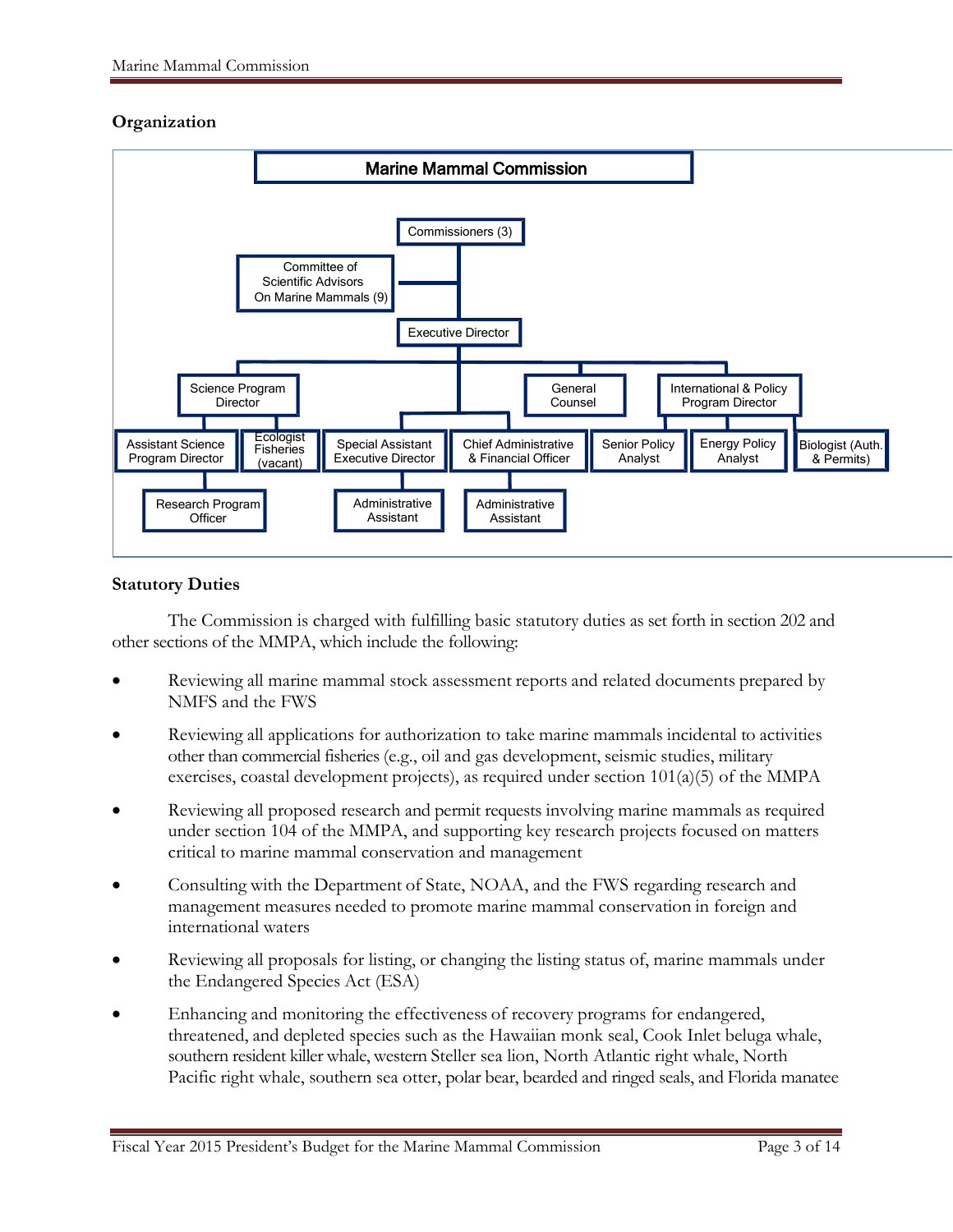- Promoting co-management of marine mammals taken for subsistence purposes by Alaska Natives pursuant to section 119 of the MMPA, as well as effective implementation of the consultation process under Executive Order 13175
- Facilitating development of research and management capacity in foreign countries with critically endangered marine mammal species and stocks (e.g., vaquita, river dolphins, western gray whales)

#### **The Commission's Strategic Plan for 2015-2019**

The Commission has just completed its first comprehensive, five-year strategic planning process, which included soliciting public input. The following outlines the basic components of the Commission's Strategic Plan for 2015-2019; the complete version of the plan is posted on the Commission's website.

#### **Vision**

Global marine mammal populations are restored and maintained as functioning elements of healthy marine ecosystems for future generations, with human activities managed to minimize impacts on those populations and systems.

#### **Strategic Goal**

Ensure the protection and conservation of marine mammals as functioning elements of healthy marine ecosystems through science-based mitigation and monitoring of anthropogenic impacts on marine mammal populations and their ecosystems.

#### **Strategic Objectives**

It is increasingly challenging for government agencies, including the Commission, to harness the financial and human resources to address fully all of the issues surrounding marine mammals. Therefore, during the next five years, the Commission will focus on five primary Strategic Objectives. Each Strategic Objective reflects specific statutory elements under the MMPA and addresses key issues that are critical to ensuring the protection and conservation of marine mammals. As an oversight agency with no direct regulatory authority, the Commission will work closely with other federal agencies and state, local, and tribal governments to meet these Strategic Objectives.

**Strategic Objective 1:** Marine mammal populations in the Arctic are maintained as viable functioning elements of their ecosystems through management measures that address direct and indirect effects of climate change and the ensuing economic, scientific, and other activities in the region.

**Strategic Objective 2:** Scientifically robust mitigation and monitoring measures are developed, refined, and implemented in order to prevent, minimize, or mitigate the impacts of offshore oil and gas and renewable energy activities on marine mammals and their ecosystems.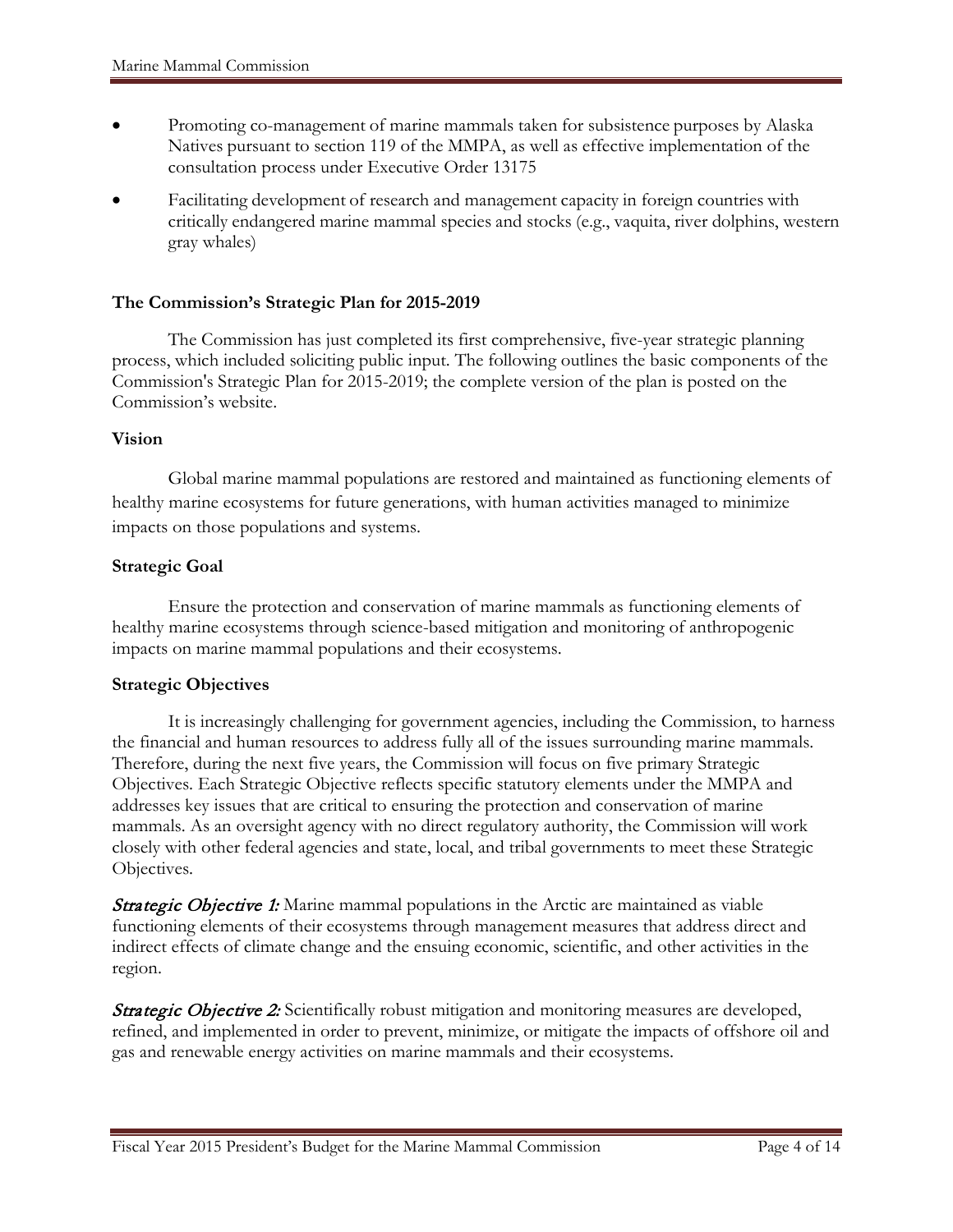**Strategic Objective 3:** Marine mammal strandings are more thoroughly investigated and analyzed to improve understanding of the factors causing mortality and affecting the health of marine mammals, determine the efficacy of measures such as ship speed reduction to reduce mortality, and elucidate the relationships between marine mammal health and human health and ecosystem services.

**Strategic Objective 4:** Anthropogenic threats to marine mammals, particularly those most vulnerable to extinction, are identified and reduced in the coastal and fresh waters of other nations and on the high seas worldwide, through bilateral and multilateral scientific and conservation efforts and sharing of expertise.

**Strategic Objective 5:** Understanding of human impacts on marine mammals and their ecosystems, and the management of those impacts, is improved through enhanced scientific research, policy analysis, and information dissemination.

# **High Priority Performance Projects for FY 2015**

In FY 2015 the Commission will continue to meet its statutory duties as described above, and will seek to initiate, continue, or complete a number of high-priority performance projects designed to provide tangible progress toward meeting the Commission's Strategic Objectives. The projects are intended to help the federal government (particularly NMFS and the FWS) fulfill its conservation and management objectives more effectively and efficiently. To that end, the Commission is working with those agencies to track the status of marine mammals, identify and resolve the most pressing conservation problems, better identify species needing heightened protection under the ESA, and assess and promote the efficient use of the resources being directed toward research and conservation efforts. The Commission's FY 2015-19 high-priority performance projects are as follows.

**————————————————————————————————————— High Priority Project 1:** Promote and help coordinate research, monitoring, conservation efforts, and federal policies regarding marine mammals in the Arctic; and provide guidance on domestic and international marine mammal-related research and other activities planned or underway in the Arctic.

**—————————————————————————————————————**

**Problem:** Arctic marine mammals and their ecosystems are profoundly impacted by climate change and the consequent increase in human activities (e.g., energy resource extraction, shipping, fishing). Habitat changes are adversely affecting or predicted to affect ice-dependent species, most notably the polar bear, walrus, and ice seals (i.e., for Alaska, ringed, spotted, ribbon, and bearded seals). The same factors will have potentially severe effects on Alaska Natives who depend on marine mammals for subsistence and maintenance of their culture. Furthermore, baseline conditions in the Arctic must be better understood before offshore energy development and other human activities (e.g., commercial shipping and fishing) expand further in this region. Recent efforts to assess and minimize the impacts of the Deepwater Horizon oil spill in the Gulf of Mexico highlighted information gaps and the importance of having adequate baseline information against which to assess impacts and the effectiveness of response actions to address these impacts. Considerable research is needed to support responsible development in the Arctic Ocean that does not compromise the conservation of Arctic marine mammals or negatively affect Alaska Natives'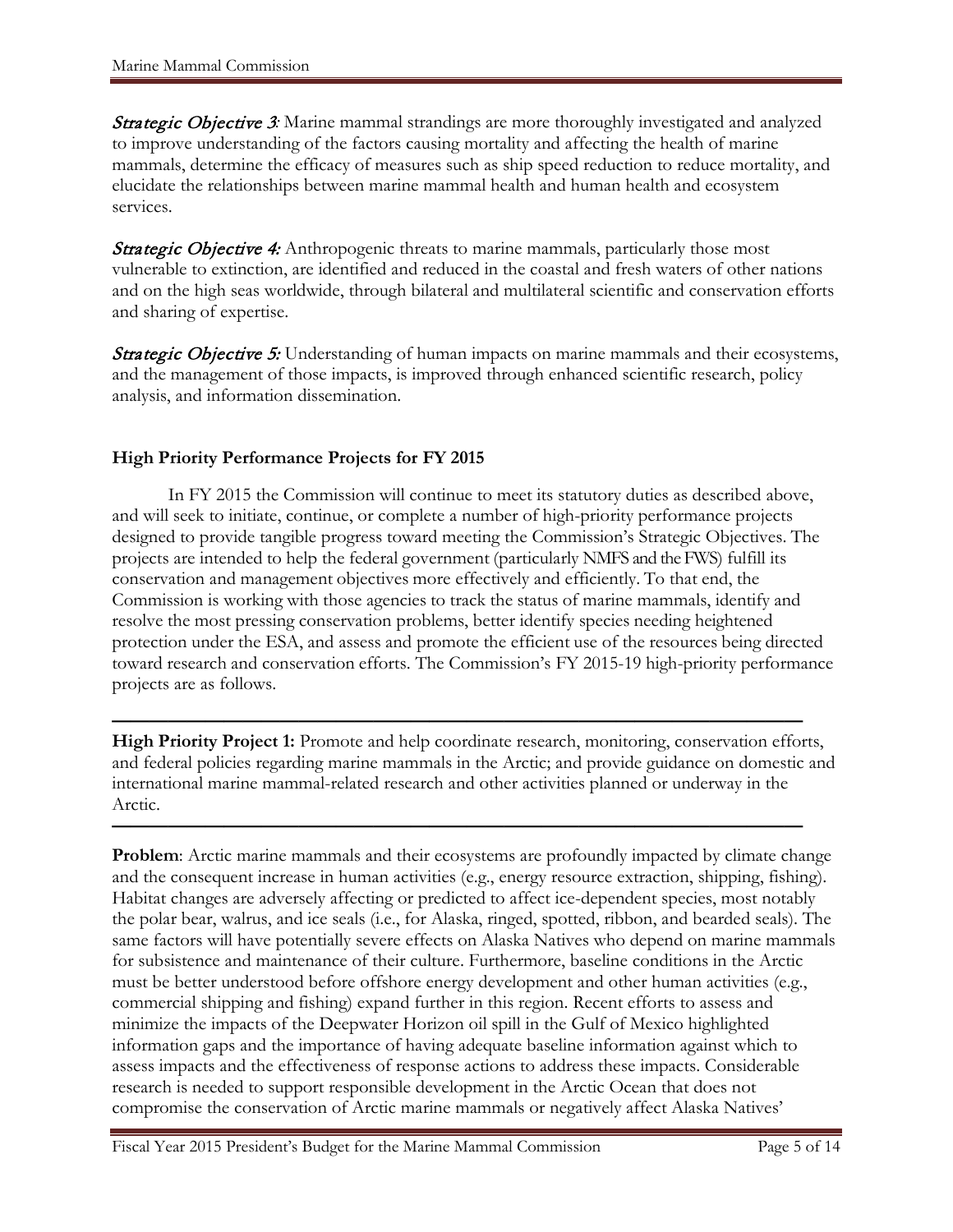subsistence and cultural heritage associated with those marine mammals. Many studies of marine mammals are underway in the Arctic and should be well coordinated and managed under clear overarching priorities and goals.

To promote and facilitate identification, cooperative planning and conduct of needed research, and monitoring and conservation programs in the Arctic, this project will require the Commission, in consultation with the Committee of Scientific Advisors and relevant collaborators to:

- participate in Arctic science meetings to understand ongoing research, help identify gaps, and prioritize research and conservation needs;
- assist in identifying needed baseline research to support impact assessment and inform mitigation and monitoring efforts for industry activities;
- support research to understand shifting marine mammal distributions and ecological relationships due to climate change in the Arctic;
- participate in the development of federal and international strategic plans for Arctic marine mammal and ecosystem research; and
- develop and provide recommendations to the responsible science and regulatory agencies for research, monitoring, and regulatory priorities and allocation of funds and logistical support.

**————————————————————————————————————— High Priority Project 2:** Develop global priorities for marine mammal research and conservation. Such priorities will help maximize U.S. government effectiveness and influence the efforts of other nations to protect marine mammals, enable the recovery of endangered and depleted species and populations, and maintain healthy marine ecosystems.

**—————————————————————————————————————**

**Problem:** While federal efforts focus primarily on marine mammal species and populations that occur, at least in part, in U.S. waters, marine mammals and marine (and freshwater) ecosystems also face a wide range of human-related threats at the global level (i.e., in foreign and international waters). Numerous marine mammal populations outside U.S. waters have been poorly studied and many are declining as a direct or indirect consequence of the same human activities that affect populations in U.S. waters (e.g., fishing, shipping, sound, contaminants, harmful algal blooms, directed taking). Maximizing the benefits of existing international resources requires setting research and conservation priorities for marine mammals and ecosystems on a global basis in order to complement and set in context the Commission's ongoing commitments to improve the conservation of species of special concern in U.S. waters.

This project will require the Commission to:

- complete a global assessment of all baleen whales (i.e., mysticetes);
- identify and summarize relevant information on the world's 25 most threatened species, subspecies, or populations of toothed cetaceans (i.e., odontocetes) – dolphins, porpoises, and toothed whales;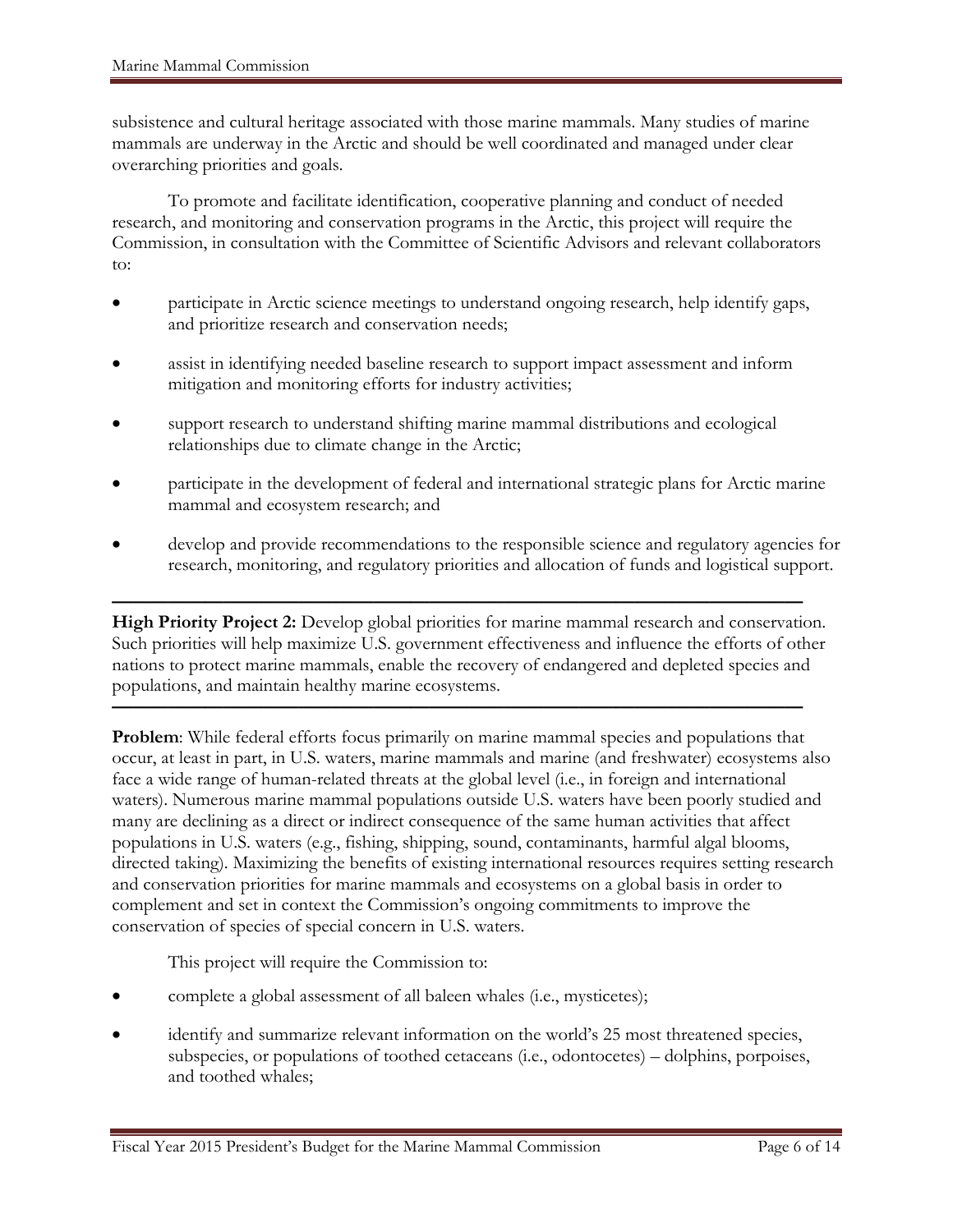- provide support (technical, funding) to IUCN Specialist Groups for updating Red List status assessments of cetaceans, pinnipeds, and sirenians;
- integrate or encourage others to integrate species-based assessments into broader analyses of the major threats to marine mammals and changes in those threats over time and by region, and to identify the species and populations most in need of research, monitoring, and conservation, including those that occur both inside and outside U.S. jurisdiction; and
- provide information on global marine mammal conservation priorities to Congress, U.S. agencies, and marine mammal research and conservation organizations globally.

**—————————————————————————————————————**

**High Priority Project 3:** Promote, facilitate, and encourage the development of comprehensive, long-term monitoring programs for marine mammals to better understand potential impacts of offshore energy activities.

**—————————————————————————————————————**

**Problem:** The individual and cumulative impacts of offshore energy development on the survival and reproduction of marine mammal populations are largely unknown, despite the long history of energy development activities on the U.S. Outer Continental Shelf. A comprehensive assessment of those impacts depends on the availability of (1) baseline information on the abundance, distribution, stock structure, movement patterns, demographics, and health of marine mammal populations; (2) environmental and oceanographic conditions at energy development locations; and (3) better information regarding the impacts of energy-related activities, such as sound associated with geophysical surveys, drilling, pile driving, and support activities, and exposure to oil and other contaminants from both routine discharges and catastrophic spills. Collecting baseline information is challenging because environmental conditions vary from year to year due to both natural perturbations and human activities. Understanding this variability requires a long-term commitment of effort and resources to monitoring marine mammal populations before, during, and after energy development activities. If such information is not collected, insufficient knowledge will be available from which to gauge adverse effects associated with energy development and for responsible conservation of the trust resources within marine ecosystems. Comprehensive, long-term monitoring programs are a key part of the development of a more robust regulatory framework by NMFS, BOEM, and FWS for authorizing marine mammal takes associated with offshore energy activities.

This project will require the Commission and relevant partners to:

- take steps to convene a workshop or other forum to identify high-priority data gaps for assessing the status and trends of marine mammal populations in at least one active offshore energy area and develop a framework for addressing those gaps over a multi-year timeframe. This will involve the evaluation of both newly developed and traditional data collection methods and platforms, including vessel and aerial surveys, passive acoustic monitoring, photo-identification and biopsy surveys, health assessments of free-ranging animals, examinations of stranded animals, and activity-dependent data collection by protected species observers and industry-contracted scientists;
- highlight the need to include specific data collection activities in federal agency research and planning documents, industry research and monitoring programs, and monitoring programs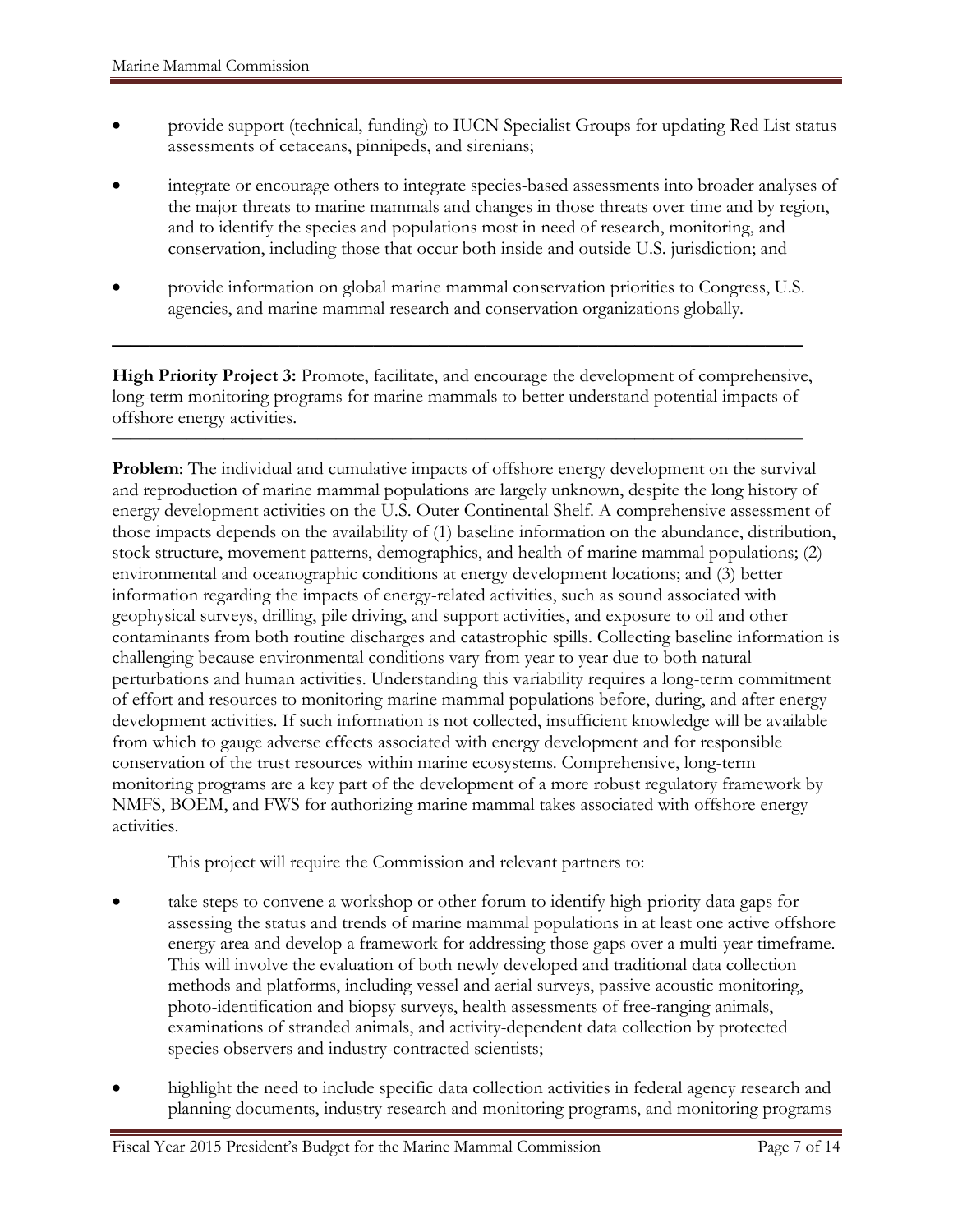required under MMPA incidental take authorizations and/or permits issued under the Outer Continental Shelf Lands Act; and

• expand this approach and develop similar strategies for long-term monitoring of marine mammal populations in other offshore energy areas.

**High Priority Project 4:** Promote and facilitate development of a national coordinated marine mammal health monitoring system as a component of the Integrated Ocean Observing System (IOOS).

**—————————————————————————————————————**

**—————————————————————————————————————**

**Problem:** A recent rise in reported diseases in marine organisms and marine mammal stranding events has raised concerns that ocean health is deteriorating. This rise has important implications not only for marine organisms, but also for human food safety and public health. The Marine Mammal Health and Stranding Program of NMFS, including the Prescott Program, addresses stranding response and data collection and sharing. However, there are no consistent, integrated long-term data sets that link the information obtained from strandings with other critical ocean indicators to assess the spatial and temporal changes in marine mammal health and the environmental factors contributing to those trends. Marine mammals can be sentinels of ocean health and some of their diseases are transmissible to humans – for example two strains of influenza virus detected in seals on both the east and west coasts of North America, *Brucella* spp. detected in bottlenose dolphins in the Gulf of Mexico, and *Coxiella burnetti* detected in marine mammals in Washington state and the Pribilof Islands.

This project will require the Commission and relevant partners to create a near real-time data distribution and archiving system to incorporate marine mammal health and mortality information from California into IOOS, including mechanisms to quantify use of the data through this system. This will allow the systematic collection of data on marine mammal health and mortality for California through collaborations with NOAA, FWS, and California Department of Fish and Wildlife, and incorporate those data into IOOS through the Central and Northern California Ocean Observing System (CeNCOOS), one of the west coast Regional Associations (non-federal partners of IOOS). This California trial will be evaluated (including limitations of the approach and data available), and a report will be prepared on trends detected in marine mammal health and stranding patterns.

Based on the results of this trial, the Commission and its partners will explore possible expansion of the system developed for California to include the contiguous west coast and consider including health and stranding information from other marine mammals under the jurisdiction of FWS (sea otters, walruses) and other marine species such as sea birds. The Commission will lead an interagency workshop to develop a national strategy for marine mammal health and mortality mapping using information from the west coast study to guide the effort. The health mapping data will be used to illustrate the role of marine mammals as ecosystem sentinels by integrating health data and information on threats (e.g., ships and other sound sources).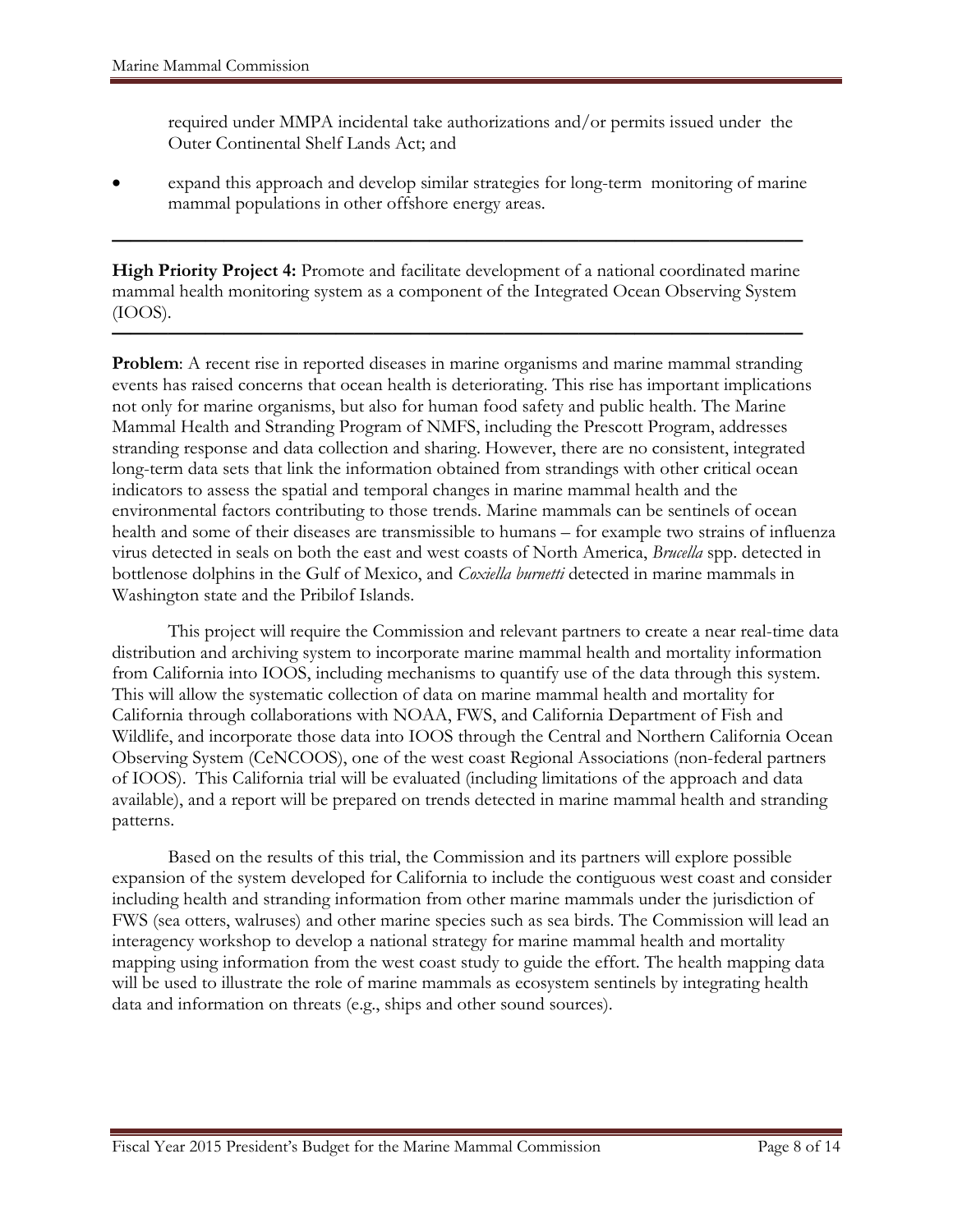**High Priority Project 5:** Identify improvements to marine mammal stock assessments by facilitating the development of estimation methods that account for unobserved serious injuries and deaths of whales due to entanglements in fishing gear or ship strikes.

**—————————————————————————————————————**

**—————————————————————————————————————**

**Problem:** The number of large whales that are seriously injured or killed by entanglement in fishing gear or by being struck by ships appears to be growing. The mitigation and conservation actions taken by NMFS are in large part determined by the magnitude of those injuries and deaths relative to the agency's estimates of the PBR level for each stock of whales. NMFS's estimates of how many whales are seriously injured or killed by entanglement or ship strike are based on strandings, at-sea observations, and reports from fisheries observers, fishermen, and other mariners. Experts agree, however, that those figures typically are underestimates. In most cases, the true number of whales killed or seriously injured is probably much greater than the number detected because of the loss of carcasses due to sinking and scavenging, the failure to discover stranded whales in remote areas, and the difficulty of detecting and assessing injuries at sea. For example, a recent study of 14 species of whales and dolphins in the Gulf of Mexico estimated that the number of dead animals detected was on average just 2.0 percent of the likely total mortality (natural plus human-caused) in those species. The estimated detection rate for sperm whales, the only large, common whale species in that study, was 3.4 percent. In addition, researchers estimated that over the course of a two-year unusual mortality event along the Pacific coast just 4 to 14 percent of the carcasses of gray whales that died were detected. These studies, and several others, suggest that the actual total mortality rate for large whales is much greater than the rate at which deaths are detected. If so, it is likely that in many cases, the impacts of fishing and ship strikes on large whales are substantially underestimated (i.e., the actual human-caused mortality rate is much greater than the rate at which human-caused deaths are detected), and consequently agencies are not mitigating those impacts adequately. It is clear that new approaches are required if the impacts of fishing, ship traffic, and other anthropogenic mortality factors on large whales are to be assessed accurately.

This project will require the Commission and relevant partners to:

- collaborate with NMFS to develop methods to estimate accurately the total numbers of human-caused serious injuries and deaths of large whales through workshops focusing on process descriptions and modeling;
- provide seed funding, as available, for research and synthesis of existing data on population dynamics of large whales including data on entanglement and ship strike rates; and
- collaborate with NMFS regarding the incorporation of the serious injury and mortality estimates into its stock assessments and into mitigation and conservation actions.

# **Major Management Priorities**

The Commission continues to strive for increased effectiveness and efficiency in accomplishing its most critical mission. Personnel and financial resources are dedicated to the highest-priority work as developed through regular strategic planning and prioritization exercises. High-priority performance goals are established under the leadership of the three Commissioners, in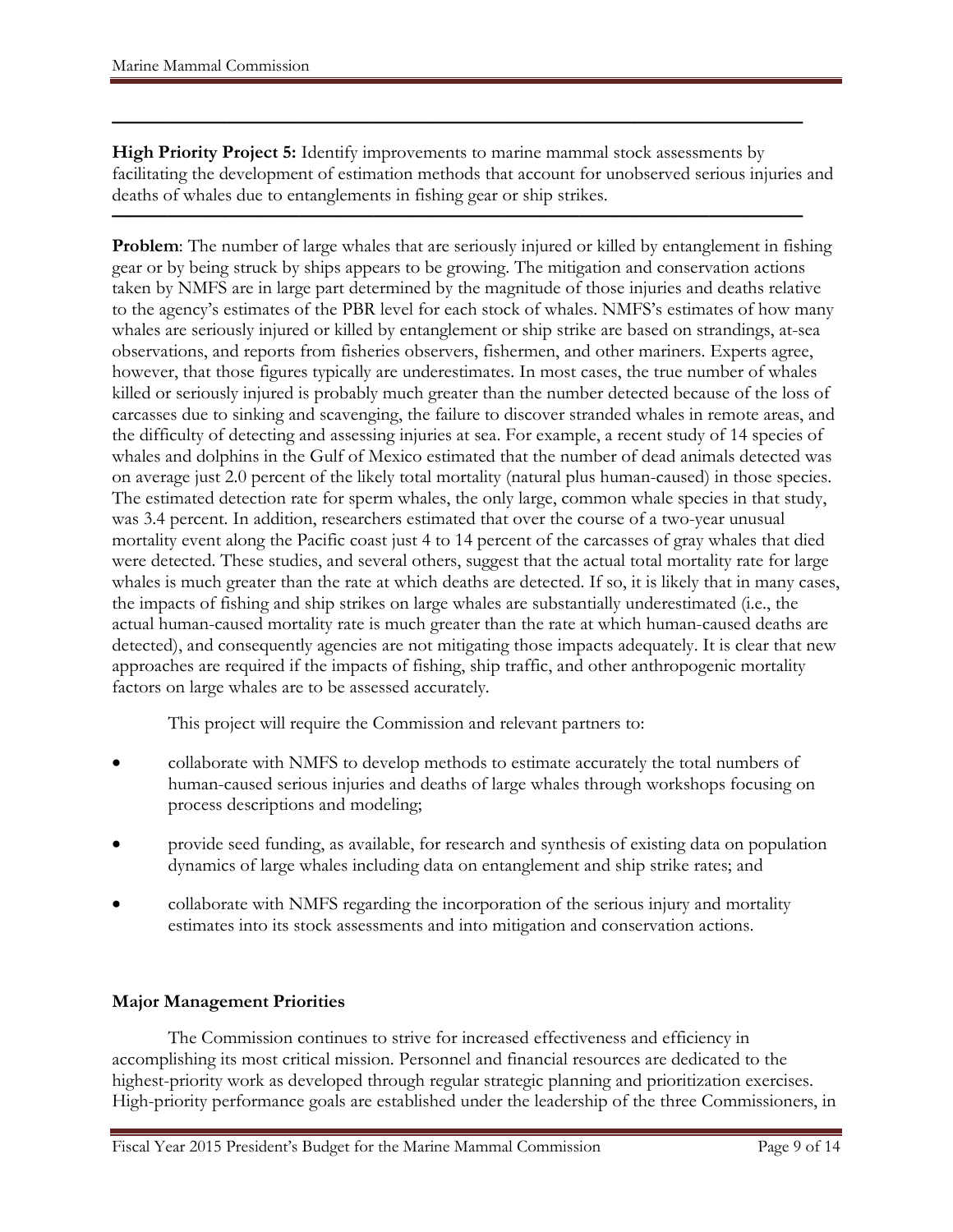consultation with the Committee of Scientific Advisors. Those goals are meant to reflect the most critical issues facing the agencies responsible for implementing the MMPA. The goals are also informed by Commission efforts to establish research priorities to guide federal funding for marine mammal research and conservation, particularly in times of constrained budgets. For example, the Commission's Survey of Federally Funded Research seeks to identify redundancies and/or gaps in scientific activities, in an effort to ensure the most effective use of limited funds.

In addition to the high-priority goals mentioned above, the Commission will achieve operational efficiencies through the following management-focused priority actions:

- reduce and realign administrative staff where possible to increase availability of budget for core programs;
- streamline tasks and reduce costs by using available technology, (i.e., use of desktop publishing software, video conferencing) and sharing resources with other federal agencies (e.g. library services);
- reduce costs of publications through on-line publishing rather than printing hard copies of the Annual Report to Congress, the Survey of Federally Funded Research, and other reports;
- streamline Commission Annual Reports to focus on core activities, particularly those not otherwise described on the Commission's website
- make optimal use of detailees, interns, and fellows;
- encourage public-private collaboration with industry, foundations, and NGOs, as appropriate, particularly for covering travel costs of partners whose attendance is critical to successful workshops and meetings; and
- promote a policy, as appropriate, making Commission research funding contingent upon matching funds or in-kind support.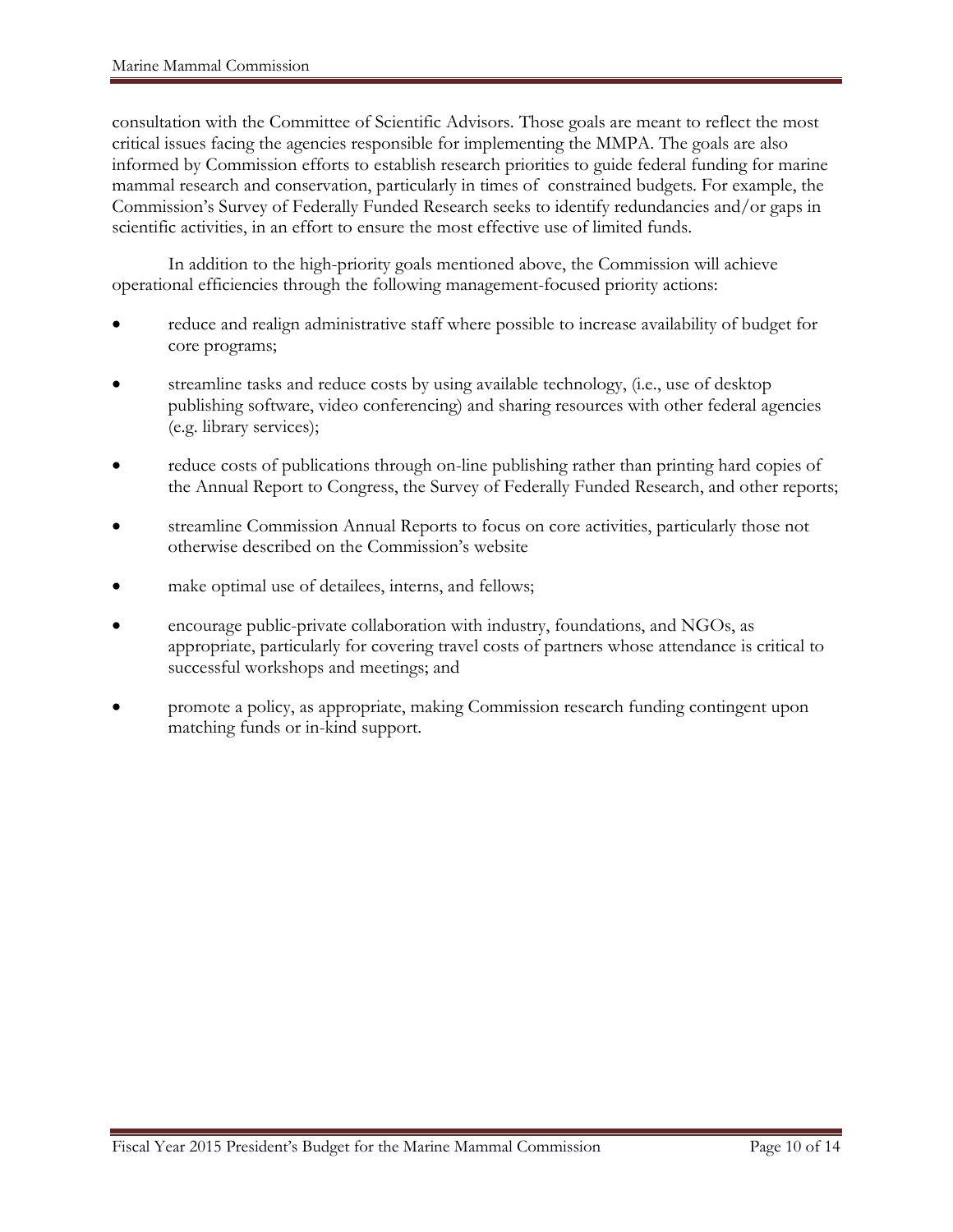# **MARINE MAMMAL COMMISSION**

#### **FY 2015**

# **(in thousands of dollars)**

| Identification code 95-2200-0-1-302  | 2013  | 2014  | 2015 (Req.) |
|--------------------------------------|-------|-------|-------------|
| Program and Financing (\$ thousands) |       |       |             |
| <b>Budget Authority</b>              | 2,865 | 3,250 | 3,431       |
| <b>Total Budgetary Resources</b>     | 2,865 | 3,250 | 3,431       |
| Spending (\$ thousands)              |       |       |             |
| Personnel                            | 2,066 | 1,955 | 2,170       |
| Research and Special Projects        | 262   | 537   | 537         |
| Rent, Communication and Utilities    | 211   | 231   | 234         |
| Other                                | 326   | 527   | 490         |

# **Multi-Year Planning Estimates**

|                         | <b>FY 2014</b> | <b>FY 2015</b>                         | <b>FY 2016</b> |
|-------------------------|----------------|----------------------------------------|----------------|
|                         |                | (President's<br><b>Budget request)</b> |                |
| <b>Budget authority</b> | \$3,250        | \$3,431                                | \$3,431        |
| Outlay                  | \$3,250        | \$3,431                                | \$3,431        |

# **Personnel Summary**

|                        | FY 2014 | <b>FY 2015</b> | <b>FY 2016</b> |
|------------------------|---------|----------------|----------------|
| Full-time<br>permanent |         |                |                |
| Total                  |         |                |                |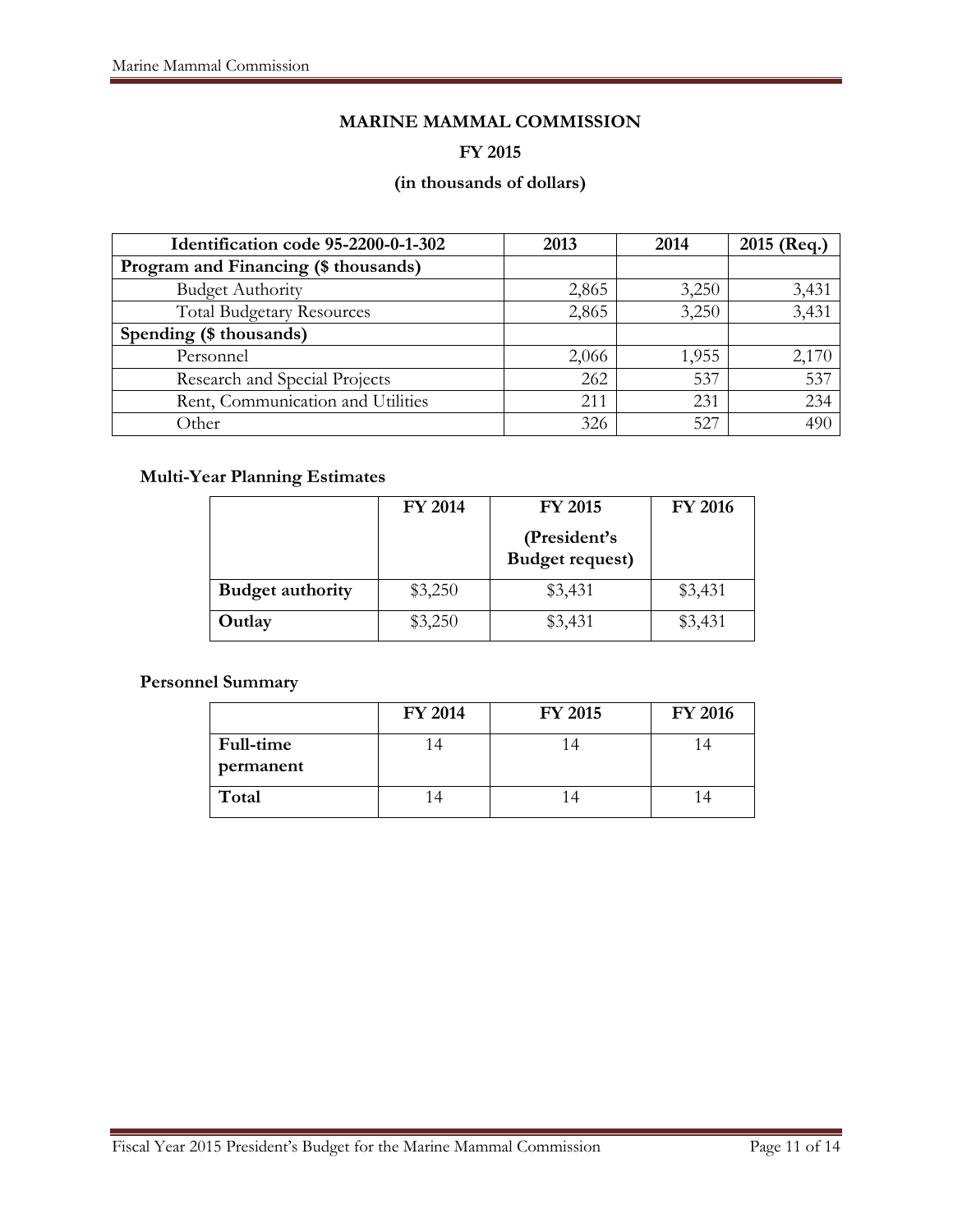# **JUSTIFICATION**

The Commission is the sole independent federal commission charged with oversight of implementation of the MMPA and its many mandates. In collaboration with the major federal agencies charged with marine mammal science and management, the Commission advises on basic research and stock assessments, including identification of key research priorities, with the aim of avoiding duplication and ensuring effective use of scarce research funds. The Commission also strives for rigorous review of scientific results and the use of these results in management to develop, improve, or evaluate mitigation measures. As explained in the following section, the Commission believes that advances in scientific knowledge can allow more tailored mitigation measures for the conservation of marine mammals such that economic development is not unnecessarily constrained when minimizing impacts to marine mammals and the marine ecosystems upon which they depend. In encouraging partnerships and collaboration, the Commission seeks to leverage financial and in-kind resources to contribute to the science and conservation of marine mammals.

The Commission's budget request for FY 2015 is \$3.431 m, an increase of \$181,000 over the FY14 enacted level . This funding level will allow the Commission to continue its work on four special research projects. The majority (78 percent) of the Commission's FY 2015 budget request would be used to maintain an office and the staff necessary to carry out the Commission's basic responsibilities. The remaining amount (22 percent) would be used for: research in support of the Commission's high-priority performance goals; to hold the Commission's annual meeting, which is integral to meeting its responsibilities under the MMPA; to pursue selected additional research topics; and travel to allow the Commissioners, members of the Committee of Scientific Advisors on Marine Mammals, and Commission staff to participate in and contribute to science and conservation efforts related to selected domestic and multilateral issues.

Special Research Projects

- (1) Developing a framework for consultation with Alaska Natives: the Commission would use funds to support the development of a framework for consultation between federal agencies and Alaska Natives, with the goal of ensuring effective communication on issues related to conserving marine mammals and marine ecosystems that also have implications for the lives and livelihoods of Alaska Natives.
- (2) Promoting recovery of North Pacific right whales: the Commission's seed funding would be used to facilitate multi-agency research on the distribution and movements of North Pacific right whales with the goal of identifying the best ways to protect them from interactions with expanding human activities.
- (3) Developing a coastal health database: The Commission would work with partners to develop a real-time database for incorporating data from mortality events involving marine mammals as well as seabirds, fish, and invertebrates into IOOS. The project will provide information needed to improve stock assessments and prioritize conservation efforts.
- (4) Vaquita; The U.S. market for shrimp in the Gulf of California (Mexico) is the primary driver in the fishery that is causing mortality to this critically endangered species. Funding would support the implementation of alternative fishing gear that significantly reduces vaquita bycatch.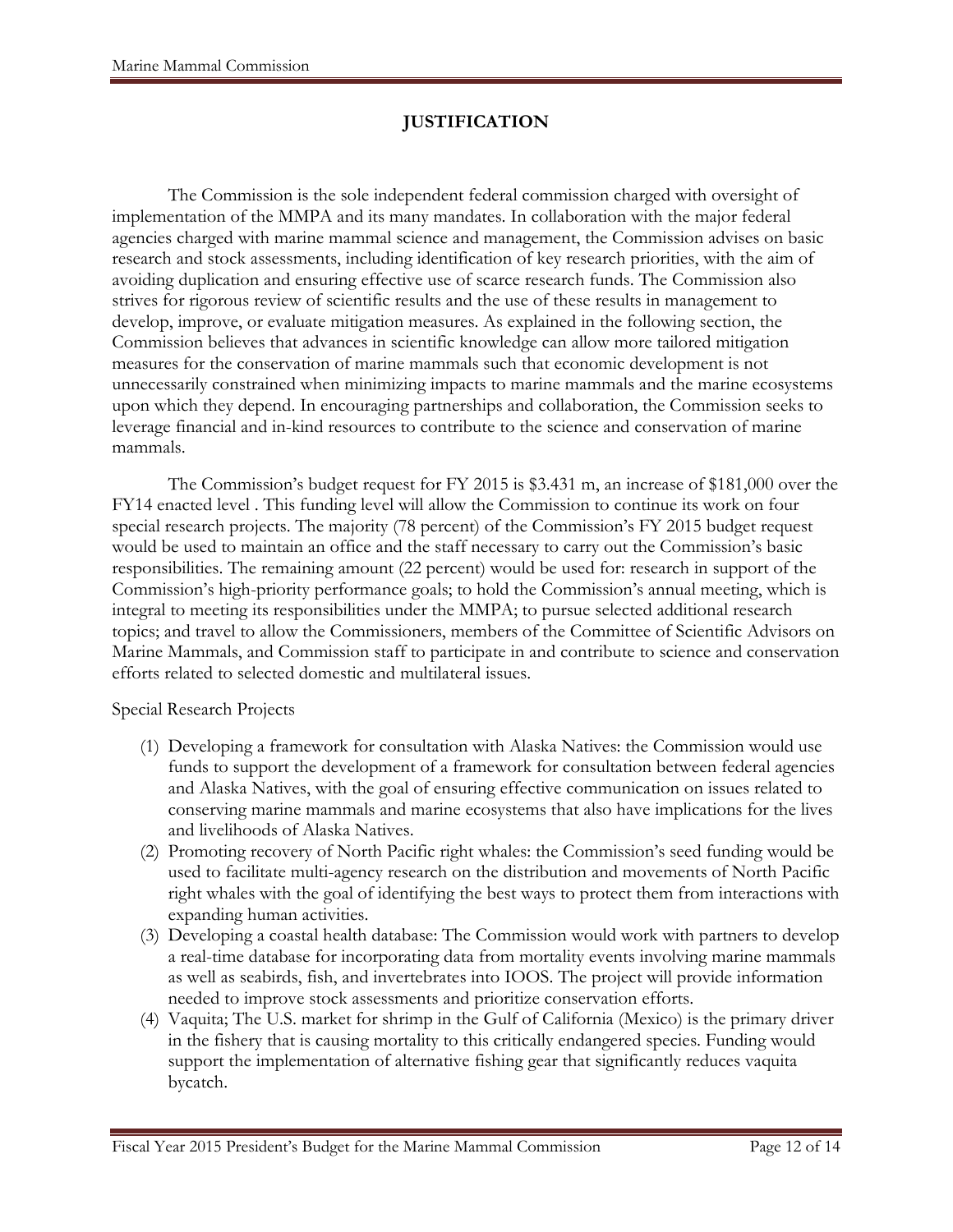#### **Socioeconomic Considerations of the Commission's Mandate**

As an advocate for ecosystem-based management, the Commission acknowledges that humans are part of the marine ecosystem. A healthy economy is essential to the nation's well-being; however, many activities that contribute to the global economy can pose risks to marine ecosystems, including marine mammals. The Commission promotes a proactive approach for resolving potential conflicts by working with resource managers and other federal agencies to address problems before they become intractable and their resolution more costly. By exploring science-based methods to reduce operational and ecological interactions between marine mammals and various human activities, and improving overall scientific knowledge of marine mammals, the Commission seeks to protect marine mammals while not unnecessarily constraining socially or economically beneficial activities. The Commission recognizes that improving the scientific understanding of marine mammals and the impacts of human activities generally allows the design of more targeted, and therefore less onerous, mitigation measures. The Commission's basic statutory duties are intended to ensure effective conservation as an investment in the future as resource conflicts will undoubtedly increase and intensify. Investment in science and technology to address these fundamental challenges can allow economic development to occur with minimal impacts on the environment.

In some cases, human activities stem from societal needs, such as for national defense, or to provide benefits, such as maintaining marine mammals as important subsistence and cultural resources for Alaska Native communities. While it is difficult to express a value to society for defense and subsistence, it is clear that they are important to the people of the United States, and therefore the Commission needs to carry out its work in recognition of that importance. With regard to activities associated with resource extraction, such as offshore energy development and fishing, the Commission supports measures that are designed to reduce injury and mortality from these commercial activities. While the MMPA does not explicitly require the consideration of economic impacts when determining possible monitoring and mitigation measures to reduce the impact on marine mammals of human activities, they are one of several factors weighed by action agencies. The offshore oil and gas industry is clearly a significant sector of the economy that generates jobs and income. Fishing – both commercial and recreational – is another economically important sector where impacts on marine mammals need to be monitored and mitigated. Marine mammal tourism (e.g., whale watching), commercial shipping and recreational cruises, sport fishing, coastal development, and a broad range of inland activities that affect water flow and quality, and therefore marine ecosystem health, are just a few of the many other human activities that can impact marine mammals and their ecosystems.

The Commission believes that both the public and the private sector can contribute to the assessment of impacts, the development of a better understanding of marine ecosystems, and identification and implementation of appropriate mitigation and monitoring measures. Obtaining reliable estimates of abundance and trends and better knowledge of the distribution of species, subspecies, and stocks is essential and beneficial to all user groups. Several models of collaboration and support for federal agencies from other government entities (e.g., U.S. Navy and BOEM support of NMFS and FWS research,) and from the private sector (e.g., the oil and gas industry's Joint Industry Program and the Chukchi Sea Environmental Research Program) already exist. The enactment of the MMPA was a clear indication of the importance placed on maintaining healthy marine ecosystems and specifically the value of marine mammals to the people of the United States. The nation's continued commitment to this goal is evidenced by the expectation that commercial activities be mitigated and monitored to ensure the maintenance of healthy marine mammal stocks.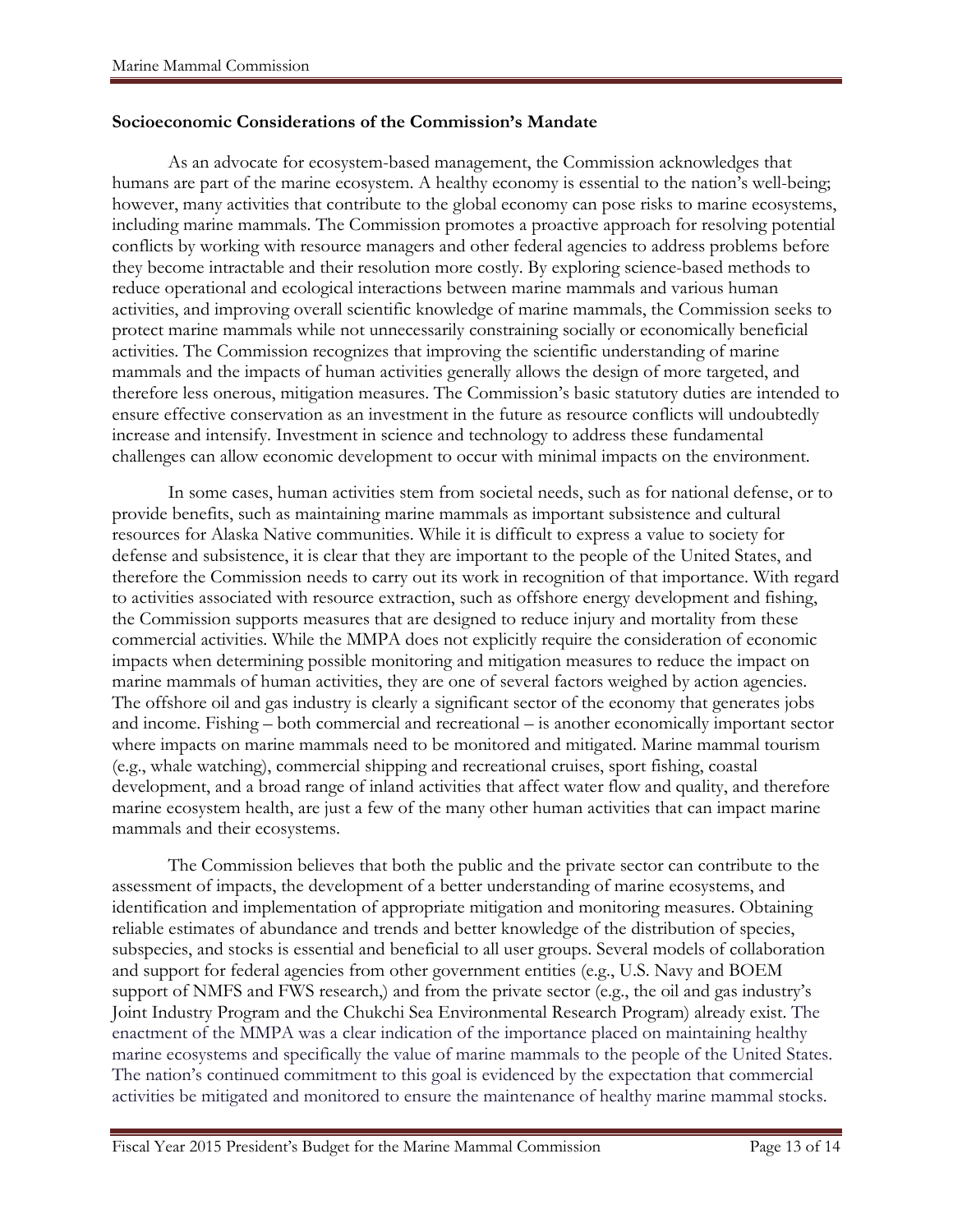

**Marine Mammal Commission 4340 East-West Highway, Room 700 Bethesda, Maryland 20814 301-504-0087 www.mmc.gov**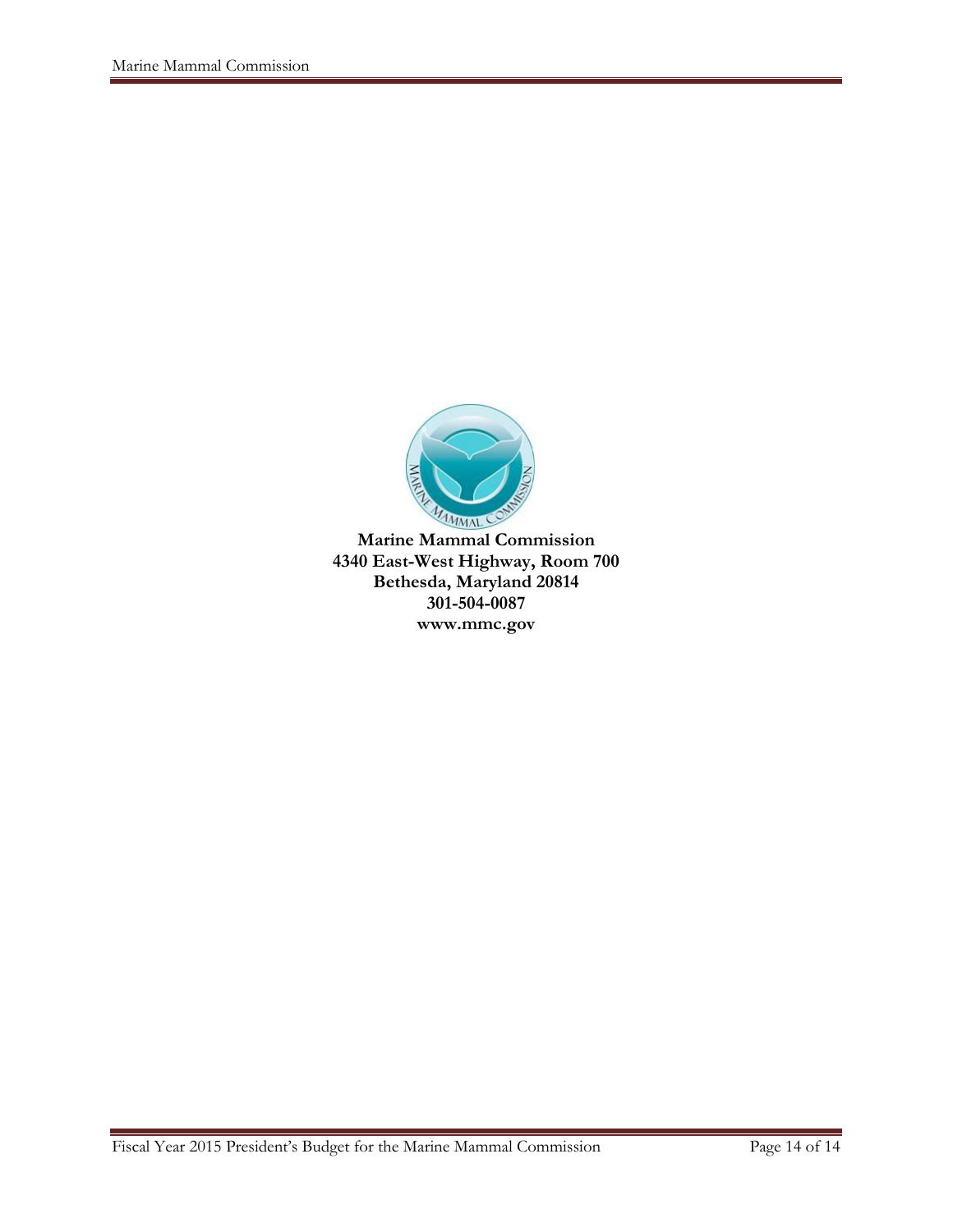

MARINE MAMMAL COMMISSION

**FY 2016**

# **PRESIDENT'S BUDGET**

# **MARINE MAMMAL COMMISSION**

**February 9 2015**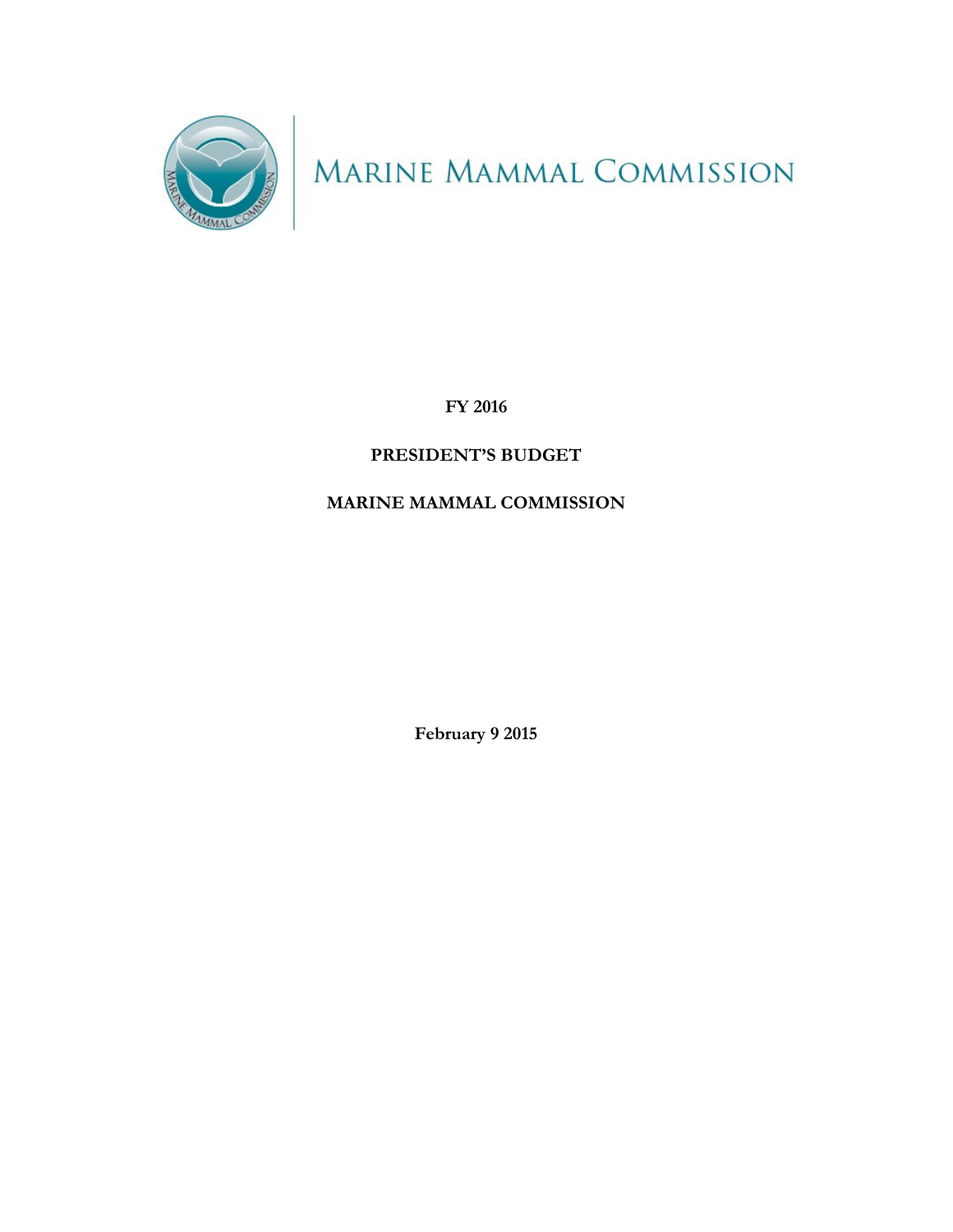# **MARINE MAMMAL COMMISSION Fiscal Year 2016**

## **Budget Request Summary**

The Marine Mammal Commission (Commission) is an independent government agency charged by the Marine Mammal Protection Act of 1972 (MMPA) to further the conservation of marine mammals and their environment. We work to ensure that marine mammal populations are restored and maintained as functioning elements of healthy marine ecosystems in the world's oceans. We meet our mission by providing independent, science-based oversight of domestic and international policies and actions of federal agencies addressing human impacts on marine mammals and their ecosystems. Our role is unique—we are the only government entity in the United States that provides comprehensive oversight of all science, policy, and management actions impacting marine mammals.

In FY 2016 **the Commission requests \$3.431 million** to continue to meet the requirements of the MMPA and its mission critical objectives and priority projects. This request is a \$91,000 (3 percent) increase over the Commission's FY 2015 enacted level. The majority (83 percent) of the Commission's FY 2016 budget request would be used to maintain an office and the staff necessary to carry out the Commission's basic responsibilities. The remaining amount (17 percent) would be used to support the Commission's marine mammal research program and essential Commission representation at meetings and other events.

# **Background**

Title II of the MMPA created the Commission as an independent agency of the Executive Branch. The Commission consists of three members appointed by the President with the advice and consent of the Senate. The Commission is assisted by a nine-member Committee of Scientific Advisors on Marine Mammals and 14 full-time permanent staff, which includes the Commission's Executive Director.

Section 202 of the MMPA assigned the Commission seven duties which include regular review of domestic and international actions to implement the MMPA, such as stock assessments, regulatory documents, policy guidance, and scientific research. The Commission is charged with making recommendations to other agencies on measures it deems necessary or desirable to further the policies of the MMPA, including provisions for protecting the interests of Indians, Aleuts, and Eskimos residing in Alaska whose livelihoods may be adversely affected by actions taken under the Act.

To fulfill its duties, the Commission reviews and makes recommendations on the domestic and international policies and actions of federal agencies to ensure that they are consistent with the MMPA. Marine mammals are subject to multiple human-related risk factors including direct and indirect fishery interactions, vessel strikes, noise, disease, contaminants, marine debris, harmful algal blooms, dead zones, coastal development, and climate change. To characterize risk factors and minimize harm to marine mammals from human activities, the Commission consults with other federal agencies, such as the National Oceanic and Atmospheric Administration (NOAA), NOAA's National Marine Fisheries Service (NMFS), the Fish and Wildlife Service (FWS), the Navy (USN) and the Bureau of Ocean Energy Management (BOEM), state agencies (e.g., various departments of fish, game, or wildlife), and tribal organizations (e.g., the Indigenous People's Council on Marine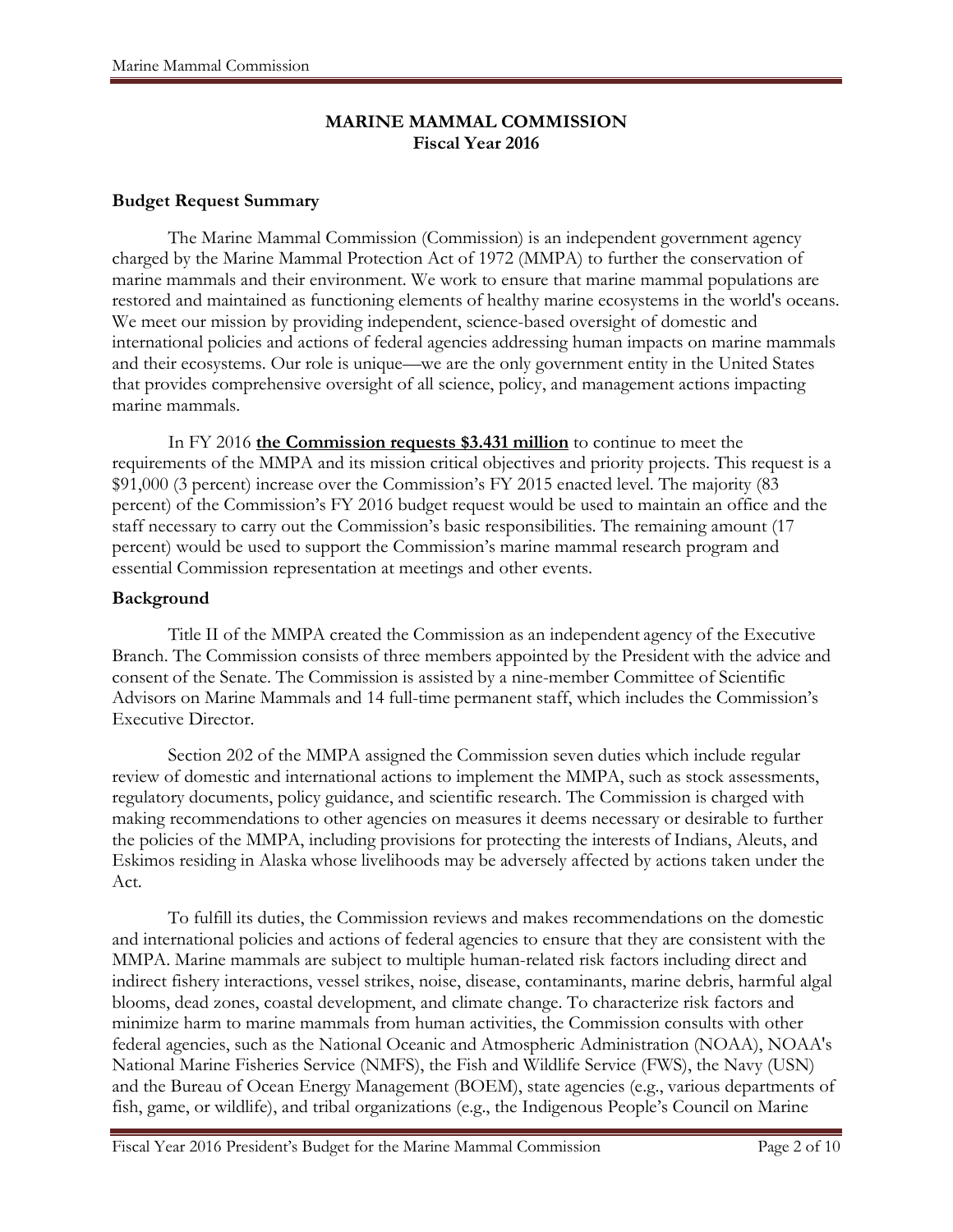Mammals and species/region-specific Alaska Native Organizations). The Commission reviews numerous environmental analyses and applications for the incidental taking of marine mammals during military, oil and gas, geophysical, construction, and research activities. The Commission also helps develop and coordinate multi-agency and international research and management initiatives to facilitate marine mammal protection and conservation. In all its work, the Commission seeks to be a source of useful information, catalyze critical marine mammal research, and provide independent and objective oversight over domestic and international actions impacting marine mammals and their environment.

# Statutory Duties

The Commission is charged with fulfilling basic statutory duties as set forth in section 202 and other sections of the MMPA, which include the following:

- Reviewing all marine mammal stock assessment reports and related documents prepared by NMFS and the FWS;
- Reviewing all applications for authorization to take marine mammals incidental to activities other than commercial fisheries (e.g., oil and gas development, seismic studies, military exercises, coastal development projects), as required under section 101(a)(5) of the MMPA;
- Reviewing all scientific research and other permit applications involving the taking of marine mammals, as required under section 104 of the MMPA, and supporting key research projects focused on matters critical to marine mammal conservation and management;
- Consulting with the Department of State, NOAA, and FWS regarding research and management measures needed to promote marine mammal conservation in foreign jurisdictions and in international waters;
- Reviewing all proposals for listing, or changing the listing status, of marine mammals under the Endangered Species Act (ESA);
- Enhancing and monitoring the effectiveness of recovery programs for endangered, threatened, and depleted species such as the Hawaiian monk seal, Cook Inlet beluga whale, southern resident killer whale, western Steller sea lion, North Atlantic right whale, North Pacific right whale, southern sea otter, polar bear, bearded and ringed seals, and Florida manatee;
- Promoting co-management of marine mammals taken for subsistence purposes by Alaska Natives pursuant to section 119 of the MMPA, as well as effective implementation of the tribal consultation process under Executive Order 13175; and
- Facilitating development of research and management capacity in foreign countries with endangered marine mammal species and stocks (e.g., vaquita, freshwater dolphins, and Arabian Sea humpback whales).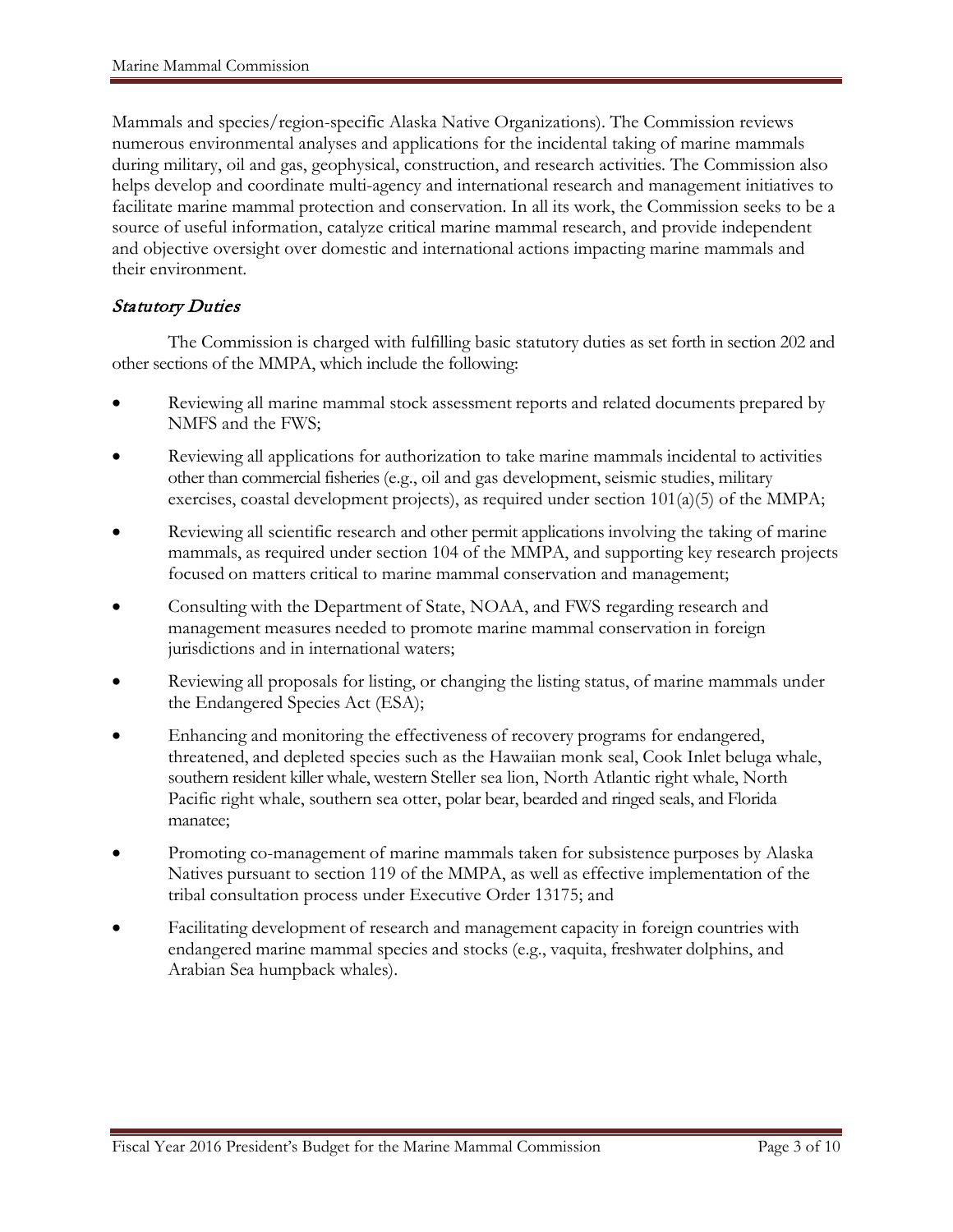# **Organization**



\* Position vacant

# Strategic Plan

The Commission's Strategic Plan for  $2015-19<sup>1</sup>$  $2015-19<sup>1</sup>$  $2015-19<sup>1</sup>$  provides a vision and clear guidance for future work by the Commission. The Commission finalized its plan in February 2014, following an extensive interagency, Capitol Hill, and public review process. The plan identifies an overall strategic goal and five major strategic objectives for the Commission.

Strategic Goal: The Commission's strategic goal is to ensure the protection and conservation of marine mammals as significant functioning elements of healthy marine ecosystems through sciencebased mitigation and monitoring of anthropogenic impacts on marine mammal populations and their ecosystems.

The five strategic objectives are to ensure that:

- (1) Marine mammal populations in the Arctic are maintained as viable functioning elements of their ecosystems through management measures that address direct and indirect effects of climate change and the ensuing economic, scientific, and other activities in the region;
- (2) Scientifically robust mitigation and monitoring measures are developed, refined, and implemented in order to prevent, minimize, or mitigate the impacts of offshore oil and gas and renewable energy activities on marine mammals and their ecosystems;

<span id="page-68-0"></span> $\overline{a}$ <sup>1</sup> [http://www.mmc.gov/reports/strategic\\_plans/welcome.shtml](http://www.mmc.gov/reports/strategic_plans/welcome.shtml)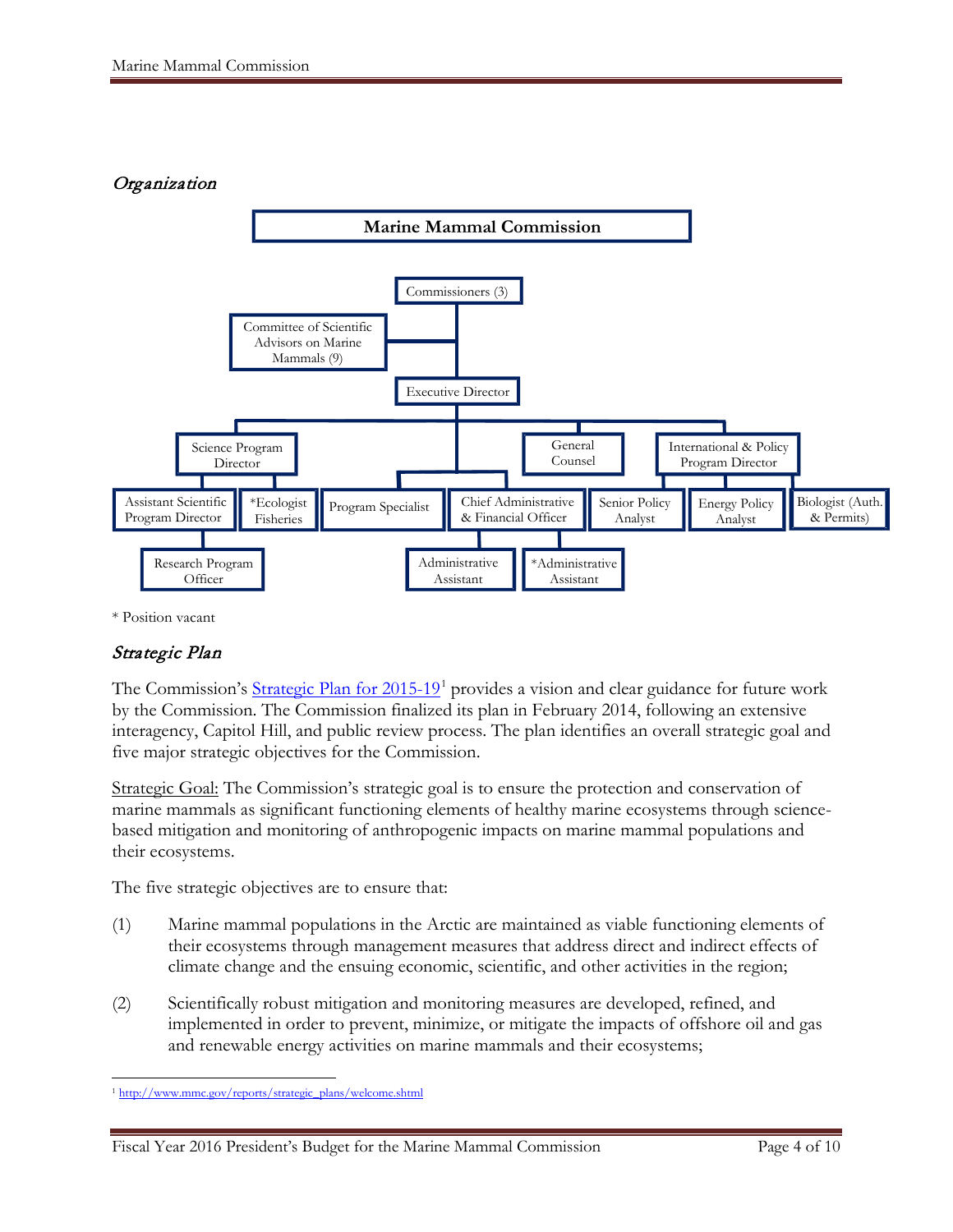- (3) Marine mammal strandings are more thoroughly investigated and analyzed to improve understanding of the factors causing mortality and affecting the health of marine mammals, determine the efficacy of measures such as ship speed reduction to reduce mortality, and elucidate the relationships between marine mammal health and human health and ecosystem services;
- (4) Anthropogenic threats to marine mammals, particularly those most vulnerable to extinction, are identified and reduced in the coastal and fresh waters of other nations and on the high seas worldwide through bilateral and multilateral scientific and conservation efforts and sharing of expertise; and
- (5) Impacts of human activities on marine mammals and their ecosystems are better understood, and the management of those impacts is improved through enhanced scientific research, policy analysis, and information dissemination.

These strategic objectives guide the Commission's work, which includes overseeing federal agency activities, facilitating interagency and public-private collaboration, funding research, and identifying and developing agendas for the Commission's annual meetings, Capitol Hill briefings, and other Commission events.

### **Recent Accomplishments**

In FY 2015 the Commission was appropriated \$3.34 million. We increase our reach by leveraging resources and expertise from other federal and state agencies, academia, industry, non-governmental organizations and other key partners. Examples of recent accomplishments include:

- *Marine Mammal Health Monitoring and Analysis Platform:* The Commission is co-leading the development of a marine mammal health monitoring and analysis platform to provide information about marine mammal health to scientists and decision-makers across the United States. A pilot health mapping project focused on the West Coast has been completed and illustrates the potential for marine mammals to serve as indicators of marine ecosystem health in a national platform. The end goal of this project is a collaborative, userfriendly, and cost-effective platform that will facilitate the detection of new diseases or altered health conditions and tracking of trends in marine mammal health and their associations with environmental variables.
- *Offshore Energy:* In response to a request by BOEM for comments on planned oil and gas lease sales off Alaska, the Commission provided recommendations on environmentally sensitive areas in Cook Inlet, the Chukchi Sea, and the Beaufort Sea. The Commission is charged with helping to ensure that development of ocean energy resources is accomplished in a manner that minimizes environmental impacts. Our recommendations were based on the best available science regarding habitats and habitat features critical for the survival of atrisk species and populations such as Cook Inlet beluga whales, bowhead whales, and Pacific walruses.
- *Vaquita Conservation:* The Commission joined other federal agencies in providing technical and funding support for the conservation and recovery of the vaquita, the world's most endangered small cetacean. Scientific assessments in July 2014 found that the vaquita could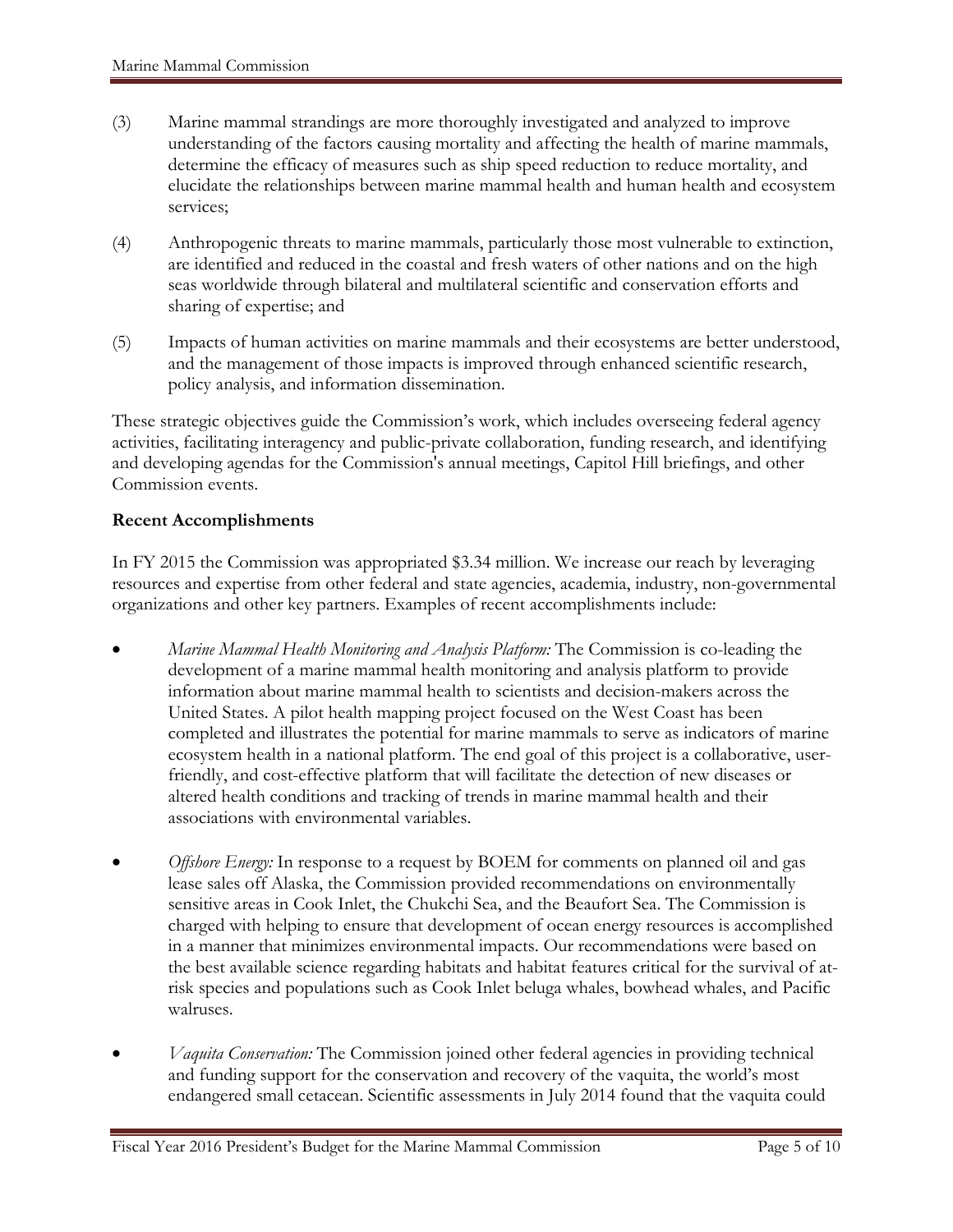disappear in fewer than four years if no action was taken to greatly reduce the use of entangling nets within its range. Although the vaquita is endemic to Mexico, the United States has a particular responsibility for its conservation—the shrimp harvested in the gillnet fishery is exported to the U.S. market, and the products from the illegal totoaba fishery often are smuggled across the U.S. border en route to China. In December 2014, the Mexican government responded with a proposal to close the vaquita range to gillnets, strengthen enforcement, and provide financial compensation to fishermen. U.S. agencies with responsibility for combating wildlife trafficking have also responded with stepped up enforcement at the border.

- *Assessment of Right Whale Ship Strike Rule:* Analyses led by Commission staff provided scientific evidence that measures put in place by NMFS in 2008 had significantly reduced ship strike deaths of the endangered North Atlantic right whale. Under a sunset clause in the original rule, the regulations were set to expire unless shown to be effective. The results of the analyses lent strong support to NMFS for its decision to extend the ship-strike rule indefinitely and to institute a new method of monitoring the rule's future effectiveness.
- *Climate Change and Arctic Cetaceans:* The Commission played a major role in the design and execution of an International Whaling Commission (IWC) Workshop on Impacts of Increased Marine Activities on Cetaceans in the Arctic. The U.S.-sponsored workshop brought together stakeholders from all Arctic countries, including subsistence communities, to discuss the potential impacts of increasing industrial activity and climate-related changes on the Arctic environment, its cetacean inhabitants, and subsistence hunters. Building connections and strengthening partnerships in the Arctic and anticipating the changes likely to occur in this area are critical to addressing the many challenges the region faces now and into the future.
- *Advanced Survey Technology:* The Commission convened a workshop in October 2014 to evaluate NMFS's development and use of unmanned aerial vehicles (drones) and to identify areas for improvement, collaboration, and synergy across its six regional science centers. Surveys of marine mammal populations are crucial to assess their conservation status, and to inform policy and management actions. Declining budgets have increasingly made the use of traditional survey platforms (ships and planes) impractical and this has led NMFS to develop and integrate new survey technologies into its efforts to assess marine mammal populations.

# **Project Highlights for FY 2016**

In FY 2016 the Commission will continue to meet its statutory obligations under the MMPA and will initiate, continue, or complete a number of projects meant to address the Commission's strategic objectives. Highlighted below are a few examples of FY 2016 activities and projects the Commission plans to undertake under each strategic objective.

**————————————————————————————————————— Strategic Objective 1:** Marine mammal populations in the Arctic are maintained as viable functioning elements of their ecosystems through management measures that address direct and indirect effects of climate change and the ensuing economic, scientific, and other activities in the region.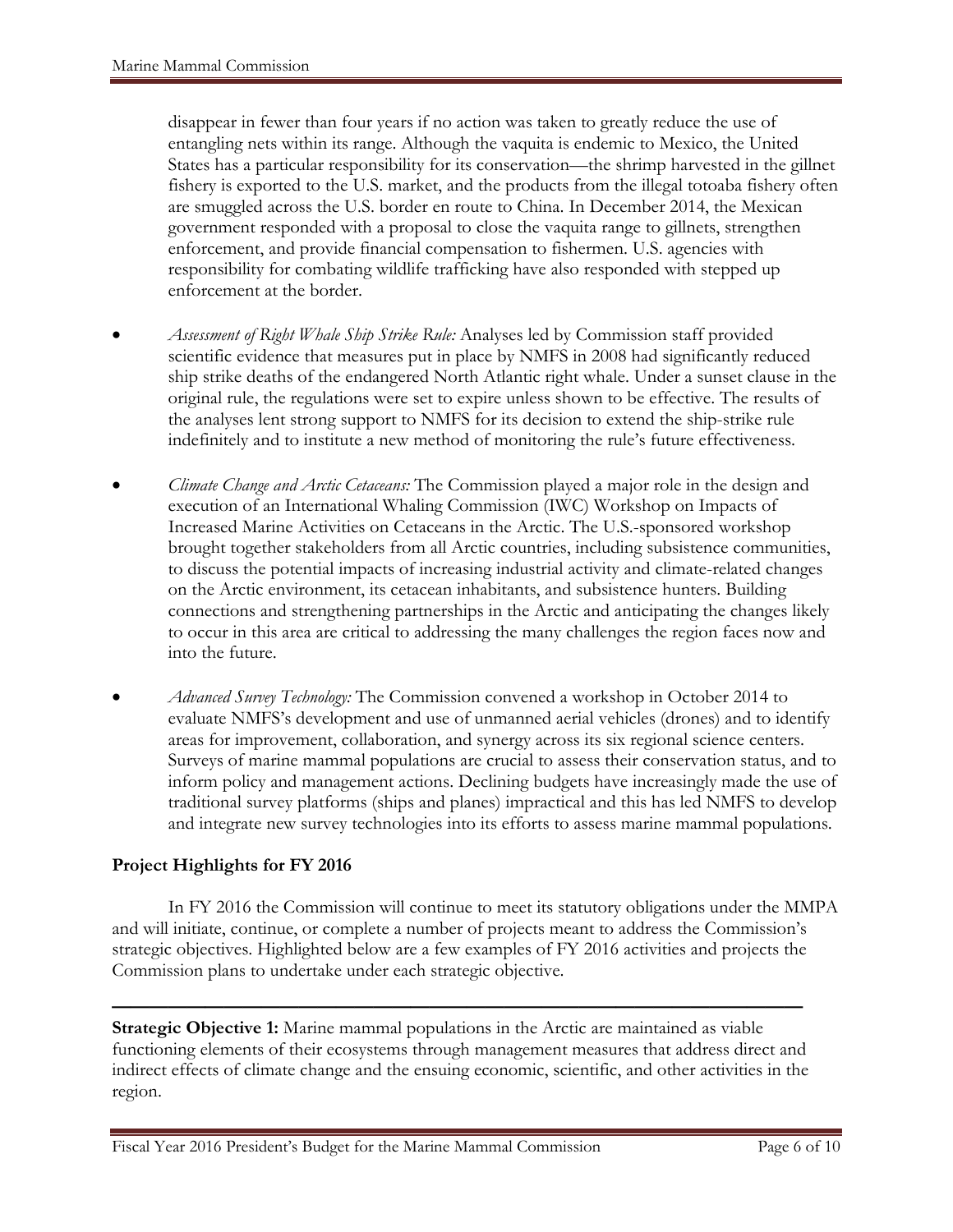• The accelerating pace of human activity and environmental change in the Arctic requires continued and intensified research on baseline conditions and changes. The Commission will continue its strong engagement on Arctic science and assist the larger scientific community in identifying research gaps and prioritizing research and conservation needs. These basic science efforts are necessary to inform environmental impact analyses and support the development of mitigation and monitoring measures for proposed industrial activities.

**—————————————————————————————————————**

- The Commission will support and encourage research to understand shifting marine mammal distributions and ecological relationships as ocean and climate conditions change in the Arctic. The Commission will also participate in inter-agency development and implementation of federal and international strategic plans and coordinated research programs for marine mammal and ecosystem research in the Arctic.
- On the basis of this strong engagement, the Commission will continue to conduct analyses of proposed activities and provide recommendations to the responsible science and regulatory agencies on Arctic research, monitoring, and regulatory priorities, allocation of funds, and logistical support.

**————————————————————————————————————— Strategic Objective 2:** Scientifically robust mitigation and monitoring measures are developed, refined, and implemented in order to prevent, minimize, or mitigate the impacts of offshore oil and gas and renewable energy activities on marine mammals and their ecosystems.

**—————————————————————————————————————**

- In April 2015, the Commission will convene a meeting of scientists, resource managers, and industry representatives working in the Gulf of Mexico to identify high priority marine mammal information needs for the next 5-15 years and explore potential funding sources for research and monitoring. The workshop will facilitate long-term research planning, information sharing, and capacity building in the Gulf, in coordination with emerging and existing environmental monitoring systems.
- The Commission will continue to provide essential oversight of offshore energy activities. This includes reviews of proposed lease sales and incidental take authorizations to highlight critical data gaps and measures to minimize impacts on marine mammals. For example, the Commission will participate on a peer-review panel to evaluate mitigation and monitoring measures for Arctic oil and gas activities affecting the availability of marine mammals for subsistence use by Alaska Native communities.
- The Commission will work with industry and offshore energy regulators to explore options for reducing the number and scope of proposed seismic surveys in the Atlantic. Seismic surveys used in energy exploration and development can disturb and even injure marine mammals. Future leasing opportunities in the Atlantic have prompted several companies to propose multiple overlapping seismic surveys. Minimizing offshore seismic activity would help strike a balance between expanded energy development and the need to protect marine mammal populations.

**Strategic Objective 3:** Marine mammal strandings are more thoroughly investigated and analyzed

**—————————————————————————————————————**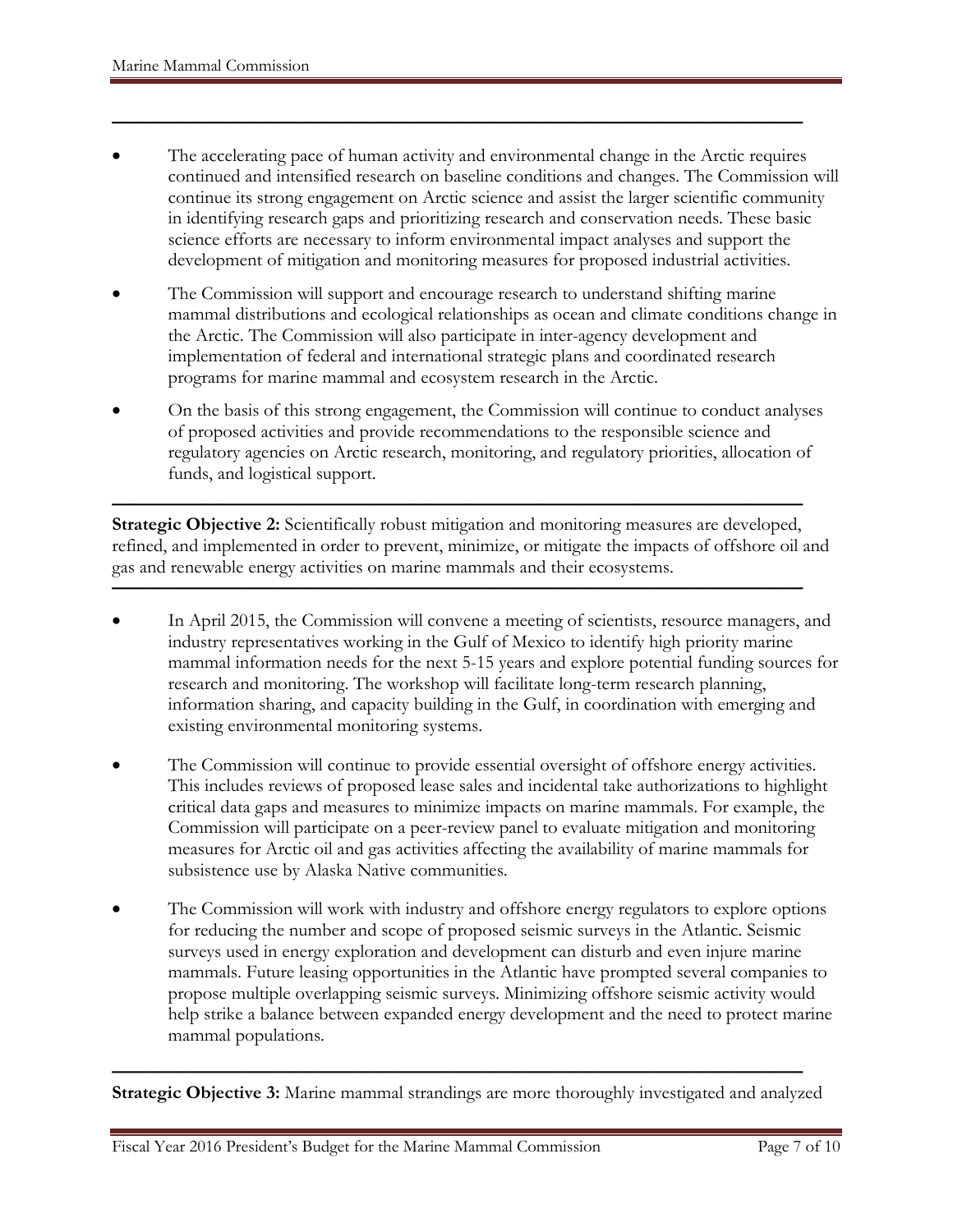to improve understanding of the factors causing mortality and affecting the health of marine mammals, determine the efficacy of measures such as ship speed reduction to reduce mortality, and elucidate the relationships between marine mammal health and human health and ecosystem services.

**—————————————————————————————————————**

- The Commission will focus most of its activities under this strategic objective on the continued development of the Marine Mammal Health Monitoring and Analysis Platform. Specifically the Commission will continue its leadership role in an interagency steering group to harness the resources and technical expertise needed to implement the platform. The Commission will also engage with stakeholders to identify and help secure specific resources to build a regional prototype of the platform for Gulf of Mexico marine mammal health and stranding data. This regional prototype will ultimately be replicated in other regions (west coast, east coast, Alaska and Pacific Islands) to form a national system.
- The Commission will convene several workshops to bring together health and data management experts to develop and disseminate standards for marine mammal health and stranding information across federal agencies and the broader ocean observing, management and conservation communities. The legacy of this effort will be data standards that future generations of scientists can use to increase the availability and utility of marine mammal health observations globally.

**————————————————————————————————————— Strategic Objective 4:** Anthropogenic threats to marine mammals, particularly those most vulnerable to extinction, are identified and reduced in the coastal and fresh waters of other nations and on the high seas worldwide through bilateral and multilateral scientific and conservation efforts and sharing of expertise.

**—————————————————————————————————————**

- The Commission will take a leadership role with U.S. government and Mexican agencies to design and hold an international Economic Summit on vaquita with the objective of providing the communities of the Upper Gulf of California with financially, socially, and ecologically viable alternatives to the gillnet fishing that is currently driving the vaquita toward extinction. The Commission will also continue to promote scientific assessment of trends in the vaquita population.
- The Commission will publish a scientific assessment of the conservation status of all species of baleen whales (the majority of large whale species) and many of their populations around the globe. This will guide the Commission and other U.S. and international agencies in addressing critically endangered species and populations (e.g., a workshop to develop a research plan for Arabian Sea humpback whales), known threats (e.g., entanglement in fishing gear and ship-strikes), and the less understood potential impacts of underwater noise and climate change. The Commission will also launch an assessment of dolphins, porpoises, and toothed whales in 2015.

**Strategic Objective 5:** Understanding of human impacts on marine mammals and their ecosystems, and the management of those impacts, is improved through enhanced scientific research, policy

**—————————————————————————————————————**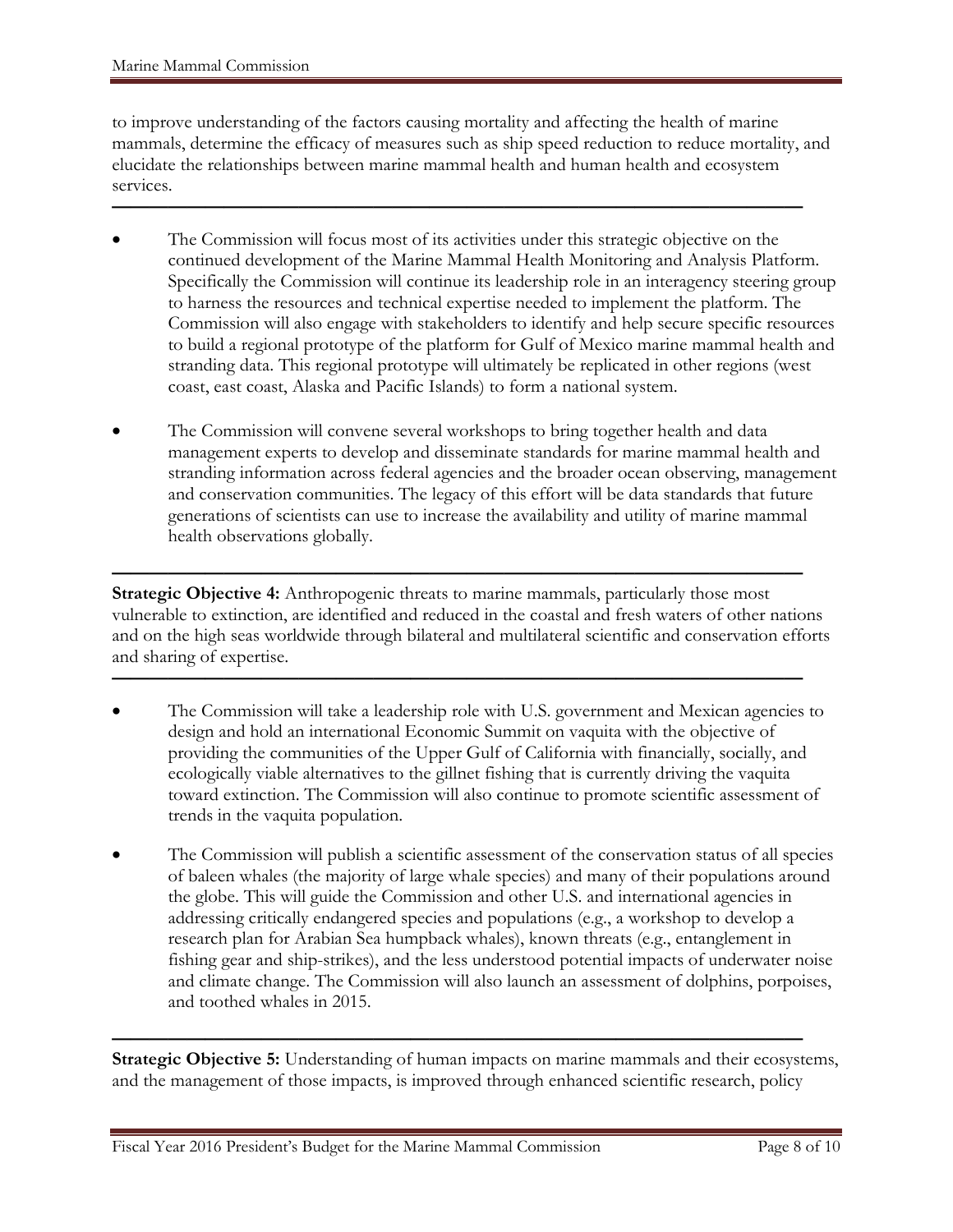analysis, and information dissemination.

• The Commission will review the data and model used to assess North Atlantic right whale mortality in fishing gear, and identify steps needed to improve both data collection and modeling to provide a more effective basis for mitigating fishery impacts on right whales. Fishery bycatch is the largest source of mortality for North Atlantic right whales and current assessments of right whale bycatch reduction measures are based on inadequate data and a questionable model.

**—————————————————————————————————————**

- The Commission will continue to participate on NMFS's marine mammal take-reduction teams and provide advice on measures needed to improve the effectiveness of takereduction plans in fisheries. Incidental mortality and serious injury exceed allowable levels and continue to be major conservation challenges for at least a dozen marine mammal populations in the United States.
- The Commission is convening a workshop of experts on North Pacific right whales to review research options designed to improve understanding of their distribution and movements. The Commission will use the expert reviews obtained during the workshop to set its North Pacific right whale research funding priorities. With approximately 30 North Pacific right whales left in the eastern population, their persistence and recovery depends on research that will provide better distribution and movement data than is currently available.

#### **Strengthening Partnerships and Collaboration**

The Commission strives to ensure that marine mammal populations are restored globally and maintained as significant functioning elements of healthy marine ecosystems for future generations, with human activities managed to minimize impacts on those populations and ecosystems. But we cannot accomplish this enormous task on our own. The current and future budget prospects for the Commission and for science-based federal agencies in general require us to be more strategic about our work and increasingly to partner with other agencies and organizations to leverage external resources and expertise.

In FY 2016 the Commission will continue to look for ways to reduce operational costs and leverage resources and expertise from partners. For example, the Commission will seek publicprivate collaborations with industry, foundations, and NGOs for funding participation of partners whose attendance is critical to successful workshops and meetings.

The Commission also plans to promote new partnerships through its research grants program. Making use of the best available science, developed at universities and other research institutions around the world, is critically important to inform management decisions and conservation measures that impact marine mammals. In FY 2015 the Commission received 57 proposals requesting research funds, totaling \$1.49 million, on topics that directly support its mission. The Commission will continue to look for ways to increase the reach and impact of its research program dollars.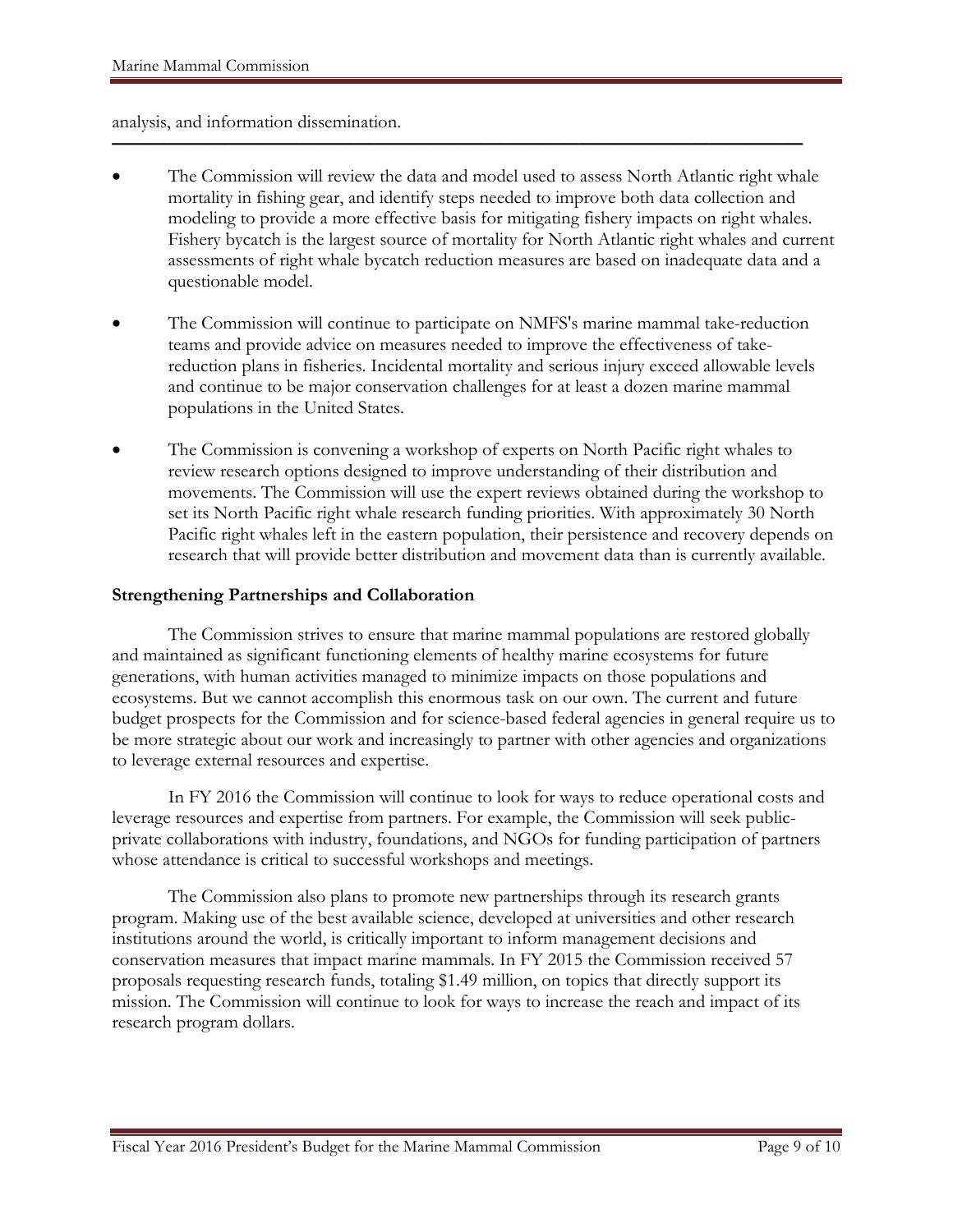## **FY 2016 Budget Overview**

#### **Summary (\$ thousands)**

|                           | <b>FY 2014</b> | <b>FY 2015</b> | <b>FY 2016</b> |
|---------------------------|----------------|----------------|----------------|
| <b>President's Budget</b> | 3,015          | 3,431          | 3,431          |
| <b>Appropriations</b>     | 3,250          | 3,340          |                |

#### **Budget by Category (\$ thousands)**

| Identification code 95-2200-0-1-302  | FY 2014 | <b>FY 2015</b> | <b>FY 2016</b> |
|--------------------------------------|---------|----------------|----------------|
| Program and Financing (\$ thousands) |         |                |                |
| <b>Budget Authority</b>              | 3,250   | 3,340          | 3,431          |
| <b>Total Budgetary Resources</b>     | 3,250   | 3,340          | 3,431          |
| Spending (\$ thousands)              |         |                |                |
| Personnel                            | 1,883   | 2,093          | 2,201          |
| Research and Special Projects        | 537     | 378            | 422            |
| Rent, Communication and Utilities    | 247     | 260            | 270            |
| Other                                | 583     | 609            | 538            |



**Marine Mammal Commission 4340 East-West Highway, Room 700 Bethesda, Maryland 20814 301-504-0087 www.mmc.gov**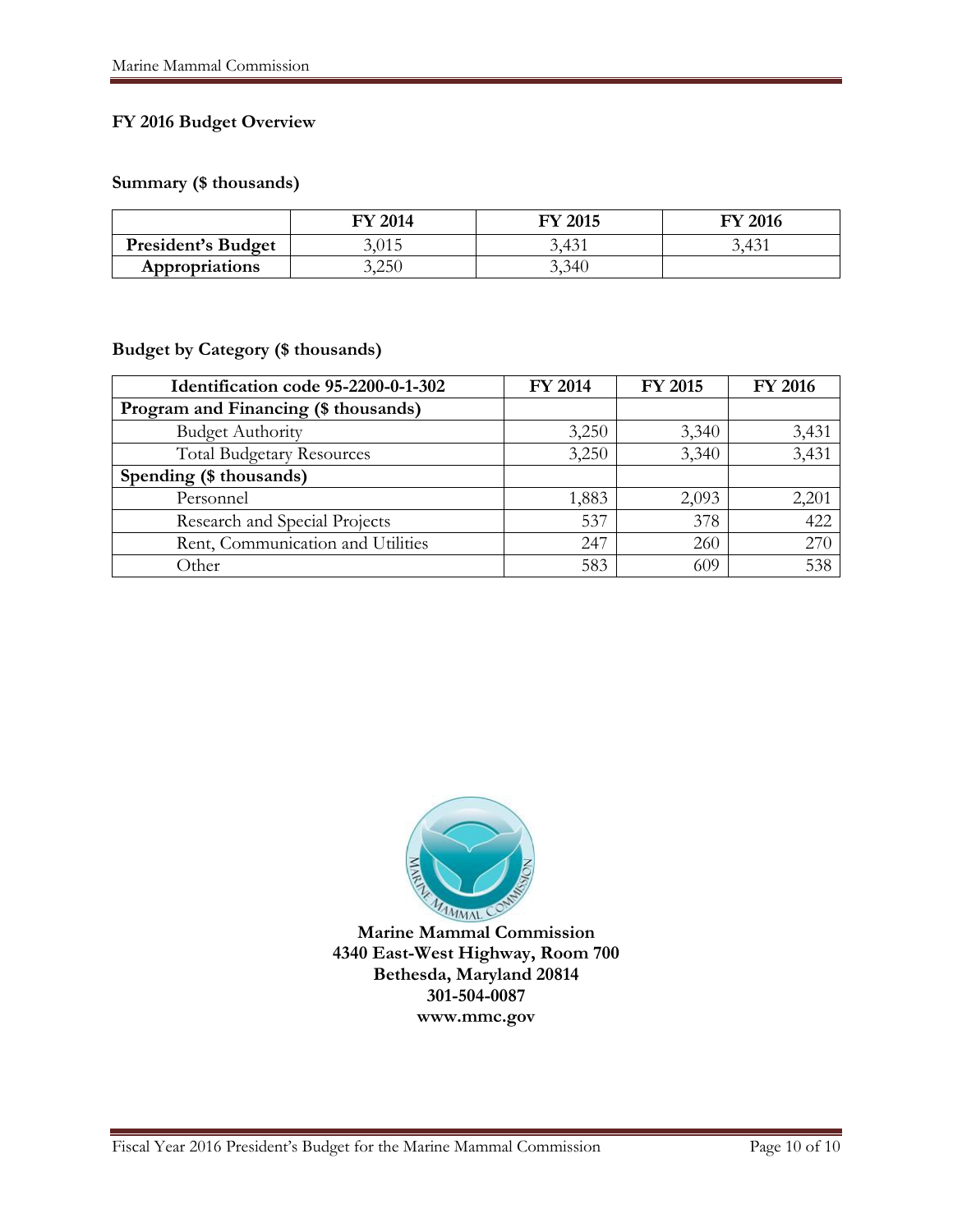

MARINE MAMMAL COMMISSION

**FY 2017**

# **PRESIDENT'S BUDGET**

## **MARINE MAMMAL COMMISSION**

**February 09 2016**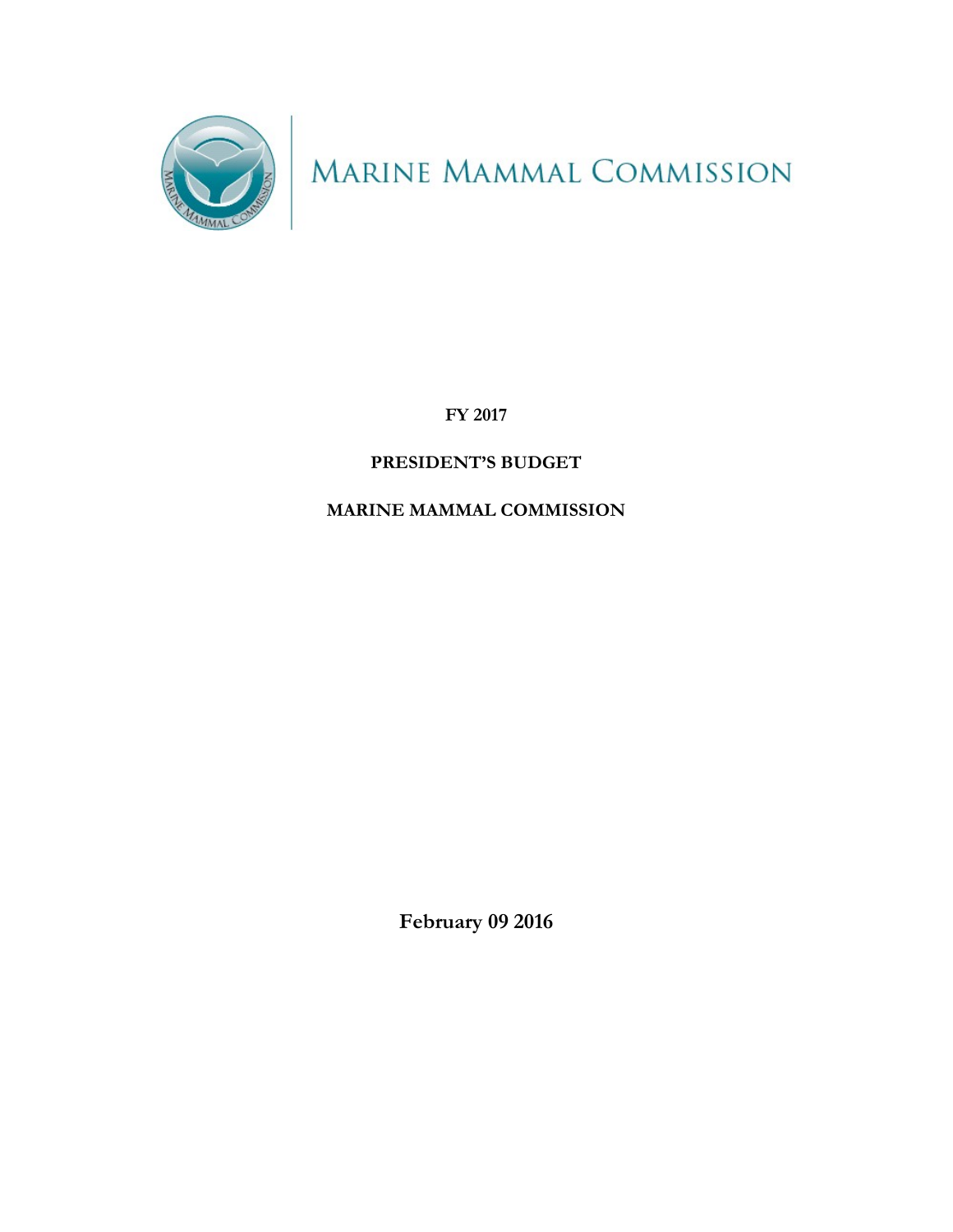#### **MARINE MAMMAL COMMISSION Fiscal Year 2017**

## **Budget Request Summary**

The Marine Mammal Commission (Commission) is an independent government agency charged by the Marine Mammal Protection Act of 1972 (MMPA) to further the conservation of marine mammals and their environment. We work to ensure that marine mammal populations are restored and maintained as functioning elements of healthy marine ecosystems. We meet our mission by providing independent, science-based oversight of domestic and international policies and actions of federal agencies addressing human impacts on marine mammals and their ecosystems. Our role is unique—we are the only government entity in the United States that provides comprehensive oversight of all science, policy, and management actions that affect, or could affect, marine mammals.

In FY 2017 **the Commission requests \$3.431 million,** to continue to meet the requirements of the MMPA and its mission critical objectives and priority projects. This request is the same as the FY 2016 appropriation levels for the Marine Mammal Commission. The majority (66%) of the Commission's FY 2016 budget will be used for salaries and benefits. The remaining amount (34%) will be used to support the Commission's marine mammal research program, fund essential Commission representation at meetings and other events, and maintain the office.

#### **Background**

Title II of the MMPA created the Commission as an independent agency of the Executive Branch. The Commission consists of three members appointed by the President with the advice and consent of the Senate. The Commission is assisted by a nine-member Committee of Scientific Advisors on Marine Mammals, a special advisor on Alaskan Native affairs and 14 full-time permanent staff.

Section 202 of the MMPA assigned the Commission seven duties which include regular review of domestic and international actions to implement the MMPA, such as stock assessments, regulatory documents, policy guidance, and scientific research. The Commission is charged with making recommendations to other agencies on measures it deems necessary or desirable to further the policies of the MMPA, including provisions for protecting the interests of Indians, Aleuts, and Eskimos residing in Alaska whose livelihoods may be adversely affected by actions taken under the Act.

To fulfill its duties, the Commission reviews and makes recommendations on the domestic and international policies and actions of federal agencies to ensure that they are consistent with the MMPA. Marine mammals are subject to multiple human-related risk factors including direct and indirect fishery interactions, vessel strikes, noise, disease, contaminants, marine debris, harmful algal blooms, dead zones, coastal development, and climate change. To characterize risk factors and minimize harm to marine mammals from human activities, the Commission consults with other federal agencies, such as the National Oceanic and Atmospheric Administration (NOAA, especially its National Marine Fisheries Service (NMFS)), the Fish and Wildlife Service (FWS), the Navy (USN) and the Bureau of Ocean Energy Management (BOEM), state agencies (e.g., various departments of fish, game, or wildlife), and tribal organizations (e.g., the Indigenous People's Council on Marine Mammals and species/region-specific Alaska Native Organizations and the Makah Tribal Council). The Commission reviews numerous environmental analyses and applications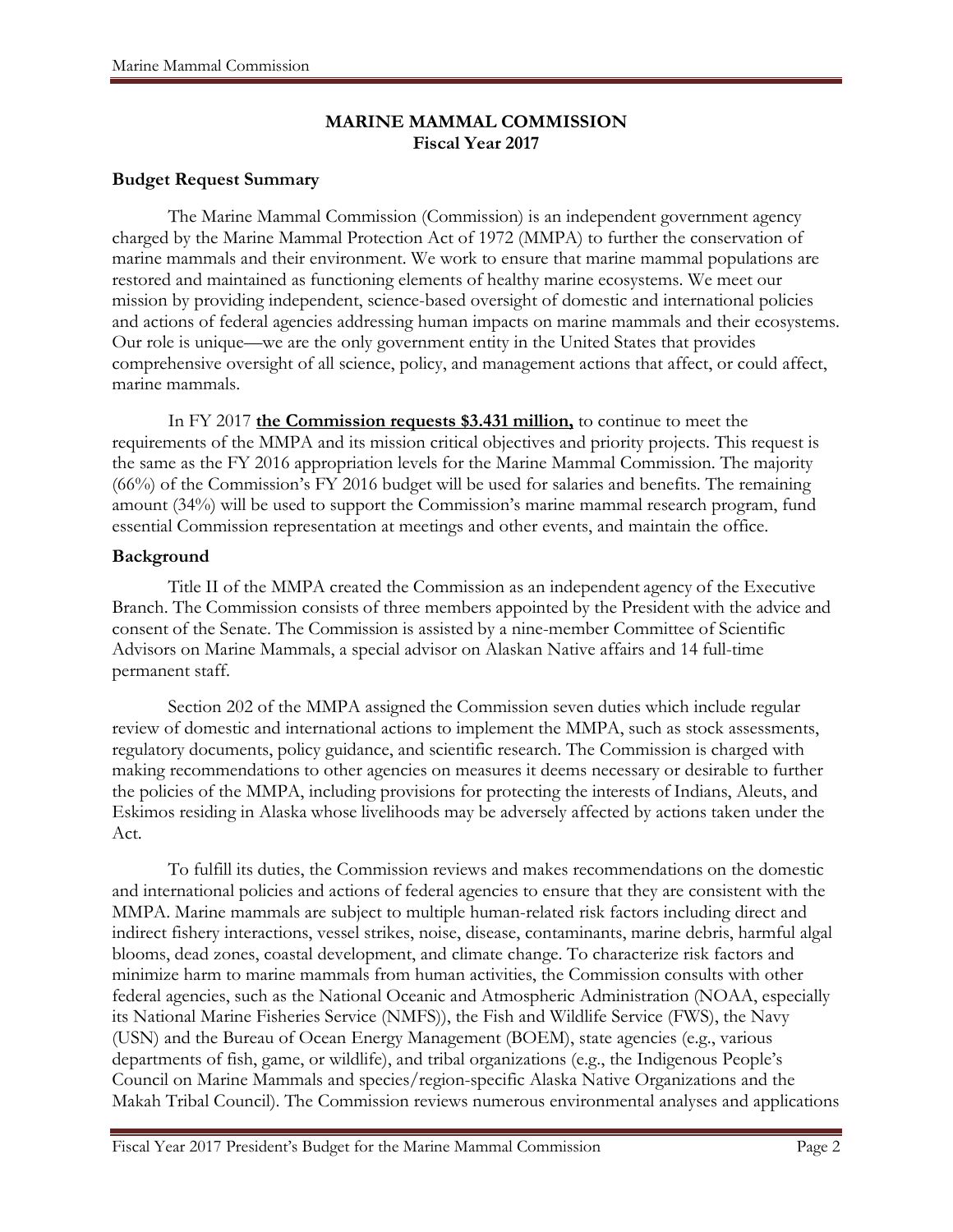for the incidental taking of marine mammals during military, oil and gas, geophysical, construction, and research activities. The Commission also helps develop and coordinate multi-agency and international research and management initiatives to facilitate marine mammal protection and conservation. In all its work, the Commission seeks to be a source of useful information, catalyze critical marine mammal research, and provide independent and objective oversight over domestic and international actions that impact marine mammals and their environment.

#### Statutory Duties

The Commission is charged with fulfilling basic statutory duties as set forth in section 202 and other sections of the MMPA, which include the following:

- (1) Reviewing all marine mammal stock assessment reports and related documents prepared by NMFS and FWS;
- (2) Reviewing all applications for authorization to take marine mammals incidental to activities other than commercial fisheries (e.g., oil and gas development, seismic studies, military exercises, coastal development projects), as required under section 101(a)(5) of the MMPA;
- (3) Reviewing all scientific research and other permit applications involving the taking of marine mammals, as required under section 104 of the MMPA, and supporting key research projects focused on matters critical to marine mammal conservation and management;
- (4) Consulting with the Department of State, NOAA, and FWS regarding research and management measures needed to promote marine mammal conservation in foreign jurisdictions and in international waters;
- (5) Reviewing all proposals for listing, or changing the listing status, of marine mammals under the Endangered Species Act (ESA);
- (6) Enhancing and monitoring the effectiveness of recovery programs for endangered, threatened, and depleted species such as the Hawaiian monk seal, Cook Inlet beluga whale, southern resident killer whale, western Steller sea lion, North Atlantic right whale, North Pacific right whale, southern sea otter, polar bear, bearded and ringed seals, and Florida manatee;
- (7) Promoting co-management of marine mammals taken for subsistence purposes by Alaska Natives pursuant to section 119 of the MMPA, as well as effective implementation of the tribal consultation process under Executive Order 13175; and
- (8) Facilitating development of research and management capacity in foreign countries with endangered marine mammal species and stocks (e.g., vaquitas, freshwater dolphins, and Arabian Sea humpback whales).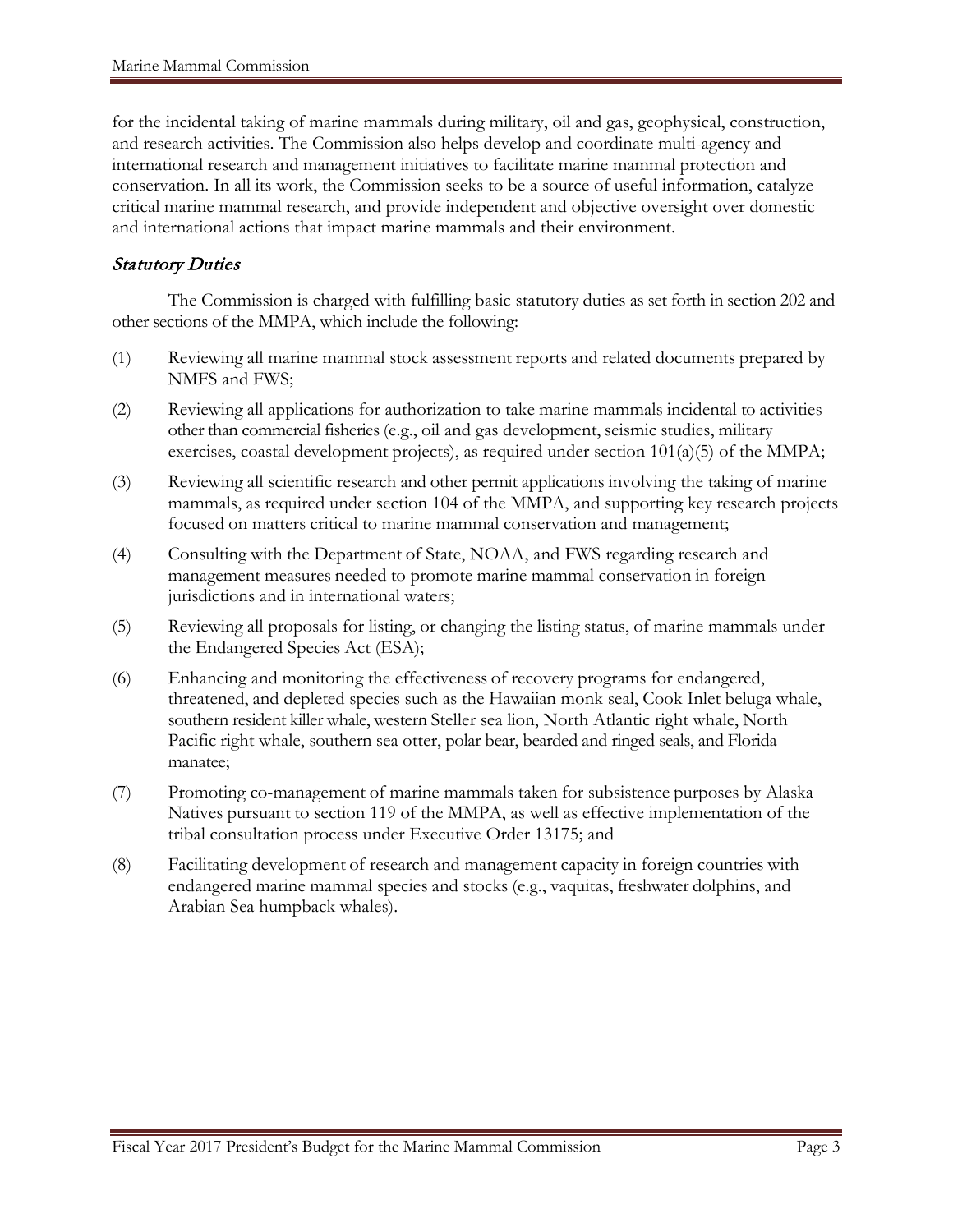#### **Organization**



\* Position vacant

#### Strategic Plan

The Commission's Strategic Plan for  $2015-19<sup>1</sup>$  $2015-19<sup>1</sup>$  $2015-19<sup>1</sup>$  provides a vision and clear guidance for future work by the Commission. The Commission finalized its plan in February 2014, following an extensive interagency, Capitol Hill, and public review process. The plan identifies an overall strategic goal and five major strategic objectives for the Commission.

Strategic Goal: The Commission's strategic goal is to ensure the protection and conservation of marine mammals as significant functioning elements of healthy marine ecosystems through sciencebased mitigation and monitoring of anthropogenic impacts on marine mammal populations and their ecosystems.

The five strategic objectives are to ensure that:

- (1) Marine mammal populations in the Arctic are maintained as viable functioning elements of their ecosystems through management measures that address direct and indirect effects of climate change and the ensuing economic, scientific, and other activities in the region;
- (2) Scientifically robust mitigation and monitoring measures are developed, refined, and implemented in order to prevent, minimize, or mitigate the impacts of offshore oil and gas and renewable energy activities on marine mammals and their ecosystems;
- (3) Marine mammal strandings are more thoroughly investigated and analyzed to improve understanding of the factors causing mortality and affecting the health of marine mammals,

<span id="page-78-0"></span> $\overline{a}$ <sup>1</sup> [http://www.mmc.gov/wp-content/uploads/StrategicPlan\\_02192014.pdf](http://www.mmc.gov/wp-content/uploads/StrategicPlan_02192014.pdf)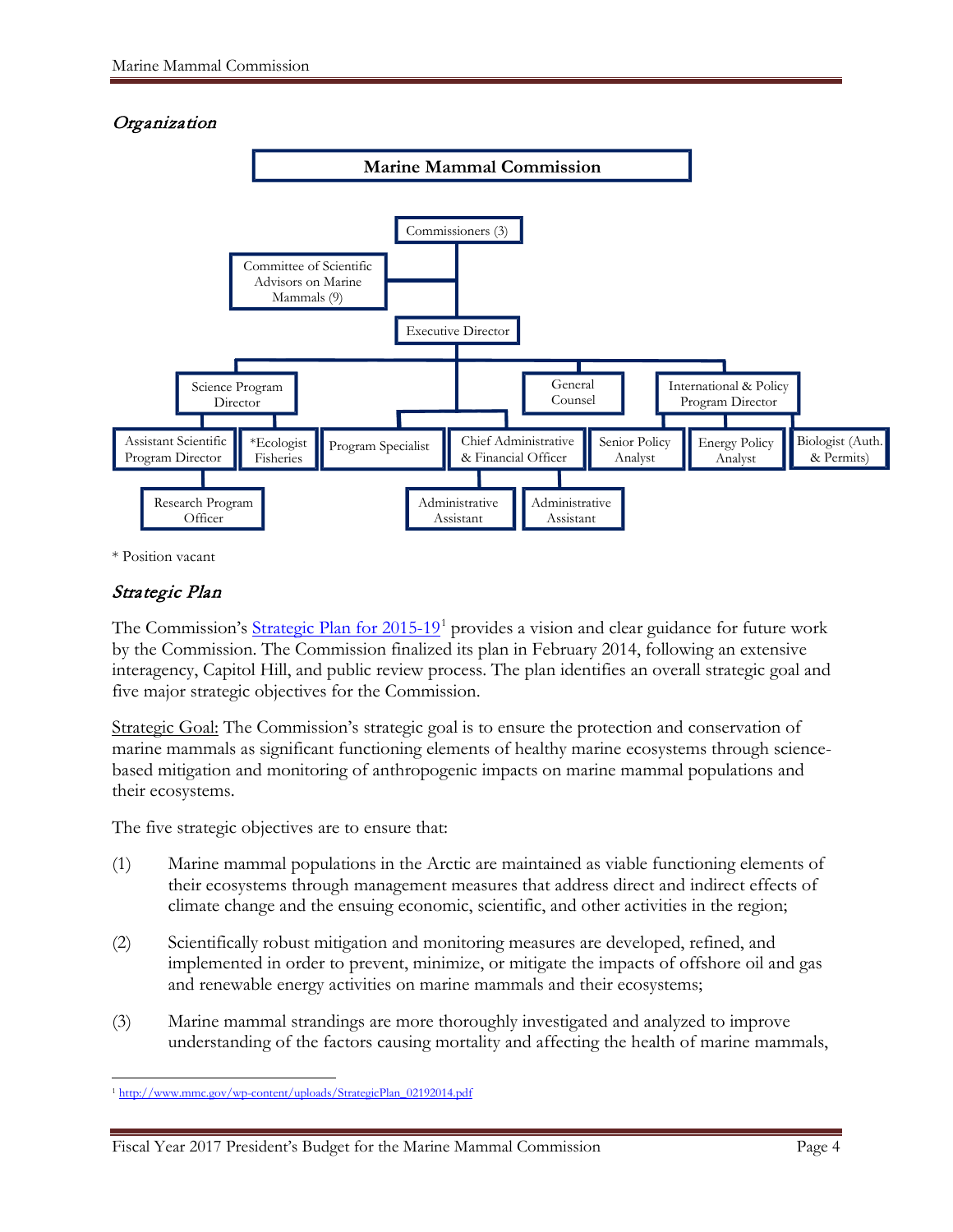determine the efficacy of measures such as ship speed reduction to reduce mortality, and elucidate the relationships between marine mammal health and human health and ecosystem services;

- (4) Anthropogenic threats to marine mammals, particularly those most vulnerable to extinction, are identified and reduced in the coastal and fresh waters of other nations and on the high seas worldwide through bilateral and multilateral scientific and conservation efforts and sharing of expertise; and
- (5) Impacts of human activities on marine mammals and their ecosystems are better understood, and the management of those impacts is improved through enhanced scientific research, policy analysis, and information dissemination.

These strategic objectives guide the Commission's work, which includes overseeing federal agency activities, facilitating interagency and public-private collaboration, funding research, and identifying and developing agendas for the Commission's annual meetings, Capitol Hill briefings, and other Commission events.

#### **Project Highlights for FY 2017**

In FY 2017 the Commission will continue to meet its statutory obligations under the MMPA and will initiate, continue, or complete a number of projects meant to address the Commission's strategic objectives. Highlighted below are examples of FY 2017 activities and projects the Commission plans to undertake under each strategic objective.

**————————————————————————————————————— Strategic Objective 1:** Marine mammal populations in the Arctic are maintained as viable functioning elements of their ecosystems through management measures that address direct and indirect effects of climate change and the ensuing economic, scientific, and other activities in the region.

**—————————————————————————————————————**

- The accelerating pace of environmental change and human activity in the Arctic requires continued and intensified research on baseline conditions and changes. The Commission will continue its strong engagement on Arctic science and assist the larger scientific community in identifying research gaps and prioritizing research and conservation needs, both within U.S. agencies and within the efforts of the Arctic Council. These basic science efforts are necessary to inform environmental impact analyses and support mitigation and monitoring measures for proposed development activities.
- The Commission will support and encourage research and the use of traditional knowledge to understand shifting marine mammal distributions and ecological relationships as ocean and climate conditions change in the Arctic and human activities (e.g., shipping, oil and gas development) increase. The Commission will also participate in inter-agency development and implementation of federal and international strategic plans and coordinated programs to further marine mammal and ecosystem research in the Arctic.
- On the basis of this strong engagement, the Commission will continue to conduct analyses of proposed human activities and provide recommendations to the responsible science and regulatory agencies on Arctic research and monitoring, mitigation measures, regulatory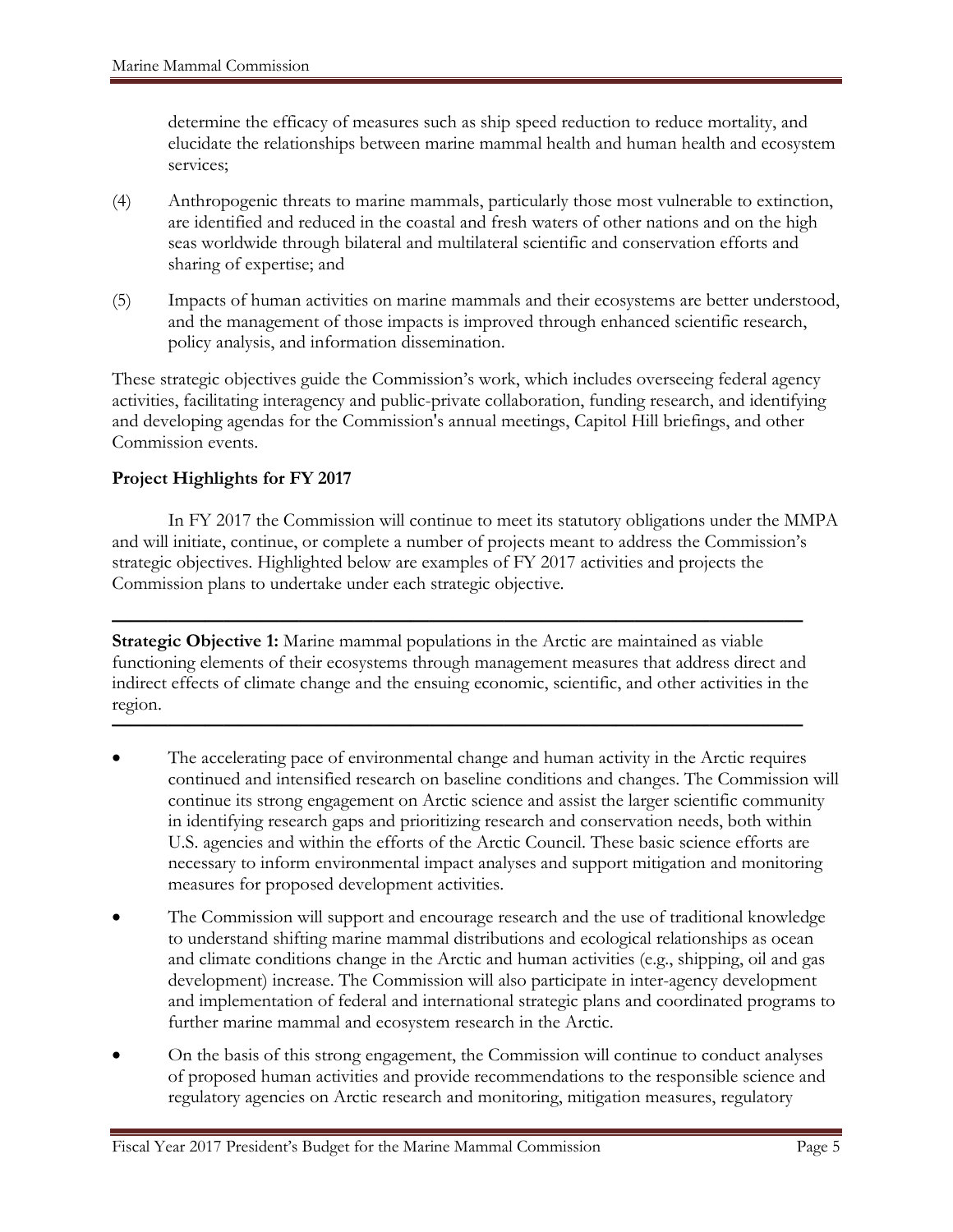priorities, allocation of funds, and logistical support. The Commission also will continue efforts to ensure regular and meaningful consultation between federal agencies and Alaska Native communities on policies and actions that may affect the availability of marine mammals for subsistence use.

• During FY 2015 NMFS and FWS, respectively, published draft recovery plans for the endangered Cook Inlet beluga whale population and the threatened polar bear. The Commission anticipates that those plans will be finalized during FY 2016 and expects to work with those agencies on implementation of the plans in FY 2017.

**————————————————————————————————————— Strategic Objective 2:** Scientifically robust mitigation and monitoring measures are developed, refined, and implemented in order to prevent, minimize, or mitigate the impacts of offshore oil and gas and renewable energy activities on marine mammals and their ecosystems.

**—————————————————————————————————————**

- The Commission will provide oversight of offshore energy activities that may have impacts on marine mammals and their habitat. This includes reviews of proposed leasing programs and lease sales, applications for seismic and other geophysical surveys, development and decommissioning plans, and proposed incidental take authorizations. As part of its review, the Commission will provide recommendations regarding critical data gaps and measures to minimize impacts on marine mammals.
- The Commission will continue to engage with scientists, state and federal resource managers, environmental organizations, and industry representatives working in the Gulf of Mexico to address high priority marine mammal information needs identified at a Commissionconvened workshop held in April 2015. These efforts will focus on information sharing, capacity building, and coordination with and support for emerging and existing environmental monitoring systems in the Gulf.
- The Commission will work with scientists and resource managers to review and evaluate information regarding the effects of oil spills and response activities on marine mammals and implications for Alaska Native communities that depend on marine mammals for subsistence. Information needs identified by the Commission and its partners will be used to promote future research efforts to increase the safety and effectiveness of oil spill response measures in Alaska.
- The Commission will continue to work with industry and offshore energy regulators to better understand and minimize the impact of offshore seismic surveys on marine mammals in the Atlantic, Gulf of Mexico, and Alaska planning areas. The focus of the Commission's efforts will be on reducing the potential for unnecessarily duplicative or overlapping surveys, avoiding biologically important areas, and enhancing the effectiveness of mitigation, monitoring, and reporting measures.

**————————————————————————————————————— Strategic Objective 3:** Marine mammal strandings are more thoroughly investigated and analyzed to improve understanding of the factors causing mortality and affecting the health of marine mammals, determine the efficacy of measures such as ship speed reduction to reduce mortality, and elucidate the relationships between marine mammal health and human health and ecosystem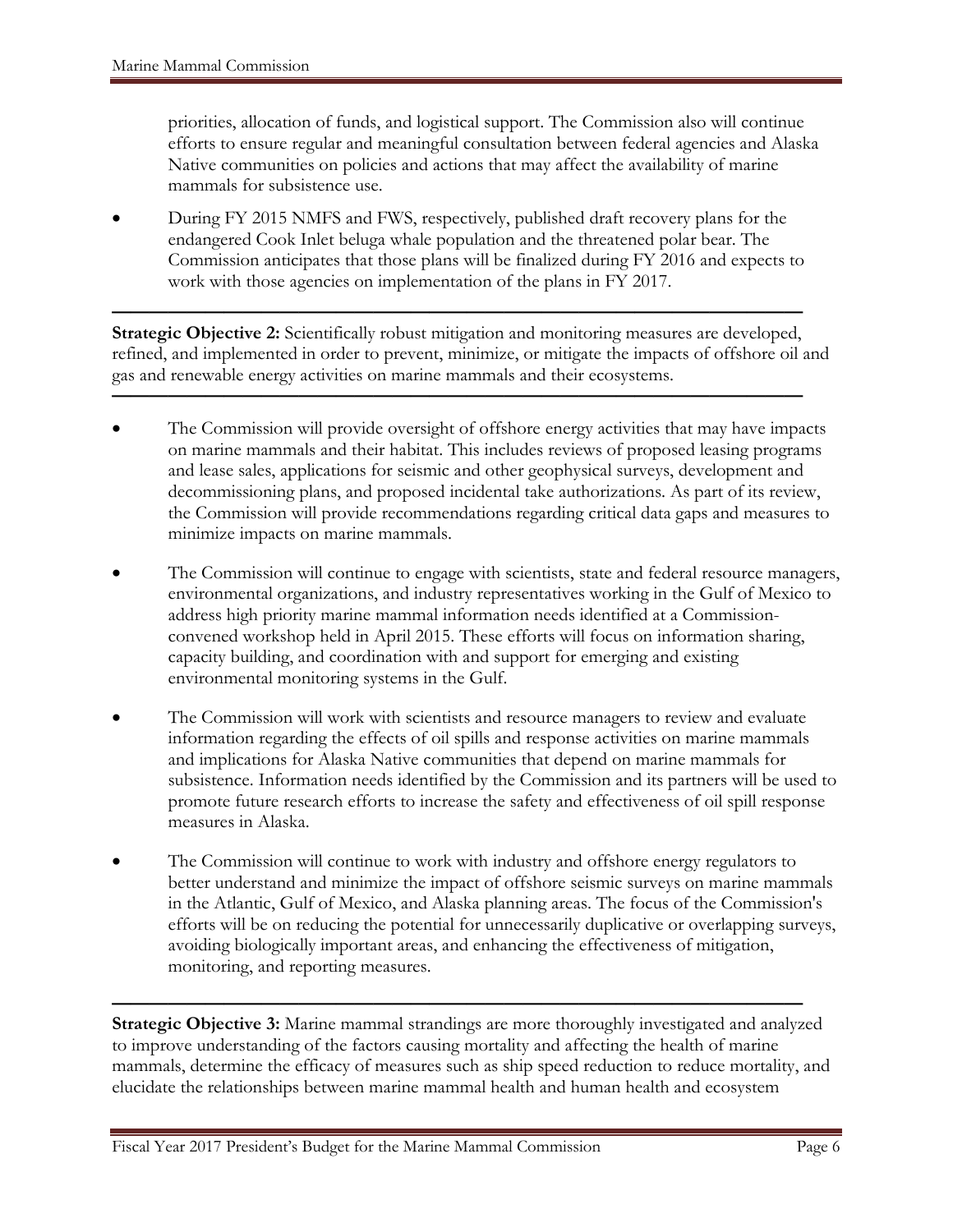#### services.

• The Commission will focus most of its activities under this strategic objective on the continued development and implementation of the Marine Mammal Health Monitoring and Analysis Platform (HealthMAP). Specifically the Commission will continue its leadership role in an interagency steering group to harness the resources and technical expertise needed to implement the platform. The Commission will also engage with stakeholders to identify and help secure specific resources to build out the national platform and data portal.

**—————————————————————————————————————**

- The Commission will continue its efforts to improve the status assessment of marine mammal stocks through the development and validation of methods designed to provide improved estimates of the total number of marine mammals killed and seriously injured due to entanglement in fishing gear, being struck by vessels, or other anthropogenic impacts.
- The Commission will convene several workshops to bring together health and data management experts to develop and disseminate standards for marine mammal health and stranding information across federal agencies and the broader ocean observing, management, and conservation communities. The legacy of this effort will be data standards that future generations of scientists can use to increase the availability and usefulness of marine mammal health observations globally.

**————————————————————————————————————— Strategic Objective 4:** Anthropogenic threats to marine mammals, particularly those most vulnerable to extinction, are identified and reduced in the coastal and fresh waters of other nations and on the high seas worldwide through bilateral and multilateral scientific and conservation efforts and sharing of expertise.

**—————————————————————————————————————**

- The Commission will continue its leadership role, working with U.S. and Mexican partners, in support of the Mexican government's 2015 commitment to actions for preventing the extinction of the vaquita. In particular, the Commission will focus on strategies to (a) provide communities in the Upper Gulf of California with financially, socially, and ecologically viable alternatives to gillnet fishing and (b) eliminate the illegal trade in fishery products that is helping push the vaquita toward extinction. The Commission will continue to support development and testing of alternative fishing gear, promote the adoption of such gear by Mexican fishermen, and help develop appropriate incentives and enhancements of market streams for products caught with such gear. The Commission will also continue its strong support for scientific assessment of trends in the vaquita population, especially through acoustic monitoring, and for the work of the international vaquita recovery committee.
- The Commission's recent scientific assessment of the conservation status of baleen whales (the majority of large whale species) will guide the Commission and other U.S. and international agencies in promoting the recovery of endangered species and populations. The Commission expects to assist scientists and conservationists in the Arabian Sea region as they try to implement a humpback whale conservation plan that was developed at a Commission-sponsored workshop in 2015, continue focusing on the conservation needs of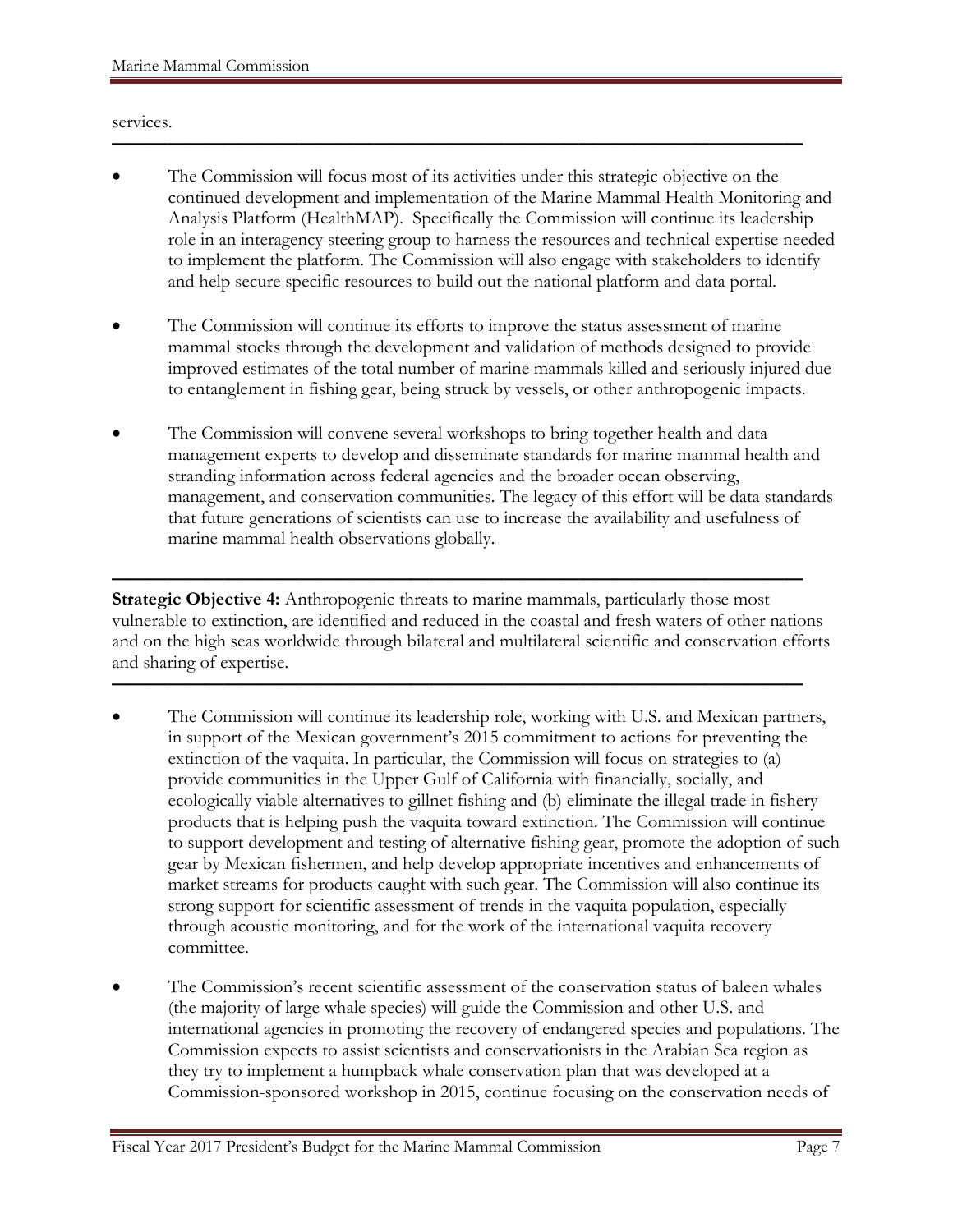endangered right whale populations around the world, help address known threats (e.g., entanglement in fishing gear and ship-strikes) and improve assessment of the impacts of less understood threats to large whales (e.g., underwater noise and climate change).

• The Commission will support conservation efforts for freshwater and coastal dolphins and porpoises, many of which are declining around the world due to entanglement in fishing gear and habitat loss and degradation. In addition to collaborating with local government and NGO efforts on specific populations, such as freshwater cetaceans in the Mekong River, the Commission will collaborate with U.S. and international scientists on an assessment of the most endangered dolphins, porpoises, and toothed whales and work through the International Whaling Commission's Scientific Committee to identify and protect such populations.

**Strategic Objective 5:** Understanding of human impacts on marine mammals and their ecosystems, and the management of those impacts, is improved through enhanced scientific research, policy analysis, and information dissemination.

**—————————————————————————————————————**

**—————————————————————————————————————**

- The Commission will continue its ongoing review of the data and models used to assess North Atlantic right whale mortality in fishing gear, and identify steps to improve both data collection and modeling in order to provide a more effective basis for mitigating this threat. Entanglement is currently the largest source of non-natural mortality of North Atlantic right whales, and assessments of entanglement reduction measures are based on an inadequate cooccurrence model and fishery interaction data.
- The Commission will continue to participate on NMFS's marine mammal take-reduction teams and provide advice on measures needed to improve the effectiveness of takereduction plans in fisheries. Incidental mortality and serious injury exceed allowable levels for at least a dozen marine mammal populations in the United States and continue to be major conservation challenges.
- The Commission will work with NMFS to increase the integration of the trophic and habitat requirements of marine mammals with its assessments of fish stocks and the determination of catch limits for those stocks.
- The Commission will continue its efforts to improve scientific knowledge pertaining to the distribution and movements of North Pacific right whales, and to the risks they face from human activities such as fishing and shipping. The North Pacific right whale is one of the most endangered whales in the world, and the eastern population, which occupies U.S. waters at least part of the year, numbers at most 50 animals. The persistence and recovery of the eastern population, and probably the species as a whole, depends on research that substantially improves understanding of their biology, ecology, and interactions with human activities.

#### **Increasing Operational Efficiency**

The Commission continues to strive for increased effectiveness and efficiency in meeting its critical missions. Personnel and financial resources are dedicated to the highest priority work as mandated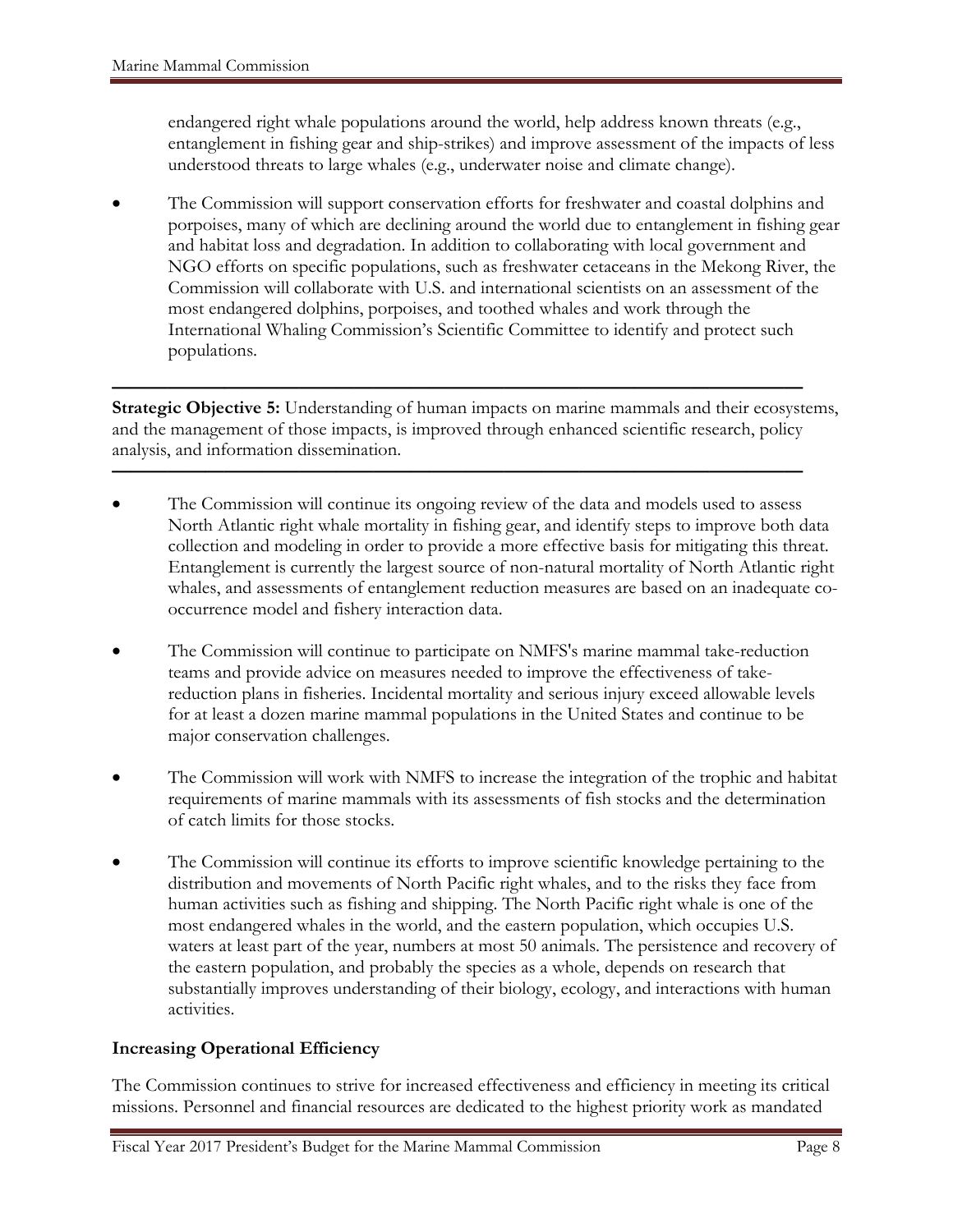by Congress and as developed through regular strategic planning exercises. Priority projects under each of our five strategic objectives are established yearly under the leadership of the three Commissioners in consultation with the Committee of Scientific Advisors. These projects reflect the most critical issues facing the agencies responsible for implementing the MMPA. The projects are also informed by Commission efforts to establish research priorities to guide federal funding for marine mammal research and conservation, in times of flat or declining agency budgets.

In FY 2017 the Commission will work to increase operational efficiency through the following management actions:

- (1) Streamlining tasks and reducing costs by using available technology (e.g., desktop publishing software, video conferencing, webinar capabilities) and sharing resources with other federal agencies;
- (2) Reducing costs of publications through on-line publishing rather than printing hard copies of the Annual Report to Congress, Survey of Federally Funded Research, and other reports;
- (3) Making optimal use of detailees, interns, and collaborating researchers to help meet our workload requirements while reducing costs;
- (4) Encouraging use of public-private partnerships, including Foundations and nongovernmental organizations, to help cover costs associated with hosting and attending workshops and meetings;
- (5) Promoting the principle of making Commission research funding contingent upon matches or in-kind support; and
- (6) Strengthening the Commission's online presence to reach broader audiences more effectively and help reduce travel costs by promoting web-based participation at meetings.

#### **Strengthening Partnerships and Collaborations**

The Commission strives to ensure that marine mammal populations are restored globally and maintained as significant functioning elements of healthy marine ecosystems for future generations, with human activities managed to minimize impacts on those populations and ecosystems. But we cannot accomplish this enormous task on our own. The current budget prospects for the Commission and for science-based federal agencies in general require us to be more strategic about our work and increasingly to partner with other agencies and organizations to leverage external resources and expertise.

In FY17 the Commission will continue to work closely with other federal agencies to support and collaborate on marine mammal research and stock assessments, including identification of research priorities. We will focus our efforts on eliminating duplication and ensuring effective use of available research funds, and ensuring that scientific results are rigorously reviewed and used in management to develop, improve, and evaluate mitigation measures.